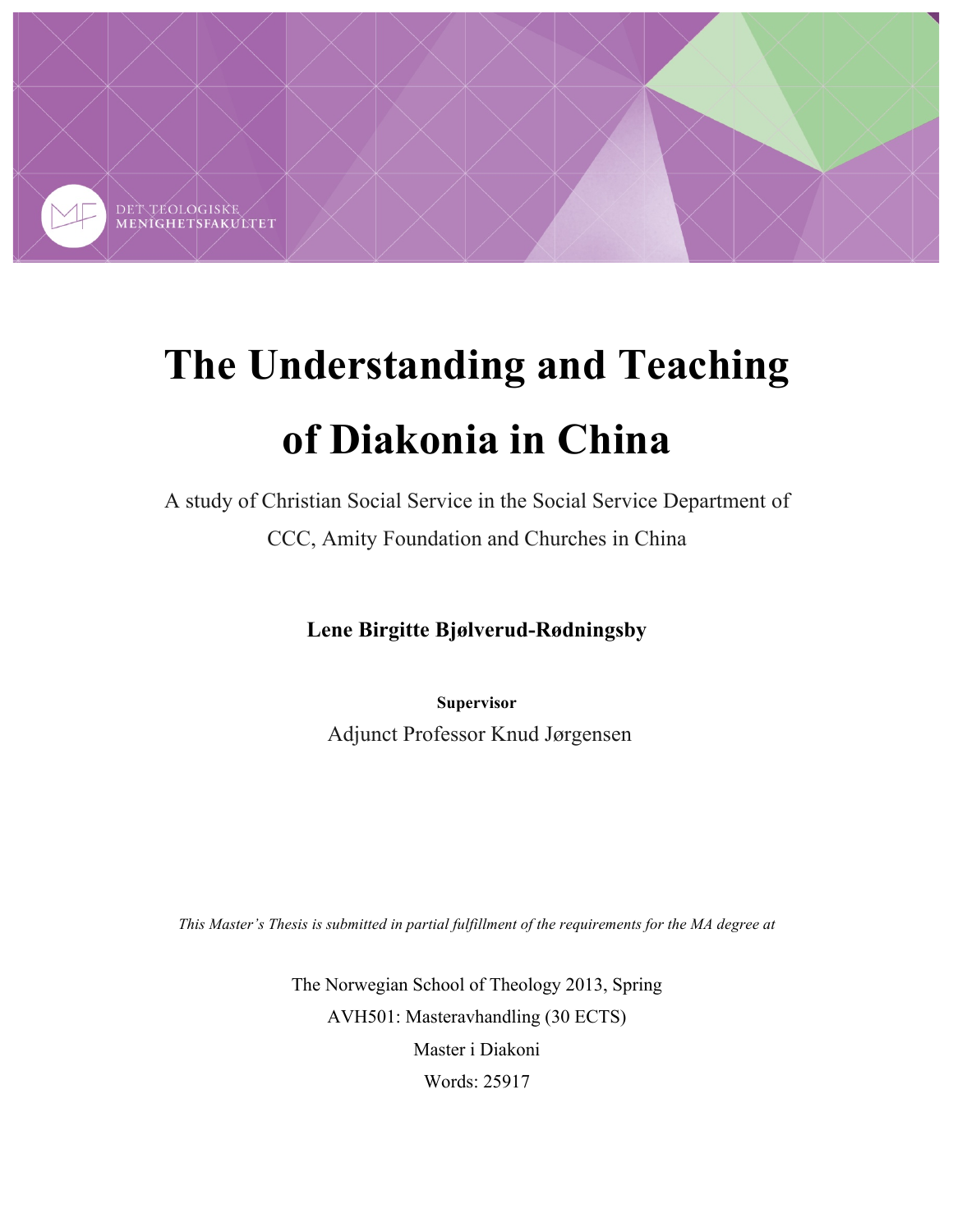# **Preface**

The thesis is the mandatory, final part of the two-year Masters program at The Norwegian School of Theology. When I started thinking about this thesis I was a masters student in diakonia at the Lutheran Theological Seminary in Hong Kong. During that year I found very little information about the diaconal work in China. I therefore decided to write a masters thesis on the subject, to get a clearer understanding of how diaconal work could make a difference in a changing Chinese society.

I would first and foremost like to thank my advisor Knud Jørgensen for his dedication, good advice, constructive feedback and valuable input.

Thanks to my dear husband Anders, for the patience, love and support during the time I have been working on the thesis. I could not have done it without you!

Thanks to June Miller for your help with proofreading my thesis.

Thanks to friends and family for the kind words and support.

Thanks to all informants I have interviewed, for opening your churches and inviting me to your workplaces. You made me feel welcome. It has been exciting to work with you, and I wish you all good luck in your diaconal work!

Kjeller, 15 mai 2013

Lene Birgitte Bjølverud-Rødningsby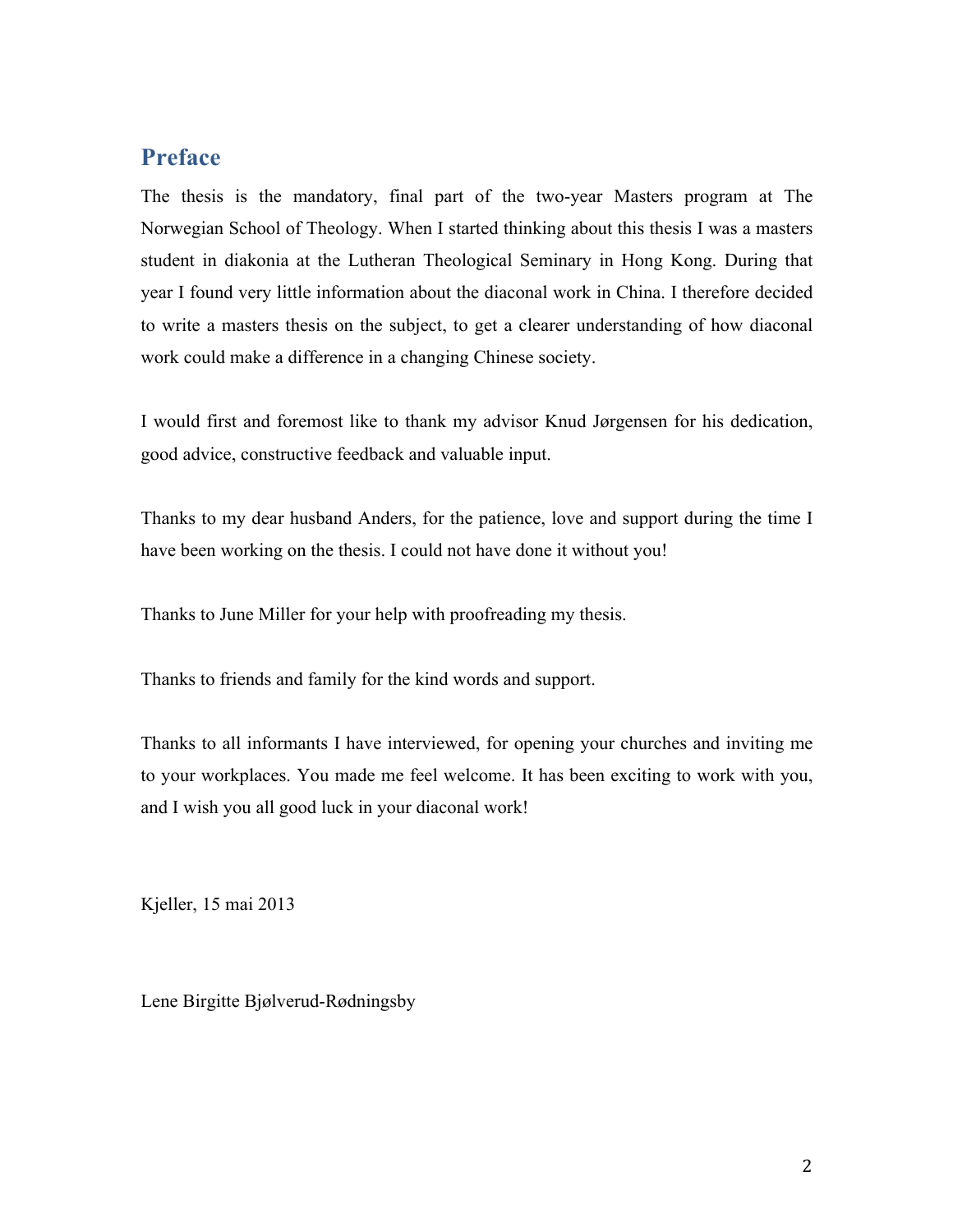# **Summary**

Diakonia is the "gospel in action". It points to the very identity and mission of the Church, and calls for action as a response to challenges of human suffering, injustice and care for the creation. This thesis focuses on the understanding and teaching of diakonia in China, which is in a process of development. From a situation where the Chinese government did not want the church as an active part of the community, the churches are currently on their way to play a more active role within social work. This thesis is a study of the Christian Social Service in the Social Service Department of China Christian Council, Amity Foundation and Churches in China. The research is about their understanding of diakonia and its theological foundation, and how this finds expression in their self-understanding, education and relationship with society. Answers to these questions were found by traveling to different parts of China over a period of five weeks in October and November 2012. This study is based on relevant literature, conference papers and interviews with China experts and people working in organizations, provincial councils and churches.

This thesis presents information about relevant theory related to the understanding of diakonia, the history and the development of social work in China. Traditional Chinese values and today's Harmonious society have been given attention in order to further investigate Christianity's impact on the Chinese culture and society.

The survey shows that the informants find their inspiration for doing diaconal work in the New Testament. The organizations believe that diakonia is the gospel in action, and consider diaconal work as something that could be done by churches, organization and individuals. The church and provincial councils refer to different diaconal activities, both organized and institutionalized, to describe diakonia. Social work is seen as important to the majority of the informants. They are concerned about the society and their "neighbor", but there is a difference in where they draw the line for whom they choose to call their neighbor. The informants' goals by engaging in diaconal work are to help people, but the study finds that the churches lean more towards evangelism than the organizations do. According to the informants the political environment in China is good,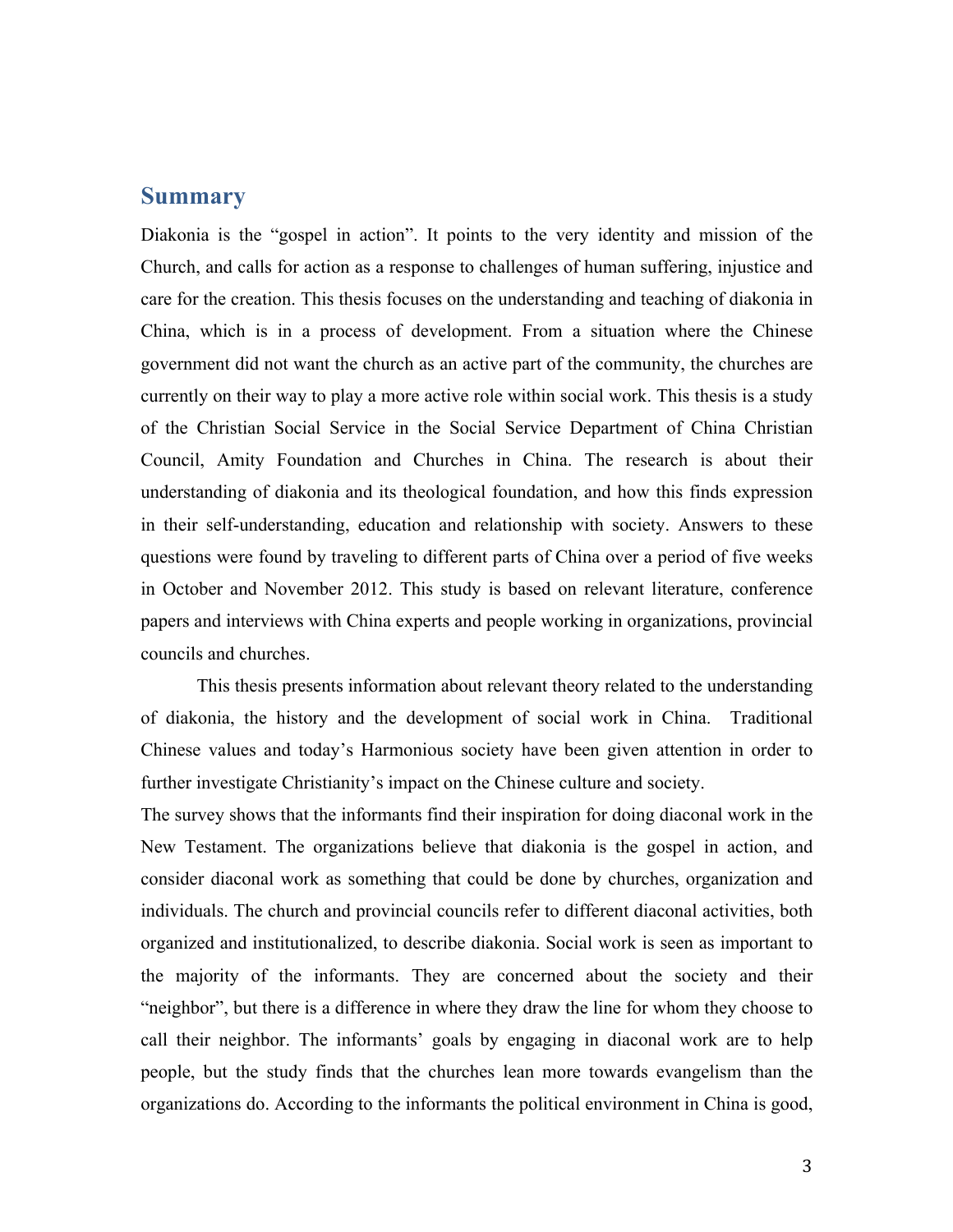and the government encourages them to engage in social work. The churches in China express a need for diaconal training, but today there exists no formal diaconal education in the theological seminaries.

#### ABBREVIATIONS

- ANS Amity News Service
- CCC China Christian Council
- CCP China Communist Party
- PRC Peoples Republic of China
- RAB Religious Affairs Bereau
- SSD Social Service Department
- SARA State Administration of Religious Affairs
- TSPM Three Self Patriotic Movement
- YM/WCA Young Men's/ Women's Christian Association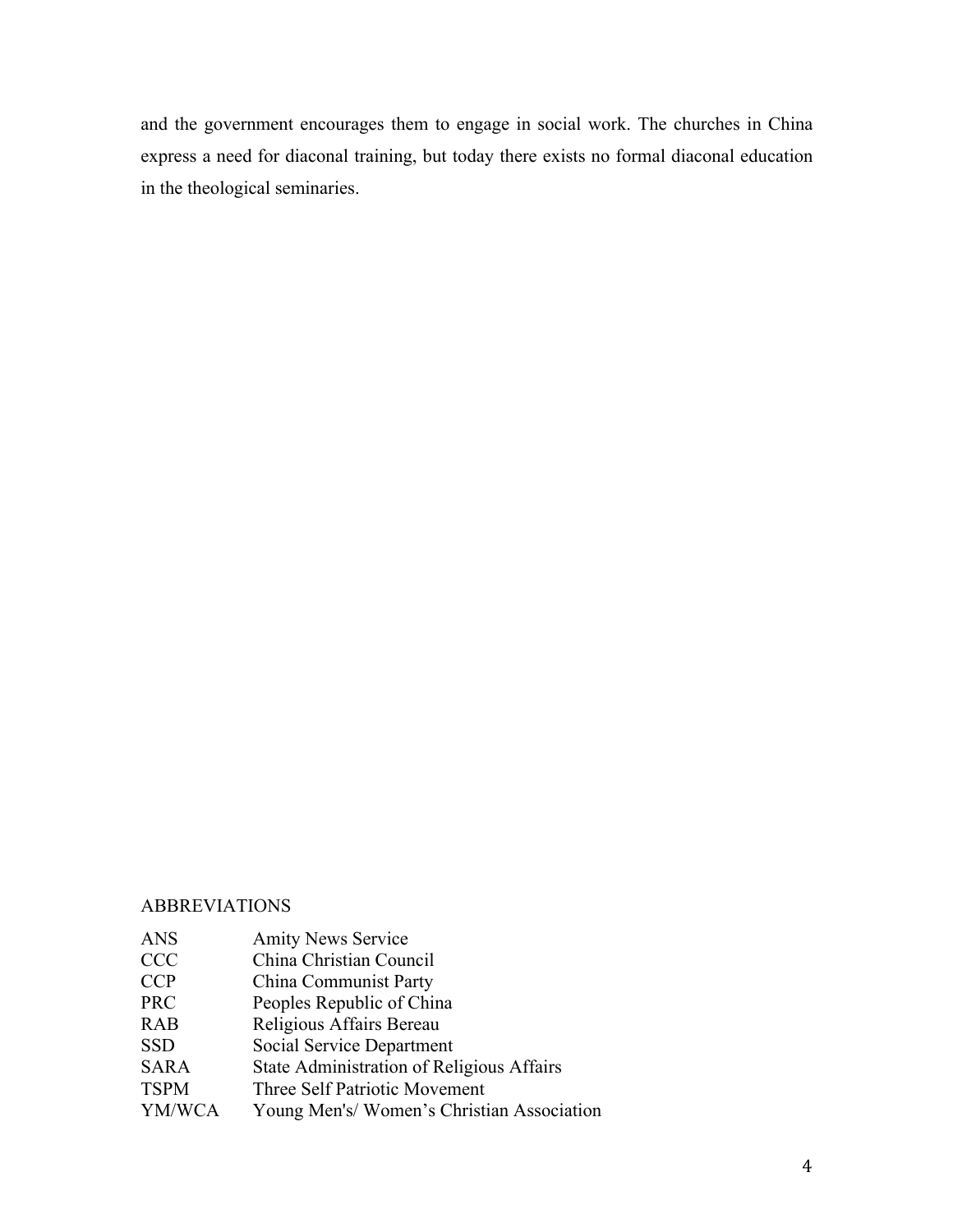# **TABLE OF CONTENTS**

| 1             | <b>INTRODUCTION</b>                                                                   | 7  |
|---------------|---------------------------------------------------------------------------------------|----|
| 1.1           | <b>REASON FOR CHOSEN TOPIC</b>                                                        | 7  |
| 1.2           | <b>RESEARCH QUESTION</b>                                                              | 8  |
| 1.3           | <b>DEFINITION OF THE RESEARCH AREA</b>                                                | 9  |
| 1.4           | PRESENTATION OF ORGANIZATIONS, COUNCILS AND CHURCHES                                  | 10 |
| 1.4.1         | THE AMITY FOUNDATION                                                                  | 10 |
|               | 1.4.2 THE SOCIAL SERVICE DEPARTMENT OF CCC/TSPM                                       | 12 |
| 1.4.3         | THE COUNCILS AND CHURCHES                                                             | 13 |
|               | 1.5 PREVIOUS RESEARCH, THE THESIS' RELEVANCE AND USEFULNESS                           | 14 |
| 1.6           | <b>STRUCTURE</b>                                                                      | 15 |
| $\mathbf{2}$  | THEORY AND BACKGROUND INFORMATION                                                     | 16 |
| 2.1           | THE UNDERSTANDING OF DIAKONIA                                                         | 16 |
| $2.2^{\circ}$ | THE BIBLICAL PERSPECTIVE ON DIAKONIA                                                  | 17 |
| 2.3           | DIAKONIA - AN ESSENTIAL PART OF THE CHURCH'S WORK                                     | 17 |
| 2.4           | THE UNIQUENESS OF DIAKONIA                                                            | 19 |
| 2.5           | <b>TRAINING FOR DIAKONIA</b>                                                          | 20 |
| 2.6           | <b>DIAKONIA AND PROCLAMATION</b>                                                      | 20 |
| 2.7           | THE HISTORY AND DEVELOPMENT OF CHRISTIAN SOCIAL WORK IN CHINA                         | 21 |
| 2.8           | <b>TRADITIONAL AND CONTEMPORARY VALUES IN CHINA</b>                                   | 31 |
|               | 2.8.1 VALUES IN CHINA TODAY                                                           | 31 |
|               | 2.8.2 CHRISTIANITY'S IMPACT ON THE CHINESE CULTURE AND SOCIETY                        | 34 |
| 3             | <b>METHOD</b>                                                                         | 37 |
| 3.1           | <b>CHOICE OF METHOD</b>                                                               | 37 |
| 3.2           | <b>QUALITATIVE INTERVIEWING AND SELECTION OF PARTICIPANTS</b>                         | 38 |
| 3.3           | <b>CHALLENGES</b>                                                                     | 39 |
| 3.4           | <b>IMPLEMENTATION OF THE QUALITATIVE INTERVIEWS</b>                                   | 40 |
| 3.5           | <b>RELIABILITY AND VALIDITY</b>                                                       | 40 |
| 4             | <b>EMPIRICAL FINDINGS IN THE INTERVIEWS</b>                                           | 42 |
| 4.1           | <b>DIAKONIA AND ITS THEOLOGICAL FOUNDATION</b>                                        | 44 |
| 4.1.1         | THE UNDERSTANDING OF DIAKONIA IN THE ORGANIZATIONS                                    | 44 |
| 4.1.2         | THE UNDERSTANDING OF DIAKONIA IN THE PROVINCIAL COUNCILS                              | 47 |
| 4.1.3         | THE UNDERSTANDING OF DIAKONIA IN THE CHURCHES                                         | 49 |
| 4.2           | <b>REASONS FOR FOCUSING ON DIACONAL WORK</b>                                          | 53 |
| 4.2.1         | THE ORGANIZATION'S REASONS                                                            | 53 |
| 4.2.2         | THE PROVINCIAL COUNCIL'S REASONS                                                      | 55 |
| 4.2.3         | THE CHURCHES                                                                          | 56 |
| 4.3           | WHAT IS THE DIFFERENCE BETWEEN DIAKONIA AND OTHER SOCIAL WORK?                        | 58 |
| 4.3.1         | THE ORGANIZATIONS                                                                     | 58 |
| 4.3.2         | THE PROVINCIAL COUNCILS                                                               | 59 |
| 4.3.3         | THE CHURCHES                                                                          | 59 |
| 4.4           | <b>CHRISTIANS' INVOLVEMENT IN SOCIAL SERVICE - DO CHRISTIANS SEE IT AS IMPORTANT?</b> | 60 |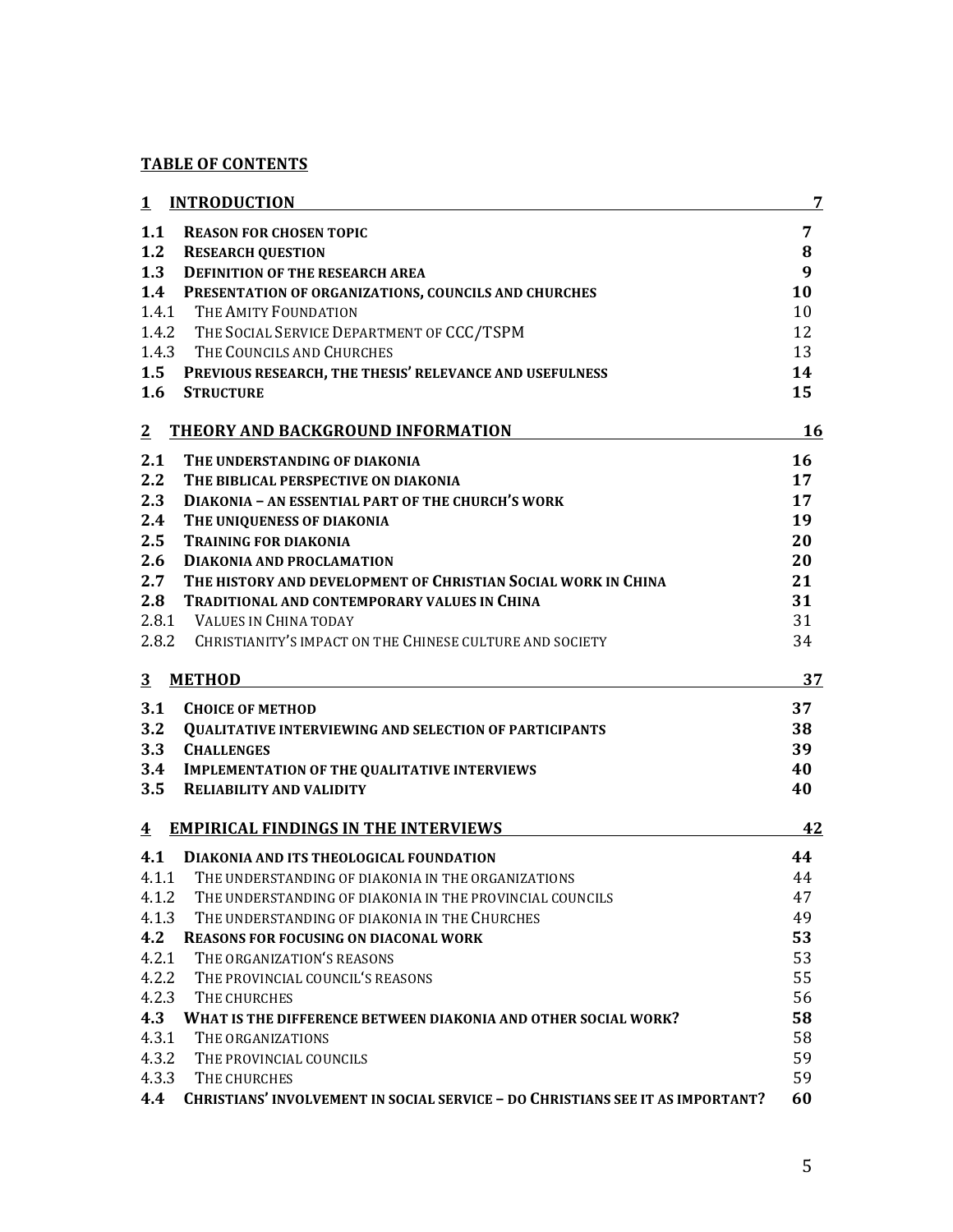| 4.4.1 | THE ORGANIZATION'S PERCEPTION                                                | 60 |  |
|-------|------------------------------------------------------------------------------|----|--|
| 4.4.2 | THE PROVINCIAL COUNCIL'S PERCEPTIONS                                         |    |  |
| 4.4.3 | THE CHURCHES' PERCEPTIONS                                                    |    |  |
| 4.5   | THE TEACHING OF DIAKONIA                                                     | 65 |  |
| 4.5.1 | THE TEACHING OF DIAKONIA IN THE ORGANIZATIONS                                | 65 |  |
| 4.5.2 | THE TEACHING OF DIAKONIA IN THE PROVINCES                                    | 70 |  |
| 4.5.3 | THE TEACHING OF DIAKONIA IN THE CHURCHES                                     | 71 |  |
| 4.6   | THE GOVERNMENT'S AND SOCIETY'S VIEW OF CHRISTIAN SOCIAL ENGAGEMENT.          | 72 |  |
| 4.6.1 | THE ORGANIZATION'S PERCEPTIONS                                               | 72 |  |
| 4.6.2 | THE PROVINCIAL COUNCILS' PERCEPTIONS                                         | 74 |  |
| 4.6.3 | THE CHURCHES' PERCEPTIONS                                                    | 74 |  |
| 5.    | <b>ANALYSIS AND DISCUSSION OF THE STUDY'S FINDINGS</b>                       | 76 |  |
| 5.1   | WHAT IS THE DIACONAL AGENTS' UNDERSTANDING OF AND THEOLOGICAL FOUNDATION FOR |    |  |
|       | DIAKONIA/ CHRISTIAN SOCIAL SERVICE?                                          | 76 |  |
| 5.2   | <b>SELF-UNDERSTANDING</b>                                                    | 79 |  |
| 5.3   | <b>TRAINING AND EDUCATION</b>                                                | 82 |  |
| 5.4   | <b>RELATIONSHIP WITH SOCIETY</b>                                             | 85 |  |
| 6     | <b>CONCLUSION</b>                                                            | 89 |  |
| 7     | <b>BIBLIOGRAPHY</b>                                                          | 92 |  |
| 8     | <b>APPENDIX</b>                                                              | 96 |  |
| 8.1   | <b>APPENDIX 1: POLITICAL REGULATION OF RELIGION IN CHINA</b>                 | 96 |  |
| 8.2   | <b>APPENDIX 2: INTERVIEW GUIDE</b>                                           | 98 |  |
| 8.3   | <b>APPENDIX 3: LETTER TO THE INFORMANTS</b>                                  | 99 |  |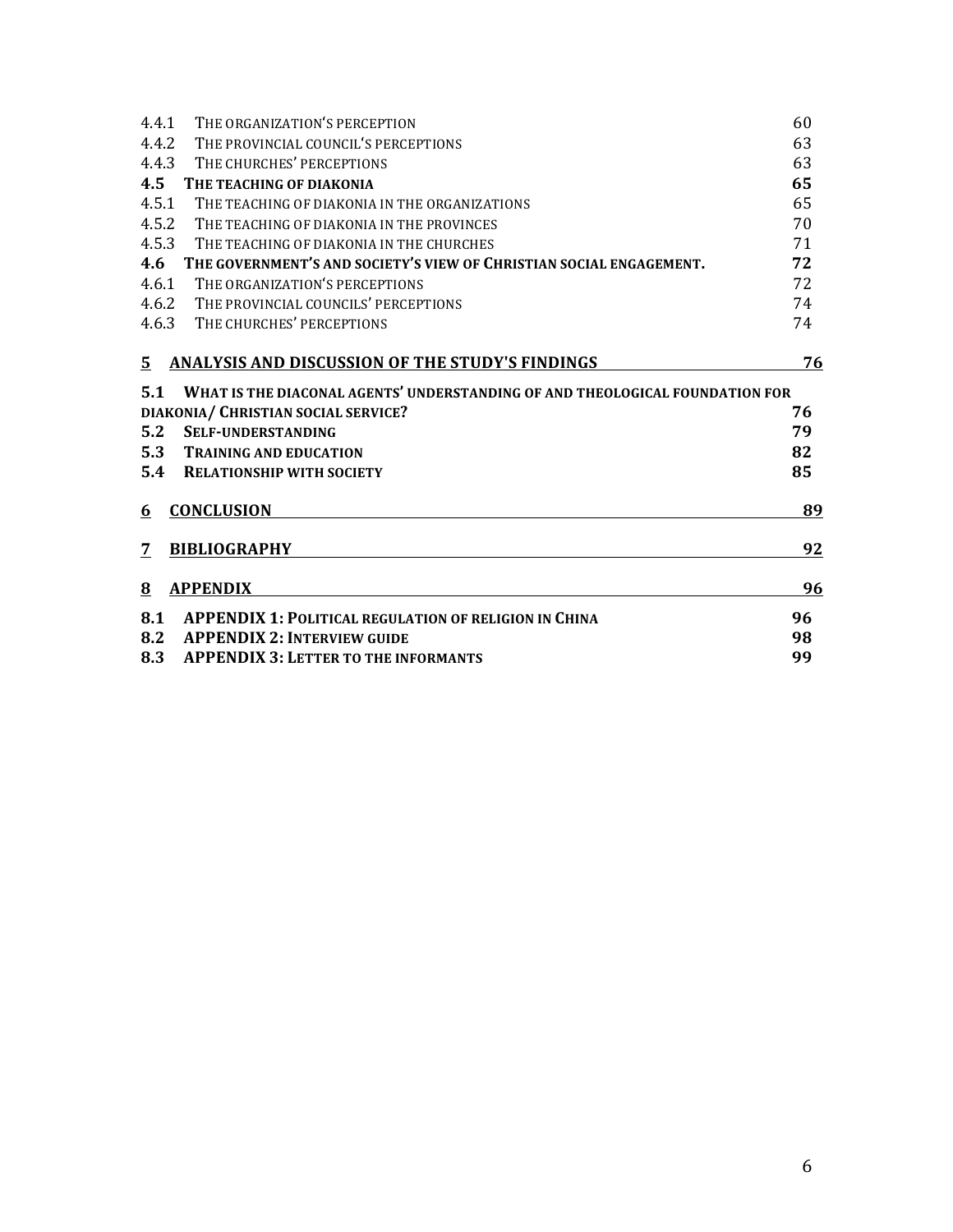# **1 Introduction**

#### **1.1 Reason for chosen topic**

Diakonia in China is in a process of development. From a situation where the Chinese government did not want the church as an active part of the community, the churches are currently on their way to play a more active role within social work. The reason why I chose this topic is that I think it would be interesting to learn more about CCC Social Service Department (China Christian Council), the Amity Foundation´s and the churches understanding of diakonia and how they teach this within their setting.

Two years ago I went to Hong Kong to work as a volunteer. During this period, I travelled to China on vacation. I became very fascinated by this country and its people, so I decided to go back the following year to study diakonia in Hong Kong. During the period in Hong Kong, I learned about the history of Christianity in China, but little about China's diaconal history. I therefore decided to study this further and write a master thesis on the subject. In a large country like China, often called the Middle Kingdom, how can diakonia change a society and people's attitudes and values?

During a sermon at Tao Fong Shan, a paper written by Gao Shining, a Research Fellow at the Institute for the Study of World Religions at the Chinese Academy of Social Sciences in Beijing, was quoted. This paper explains how Christians in China have impacted the society they live in with their social efforts and engagement. This paper gave me the inspiration to investigate further. Gao Shining writes:

*" In todays China, it is common for Christians to present good examples, and many live according to their faith without any other purpose. In such a society with the decline of social ethos and the "collapse" of ethics, the good behaviors of most Christians recognized by more and more people are very prominent and have become a window through witch the Chinese society has known and understood Christianity"* (Gao Shining, 2011)

Many Chinese have become Christians after observing attitudes, lifestyles and social engagement of Christians. I therefore think it is exciting to learn how the Christian organizations and the churches in China can affect people's attitudes and values.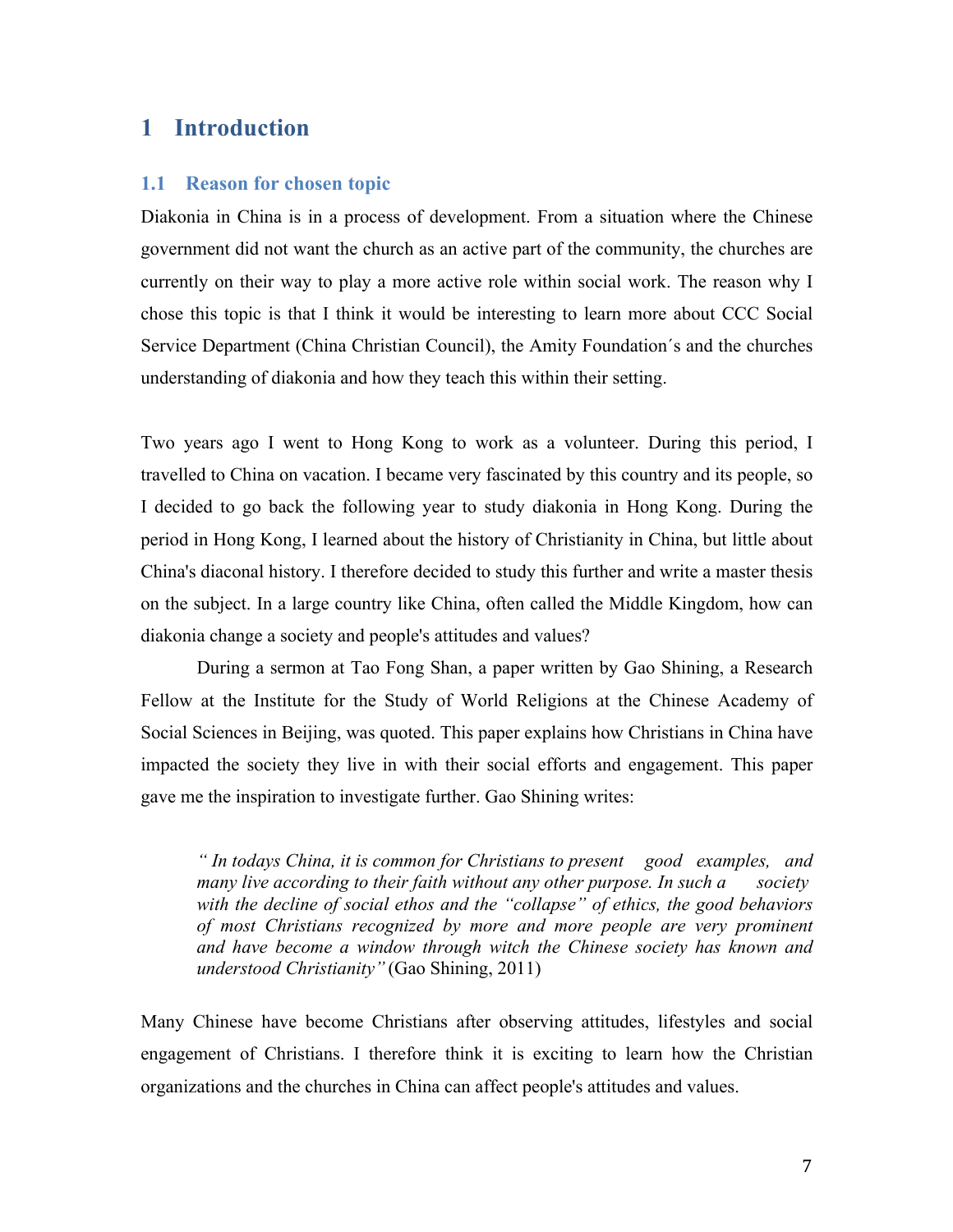I have chosen to write my master's thesis about the understanding and teaching of diakonia in the CCC Social Service Department, Amity Foundation, provincial councils and churches. I have therefore chosen to write about the development of diakonia in China, but most important - how far the churches have come in their diaconal understanding today. How aware are they of their role as diaconal agents?

In connection with this thesis I have travelled to China to do interviews with people who know the church-based diaconal work of the actors mentioned above. Because of the increasing interest of diaconal work in China, and the work with diaconal projects, there has emerged a need for diaconal education and training. This is a challenge for a church that is still working to find out who it is (ecclesiology), and where there is still a great need for pastors to lead congregations.

During the interviews I have focused on the diaconal actors understanding and teaching of diakonia and how this is viewed by society. I will focus my study on their perception of the concept of diakonia, and in which way this is rooted theologically in the congregations.

#### **1.2 Research question**

My research question is as follows:

**How do diaconal agents at different levels in China understand the term diakonia and its theological foundation, and how does this find expression in their selfunderstanding, education and relationship with society?**

Because of the lack of literature on the diaconal work in China, the basis for this study are interviews with China experts, the management of the China Christian Council, Amity Foundation, people that work within the provincial councils and churches in China, diaconal students in Hong Kong and other key persons with knowledge of the topic.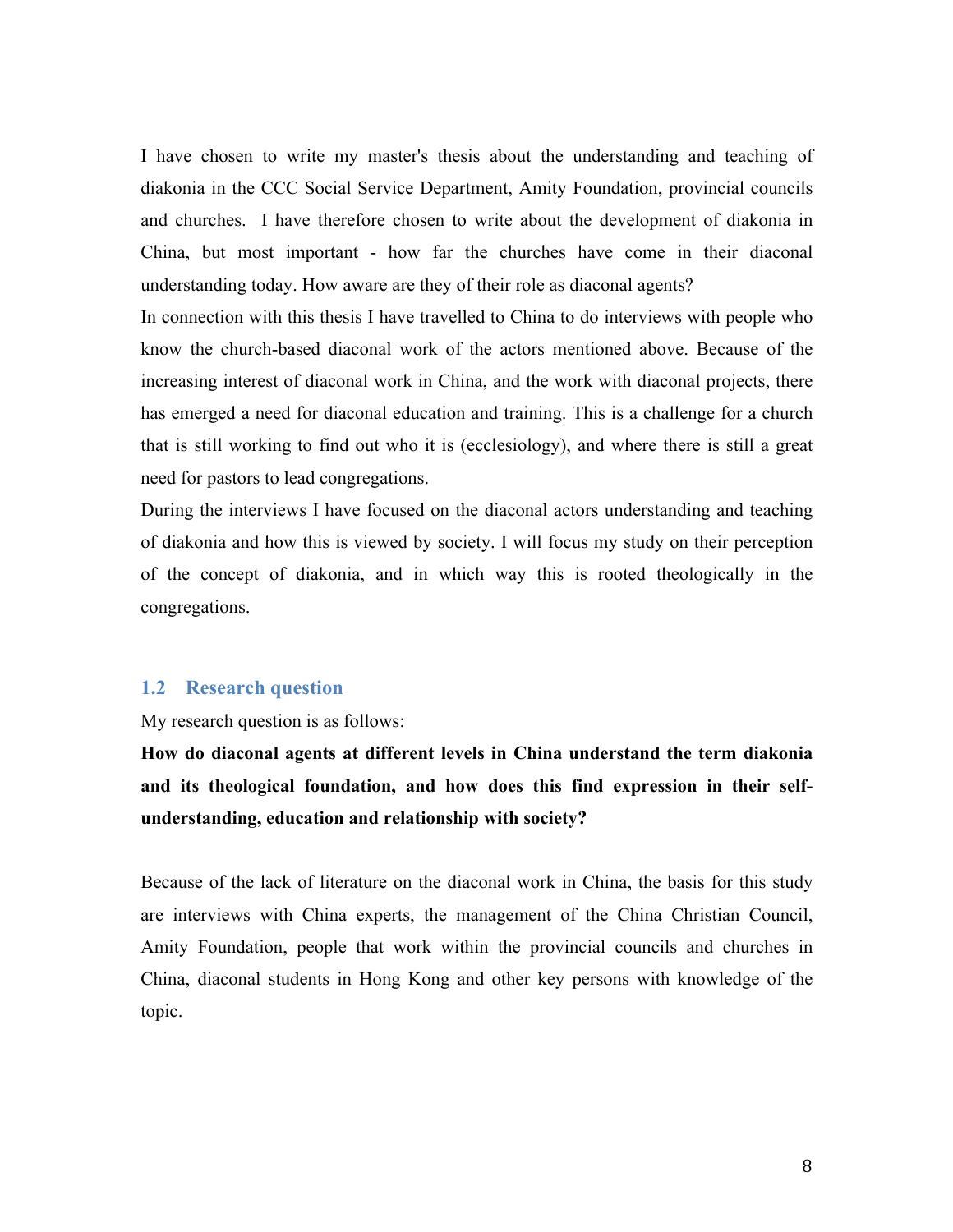The Chinese word for diakonia is: 社關服侍 (shè guān fú chi), witch means Society-Care-Service. The word diakonia is a new concept in China and because of this, most of my informants will find it difficult to relate to this term. Other informants are familiar with the concept of diakonia, but thinks of it as a western concept more related to the Lutheran church. I have therefore chosen to use the words Christian Social Service instead of diakonia in my interviews and interview guides. Since the two organizations have chosen have somewhat different approaches to their social service, I have chosen to focus on their understanding of the term diakonia, self-understanding as diaconal agents and to what extent training and education is given to nourish and inspire continuing Christian social service.

#### **1.3 Definition of the research area**

Because of the size of China, the many organizations and differences types of social services, I have chosen to limit the research to two organizations, two provincial councils and two churches.

| <b>Organizations:</b>       | The CCC Social Service department |
|-----------------------------|-----------------------------------|
|                             | The Amity Foundation              |
| <b>Provincial Councils:</b> | East provincial council           |
|                             | West provincial council           |
| <b>Churches:</b>            | East China Church (City church)   |
|                             | West China Church (City church)   |

**Table 1: Research area**

The emphasis of this thesis deals with the actors understanding of their social service as Christian social service. How conscious are they about this aspect in their work with church-based diakonia? Has this awareness made them more visible in the community? The interviews are a big part of the material in this thesis, and the organizations thoughts about diakonia and its theological grounding will be based on this material. The diaconal actors thoughts about how they are viewed by society will be covered in this thesis, and it is therefore important to be aware that the answers are primarily based on the informants' own views.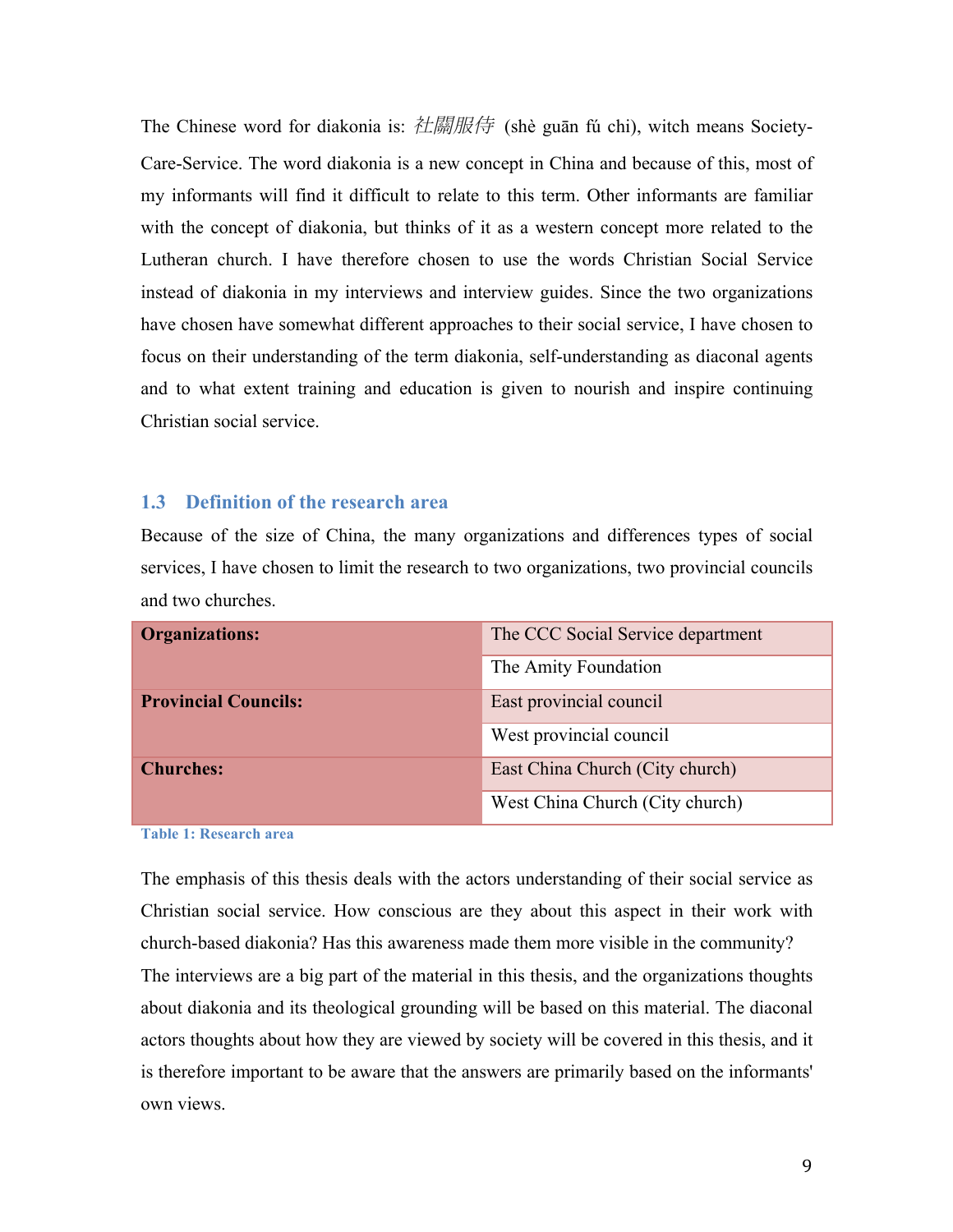I have divided the empirical material under six sub-headings.

- Diakonia and its theological foundation
- Reasons for focusing on diaconal work
- What is the differenced between diakonia and other social work
- Christians' involvement in social service do Christians see it as important?
- The teaching of diakonia
- The government's and society's view of Christian social engagement

# **1.4 Presentation of organizations, councils and churches**

## **1.4.1 The Amity Foundation**

The Amity Foundation was founded in 1985 on the initiative of Chinese Christians, headed by Bishop K.H Ting and with the support of interested groups. Currently there are almost 100 staff members in Amity. Amity´s Chinese name has two characters that serve as the basis of the name: 爱 and 德. The first character means "love" and is in reference to the verse in 1 Corinthians 13:13, *"And now these three remain: faith, hope and love. But the greatest of these is love".* The second character forms the words for "morality" and "ethics." (The Amity Foundation, 2013)

Amity aims toward developing China´s public welfare, and do this by running projects like:

- Orphan fostering and education
- Social welfare and social service
- Public health and HIV/AIDS prevention
- Community development
- Environmental protection
- Disaster management
- Church and social services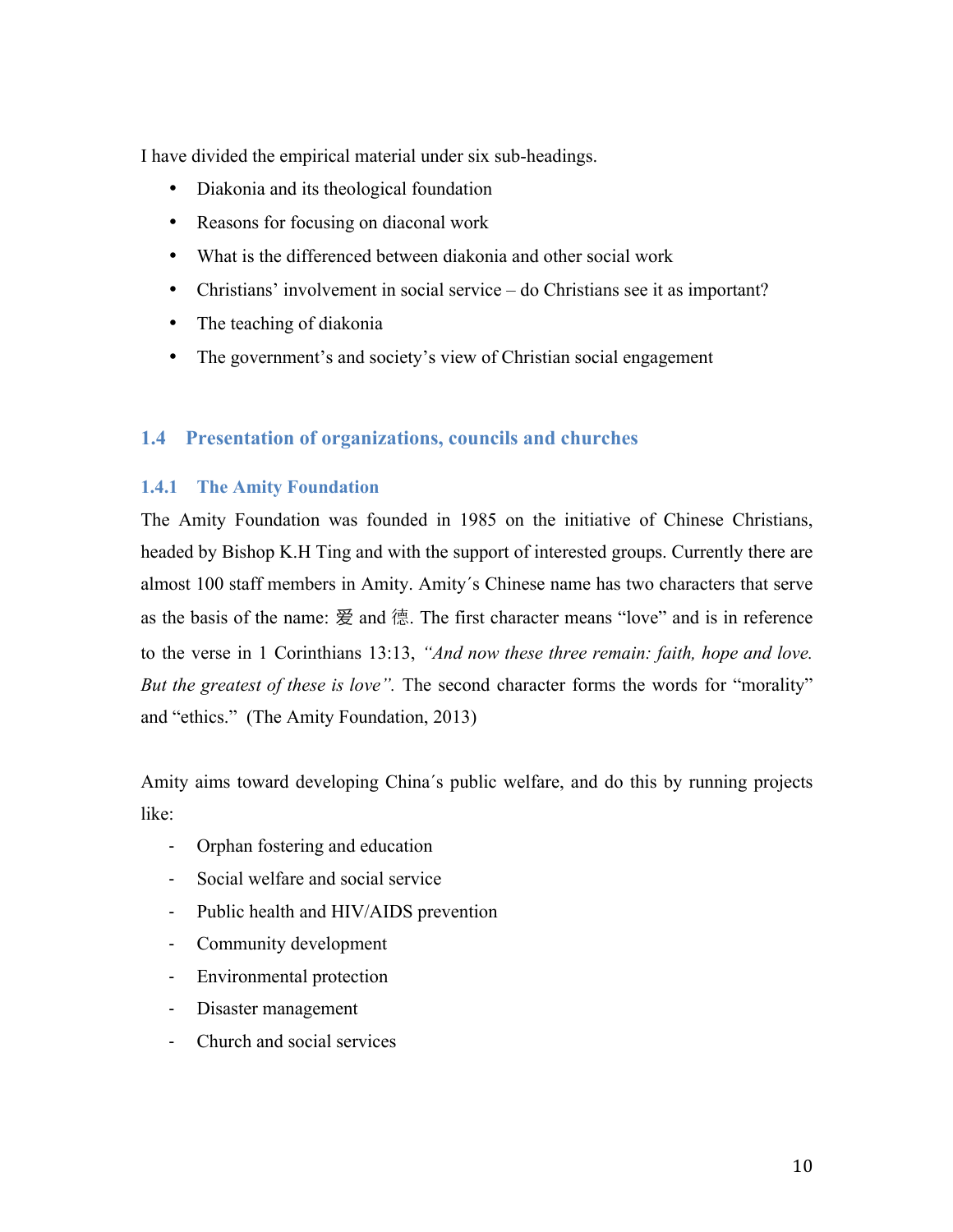Up to now, Amity projects have benefited more than ten million people in 31 provinces, municipalities and autonomous regions in China.

| <b>The Amity Foundation</b> |                                                                                                                                                                                                                                                                                                                      |  |
|-----------------------------|----------------------------------------------------------------------------------------------------------------------------------------------------------------------------------------------------------------------------------------------------------------------------------------------------------------------|--|
| <b>Vision:</b>              | More abundant life, improved social justice and bettering the world.                                                                                                                                                                                                                                                 |  |
| <b>Purpose:</b>             | Abiding by the principle of mutual respect in faith, Amity builds friendship<br>with people at home and abroad. Through the promotion of holistic<br>development and public welfare, Amity serves society, benefits the people,<br>and contributes to world peace.                                                   |  |
| Goal:                       | • To contribute to China's social development and openness to the outside<br>world.<br>• To make Christian involvement and participation in meeting the needs of<br>society more widely known to the Chinese people.<br>• To serve as a channel for people-to-people contact and ecumenical<br>sharing of resources. |  |

**Table 2: Vision, purpose and goal of Amity** 

As my thesis deals with church-based diakonia, I have chosen to focus on the project: Church and social services.

(CCC/TSPM Social Service Department, 2011)

#### **Church and social service**

Amity serves as a bridge between the Christian Church and society. The Church and Social Service Unit of Amity cooperate with Christian churches to launch social service programs. By strengthening the ability of workers in church-based social service programs and improving the efficiency of social service programs, they provide new means of participation in social work for Christian churches. Through Amity´s capacitybuilding training they seek to improve the Church´s initiative for social service and strengthen the capacity for management and implementation of projects. Currently they are involved in social service projects in 8 provinces in China**.**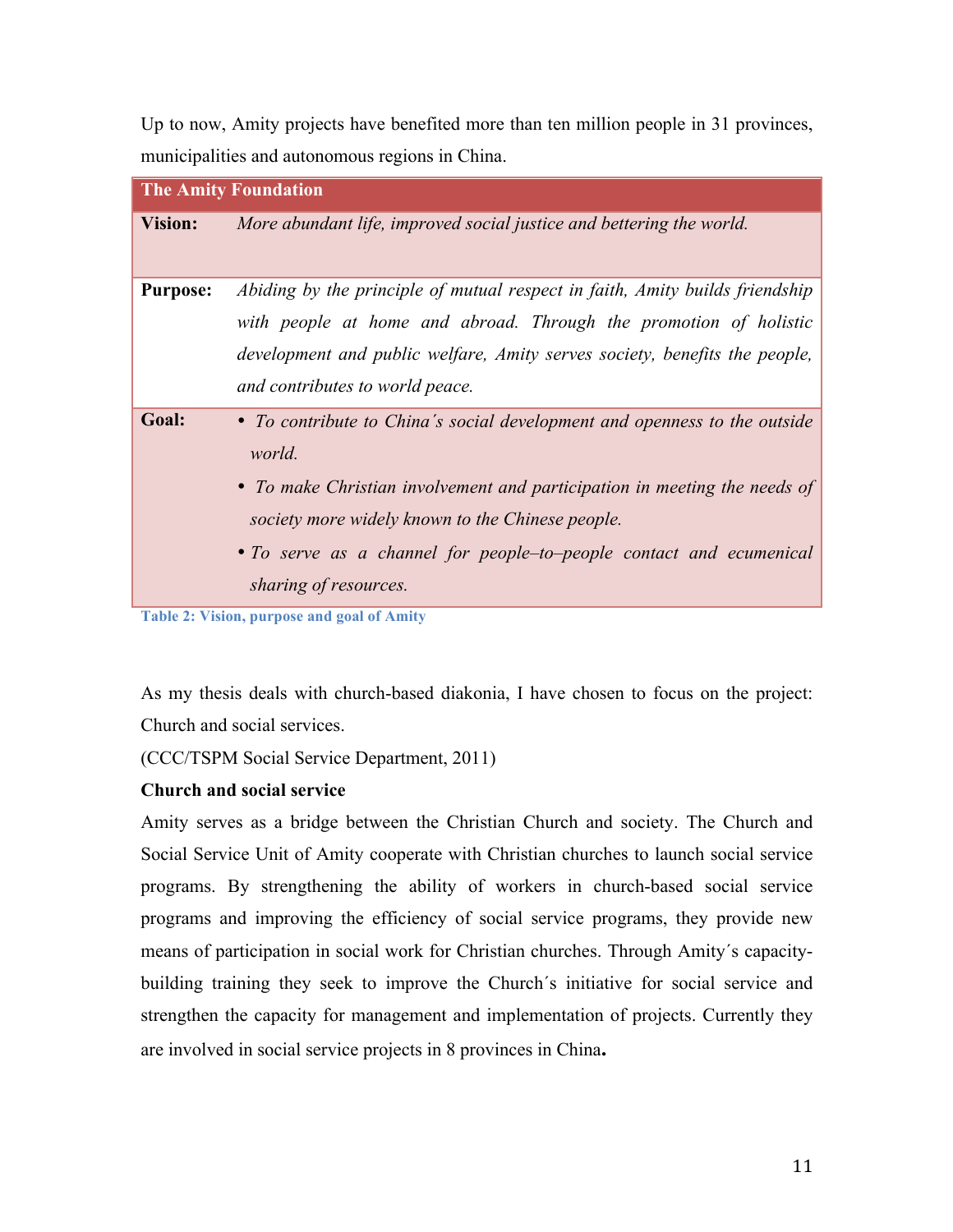## **1.4.2 The Social Service Department of CCC/TSPM**

The Social Service Department was established in 2003. It is located in China Christians Council's offices in Shanghai, and currently there are **three employees** in the Social Service Department, including the Deputy Director. The Social Service Department (SSD) provides financial support and skill development for grass-roots churches in China.

The SSD annual report of 2011 states that SSD cooperated with local organizations in 17 provinces and autonomous regions throughout China to help carry out various diaconal projects. These projects are primarily situated in the central and western areas of China. In addition, they work to create positive partnerships with major domestic and foreign organizations.

| The Social Service Department (CCC/TSPM Social Service Department, 2011, p. 5) |                                                                                     |  |  |  |
|--------------------------------------------------------------------------------|-------------------------------------------------------------------------------------|--|--|--|
| <b>Purpose:</b>                                                                | Practicing our faith to live the life Christ gave us.                               |  |  |  |
| Goal:                                                                          | Advocate new ideas, promote resource sharing and contribute to<br>ecumenical value. |  |  |  |
| <b>Strategy:</b>                                                               | Research, education, demonstration and grass-roots service.                         |  |  |  |

**Table 3: Purpose, goal and strategy of SSD**

#### **The five pillars of the Social Service department**

• Supporting education

SSD support students from poor backgrounds by subsidizing their learning and living cost so they can continue to stay in school. They also support the reconstruction of school buildings.

#### • Medical and health

SSD provides free medical assistance and dental care in poor areas in cooperation with the local churches. SSD supports centres for drug addicts and people with AIDS and informs and advises on drug treatment and AIDS prevention. They also donate wheelchairs and medical equipment.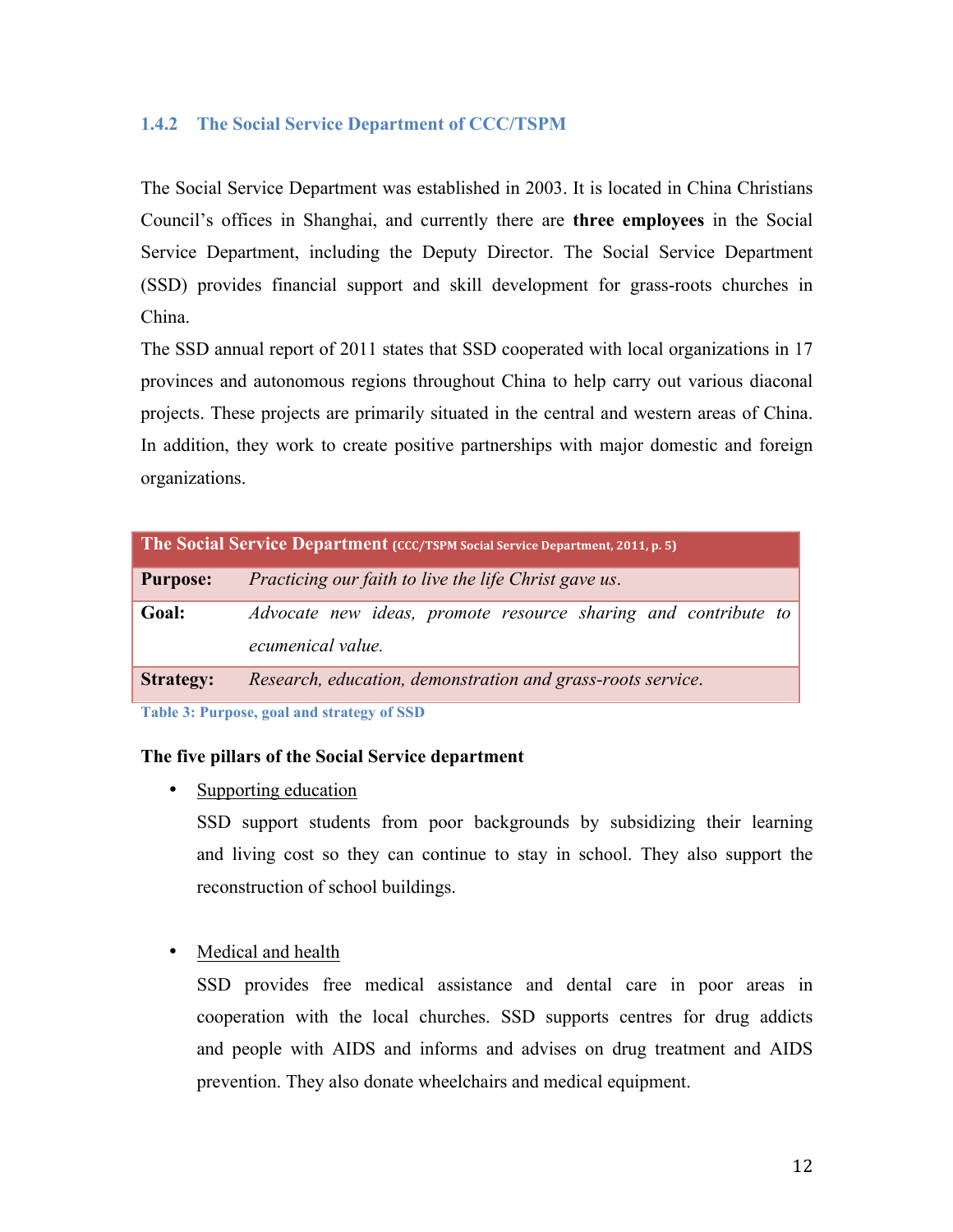#### • Disaster management

SSD supports and assists earthquake relief work, by donating emergency supplies. They were involved in funding of reconstruction of five churches.

#### • Community development

SSD arranges information training/seminars about rural diseases, prevention of diseases, women's health, and legal rights of migrant workers, general agricultural production technology and drinking water projects. SSD also arranges training sessions about nursing home care for elderly.

#### • Church ministry

In 2011 they conducted a study of the current situation of the Sichuan church's awareness of social service ministry work. SSD arranges church social service ministry development training in care for the elderly, hospice care, family support and volunteer management.

#### **1.4.3 The Councils and Churches**

The **East China Church** is situated in a city in the central part of China. It is a young church, opened in 2002.

The **East provincial council** and the theological seminary are closely connected to the church, and their offices are located inside the church administrative building. Both the seminary principal and the general secretary of the Eastern provincial council is involved in the church ministry as pastors, and both give lectures at the seminary. Many of the seminary students serve and join the daily morning and evening church services.

More than 2000 people attend their five weekly services, Sunday schools and their various fellowship groups. There are 26 persons working in the church; most of them trained pastors. In addition, the church has a large number of volunteers.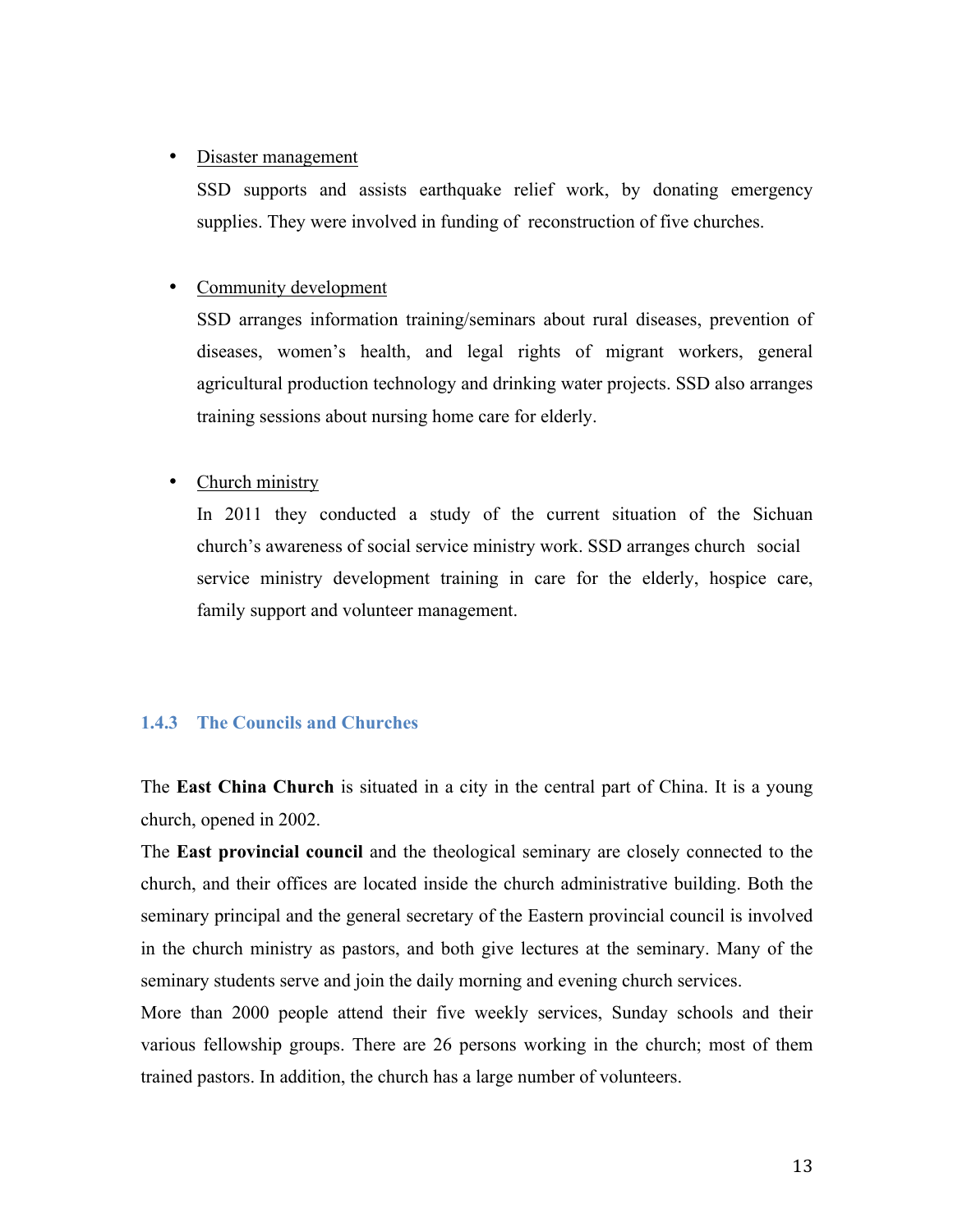The **West China Church** is situated in a city in the western part of China.

The church was founded in the beginning of the twenty first century, and the **West provincial council** is located in the same building as the church. The church has 26 employees, consisting mostly of pastors, elders and 10 administrative employees.

Every Sunday, more than 5000 persons attend their three services, and every year an average of 800-900 people are baptized. The church arranges activities like Sunday school and different kinds of fellowship groups, and about 300 people work as volunteers to help with these activities.

Both churches are Three–Self Churches, which means that they are a part of he China Christian Council. Together with the China Christian Council, the TSPM form the only state-sanctioned (registered) Protestant church in The Peoples Republic of China.

#### **1.5 Previous research, the thesis' relevance and usefulness**

As mentioned earlier the word diakonia is a new concept in China. As far as I know, no previous research has been done regarding the diaconal work and nature of the church in China. The organizations and churches are in the beginning of their planning of its diaconal work, and it has therefore not been easy to find literature and information on this subject. My wish and hope are that this study may be a relevant contribution to the organizations efforts to understand themselves as diaconal agents as well as to their work with the organization and development of diaconal education.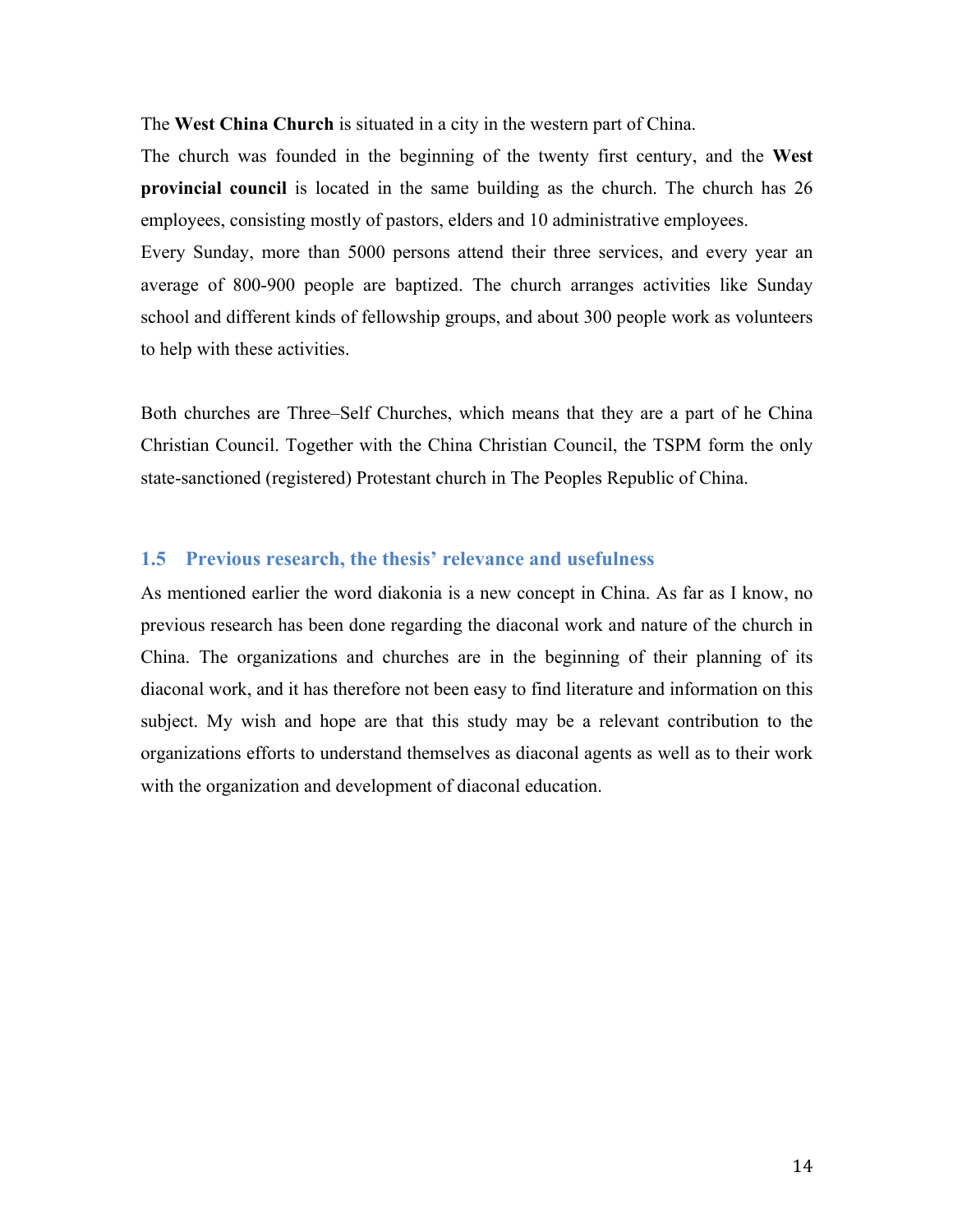# **1.6 Structure**

Presentation of the structure of the thesis:

| <b>Chapter 2</b> | Relevant theory related to the understanding of diakonia, the<br>history and the development of social work in China.<br>Traditional Chinese values and today's Harmonious Society<br>have been given attention in order two further investigating<br>Christianity's impact on the Chinese culture and society. |
|------------------|-----------------------------------------------------------------------------------------------------------------------------------------------------------------------------------------------------------------------------------------------------------------------------------------------------------------|
| <b>Chapter 3</b> | Methodical reflection where the choice and implementation<br>of the method are presented.                                                                                                                                                                                                                       |
| <b>Chapter 4</b> | Presentation of the empirical findings and the content of the<br>interviews.                                                                                                                                                                                                                                    |
| <b>Chapter 5</b> | Empirical data discussed and analyzed. The research<br>question is the basis for the analysis.                                                                                                                                                                                                                  |
| <b>Chapter 6</b> | Thesis ends with a conclusion.                                                                                                                                                                                                                                                                                  |

**Table 4: Structure**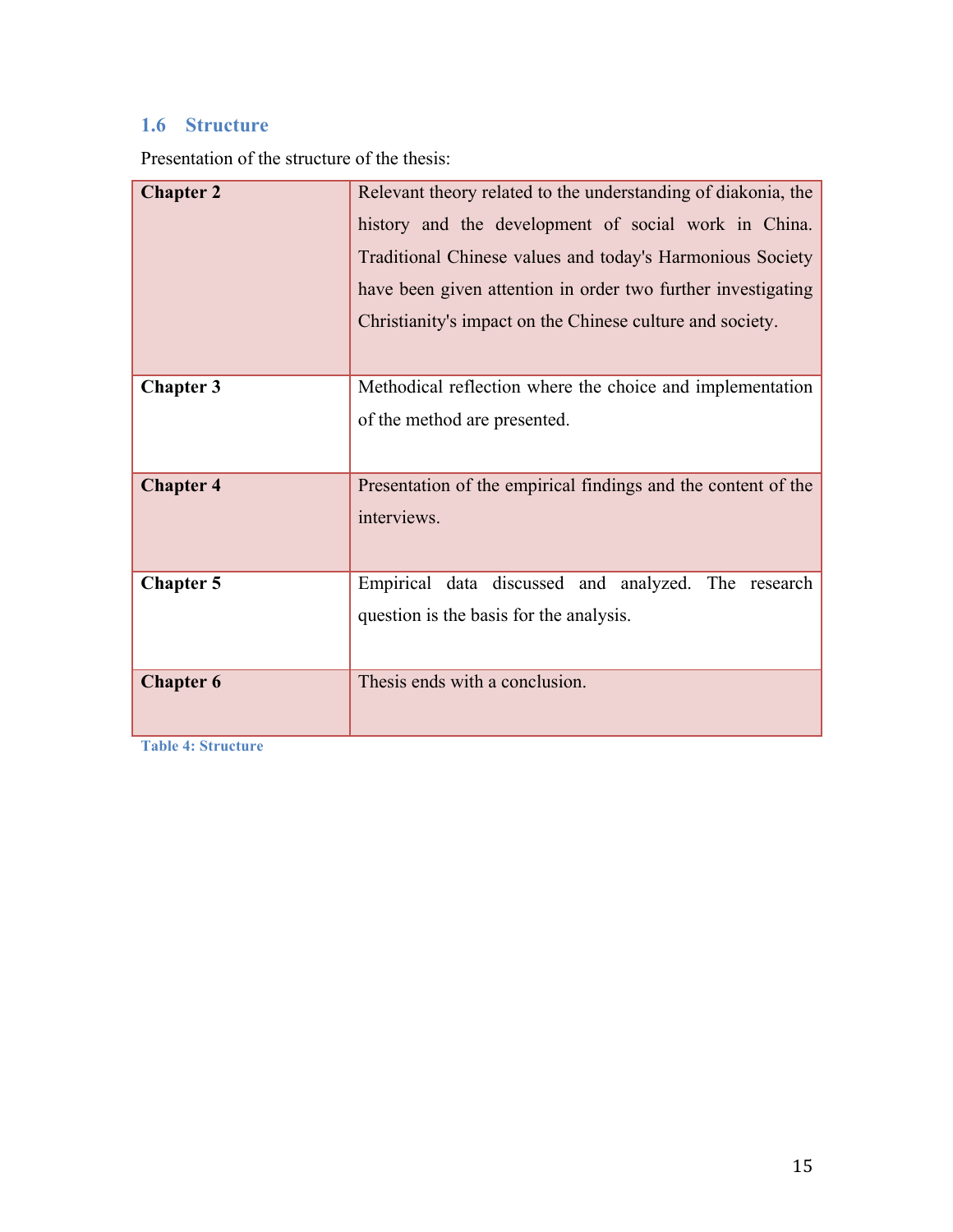# **2 Theory and background information**

In the following I will present theory related to my research question. This chapter provides necessary background information about theory related to the understanding of diakonia and its biblical perspective. It also covers the history of the diaconal work in China, the Chinese Church, and Christian influence on traditional Chinese values.

### **2.1 The understanding of diakonia**

The Greek term "diakonia" as used in the New Testament is usually translated as "service" (Oftestad, 2009 p. 65) According to Jørgensen the term "diakonos" (servant) does not mean servility, but rather, a person who has been given an important task. This task could be to be a messenger, a "go-between" and pathfinder in carrying out the call of the church in the world (Jørgensen, 2011 p. 61)

Diakonia is grounded in the faith of the Triune God. Diakonia can be seen as a connection between your faith and your social engagement, according to Sven-Erik Brodd. The term "social action" was earlier used to describe this activity, but is now found too narrow to cover the entire term. Diakonia, however, creates a link between Christian faith and the motivation, which gives meaning to serving people in need (Brodd, 1999 s.3)

#### Nordstokke writes that:

"Diakonia is a theological concept that points to the very identity and mission of the Church […] another is practical implications in the sense that diakonia is call to action, as a response to challenges of human suffering, injustice and care for creation" (LWF, 2009:8).

Different denominations have a different understanding of the content and tasks of diaconal services. I have chosen to focus on the Lutheran understanding of the term.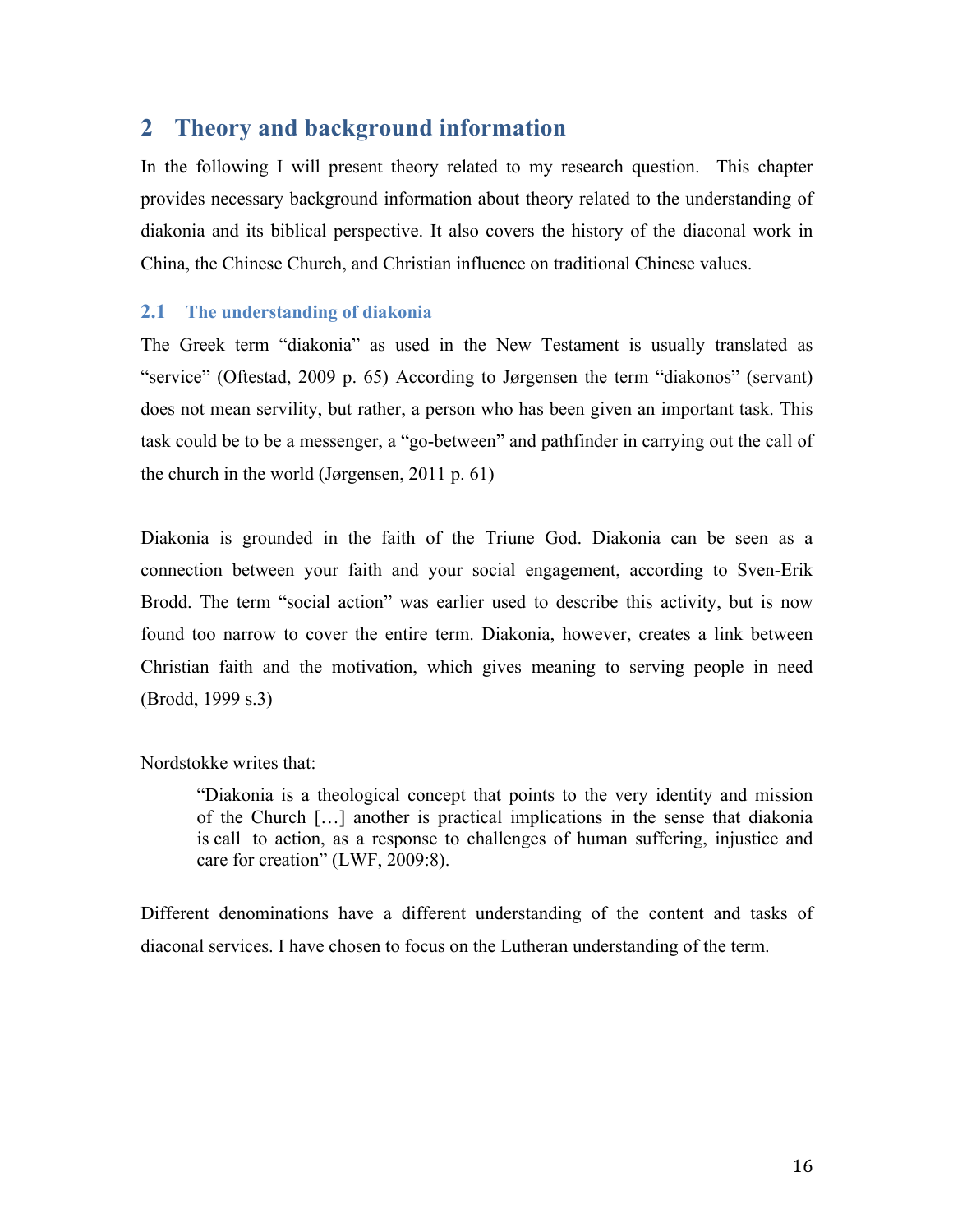**Example:** The Church of Norway's definition of diakonia.

"Diakonia is the caring ministry of the Church. It is the **Gospel in action** and is expressed through loving your neighbor, creating inclusive communities, caring for creation and struggling for justice" (Church of Norway, 2013)

**Table 5: The Church of Norway's definition on diakonia**

## **2.2 The biblical perspective on diakonia**

One can find many scriptures in the Bible related to caring for others, fighting for justice, and solidarity with the weakest people in the society. Two examples are Isaiah 58.6-7 and Matthew 25.34-45. We can also see this in Jesus' preaching and in His actions.

We can read about Jesus' relationship with the sick and the outcast in several places in the New Testament. Jesus showed **compassion** and was not indifferent to people's pain and suffering. He also showed a different kind of **authority** and power. Oftestad (2009) states that: *Diakonia is the heart of the gospel, provided by Jesus Christ* (p.88). In the Bible Jesus reveals himself as a servant and shows the disciples what true service is. This is illustrated in the story of Jesus washing the feet of his followers. He turned everything upside down by saying:

*" … whoever wants to become great among you must be your servant, and whoever wants to be first must be your slave. Just as the Son of Man did not come to be served, but to serve, and to give his life as a ransom for many"* (Matt. 20:26- 28).

This shows Jesus' disciples another way to exercise power, through serving others. He demonstrated a different kind of power, not exercising power over someone, but power *for* someone (LWF, 2009 p.31).

## **2.3 Diakonia – an essential part of the church's work**

Diakonia is expressed in many ways:

- Individual diakonia (the diaconate of all believers)
- Organized diakonia (done by organizations)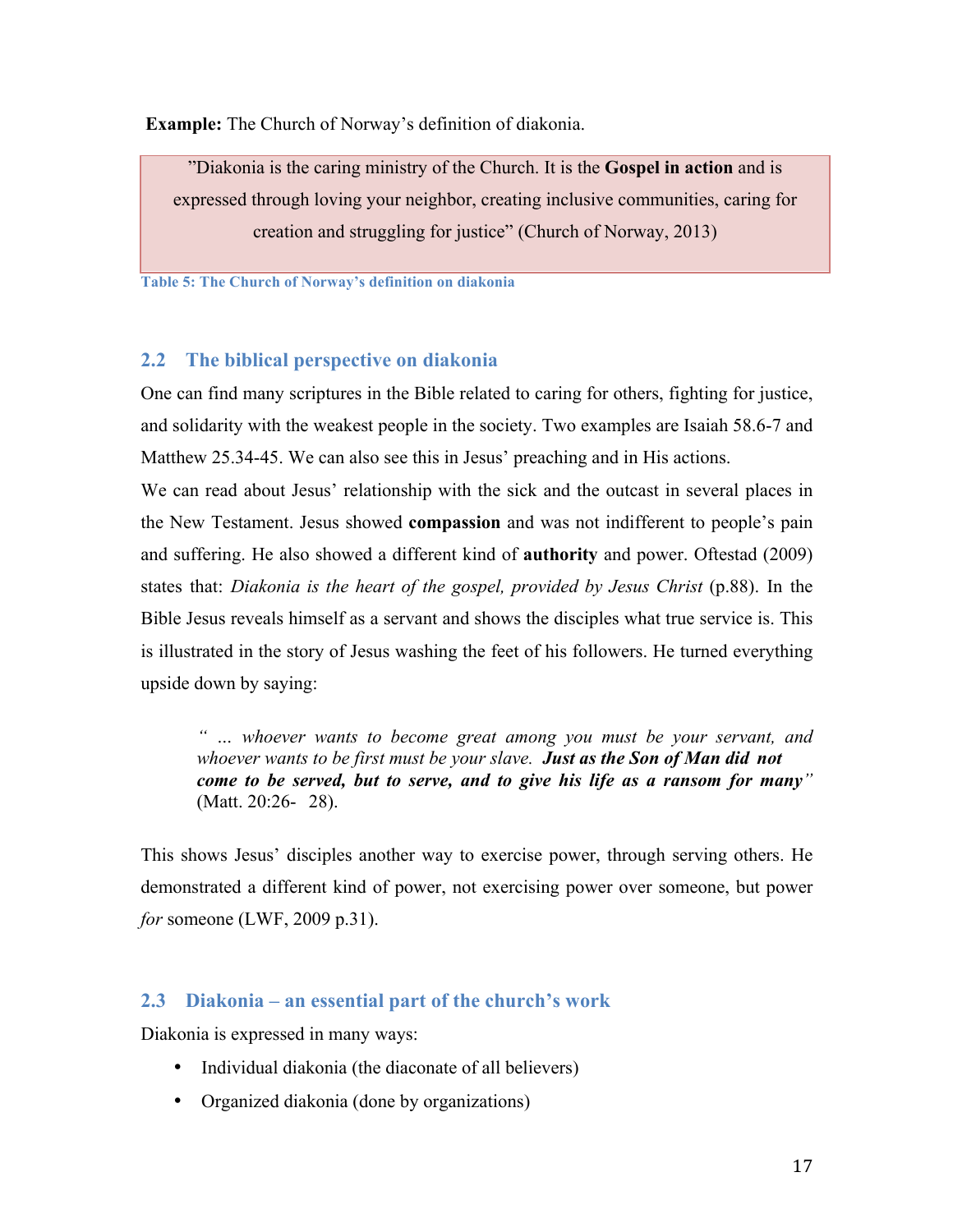- Institutionalized diakonia (hospitals, etc.)
- International diakonia (response to human suffering in a global perspective)

Because of the nature of this thesis I have chosen to focus on the organized diakonia in the congregations. LWF (2009) says that in order for diaconal work to be systematically done and be a part of the life of the church, one needs structures and leadership. (p.48).

In the LWF (*2002)* document, *Prophetic Diakonia "For the healing of the world" ( p.10)*, they say that: "*The church can never be reduced to its diaconal work, but diakonia embodied in different ways in different situations according to the specific needs of the context, is always a part of the life of the church".* The term diakonia in recent years has gained importance, and expresses an important dimension of the church's call to respond to challenges in today's world. LWF (2009) says that diakonia is related to the church's identity and structure, both in daily life and in its very nature (p.28).

The role of the deacon has changed over time. Acts 6:6 tells the story about the seven Greek men, and how they have been regarded as the first church deacons. Luke describes the task of these deacons as taking part in distributing food and serving at the table (Collins, 2002). By installing these men, it led to and understanding that these activities should be an integral and prioritized part of the church's work. LWF (2009) writes that: "*they were full of the Holy Spirit",* which was a reminder that the Holy Spirit, who has given life to the Church, also is the blessing power of its diaconal lifestyle (p. 28).

According to Oftestad, diakonia belongs to the Church and is an organic part of the nature of the church (2009 p.107). Diakonia finds expression in being part of the nature of the church and in the way it presents itself in daily life, plans and projects.

LWF claims that diakonia is an important part of the identity of the church and cannot be reduced to an activity by certain committed persons or made necessary by external social conditions. Diakonia is related to what the church celebrates in its liturgy and announces in its preaching. They mentions three expressions that make the communion (koinonia) visible. These are: Proclamation – Service – Celebration (LWF, 2009, p. 29). These are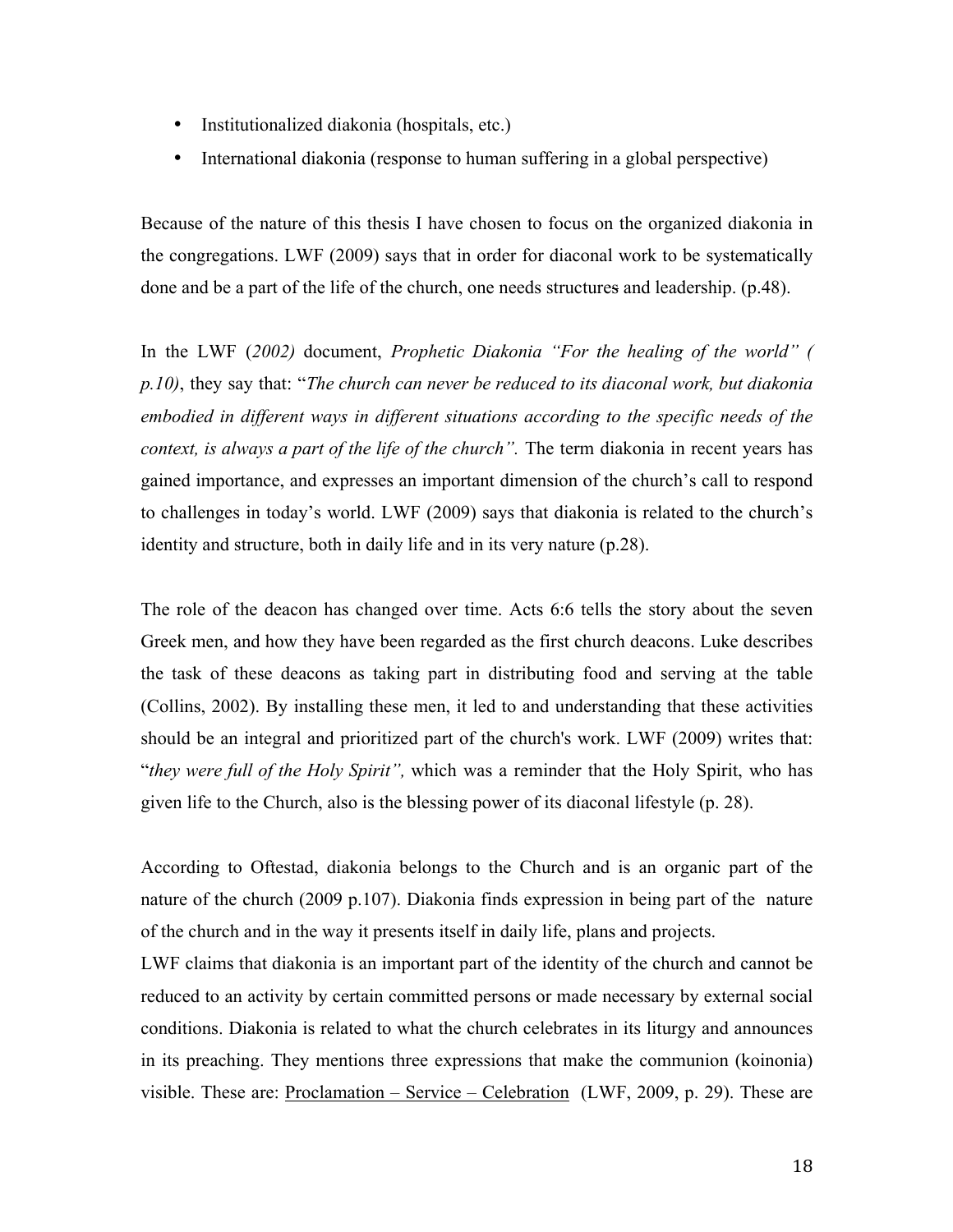related to each other, and are the key to diaconal identity. Without this, diakonia runs the risk of becoming nothing more than regular social action, and looses its spiritual worldview.

The celebration of the Holy Communion announces God´s unconditional love in Christ and the inclusive nature of God´s diakonia. Nissen (2008) says that since the beginning of the congregational diakonia, visiting people and hospitality has been two of the most important tasks. It relates to opening up towards our neighbors and welcoming them into our communities, especially Holy Communion.

Oftestad (2009, p.112) uses a passage from Paul's letter to the Galatians to underline this: *"There is neither Jew nor Gentile, neither slave nor free, nor is there male and female, for you are all one in Christ Jesus"* (Gal 3:28).

The **purpose** of diaconal action can be found in In Mark 12:31: "*Love your neighbor as yourself".* LWF (2009) writes that responsible diaconal service will contain both shortterm and long-term objectives, which means (p.42)

- 1. Immediate action to alleviate human suffering (short-term)
- 2. Working against oppressive structures / causes of suffering (long-term)

Diaconal action, understood as integral to the Church mission in today's world, is also conditioned and challenged by concrete contexts. In order for diakonia to be relevant one has to read the signs of the time and the context, which one operates in. LWF says the analysis of the context has to be critical, raising questions and revealing assumptions. Diakonia also connects the reading of the contexts to the reading of the Holy Scriptures (2009: 13).

#### **2.4 The uniqueness of diakonia**

What makes the social work of the church different from other social work? Olav Fanuelsen (2009) writes that the Christian perspective of diakonia is reflected in its unique character, which is not in the practices of the caretaking, but in its spirituality, and the spiritual and liturgical framework within which the caretaking takes place (my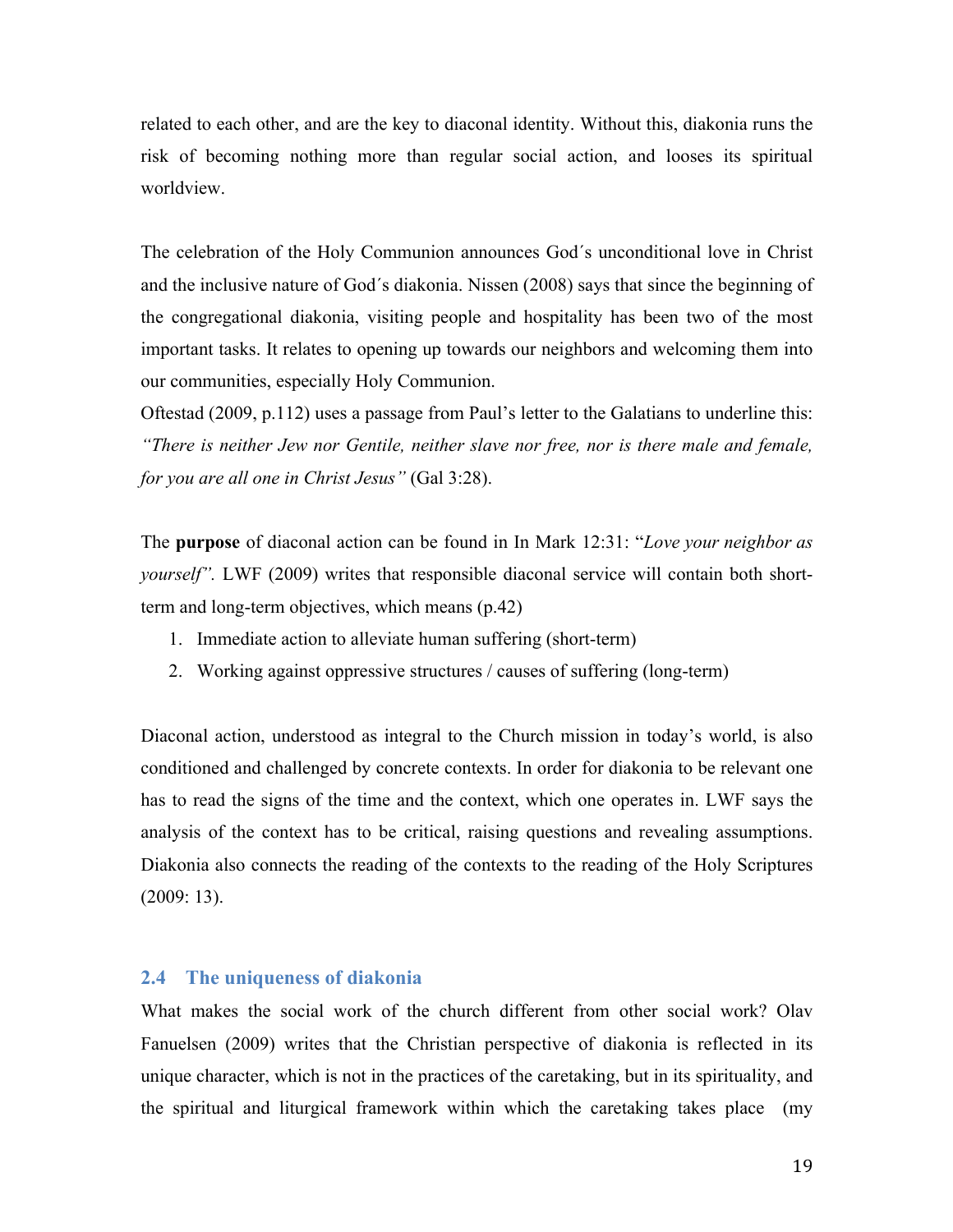translation). Fanuelsen (2009) writes that in practice this means that humanity, view of knowledge and values together form the foundation and the interpretative framework for the actions of caring.

 An example: For a Christian who is in a care situation, there must be a connection between the professional insight on a reasonable plan and the insight one gets through the Christian revelation. One can also say that the revealed Word will be an interpretative framework for the professionalism we consider important to meet people's care needs. When Christian social service is exercised on the basis of this insight, we can say that the foundation of caring, its content, and various forms represent a specific Christian caring ministry (Fanuelsen, 2009, p. 155;my translation).

#### **2.5 Training for diakonia**

When diaconal work becomes organized, the education for diakonia becomes more urgent. According to LWF (2009), all training should be incorporated with the foundational principle that *"all diaconal work will incorporate action beyond charity, and not distinguish between "we – the helpers" and "they – the helpless""* (p.75). Every community has gifts and abilities that contribute to diaconal response. Theology is an integral part of diaconal training, but diakonia is not always an integral part of theological education. LWF says that this element quite often is lacking in pastoral training. As a result, in many places, the church leadership does not have the needed qualifications for understanding and organizing diaconal work fully (2009 p.79).

#### **2.6 Diakonia and proclamation**

In China evangelism is not allowed outside the official church. Church members are permitted to evangelize only those people who enter the church. Evangelism outside the church is illegal. The government now encourages religious organizations' engagement in charitable activities. LWF (2009) writes that one of the greatest challenges in diaconal work is to establish a good and responsible relation between diaconal work and proclamation. Although there is no open evangelism, diaconal action gives witness to Christian love and care for others. All actions communicate a message (p.84). Over the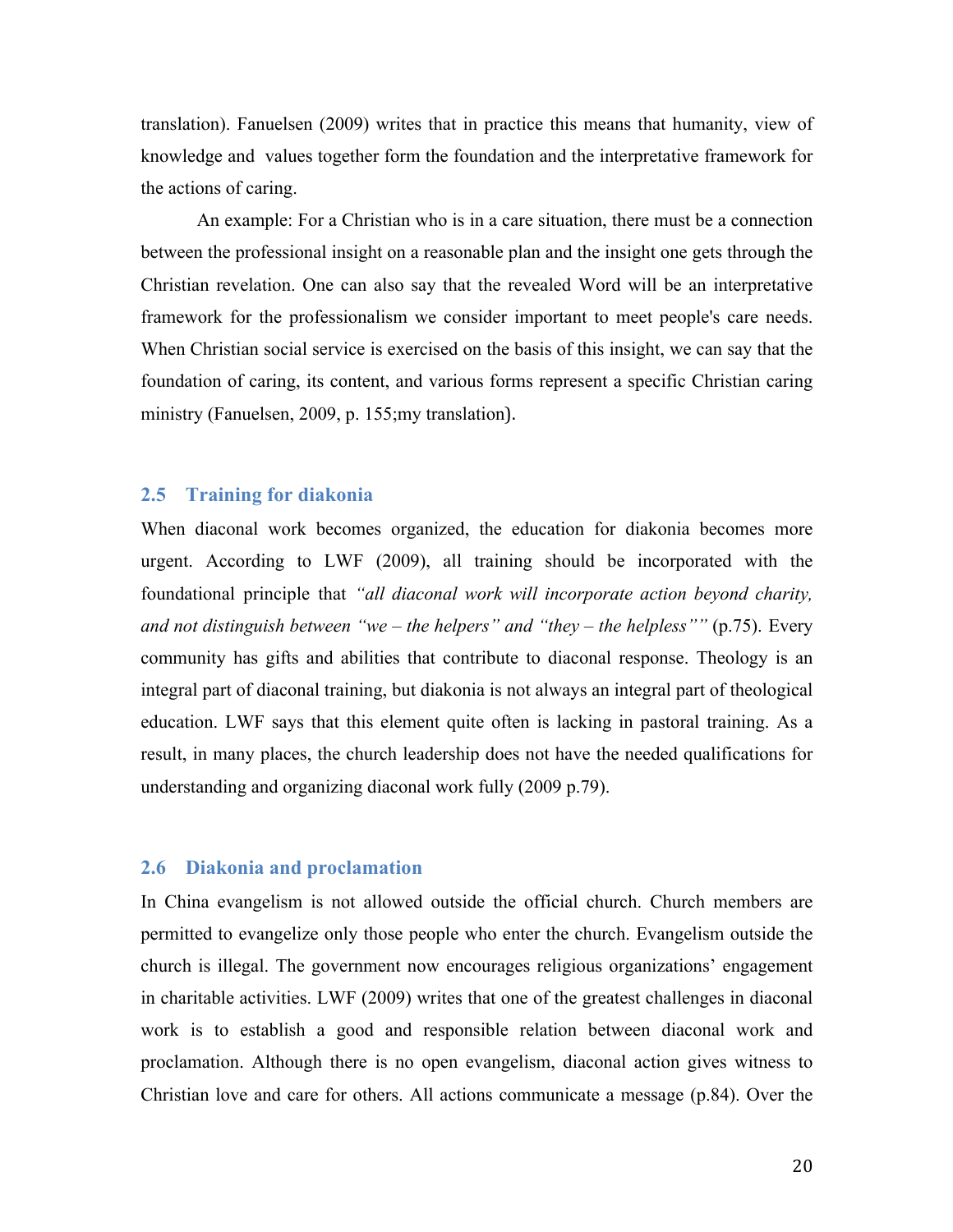years we have seen that religious practice may have become a tool for manipulating people, especially in situations of weakness and suffering. Example: Rice Christians in China. We are here dealing with unequal power relationships. Nissen (2008) says that the goal of evangelism is to win followers to the Christian faith. This is not the goal of diakonia (p. 24). Diaconal work is service to the neighbor in need and cannot be an instrument for evangelizing people. In such cases diaconal action would then become a strategy with the goal to combine human care activities and proclamation so that people might become Christians.

Diakonia should not become some form of manipulation or marketing "trick" for making people come to church. At the same time, one cannot say that diaconal work has no links with proclamation. As mentioned before, diakonia is a part of the church's koinonia and will also have elements of proclamation and witness, but through life and actions. What is important is to **acknowledge diaconal action as meaningful it itself.** Diakonia does not need to be justified by other reasons. Diakonia must be unconditional and respect the integrity of each person (LWF, 2009: 87).

#### **2.7 The history and development of Christian Social work in China**

The Chinese society has a rich history for participating in charity work. As we will see later in this thesis, Chinese charity is often associated with the emphasis on mutual help offered along strict clan and family lineages, often associated with Confucianism, Taoism and Buddhism. The Christian mission, which focused on a different type of charity, "helping a stranger", gained a foothold in the early 20th century. At this time, charitable work was important in its effort to give relief to the poor as well as building and operating hospitals, orphanages and schools. (C. Fielder, 2012, p. 106)

People in today's China enjoy greater religious freedom than before. People have the freedom to believe, as long as the Communist Party feels that they still have control. (Jørgensen, 2009) Due to China's special political environment regarding practice of religion, I have in the following pages chosen to mention the greatest changes in policy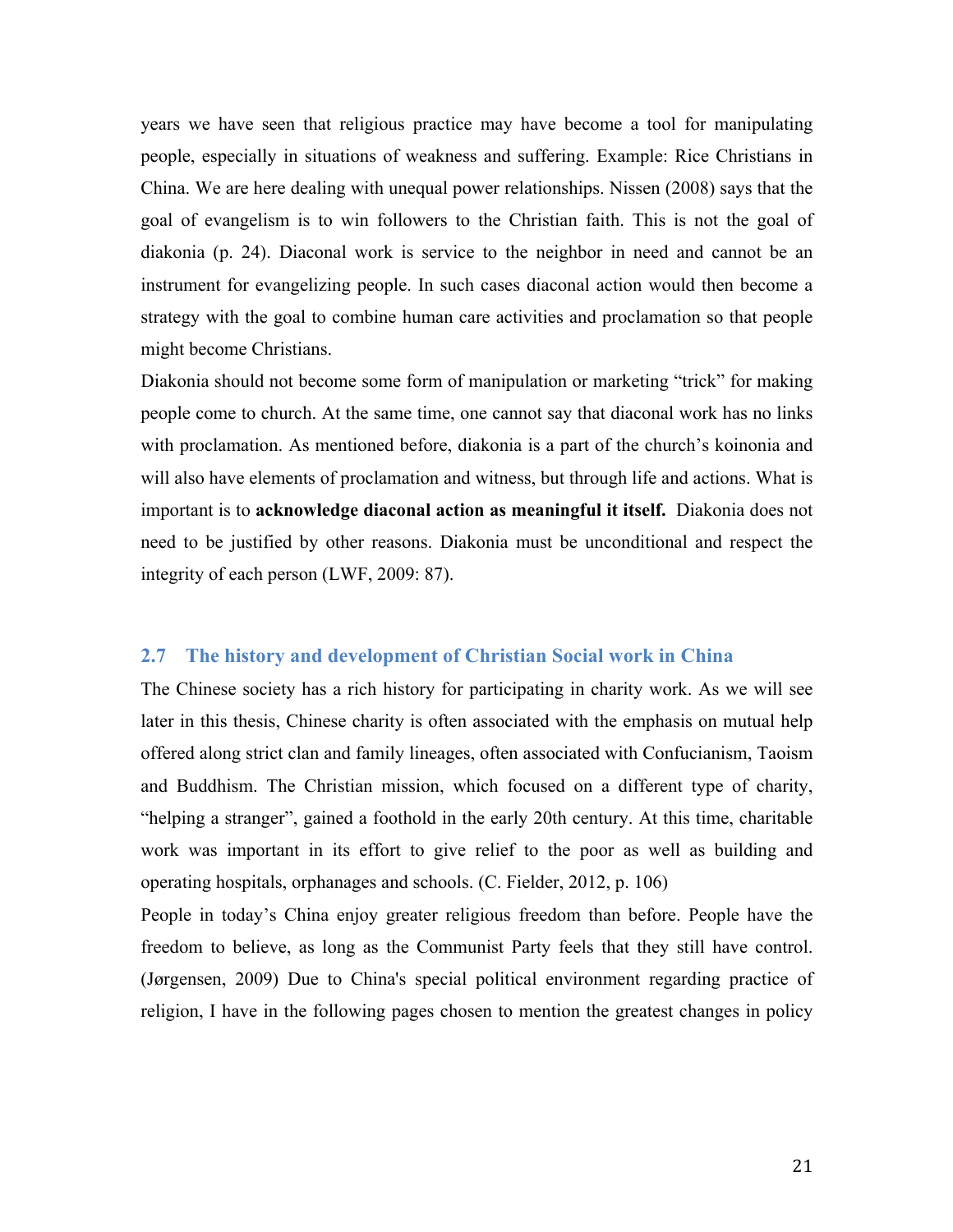since the early 1900s until today. I consider this important as it has a significant impact on the church and Christian organizations' possibility for social involvement.<sup>2</sup>

The foreign missionary organizations' diaconal work has been the main source of social service work in China, in the period up to 1949. Strandenæs (2006) writes about the development of school and medical mission, and institutional diakonia in China and how it first really escalated in the late 1800s. Foreign missionaries had through their activities defined new areas that eventually had to be the society's responsibility, such as areas where the families were not able to cover a responsibility themselves. The population's health and education had always been the responsibility of the family and this meant in practice that it was only wealthy families that could afford housing, food, health care and education. Strandenæs expresses that "*The missionaries had a clear consciousness that the medical missionary work was a basic fundamental pioneer work that would be a model for humanitarian work in China and ensure sustainable development"* (my translation). (Standenæs, 2006, p.178) As early as in 1877 there had been diaconal topics up for discussion at a Protestant missionary conference in Shanghai. Themes about various forms of oppression and actions promoting human rights in the country were discussed. Similar conferences were later held in various provinces in the years that followed.

In 1912, the Nationalistic folk movement in China increasingly demanded that education and future health care should be the nation's own responsibility. By building, organizing and running institutions over the years, the mission's work had prepared the grounds for the government. The government could eventually manage to take over and operate the institutions by themselves. (Strandenæs, 2006, p.172) During the Chinese Revolution, when the Communist Party of China established the PRC in 1949, the responsibility of social welfare was transferred to the state. They established a socialist welfare system providing social services through a centrally planned economy. After 1949, the CCP policy was to minimize religions while, at the same time, replacing them with Marxism as the only valid ideology. (Peng, 2005) This policy was a heavy blow for the Chinese

 

<sup>&</sup>lt;sup>2</sup> See appendix 1.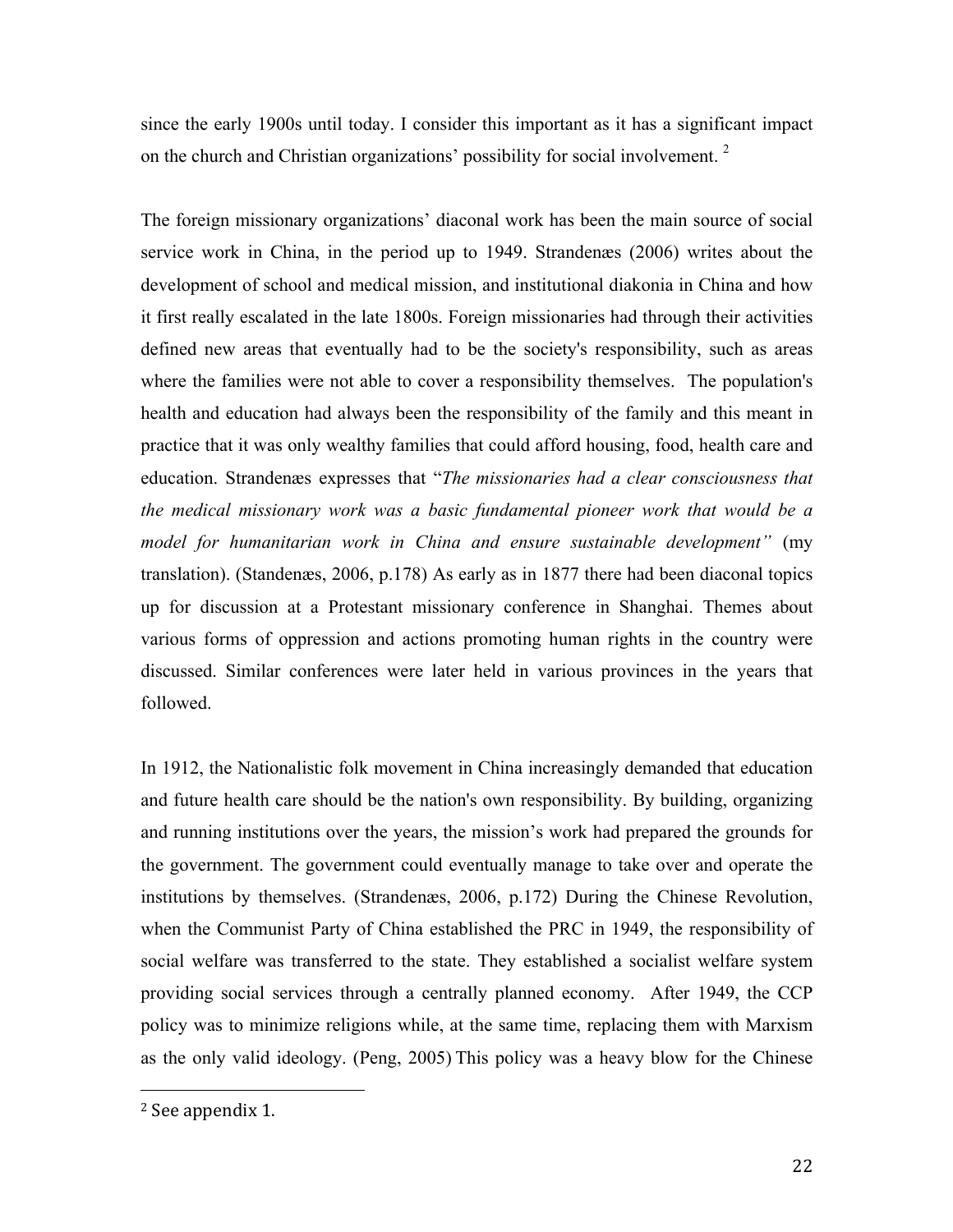Church. As the government was officially atheist, they viewed religion as symbol of feudalism and foreign colonialism. In 1954 The Three Self Patriot Movement was founded, which meant that the church was being run by the state and should be open for the government's control and influence. (Harbakk, 2004)

During the Cultural Revolution (1966 – 1976) all churches were closed. Most missionaries had left the country and the government had overtaken what was left of the social work done by missionaries. C. Fiedler (2012) says, as a result of this, charity was discouraged: "*During the Cultural Revolution charity became condoned as "a decoration of the ruling class used to cheat people". This view persisted well into the 1980´s resulting in a significant diminishing of the traditional system of "relational charity""*(p.116).

Ernst Harbakk, former missionary in China and Asia Secretary in Areopagos, talks about the period after the reform and opening.

…in the larger cities, gradually large congregations emerges in the beginning of the 80´s. But they were not allowed to start with anything called diaconal work [...] it was statutory that one could not conduct any social humanitarian work, school activities or elderly care. (Interview, 13.09.12)

Some years later, in 1979, Deng Xiaoping a politician and reformist leader of the Communist Party of China initiated China opening to the outside world. In 1982, **document no. 19** (Overmyer, 2003) was issued. This was a religious policy document, and a part of Deng Xiaoping's reform and opening policy permitting "normal" religious activities and religious organizations under the supervision of the government. The churches in China re-opened and the government officially restored the TSPM after thirteen years of non-existence.

Wickeri (2007) writes in his book *"Reconstructing Christianity in China",* about Bishop K.H Ting, an Anglican bishop and one of China's most important church leaders. Bishop Ting's theology shaped his views on how the church should relate to the society. In his role as a church leader, Ting´s approach to mission was contextual. He wished and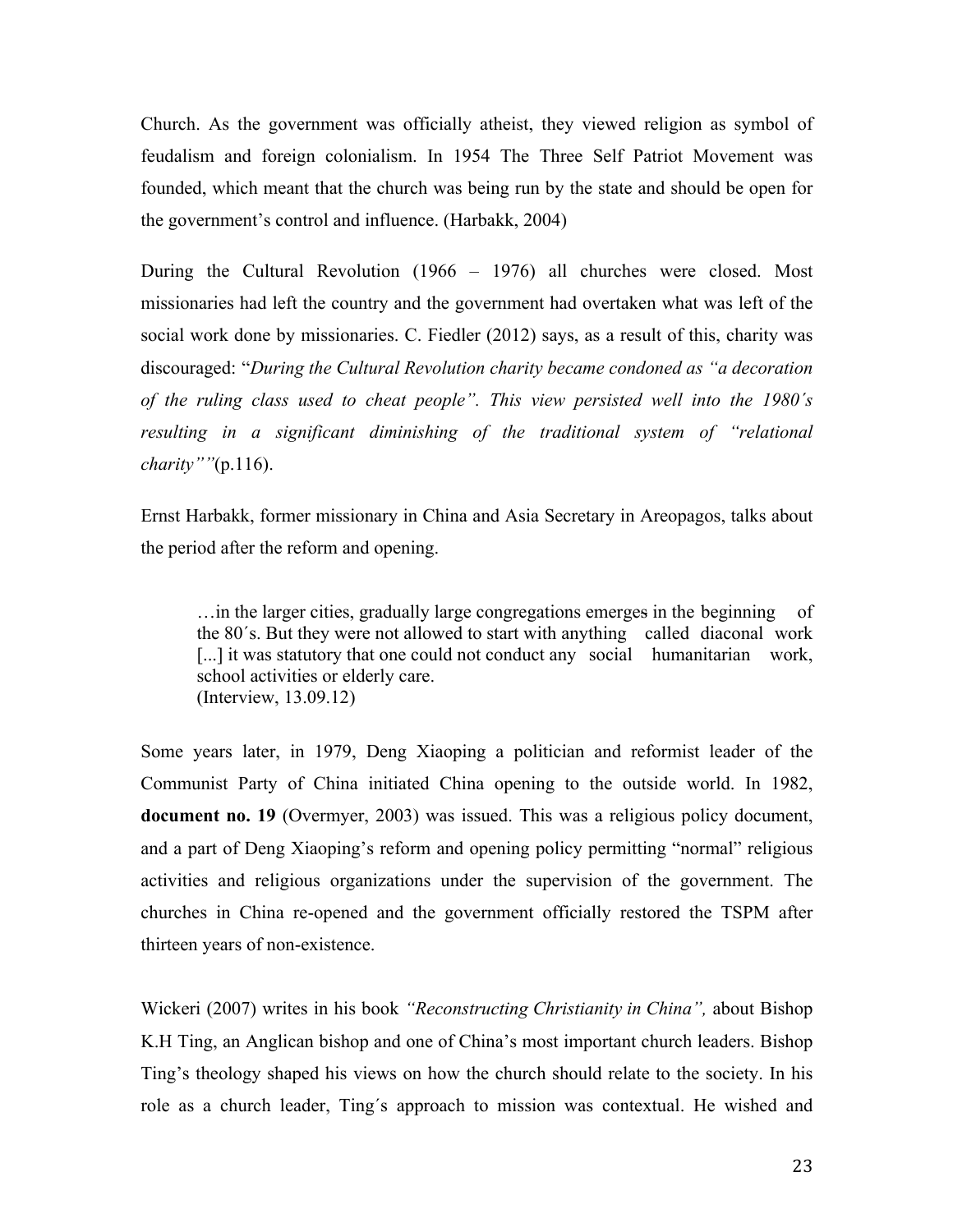worked for a greater social involvement for the churches, and he had a desire to make Christianity Chinese. In November 1998 the TSPM/CCC held a meeting in Jinan, Shandong Province, where, in the opening speech, Ting presented his views on the theological reconstruction*.* Knud Jørgensen (2013) says: "*Instead of justification by faith he stressed what he called "justification by love". The works of love justifies, whether you are inside or outside the church. The Church's task was therefore, he argued, to educate people to be good citizens and not primarily to call to repentance*" (p. 4) The government endorsed theological reconstruction for it fitted with the broader agenda of the adaptation of Christianity to socialism.

Within the framework of RAB (Religious Affairs Bureau), CCC and TSPM it was not possible for Christians to play a more active role in society. According to Wickeri, the reforms of openness created new ways for Christian-initiated involvement in society. In this period (1984-85) Hu Qiaomu, a member of the Central Committee of the CPC, begun to encourage religious groups to get involved in social welfare. (Wickeri, 2007, p. 272) These political changes made it possible for Christians to be involved in social welfare activities. The Churches in China did not have the financially means and recourses to take this kind of initiative, and they were now searching for a way to do this by receiving support from abroad. As an answer to this, K.H Ting and Han Wenzao started the planning of setting up a social welfare organization initiated by Christians. On the  $19<sup>th</sup>$  of April 1985, the Amity Foundation was established in Nanjing.

In *Bridge*, a magazine issued by the Tao Fong Shan Ecumenical Centre<sup>3</sup>, one can find one of the first articles about the forming of the Amity Foundation. Han Wenzao, the Director of the preparatory staff of the Amity Foundation, read the statement given on the formation of the Amity Foundation in Nanjing before the press in Hong Kong on March 21, 1985.

"We come before you today to announce our intention of forming a foundation for the purpose of promoting health, education and social service

 

 $3$  Later called: Christian Study Centre on Chinese Religion and culture.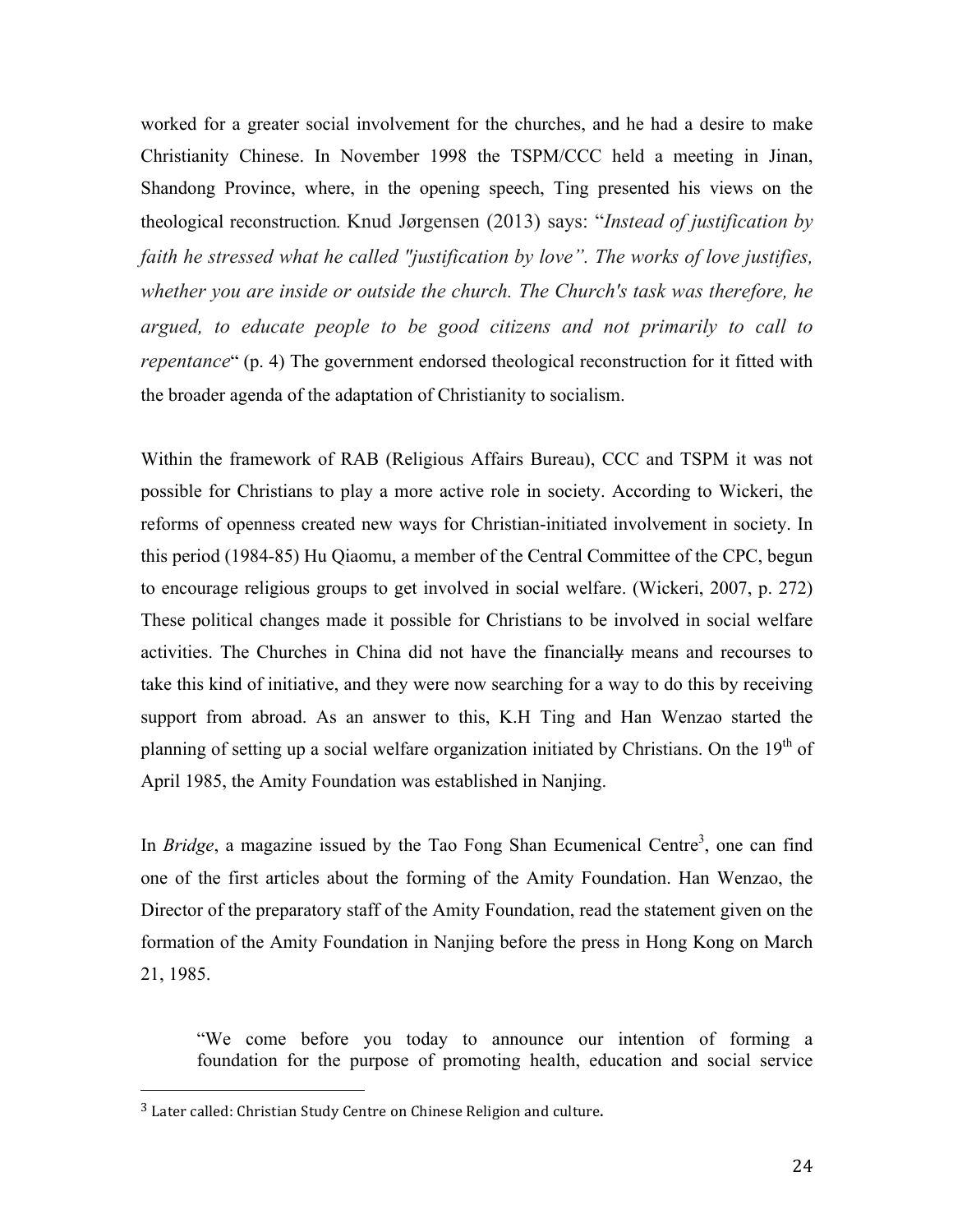projects in the Peoples Republic of China. This new undertaking, to be known as the Amity Foundation, is being created on the initiative of Chinese Christians. It represents the first time since 1949 that Chinese Christians citizens will join hands with friends in our nation and all around the world to create organization specifically designed to serve the humanitarian needs of the broader society". (Wenzao, 1985, p. 7)

He continued by saying: *"…local and individual initiatives are encouraged in the struggle for social modernization. This makes possible greater cooperation between religious believers and non-believers in an atmosphere of unity, stability and social progress"*. (Ibid)

At the time of commitment to form Amity, their concerns were three-fold:

- 1. To play a more active role in the nation's social development
- 2. To make Christian involvement and participation more widely known to the Chinese people
- 3. To strengthen the ecumenical sharing and resources and international people-to-people relationships (ibid)

To start with, Amity supported existing institutions in China, and recruited teachers from overseas church agencies to serve in Chinese institutions of higher learning (ibid). Amity started funding church-run social service projects in 1986.

Wickeri writes that; *"To demonstrate that Amity was a Christian-initiated, but not a church-sponsored, organization, Ting and Han recruited both Christians and non-Christian board members".* (Wickeri, 2009, p. 275)

In 1991 the CCP issued Document nr.6 (Academic, 2011), which increased the control over all religious activities. Li Peng, the Premier of the People's Republic of China from 1988-98, wanted a strict control of the religions, but Jiang Zenim, the former General Secretary of the Communist Party of China from 1989 to 2002 had a more relaxed attitude towards the matter. Overmyer (2003) writes that Jiang Zenim called for an approach that included tolerance towards religious organizations, and spoke about the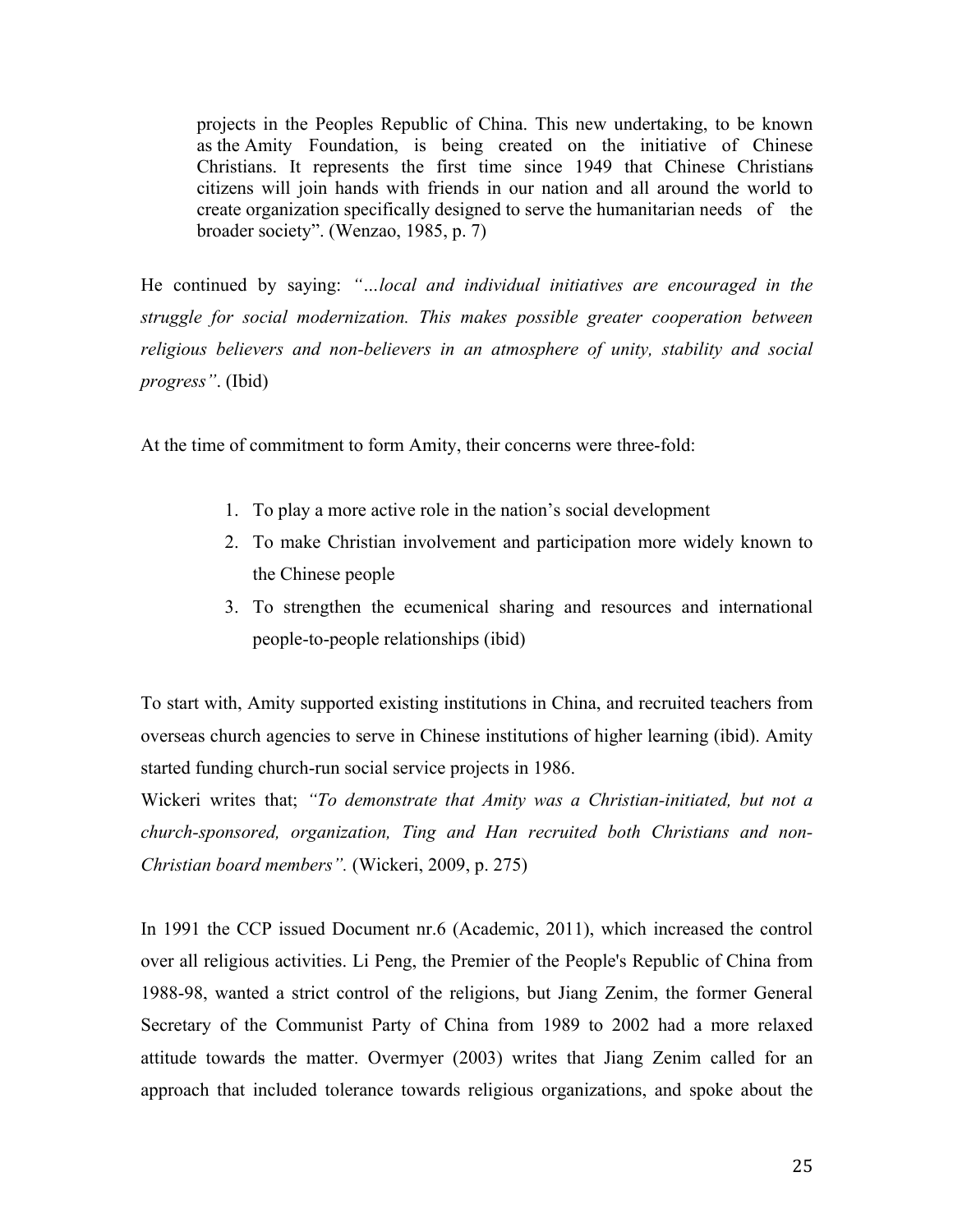recognition that religion affects the masses of a billion people. Resolutions of religious issues would have significance for national stability, ethnic unity and the promotion of socialist culture. (p. 15) With the liberations of religious policy under Jiang Zenim, the church now had more space for engaging in activities. (Carino, 2003) From the mid 80's until early 2000, writings about diaconal work and thoughts regarding the topic appeared in the Magazines *Bridge* and *Amity News Service*<sup>4</sup> . An article in *Bridge* describes the Guangzhou Love Social Service Centre, created by CCC and Guangzhou Three Self Committee. The author (Guangzhou Love Social Service Centre) describes their purpose like this:

"The Guangzhou Love Social Service Centre is one of the important ways we can practice the teachings of Jesus: "not to be served, but to serve". We desire not only to make a contribution to the modernization of the country, but also to provide ways for our greater presence and involvement in the peoples' common tasks, thereby changing the image of Christians among the Chinese people." (Guangzhou Love Social Service Centre, 1985, p. 17)

Moreover, one can see that in 1990, the seminars began to take interest in the fields of social services. *Bridge* (1990) writes that the Fuijan Seminary didn´t regard theological education as the one and only important area of study, but they also encouraged the students to participate in social work. On Women's Day, the students had to participate in social service work, and the Health Centre at the seminary established a health clinic to provide free treatment to passers-by.

In April 1995 *Amity News Service* publish an article about the increasing number of church-run social services in China. They could report that churches in China had over the last years become re-involved in social service work. This became visible during a seminar initiated by the Amity Foundation, were church representatives from 23 provinces attended. Most of the church-run projects were small, and it was geared towards the poorest people in Chinese society. During this seminar, the participants expressed that the church's service to society had strong moral dimensions in a time of capitalism. The issue of some Chinese Christians being more concerned about personal

 

<sup>&</sup>lt;sup>4</sup> Magazine published by The Amity Foundation. Later called: Amity Newsletter.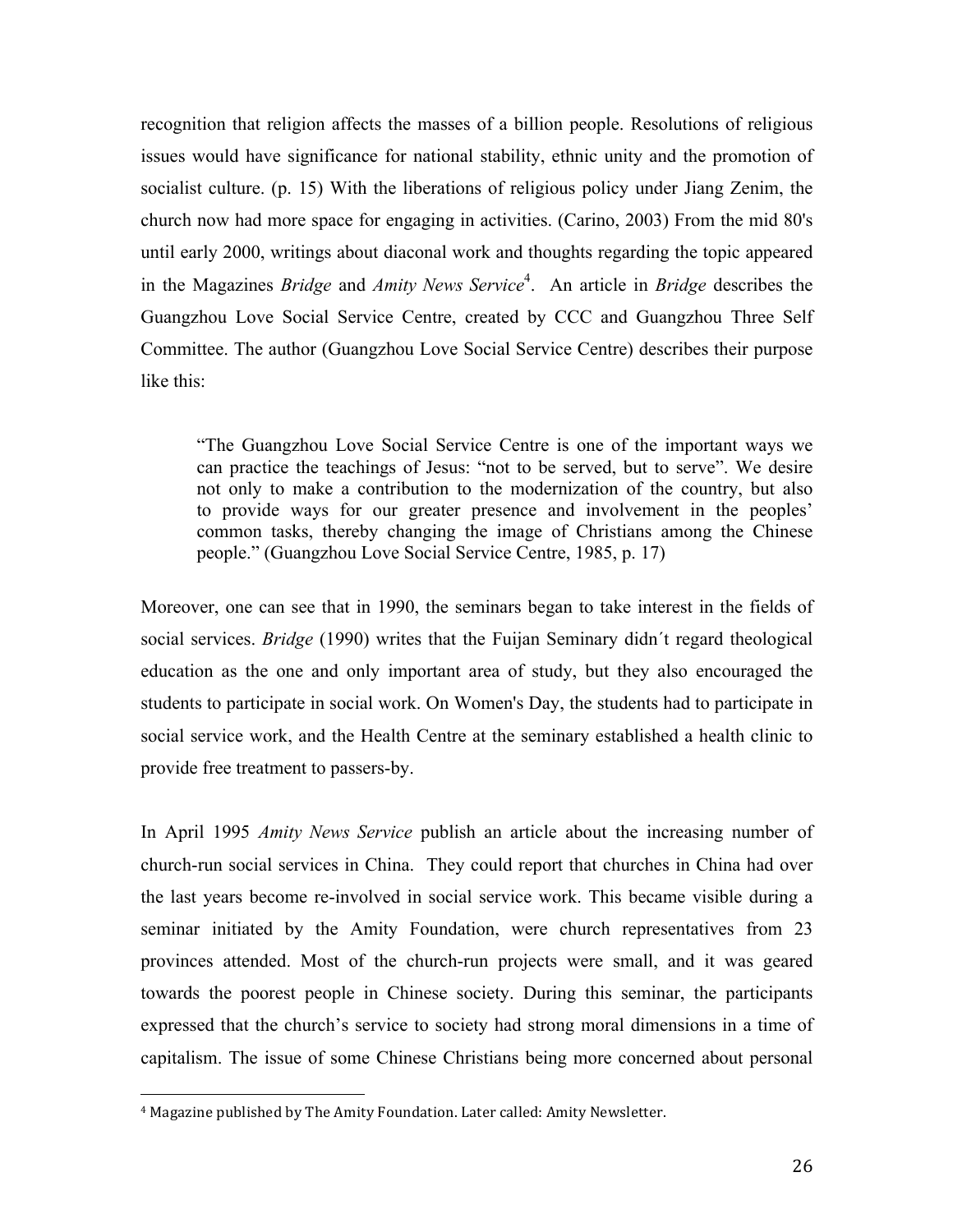salvation, instead of helping others, was discussed. It was decided to publish a column about this in *Tian Feng*, the CCC´s church magazine, to report on the development and service work of Amity, local churches and individual Christians. (Amity News Service, 1995, 4.2) Yangzhen Middle School in Longguan, Zhejinag Province was the biggest church-run project founded by Amity at that time.

The good works of Christians have been highly appreciated over the years, by both individuals and the society. Kari Harbakk, former Project coordinator in Areopagos and missionary in China tell a story from her own experience of doing diaconal work in China, working with the Amity Grandma Project:

I remember when I worked a bit with orphanages in China. One time I was there, I saw all these busy ladies, young girls who worked at the orphanage. Many of them didn't have much education or skills. At that time it was regarded as low status work. "*If someone did not want their children, what value did these children have to the community? "*[…] Sometimes, when I sat there, and saw how busy they were, I thought...*"Ahh…That little girl there should sit on someone's lap and have someone to talk to. Imagine if they had had a grandmother!"* One of my friends in the Amity Foundation, which wasn't a Christian, thought it was a very good idea [...] we have to get a nurse and a doctor that also could help. *"Fantastic, He said. But we HAVE TO get Christians, they are much better."* He, who wasn't even a Christian himself, said that. (Interview 13.09.12)

In 1997, one of the largest church-run hospitals in China could be found in Huainan City, Anhui Province. The local Christian council founded Guangji hospital in 1994 with the objective of being "salt and light" to the surrounding society. Many of the hospital's doctors and nurses were Christians, and the hospital became known both for the quality of care and the warmth and commitment of its staff. Many retired doctors from other hospitals offered their services for free at this hospital. *Amity News Service* reports that all staff at the hospital, Christians and non-Christians, met every week for a one-hour Bible study. (Amity News Service, 1997, 6.1/2)

*"A church that wishes to be salt and light must be a church with a social agenda. This attitude, nothing new for most Western Christians, is still rather radical in the Chinese*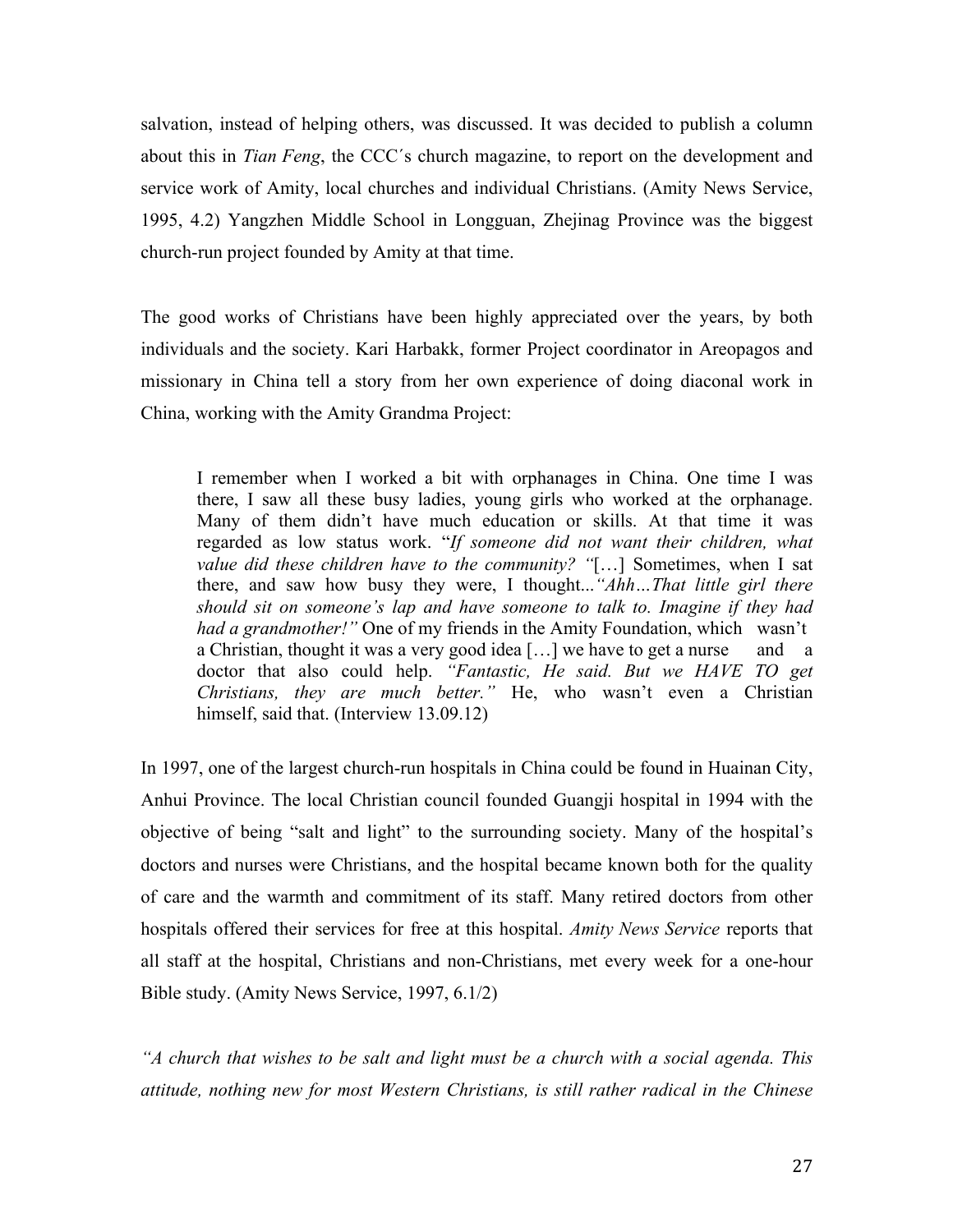*Protestant church."* This was written the *Amity News Service* in 2001 (Amity News Service, 2001, 3/4). The church in China had up until that time been either too poor to engage in social service work or had been merely uninterested. In *Tian Feng*<sup>5</sup>, the writer Xiao Anping speaks about this and about the necessity of this attitude to change. He expresses that only through involvement in the society can the church be salt and light. Through these activities, the church has been welcomed by society and helped create a better image of the church. In the same issue of *ANS*, we can find an article; *Stop being bad stewards of God´s Creation!* written by Feng Hao from Guangshou, found in the *Tian Feng*´s February edition. This article points to the Christian's responsibility of taking care of the environment, as another aspect of being involved in society. By referring to the book of Genesis he reminds the readers about each livings creature's special place and value within creation. *"The nature we live in is a part of God´s creation and as such, we ought to love and protect it".* (Amity News Service, 2001, 3/4).

In addition to Amity Foundation and social services done by churches there is one other organization worth mention in this context. As one of the oldest Christian organizations in China, The YMCA/YWCA has been actively involved in social service work over the years. "Not to be served, but to serve" is the general motto of the YMCA movement. American Christian missionaries founded the first Chinese YMCA, in 1895. They opened fitness centers, started literacy classes for women, and during the wartimes years they sheltered refugees. Later on, YM/WCA work ranged from musical education and youth activities, homes for the elderly and a re-employment service center to one of today's projects, Home of Grace, a Center for people that suffer from mental disabilities and minor impairments (Nanjing YM/WCA, 2013). Today the YWCA in Nanjing runs a mobile medical team in cooperation with the church. The mobile medical team does consultations inside the church, and the church helps organize this. They also provide English instruction for the poor children in the community.

 

 $5$  Church magazine of the China Christian Council, only issued in Chinese.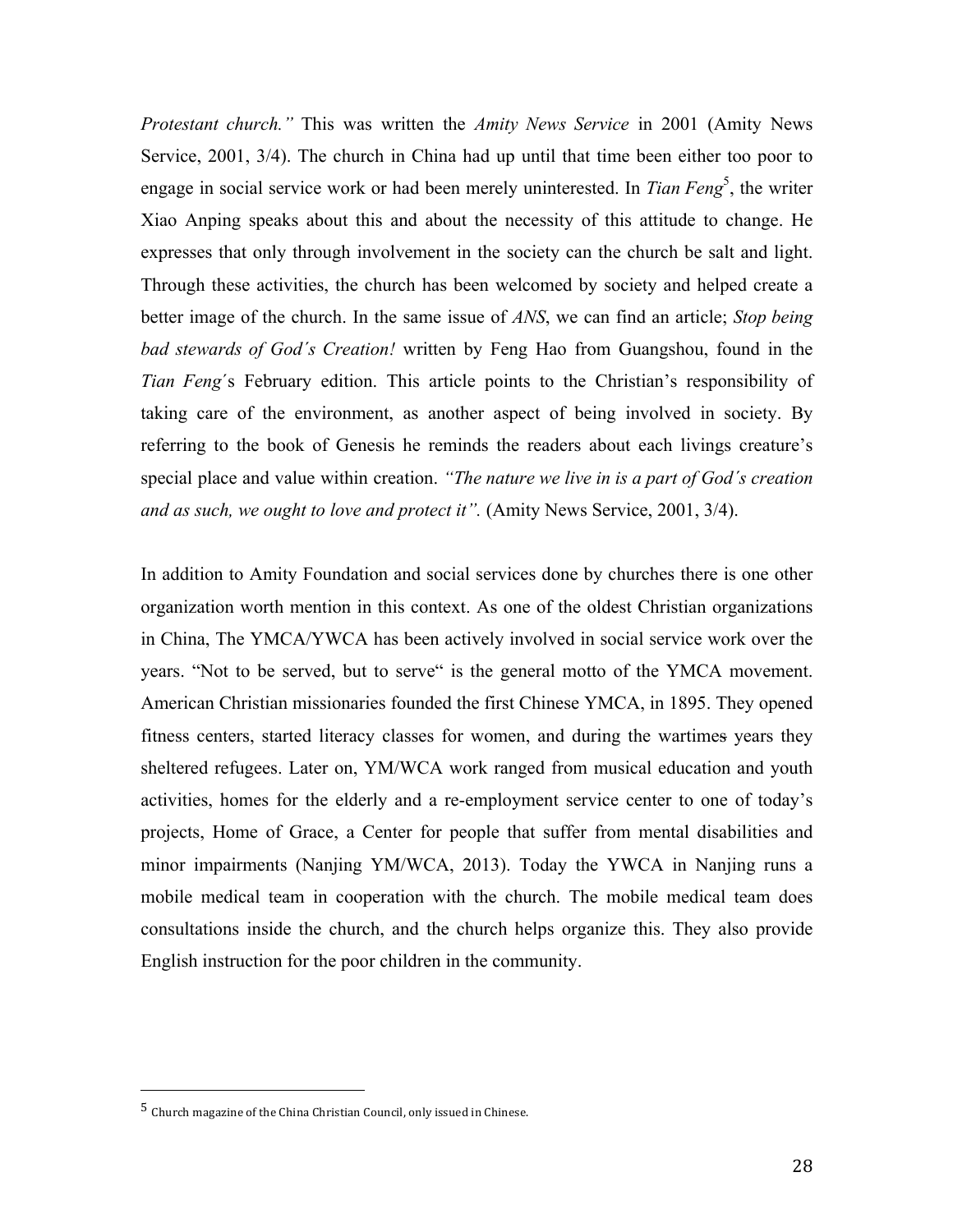Li Enlin, General Secretary at Nanjing YWCA, says this about the church involvement in the community:

Usually the government and society regard Christians as good people. They say they are always trying to do something good for others. That is a common reflection from the society, usually because at home the Christians behave better than the others. […] And also they try to help their neighbors, and the neighbors will see they are Christians, that´s why they are doing these good things for us. (Interview 01.09.12)

In *Amity News Services* 11<sup>th</sup> Issue, Jin Wei, then acting General Secretary of the YMCA's of China and Vice Chair of the National TSPM Committee, writes about the newly established Social Service Department of the National CCC/TSPM:

After the Seventh National Christian Conference, the National CCC/TSPM Committee established a Social Service Department. This carries an important message: In the 21th century, the Chinese church will express itssocial values in a more pronounced way vis-à-vis this transforming society and the church will take on the responsibilities of caring about the society and serving the community*.* We believe that love to the community is the continuation of God´s love for us. In living out Christian deeds through social service, more people will come to realize that Christianity spreads truth, good and beauty (Wei, 2002, 11/12)

A few years before this, Bishop K.H Ting had already recognized the need for the Church to be more involved in social work. Christians should not only be Christians in their hearts, but also express their faith through actions. He suggested that Christianity should further develop ethical teaching regarding the close relationship between the Gospel and social service, as social services provided by the church was still a rare sight in China (Rongwei, 2003, 1/2).

Rev. Deng Funcun, Director of the newly established Social Service Department, spoke about the plans for the department in an interview in 2003. He said that the Christian faith is not only expressed through worship, but also through social services. After the rebuilding of churches, the engagement in social service was growing among the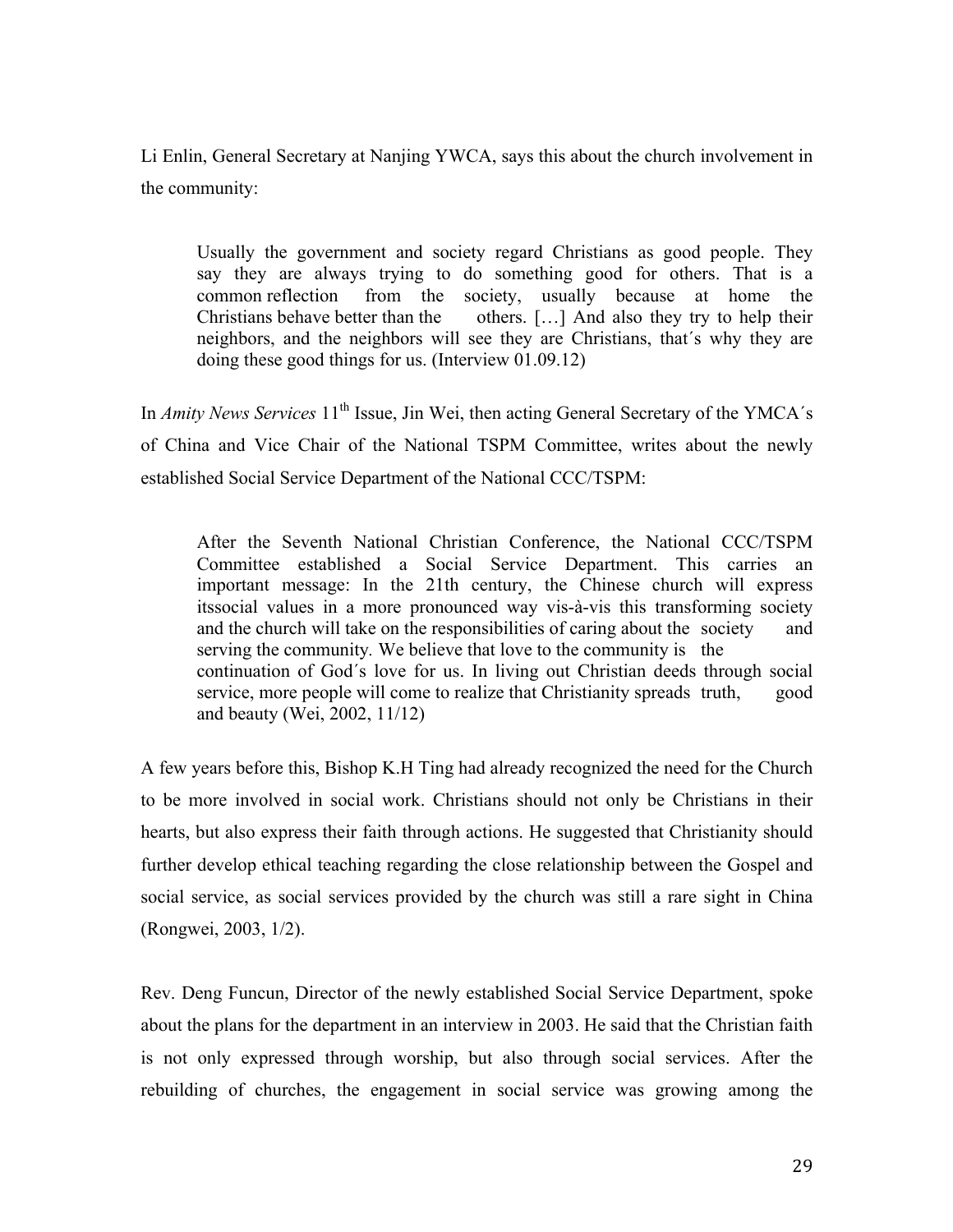churches. As a result of this there had emerged a need for a national department to promote and provide guidance. These were the plans for the Social Service Department according to Deng Funcun:

- 1. Starting by promoting the idea of social service among Christians through the magazine *Tian Feng*
- 2. Raising local funds and support for projects
- 3. Working in partnership with churches overseas
- 4. Educating church members on social service so that Chinese society will know more about Christians and Christianity

He continued by saying that the SSD should function as a bridge between the church and society, but should not implement projects by themselves (Carino, 2003).

Nine years later, in 2011, The Social Service Department did a case study of the Churches in Sichuan. This was a study of the situation and the demands of the social service carried out by CC/TSPM of Sichuan Province, Chengdu City, Luzhou City Dazhou City and the service ministry agencies connected to the churches. (CCC Social Service Department, 2012)

The findings of this study showed that:

- People support, trust and recognize the church's work
- The professionalism in social work in the churches needs to be improved There is a shortage of professionals in social work in the church
- The organizational structure is poor. The leaders of the social work in the churches are part-time employees who are not able to focus 100% on social work. In addition to working with this they have many other responsibilities in the church.
- The government praises the church social work and wants to support the church work within the laws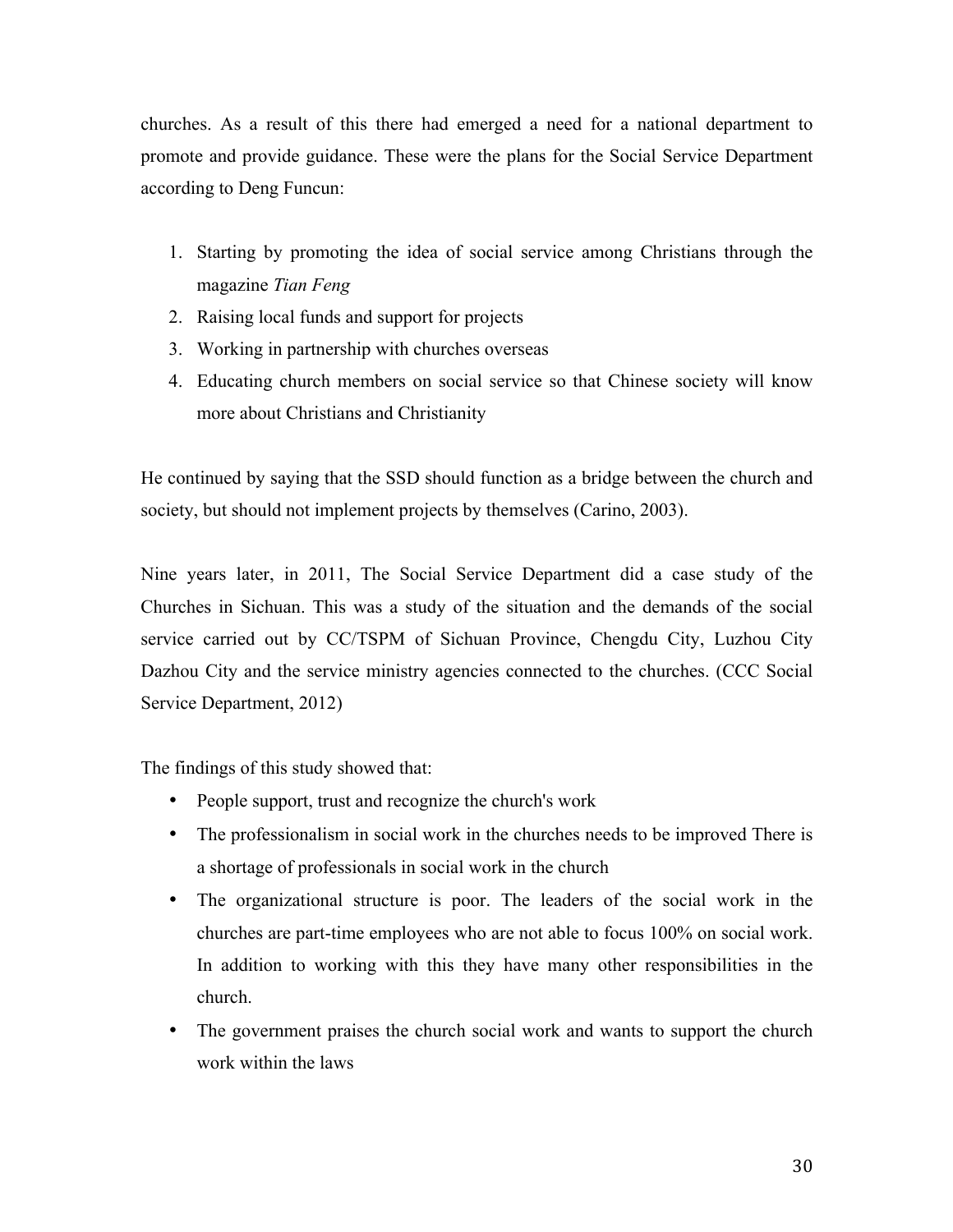• The church's understanding of social work/diakonia is too narrow. Diaconal work can include much more than the work that is done today.

During the focus group interviews, church staff said that it is important to conduct social work to influence the economy and society. It improves the church's reputation. They also mention the importance of distinguishing between social work and preaching, and adhere to the law. They believe that faith without action is a dying faith, and understand social work as a way to share the gospel and engage the grassroots. The churches wanted to extend the work, but did not have enough resources and no strategic plan. As for education, there are major deficiencies in training and education in diakonia in China today.

#### **2.8 Traditional and contemporary values in China**

Doing research on at topic related to values, religion and culture evokes a need to understand the environment, in this case China. I have therefore chosen to take a closer look at the value system of the Chinese people and how that system has been important to their thinking regarding society and relationship between people.

#### **2.8.1 Values in China today**

Gerda Wielander writes that as a student in China in the 1980´s she rarely came across the word "love" in daily conversations. *"Today "love" is much more evident in China; the character is commonly used in advertising, and as a word it has entered common parlance."* (Wielander, 2011, p. 119) Also the government and the official discussion have discovered this word, and are using it in the context of building a Harmonious Society. The word used in Chinese is the term aixin,  $(\mathcal{L})$ , and is understood to mean "compassion" or "kindness".

*Building a harmonious society* is probably the most popular political slogan in China today. Regarding this, Gerda Wielander (2011) refers in her article *Christian love and china's harmonious society* to Guohan Ai, a professor of Writing Arts at Rowan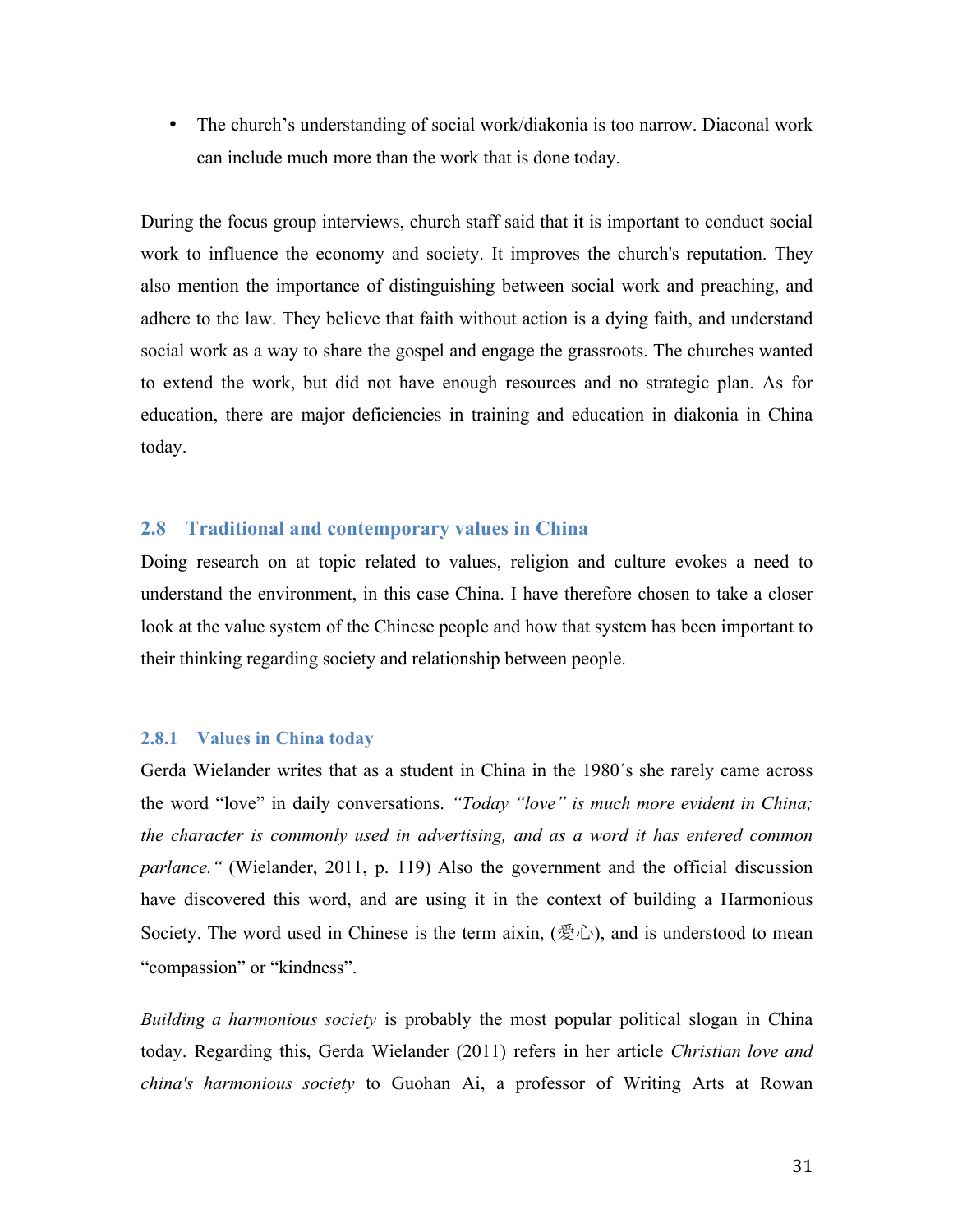University. He says that the building of a Harmonious Society is rooted in traditional Chinese culture and an interpretation of Confucianism's open-minded side, but believes there are even more references to Marx, Mao and Deng Xiaoping. *"Confucianism is important only insofar as he was a key influence on the formations of Chinese Marxism in the first place, but the building of Harmonious Society dos not constitute a reevaluation or re-discovery of Confucianism."* (p. 121)

In October 2006, the CCP passed a strategic document called "Chinese Communist Party Central Committee´s Resolution on Major Issues of Building a Harmonious Society." This document says:

A Harmonious Society is one with democracy and the rule of law, equality and justice, honor and love, a society which is full of vitality, stability and order, and is environmentally friendly. (Wielander, 2011, p. 120)

Hu Jintao´s Harmonious Society was a direct development of Jiang Zemin´s and Deng Xiaoping theory of the socialist spiritual civilization. The goal was to create a moral civilization that would raise the people's political consciousness and morality by promoting revolutionary ideals and discipline without giving in to foreign ideas. New folk heroes and old ideals were put forward as examples and inspiration to the people. An example of this is Lei Feng, a soldier of the People´s Liberation Army of China, portrayed as a model citizen because of his selflessness, modesty and devotion to Mao.

Confucianism plays a major role in Chinese culture and its value system, both in creating a harmonious society and also as one of society's most important philosophies next to Taoism and Buddhism. Confucius was a thinker, political figure, educator, and founder of the Ru School of Chinese thought. In his book *Confucian Thoughts*, Tu Vei-Ming (1985) mentions five important relationships:

- 1. Ruler-minister
- 2. Father-Son
- 3. Husband-wife
- 4. Elder brother-younger brother
- 5. Friend-friend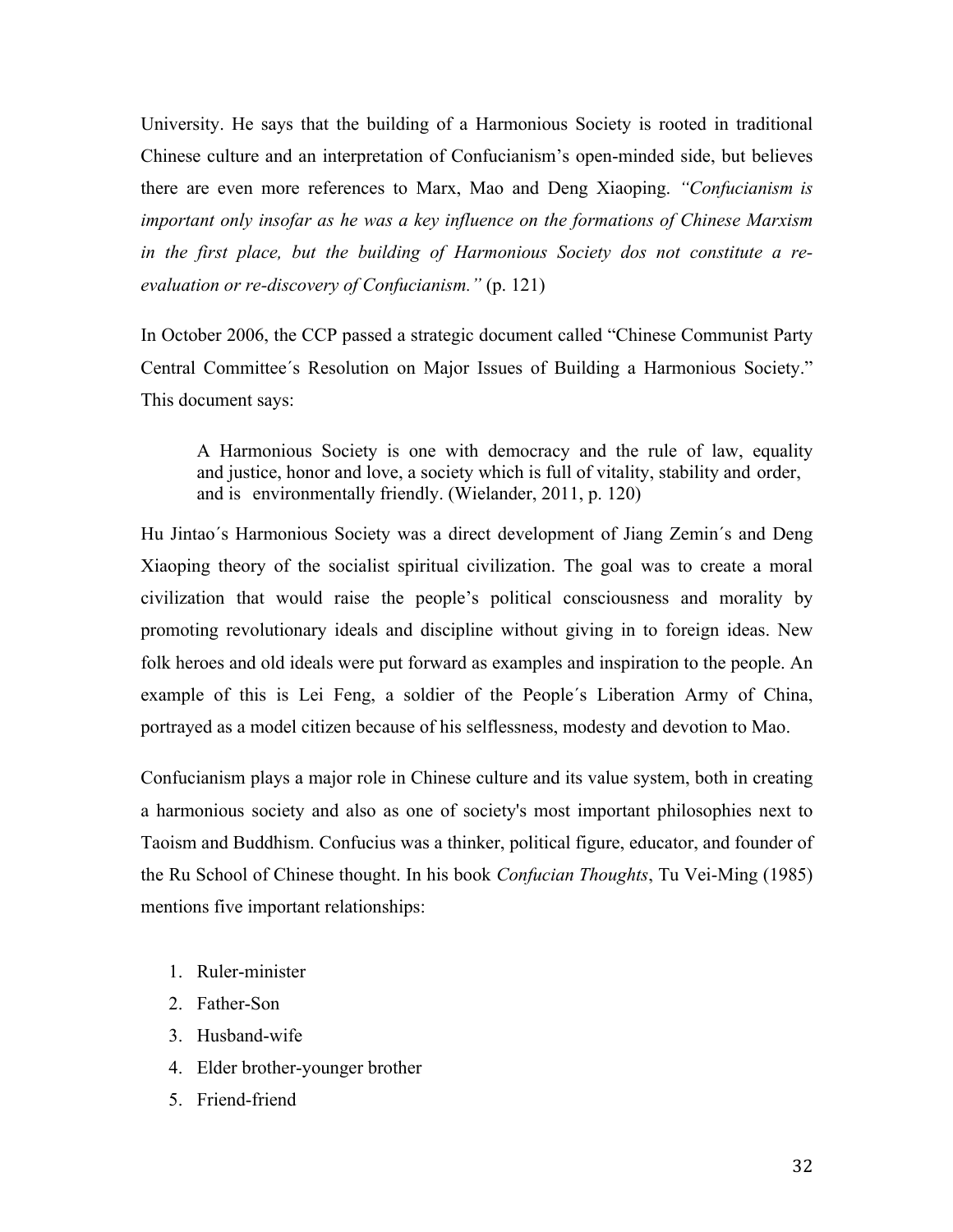Confucius wanted people to see these relationships as one large family where responsibilities were mutual. The Chinese view of the human being tends to see the person in the context of a social network rather than as an individual. To be human is to love all human beings while managing these **five virtues**: Respect, tolerance, trustworthiness in word, diligence in action, and kindness.

There are limitations within the five relationships mentioned above. Wielander (2011) writes that a researcher at the Haidian Institute of Social Science, Zou Xingming, says that related to the these five relationships, "the hierarchy of love" is based on blood relationships, and implies that love for the family is greater than love for the person next to you in the street. He argues that this is still stronger than other concepts created to form a Harmonious Society. Fai Xiaotong (1992) describes the individual related to the society as circles on the surface of the lake when a rock is thrown. Each individual is in the center of their own circle, and then the next circle represents your relationships. Each circle indicates a layer of emotional and moral distance. Fai states that in the traditional Chinese system of morality, there was no concept of love comparable to the one in Christianity, that is, a universal love without distinctions.

Some believe that the human preoccupation with money is the reason why many people do not care about strangers outside their circle of relationships which are in need of help. In China solidarity is traditionally reserved for those we know. Deng´s official encouragement and legalizing the pursuit of individual wealth has given rise to a mentality bent on getting rich. This has made it difficult to give moral guidance.

According to Katrin Fiedler: "*Confucianism or socialism creates groups of "insiders" who are perceived as deserving of help, and "others" who are excluded from it"* (Fiedler, 2012, p. 169). Strangers are not included in the Confucian worldview. In later years there has been a change in China. Xunxian Yan (2009) writes that after the Sichuan earthquake, there has been a rise of universalistic moral values. The compassion towards strangers done by thousands of volunteers involved in relief work after the Wenchuan earthquake is observed as different from the compassion of traditional China. It is more similar to the Good Samaritan in the Bible, where human solidarity is more important than social, economic, and geographic and racial differences.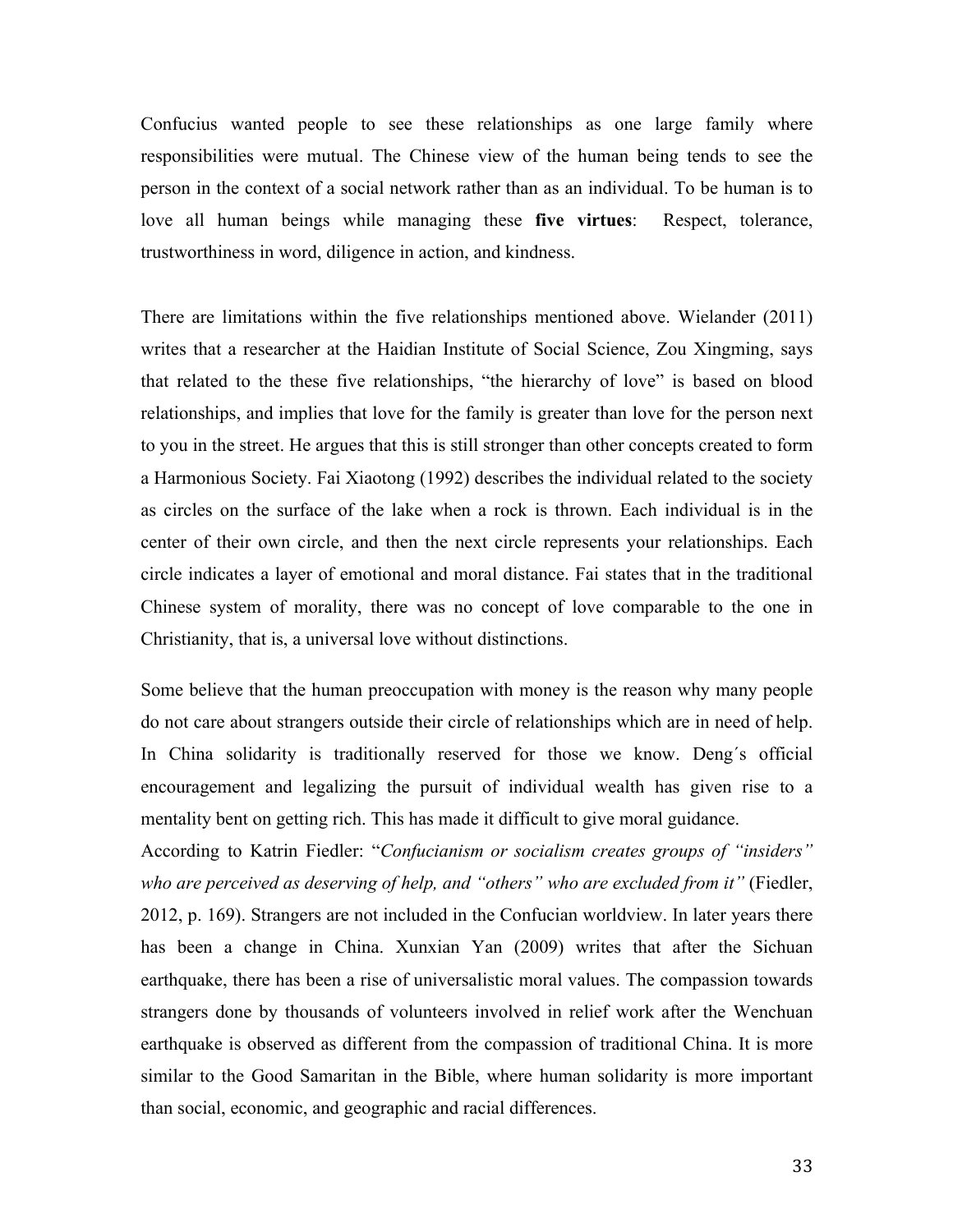#### **2.8.2 Christianity's impact on the Chinese culture and society**

There is an academic debate going on in China where they are trying to determine what kind of values the future Chinese society should be built on. Harbakk (2004), claims it is mostly the traditional values of Confucianism, but in order to be relevant it has to adjust to the reality were the people live today and relate to the transcendent reality. By transcendent reality I mean aspects of life that are outside or above the limit of what humans can comprehend. This is where Christianity has something to offer the Chinese society, which Confucianism is lacking.

Philip Wickeri (2012, p. 3) writes that over the last years, theology and religious studies in China have grown quickly. Religion represents an alternative to secularization and secular values and it fills a spiritual vacuum. He mentions three types of characteristics of Christianity witch could promote harmony in China, and I have chosen to highlight one of them; the Christianity whose mission is one of social involvement and cultural engagement and an active participant in society. This means, according to Wickeri, that Christianity should have an emphasis on social service, education and advocacy.

Katrin Fiedler (2012) writes that the great earthquake of 2008 provoked an outstanding outpouring of help. Much of the help, both practical as well as financial aid, was channeled through NGO´s, many of them faith based. This is creating a new culture of helping and volunteering. She says: *"Into this space moves Christianity with its strongly communal nature both in doctrine and practice*". (p.169)

As mentioned earlier, due to the government's interest in encouraging religious philanthropy in recent years, a variety of church-initiated organizations are involved in social services that benefit Chinese communities all over the country, whatever their ethnic and religious background. K. Fiedler (2012, p. 174) says that this means they are offering their help to people outside the realm of the immediate "family of strangers" in the congregation.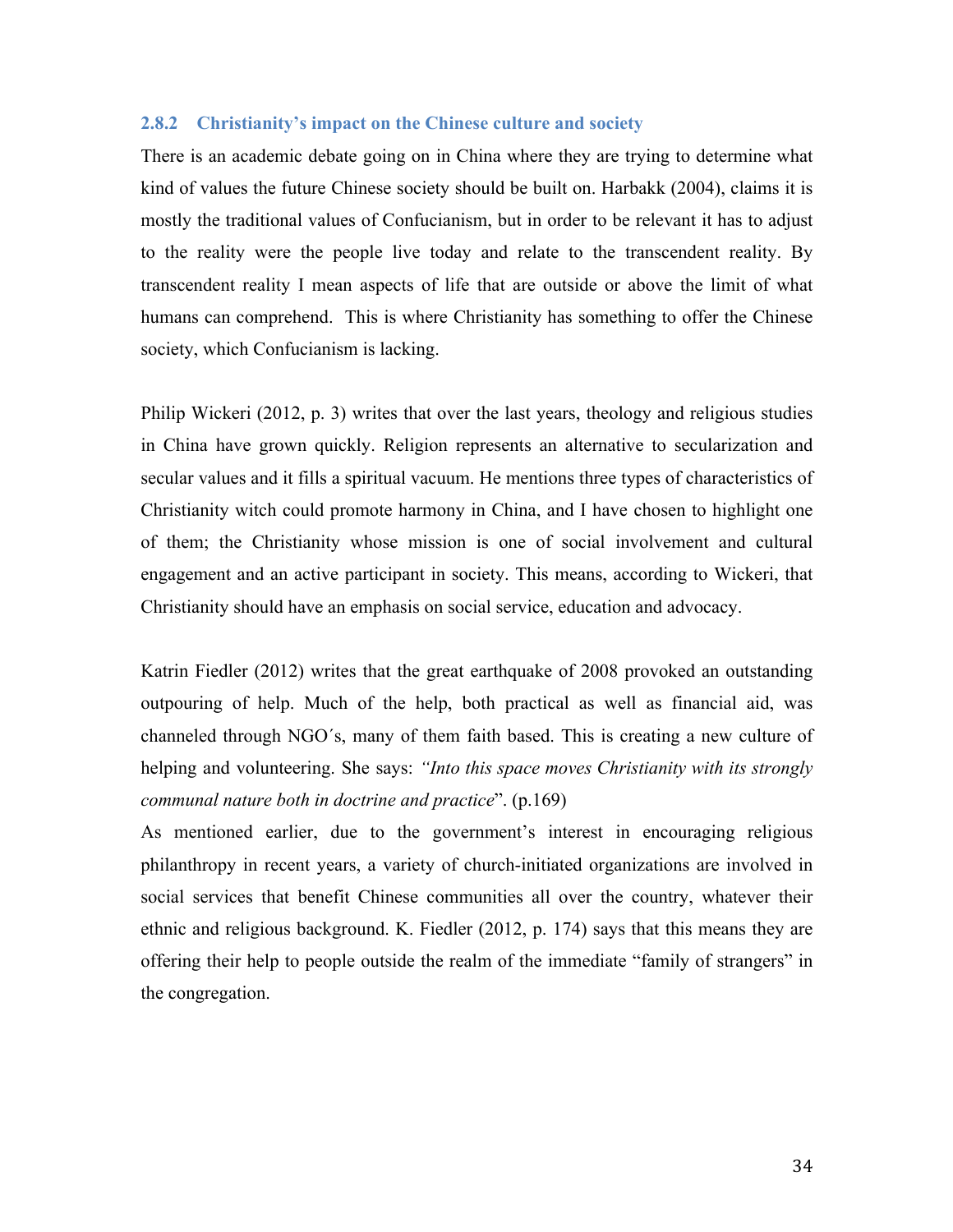Fielder has found two social mechanisms by which Chinese Christians make strangers into persons deserving their generosity:

- 1. The adoption of "sisters and brothers" as "family members"; the congregation becomes a part of the traditional extensive family
- 2. Change in trust induced by Christian faith. Christians see other Christians, even if they don't know them, as particularly trustworthy and thus worthy of help. Christian faith can become a new or alternative source of trust and social capital.

She continues by saying: *"I do think that the Christian worldview of strangers as "neighbors" has the potential to change anonymous situations, and that with the spread of Christianity, more and more Chinese will come to adopt a different attitude towards total strangers.* (Katrin Fiedler 2012, p. 176)

The resources of Christianity, as well as China´s other great religious traditions, have much to offer to help find a way out of China´s current social crises. China´s society today is not harmonious (Madsen, 2012, p. 9). The temple associations in China are reviving and are able to provide services which the government is not able to provide. As an alternate way to exceed the limitations of the local family or temple associations, the Christian associations present themselves. In China, most Christians are relatively poor, and most church organizations have only modest funding. Christianity has been excluded from wealth and power in today's China, which has been good for the spiritual integrity of the churches.

During the Cultural Revolution, the government persecuted Christians. Because of this, and due to continuing government restrictions, many Chinese Christians are defensive, feeling weak and vulnerable. Many are reluctant toward engaging in the society and seek a faith that is oriented toward personal salvation rather than social activism. Because of bad experiences, many are afraid and do not dare to reach out to help a stranger. There has been a violation of trust in others. Madsen writes that sometimes the Christian experience of prayer and worship can lead some Christians to "reach beyond themselves and be ambassadors of trust in a fearful world." (Madsen, 2012, p. 16) This can lead other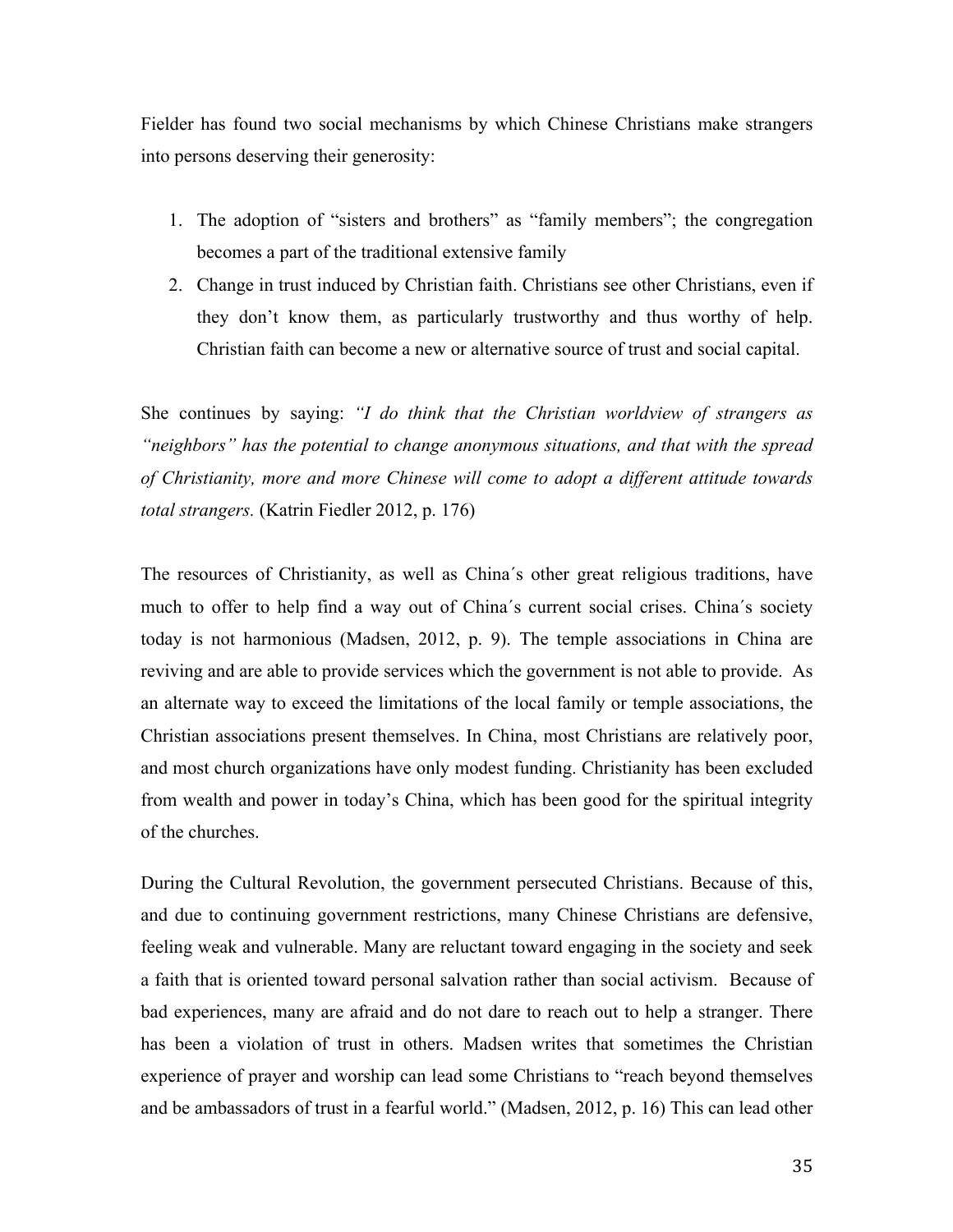Christians to become aware of their responsibility toward all people, both inside and outside the church.

According to Katrin Fielder (2012), religion seems to play a special role in motivating people for long-term generosity. Christianity helps to change existing patterns of trust and social capital and makes it possible to be generous to total strangers (p.164).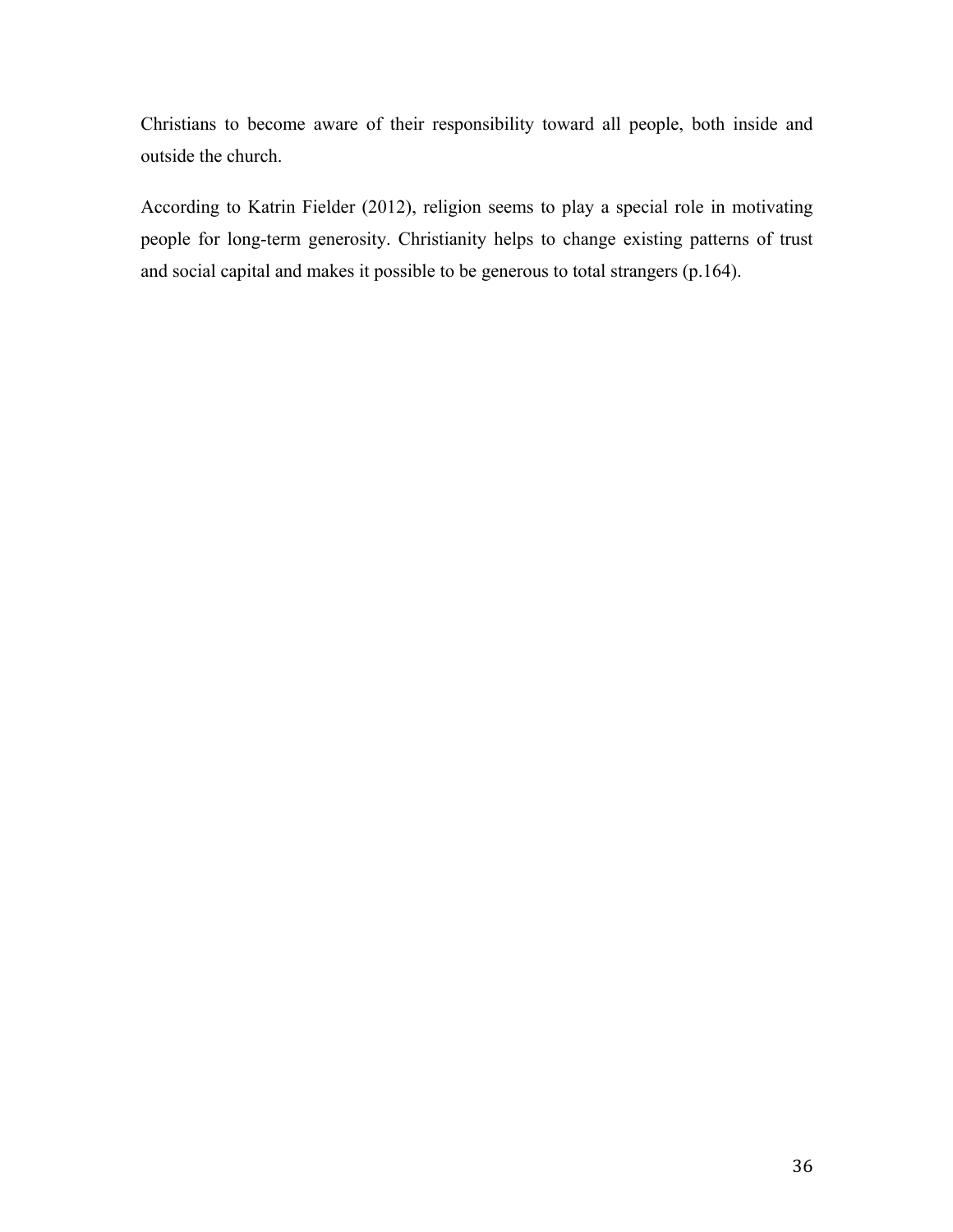## **3 Method**

In this chapter I will explain the method I have chosen and explain the choices that I have made. The thesis is based on empirical data, and the starting point is my research question (a research question is a question designed to indicate the purpose of the survey). The chapter also addresses the challenge of interpreting and making meaning of other peoples' understanding of a term. My own standpoint related to the theme will be introduced, and the research process will be described.

## **3.1 Choice of method**

By doing this survey I have sought to understand how the diaconal agents at different levels in China understand diakonia. To achieve the best possible understanding of their thoughts and reflections, qualitative methods are recommended. Alan Bryman writes that qualitative research is a strategy, which emphasizes words rather than quantification in the collecting and analyzing of data (Bryman, 2012, p. 380). The advantage of this method is that it allows for a greater flexibility regarding questions, when surveying the interviewees.

*Semi-structured interviewing is used so that the researcher can keep more of an open mind about the contours of what he or she needs to know about, so that concepts and theories can emerge out of this data* (Bryman, 2012, p. 12).

Interview is often used in addition to written material. The relatively unstructured nature of the semi-structured interview guide allows for detailed questions related to various parts of the study's research question.

At first I had trouble finding written material on the topic. As a result of the interviews I obtained material which addressed the issue that was of interest to the study. The study is based on relevant literature, conference papers and interviews with experts on China and people working in organizations, provincial councils and churches.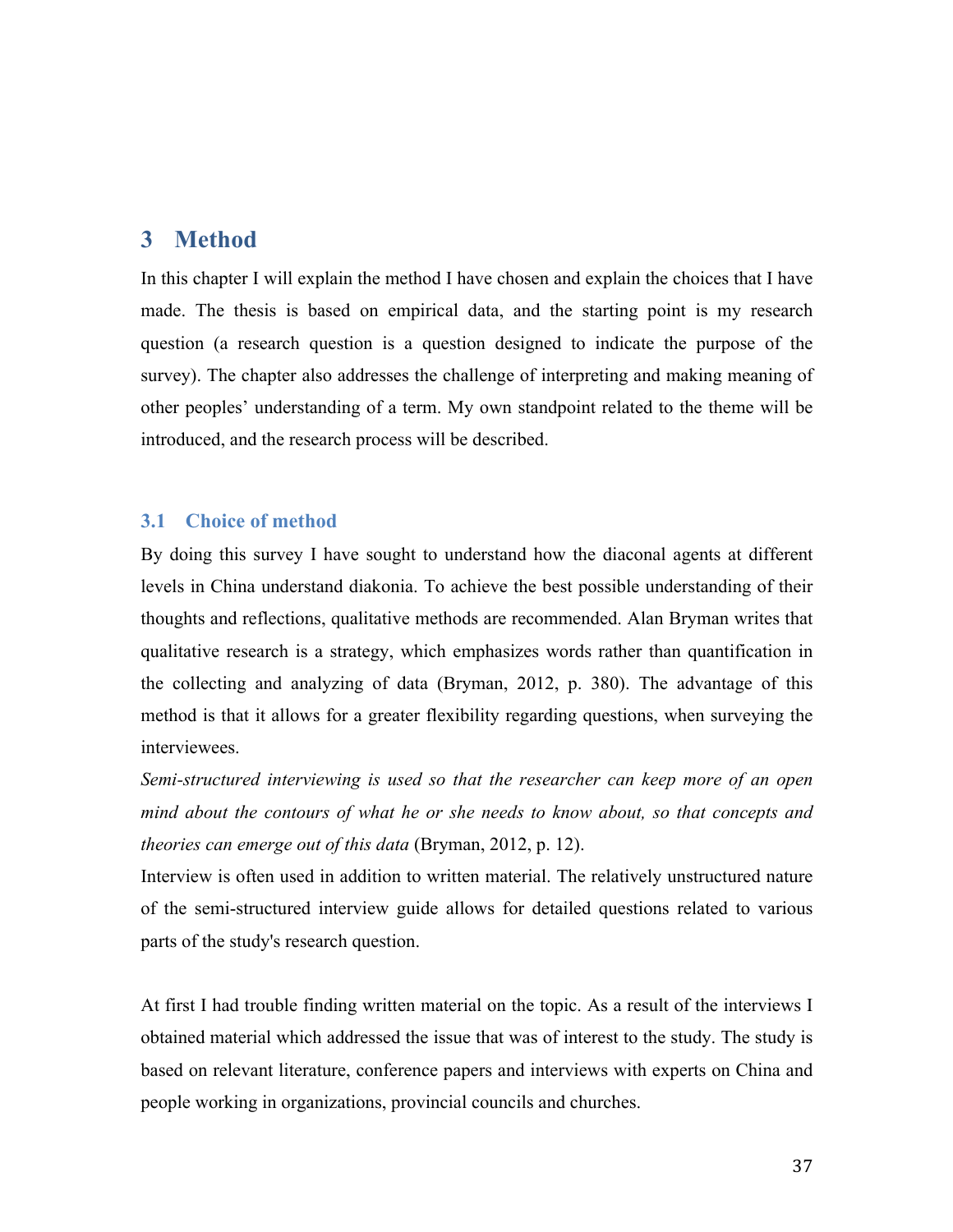#### **3.2 Qualitative interviewing and selection of participants**

Prior to the interviews, I prepared a semi-structured interview guide (See appendix 2). All participants were asked the same set of questions, with the exception of some additional questions to the organizations. The benefits of developing an interview guide is that it helps in remembering questions, and every participant gets equal opportunity to express their views on the topic. A semi-structured interview offers open question, with the possibility of elaboration. Asking all the participants the same questions also made it easier to summarize answers. Their responses to the questions show that all participants have the same close relation to the topic. Some work or have worked closely with the diaconate in China, while others are more familiar with the context in which the diaconal work takes place. This was a conscious choice on my part, when I needed more background information about the context.

Sampling of areas and participants is a common strategy in qualitative research. My approach to the sampling method can be categorized as "snowball sampling". Snowball sampling is a technique in which I as the researcher initially sample a small group of people relevant to my research question, and these participants suggest other participants who have experience or knowledge about the topic I wish to investigate (Bryman, 2012, p. 424).

The participants I interviewed had in common that they were in one way or another connected to, or had knowledge of, diakonia in China. In collaboration with my advisor I came in contact with people who knew a lot about the subject, which led me to new participants. I sent out requests by mail (see appendix 3) to churches I wanted to visit and conduct interviews in, but faced great challenges in either not getting any response or the fact that recipients did not speak English. This problem was solved gradually. Through acquaintances, I came in contact with church staff in China that spoke English. Some of the participants were not contacted in advance of my arrival in China, but were asked after having been recommended by the churches.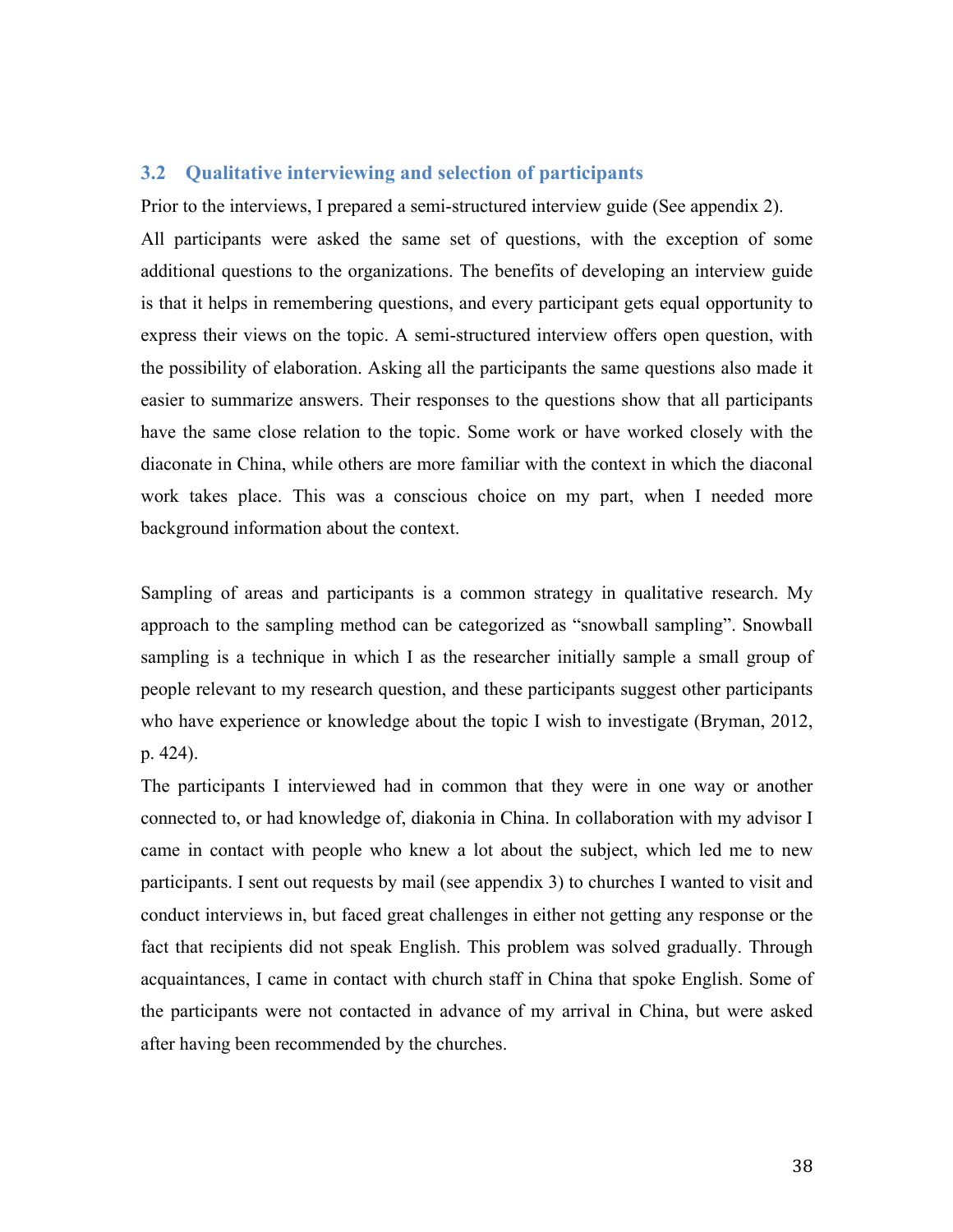All in all, I interviewed 16 people. I chose to do research in two churches, two provincial councils and two organizations. The result was that I interviewed:

- Five persons with knowledge of the church and social work in China
- Five pastors from the churches
- Two pastors in the provincial Councils
- Two employees in Amity
- Two employees in CCC

#### **3.3 Challenges**

#### What is lost in translation?

Cross-language qualitative research occurs when a language barrier is present between researchers and participants. The language barrier is frequently mediated through the use of a translator or interpreter. (Squires, 2009) One of the challenges I met during my interviewing process was the use of an interpreter, which I used in three of my interviews. The interpreters worked in the church, and were familiar with the context and theological terminology. By using an interpreter I could not be sure if the meaning of my questions was interpreted and translated with the same content and meaning as I had wanted to convey. I could also not be sure if the interpreter conveyed the participant's thoughts in such a way that their opinion could be clearly understood. This was reinforced by the fact that the interpreter I used was not used to speaking English, but had enough knowledge that we could have a conversation on the topic. The use of an interpreter may threaten the validity of the study. There could be inconsistency between what the participants meant and what I have perceived as their reflections and thoughts.

In my interviews I asked whether the participants knew the word diakonia. Diaconal theology is European in a way, so for me it was important to not impose imported categories when on the participants. During my stay I tried to refrain from seeing things with Norwegian eyes. I have my western views, which I was aware of, but I tried to push them aside. It was important for me to experience the context which the church and the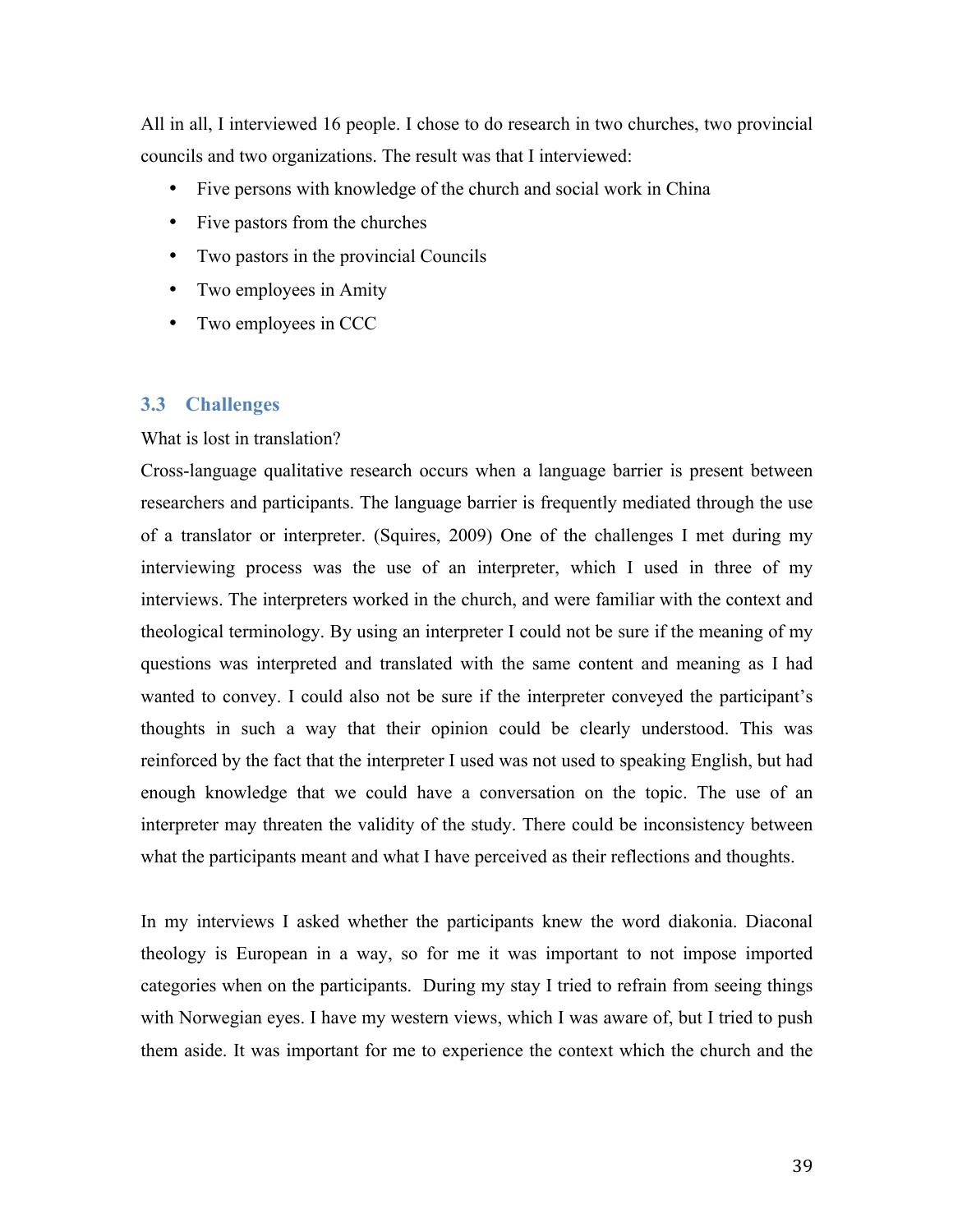organization live in and try to understand some of their challenges, which are quite different from the challenges Christians and churches in Norway experience.

#### **3.4 Implementation of the qualitative interviews**

All participants received information about the study by mail-asked to participate in an interview. The information consisted of the thesis title, and what I would like to learn more about. Audio recordings were made of all interviews and all participants were asked if they were okay with this. They were informed that recorded conversation and the interviews would be anonymous. One of the participants specifically asked that her name and others involved in her answers should not be made public. The purpose of the study was explained before each interview.

The majority of interviews were conducted in October 2012 and took place at the participants' working places in China. Two of the interviews were conducted by mail. One of the interviews was done via Skype, and the Norwegian participants were interviewed in their homes. All participants felt more "at home" than I did. Each interview lasted about one hour.

Participants in the organizations consisted of two men (CCC) and two women (Amity). Participants in the provincial councils consisted of a woman and a man.

Participants in the churches consisted of four women and one man. Other participants consisted of three men and two women.

Total: 9 women and 7 men

## **3.5 Reliability and validity**

Validity means that the study should have credibility and transferability. Bryman (2012) says that this is done by ensuring that research is carried out according to good practice, and that the investigator has correctly understood the social world in which the survey has been conducted. The fact that all interviews are transcribed word-for-word makes it possible to reproduce the participants' own statements. In the presentation of the empirical findings, I have tried to be as faithful to the participants' own words as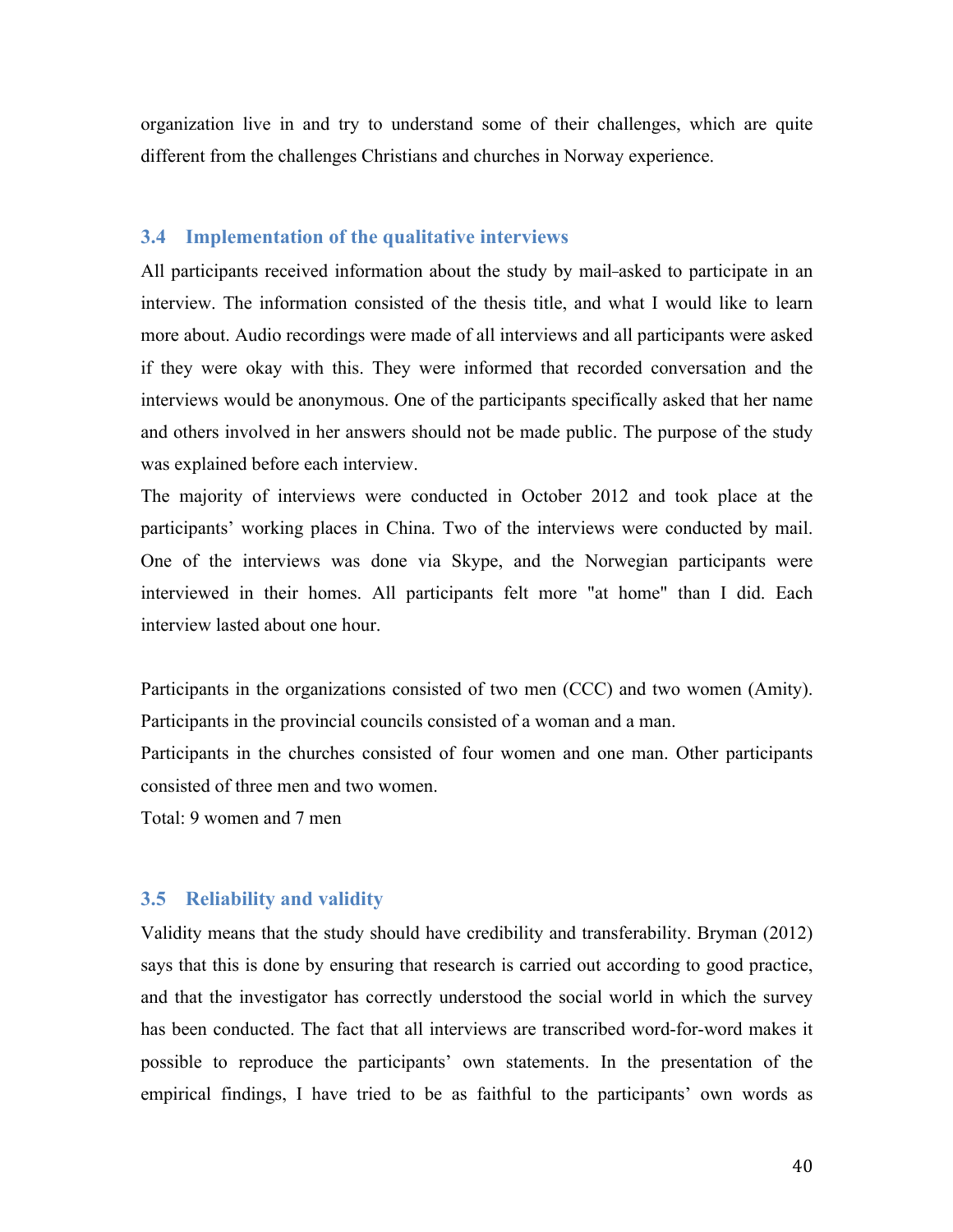possible. In some places I have removed some words to make the sentences flow better, but I have been careful when doing this so it did not change anything in the statement's meaning. The fact that all interviews are transcribed makes it possible to reproduce the participants' own statements. Some of the challenges I met regarding interpretation have already been dealt with in point 3.3.

The findings were discussed and summarized in a final conclusion.

Qualitative findings tend to be oriented around the uniqueness of the social world being studied (ibid). Could my study be transferred to another context? I believe that the political situation and the history of the church in China make the church relationship with society unique. Investigating the understanding of diakonia and its diaconal activities could be transferred to another setting, but because of the lack of diaconal understanding embodied in CCC´s or Amity's plans, I believe that the findings cannot be transferred automatically to another context.

Reliability means that the study should be dependable. No study on the understanding of diakonia in China has, to my knowledge, been conducted earlier. Therefore, it has been difficult to find similar research done in other contexts. I have therefore chosen to compare the survey responses from organizations, provincial councils and churches. If it is possible for others to confirm my findings, it will be shown by future surveys.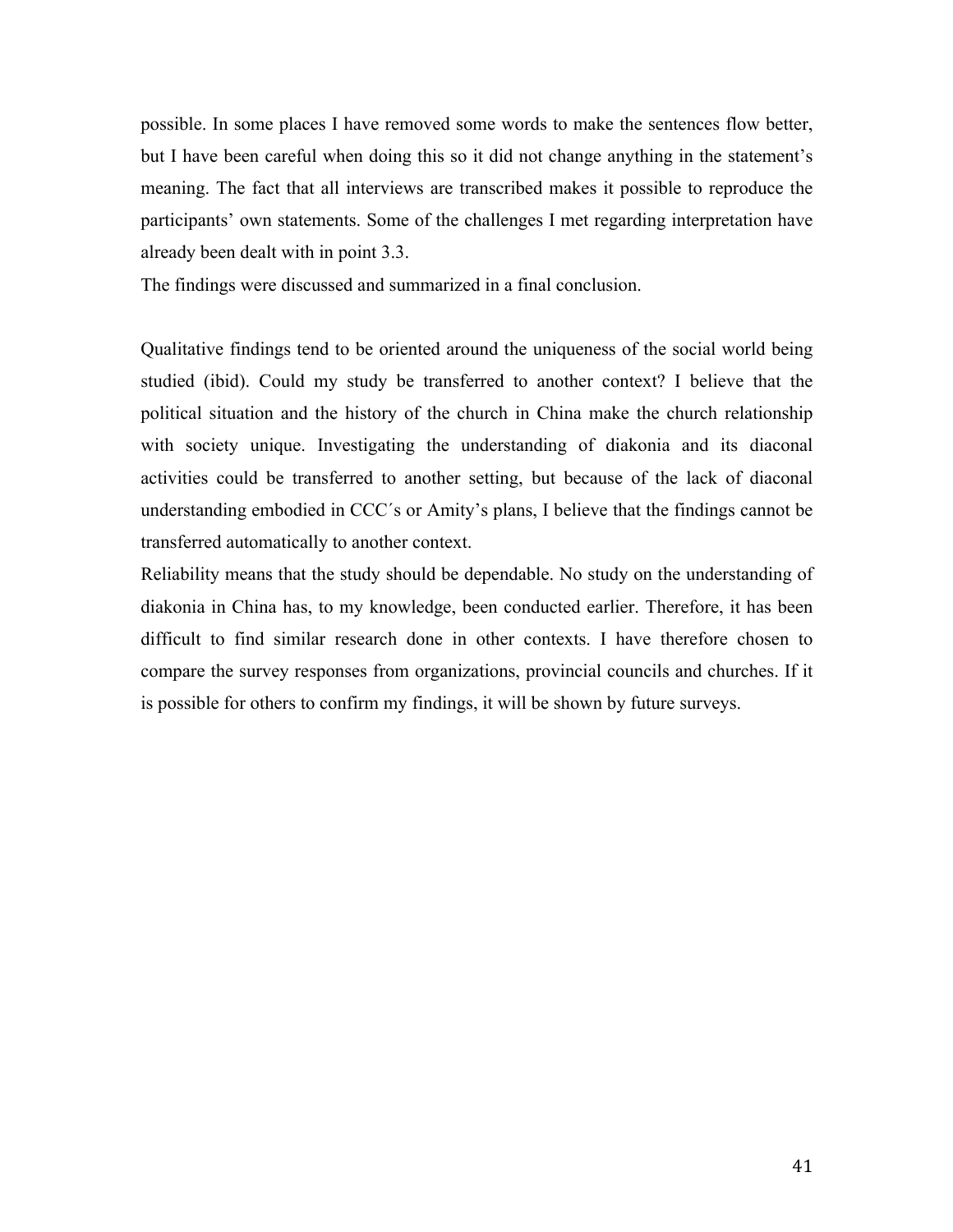## **4 Empirical findings in the interviews**

Amity Foundation and the Social Service Department of the CCC in Shanghai are both involved in diaconal work and diaconal training of the province's councils and churches in China. To get a clearer picture of the interviewee's thoughts and reflections and a better overview of the empirical material, I have chosen to divide the material into six sections. This follows the structure on the next page, where you can see which level the interviewees belong to and which role they have within their own context.

Section 1: Diakonia and its theological understanding

Section 2: Reasons for focusing on diaconal work

Section 3: The difference between diakonia and other social work

Section 4: Involvement in social service – do Christians see it as important?

Section 5: The teaching of diakonia

Section 6: The government's and society's view of Christian social engagement

Because some of the interviewees would like to remain anonymous I have chosen not to use any personal, provincial or church names, but have used the first letter of the organization or geographical area to distinguish between them. Where there are multiple interviewees within each church or organization I have given them numbers.

For example: Amity person  $1 = A-1$ , or East China Church person  $3 = CE-3$ 

Each section is based on the interviewee's statements about his or her own understanding and practice of Christian social work. Point 4.6 is not based on direct information from the government or the church members, but is the interviewee's personal understanding of the situation.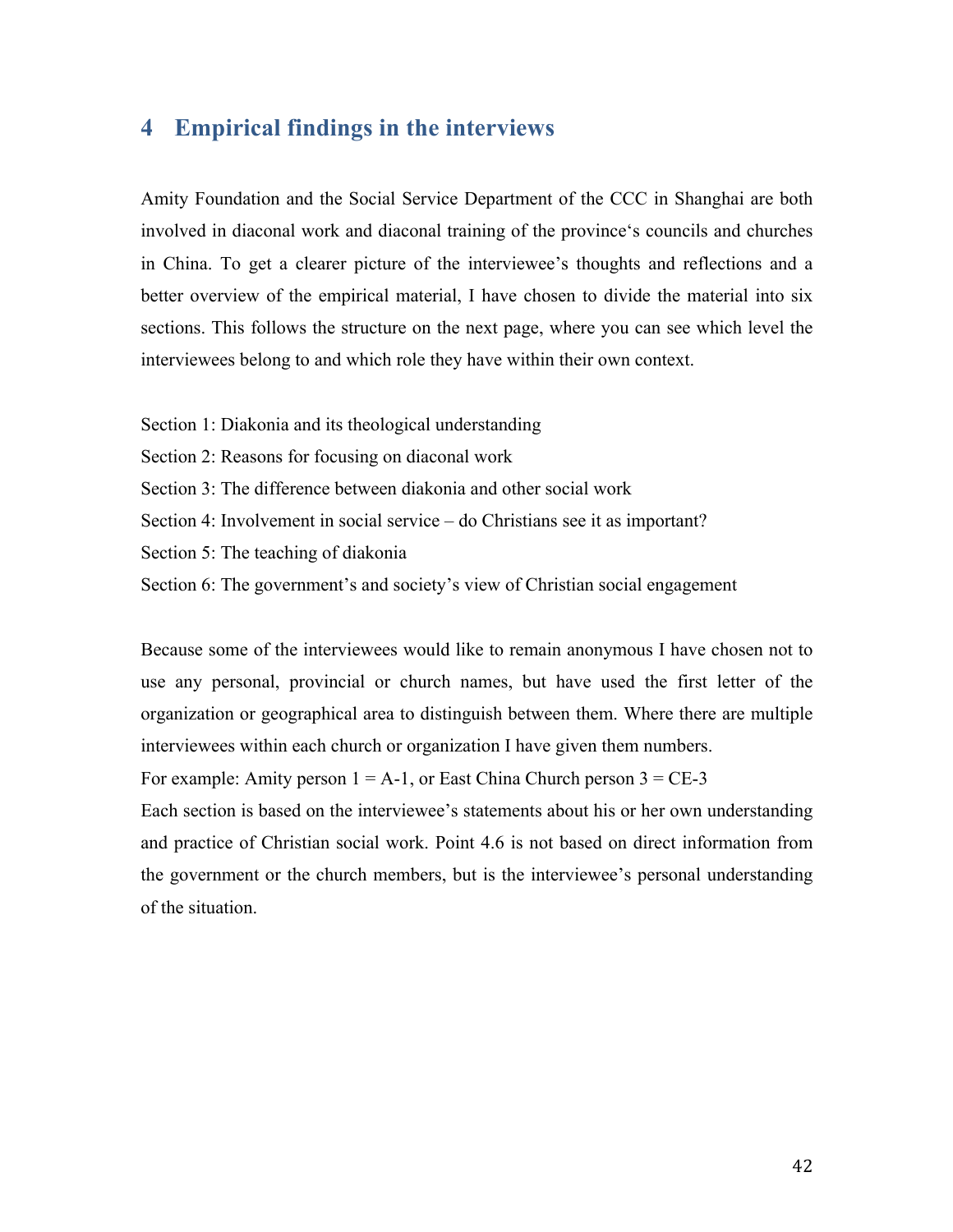# **OVERVIEW**



## **LEVEL: 1**

**ORGANISATIONS**



--------------------------------------------------------------------------------------------------------

 $\mathbf{\hat{T}}$ 

**East China Church**

CE-1: Pastor (clinic) CE-2: Pastor and principal

of Bible school

-------------------------------------------------------------------------------------------------------

--------------------------------------------------------------------------------------------------------

## **LEVEL: 2 PROVINCES**



## **West China Church**

CW-1: Pastor CW-2: Pastor (disabled people) CW-3: Pastor, Diakonia student

## **LEVEL: 3 CHURCHES**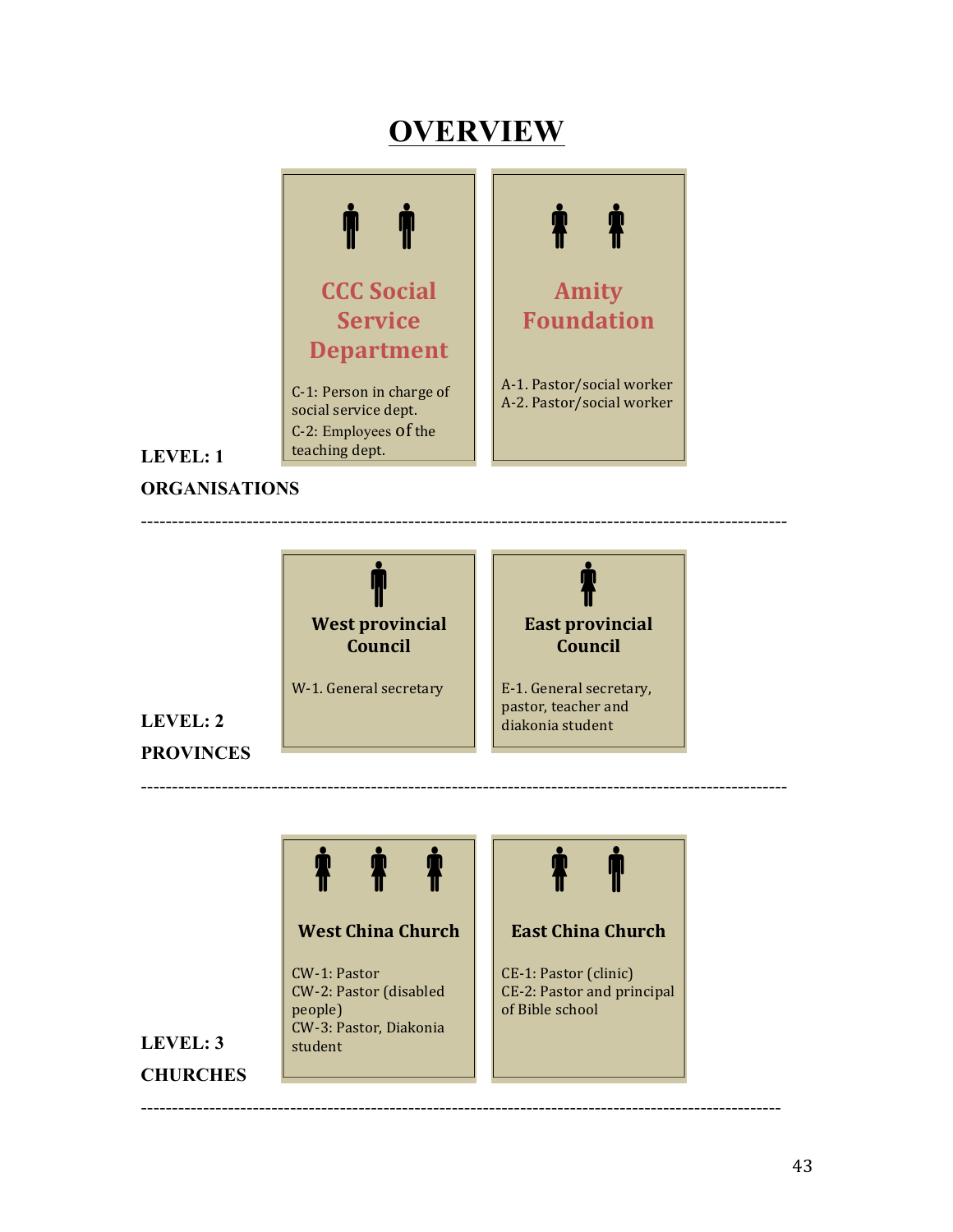### **4.1 Diakonia and its theological foundation**

#### **4.1.1 The understanding of diakonia in the organizations**

The theological foundation and understanding of diaconal work within both the Social Service department and Amity have their basis in the New Testament. They refer to different scriptures, but they are all found within the gospels. They all believe that most church members and leaders in China are not familiar with the term diakonia. According to both organizations, the term diakonia equally belongs to churches, organizations and individuals. SSD and Amity both explains diakonia as the practice of your belief, and their goal is to show God's love by doing social work. They have similar opinions about the gospel as not only evangelization and saving souls, but that the gospel is also about the actions.

#### **Amity Foundation**

A-2 describes Amity's theological foundation like this:

….the most important thing we emphasize on is, Jesus himself […]we don't only do the teaching of Jesus, but what Jesus is doing […] and also inspiration from what Jesus said; You should imitate me, as I imitate my Father (A-2).

I interpret this as a scripture reference from John 13:15 which says: "*I have set you an example that you should do as I have done for you."* 

Before informant A-1 began working in Amity Foundation, her knowledge about diakonia was based on what she had read in a book about medical theology. Her perception of diaconal work was connected with the work done by deacons in the churches. In Amity she learned about diakonia, its content and the different facets of the diaconal ministry. She discovered that diakonia does not only belong to the churches, and the goal of diakonia isn't to evangelize in the traditional sense of the word. She believes that some people understand diakonia as a kind of mission, and not as social service work. Informant A-1 finds this perspective of the term diakonia interesting, but chooses to refer to Amity's understanding of the concept diakonia: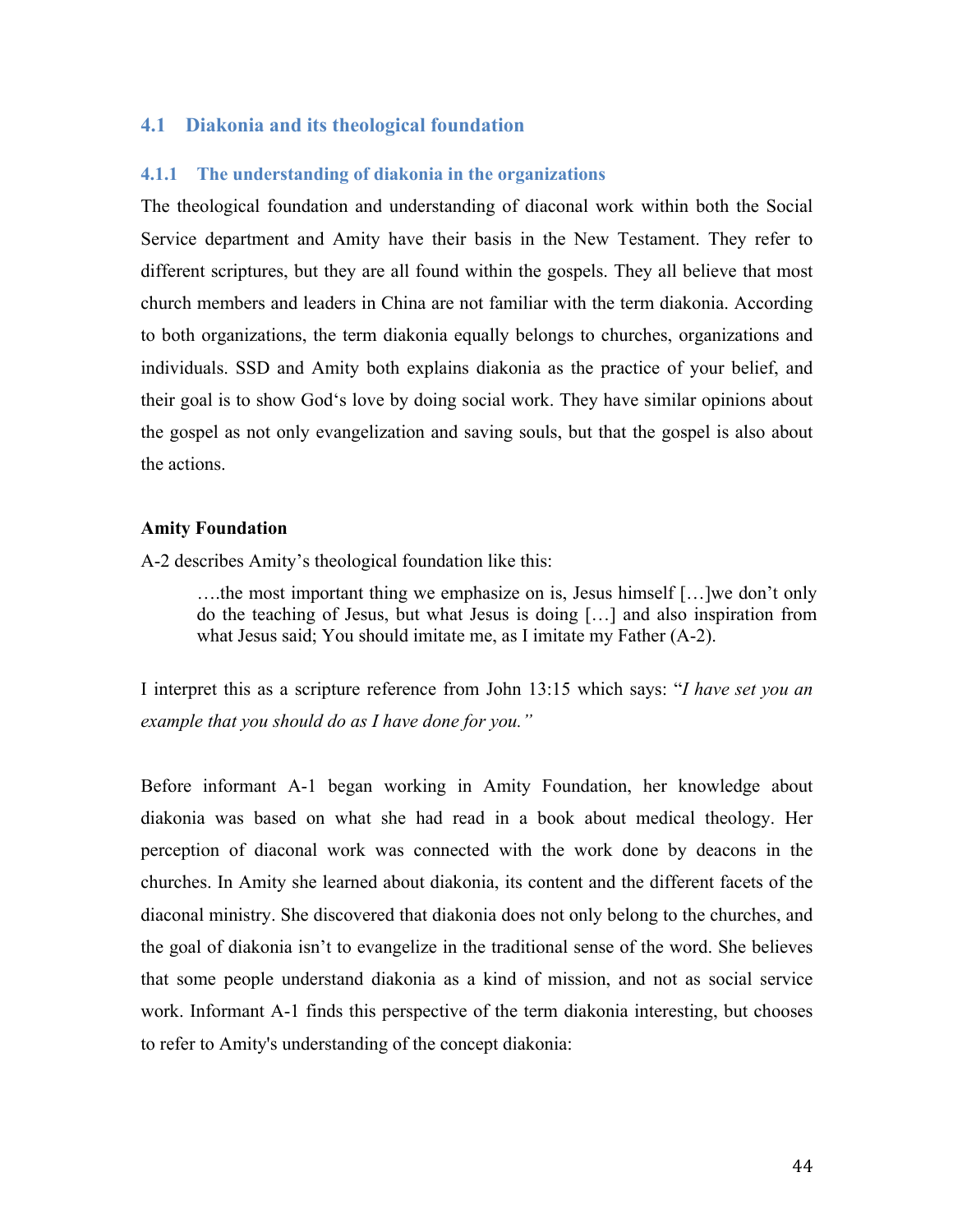We think diakonia is responsible for the church calling, God wants us to show his love, without goals […] God did not want this hand give you a bread, this hand give you the gospel. This is wrong. Because God loves us, we love the people (A-1).

Informant A-1 believes that Amity at an early stage used the word diakonia. Informant A-2 does not think of the idea of diakonia as a new concept in Amity, but the term is new. In Amity´s past, many church leaders have worked in the organization. They have been good role models, and the employees have been influenced directly from their thinking. A-1, A-2 and the Amity team are continuously working towards a better understanding of the term diakonia.

Amity has organised diaconal training in several churches around China, and as a part of this training their participants learn about the term diakonia. Amity describes their social service and diaconal work in a way that informant A-1 finds very helpful.

Diakonia is love in action; it's a kind of living faith, a kind of action for our faith [...] Amity is Love in Action (A-1).

According to A-1 there wasn't any Chinese translation for the word diakonia. During their search to find a way to translate diakonia into Chinese they discovered a small book from Hong Kong about the subject, at the Nanjing Union Theological Seminary witch contained a good translation of the word diakonia.

The Chinese word for diakonia is: 服侍圣, pinyin: (fu shi sheng gong)

Translated into English it means: Service – holy - work.

#### **Social Service Department of the CCC**

The verse: *"Giving is more blessed than receiving*"<sup>11</sup>, hangs on the wall in the Social Service Departments office in Shanghai. These are the same verses that are used in the whole organization of China Christian Council.

 

 $11$  Acts 20: 35 'It is more blessed to give than to receive."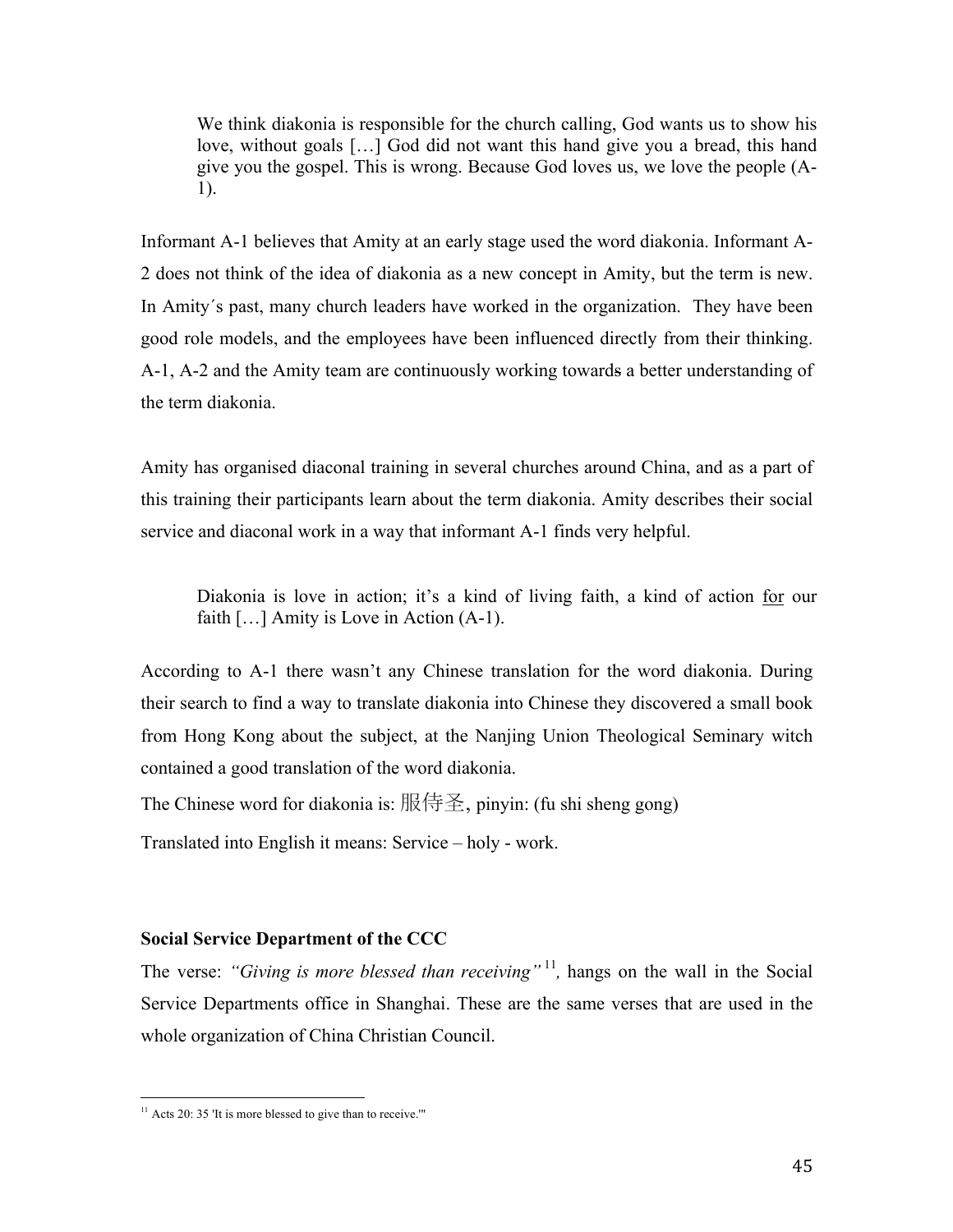Informant C-1 perceives diaconal work as a vital part of the church's work. The SSD uses the New Testament as their basis to serve, with the desire to imitate the actions of Jesus. Informant C-2 supports this by underlining diaconal work as important, and a part of the gospel. The gospel speaks not only about saving souls and the spiritual life, but also about serving people and supports this by saying: *"… the greatest love is to do the least thing"* (C-2), and I interpret this to be a verse from Matt 25: 40: "*The King will reply, 'Truly I tell you, whatever you did for one of the least of these brothers and sisters of mine, you did for me."*

Informant C-1 says that they haven't any paper that says what diakonia is, but in their pamphlet, they explain diakonia as an action that comes from their belief, and a part of their belief. Preaching is important, but action is just as important (C-1).

If we leave that action; that means that our preaching is empty  $(C-1)$ .

Informant C-2 mentions both Amity and SSD when I ask about the word diakonia. I interpret that C-2 regards diakonia as social service done by Christian organizations and churches. CCC started their social service work at the beginning of the new century. The leadership changed, Bishop Ting and Dr Han Wenzao stepped down, and were replaced by a younger Christian leadership. Their understanding of diakonia, as a part of the church ministry, started a process of developing a department of social service that should have its focus on diaconal work through the churches (C-2).

C-1 heard the word diakonia for the first time when he was in Denmark, participating in a diakonia course. At that time he regarded diakonia as the social service work of the church, but this has changed.

…. for me I think diakonia, this word is, it is a feature of church. It means whether it comes from a church organization or it comes from individual Christians, I think both can be called diakonia (C-1).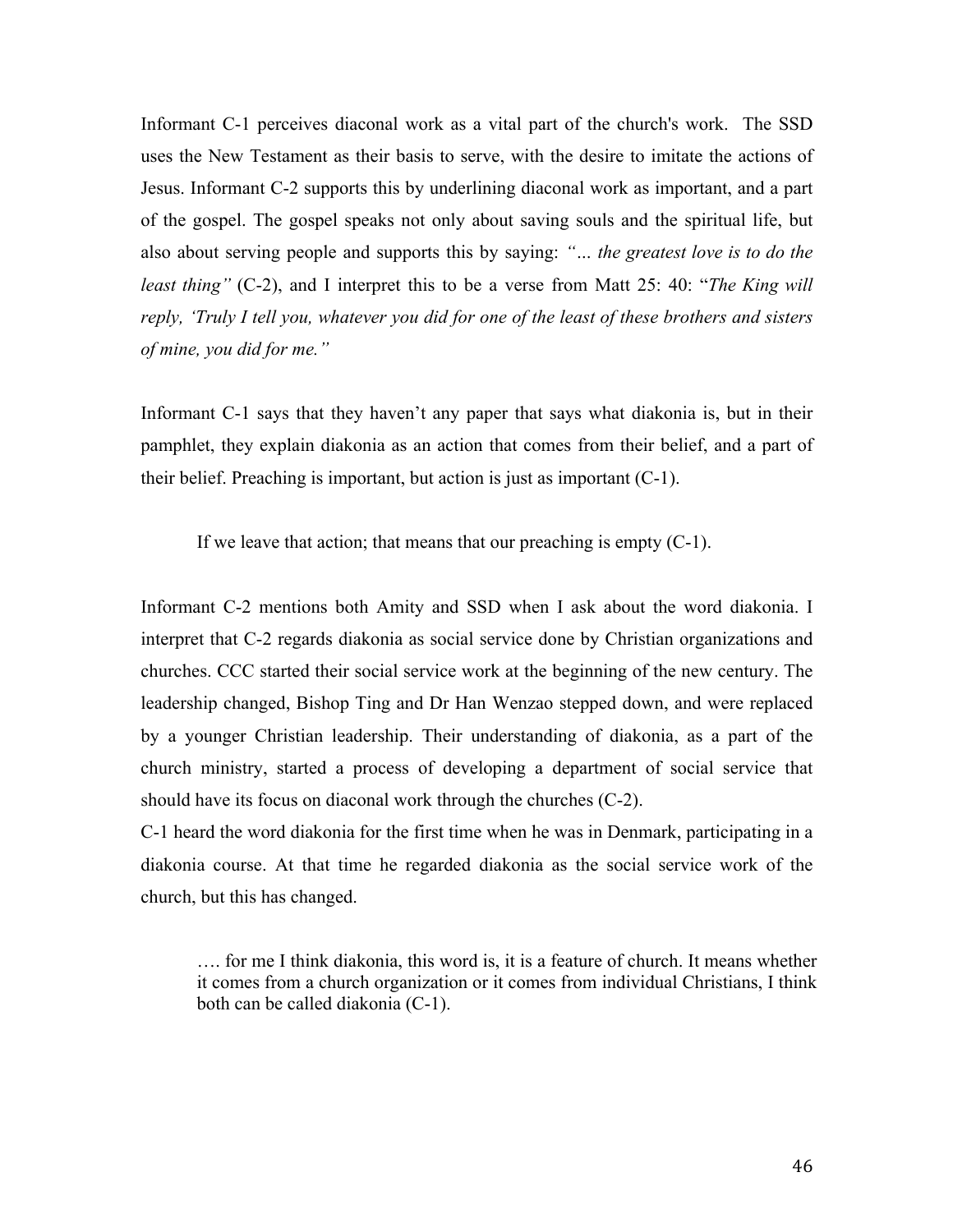#### **4.1.2 The understanding of diakonia in the provincial councils**

The theological foundation and understanding of diakonia, in the provincial councils, can be found in Matthew 20: 28.

*Just as the Son of Man did not come to be served, but to serve, and to give his life as a ransom for many.*

Both provincial councils understand the word social service, but are not familiar with the term diakonia.

#### **East provincial council**

E-1 says that she knows the word diakonia, after the translator explains it to her in Chinese. Her father was a pastor, and she heard about this term from her parents when she was young. There were many people coming to their house, sick and in need of help. Some of them lived in their home for a long time.

E-1 works within the Christian ministry of the social service department in her provincial council. When she is asked to describe the provincial Christian social service or diaconal work she mentions:

- Service for the orphans
- Service for the poor
- Catastrophe and relief work.

They have a plan for their social work but it is simple and not very detailed.

An example: In church they have a group of people who have a special concern for the orphanages. This group is responsible for visiting them, bringing them gifts and helping them with their needs (E-1).

In E-1´s church and provincial council, they have heard about the concept of Christian social service, but she believes that their understanding may not be comprehensive. Some Christians do understand what it means, but to most Christians it means that they should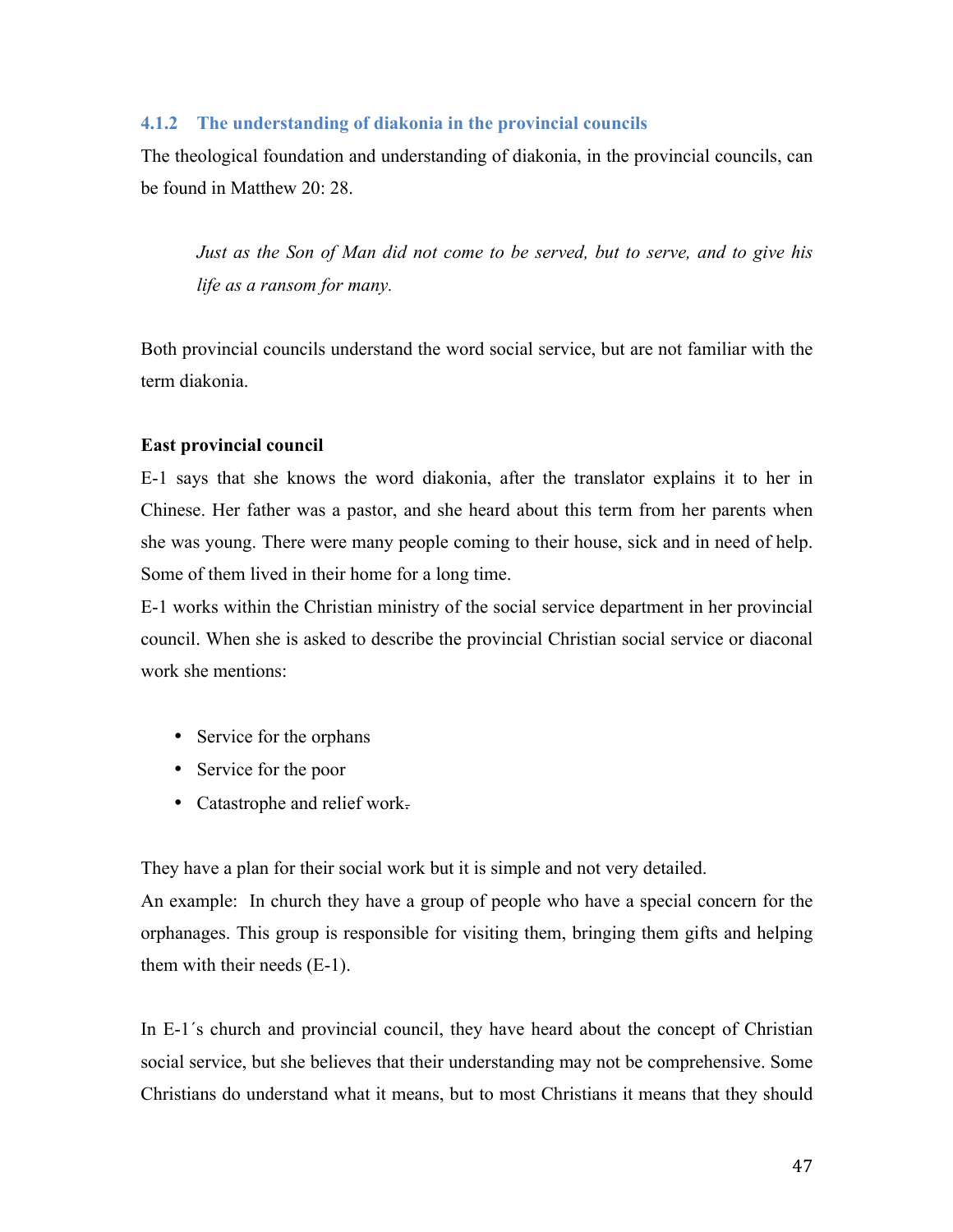serve people, and help them if they are sick. She also mentions that many Christians do not understand that they also should care for the people outside church - the non-Christians.

## **West provincial council**

The west provincial council does social service by carrying out different kinds of projects. W-1 has never heard the word diakonia before, but understands the term Christian social service. W-1 categorized their social work into five groups:

- Education program, which includes scholarship project, teaching aids project and English training project.
- Disaster relief program, which includes earthquake relief, drought relief, flood relief and landslide relief, etc.
- Medical program; includes the mobile clinic, inpatient care, hospice care, leprosy care and village doctor training.
- Construction program: new church construction, old church repair or rebuilding, rural road construction.
- Other services like planting crops, raising livestock, etc.

Informant W-1, in the west provincial council says that as a follower of Christ, they should learn to serve others and love one another. In addition to the verse from the Bible motioned above, W-1 also mentions two other verses he thinks are related to Christian social work. These are from Matthew 22:37 – 40 and from 1 John 4:21:

*To love God is the first and greatest commandment and the second is to love your neighbour […] All the Law and the Prophets hang on these two commandments.*

*Whoever loves God must also love his brother.*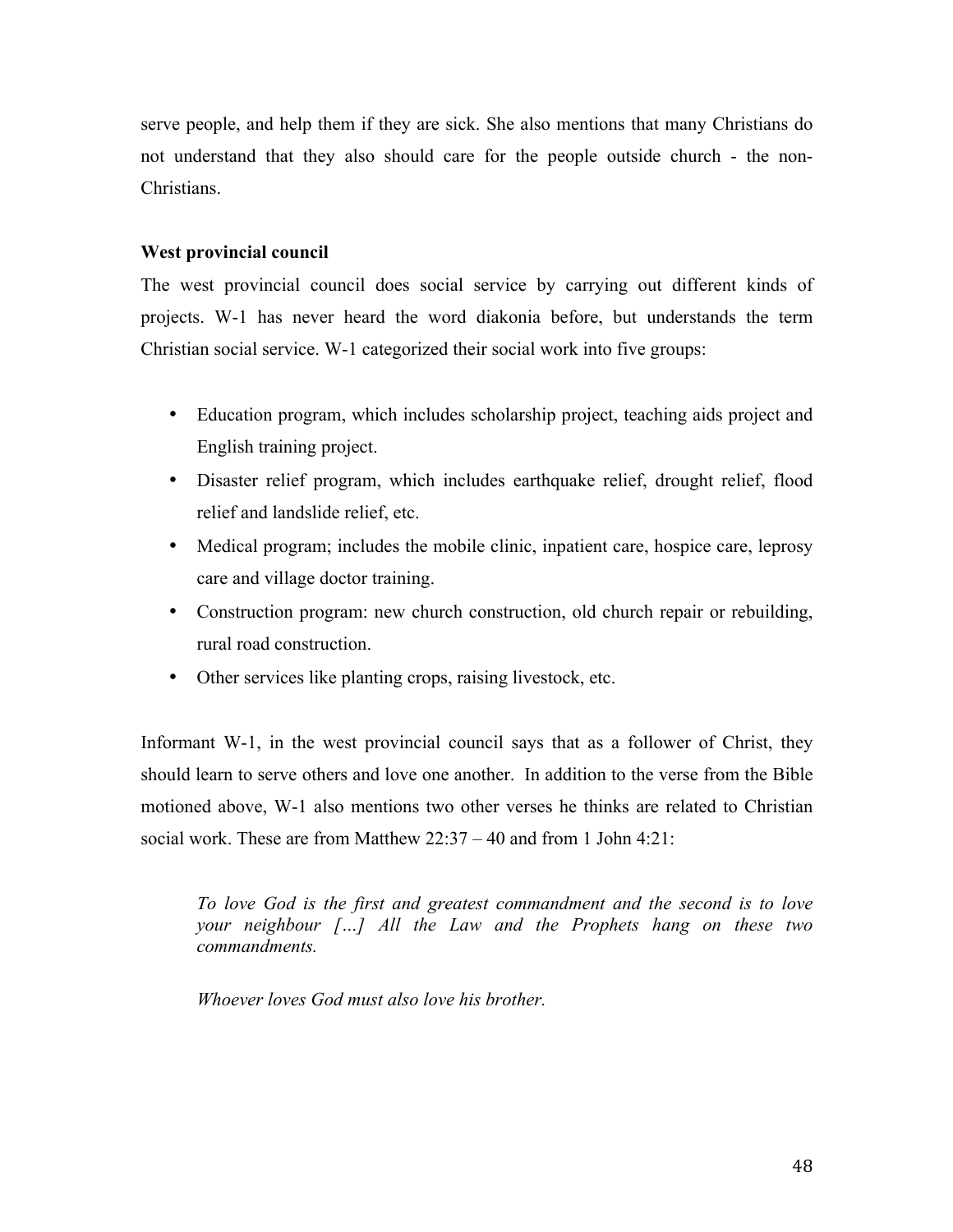## **4.1.3 The understanding of diakonia in the Churches**

The word diakonia is unknown to all the individuals interviewed, except for CW-3. They all understand the meaning of the word, when it is explained in Chinese, but have difficulties giving examples of their church social service work without me first giving them some examples. The informants from both churches say that you can find the grounding for social work in the Bible. One informant from the each of the two churches mentioned Matthew 20:28 as their theological foundation for their church work.

*For even the Son of Man did not come to be served, but to serve, and to give his life as a ransom for many.*

The churches haven't established a social service department in their church, but are cooperating closely with the provincial council's social service departments. They do not have employed personnel that are fully dedicated to social service work, but some employees have special responsibilities for certain groups in the church.

## **East China Church**

I addition to the passage in the Bible already mentioned, the two informants in the East China Church mention a passage from Matthew 25:40, witch says: *Whatever you did for one of the least of these brothers and sisters of mine, you did for me.*

When they felt hungry Jesus fed them. That means to serve. Jesus died, that is the highest, to serve. So we should follow Jesus and serve (CE-2).

They regard this as the theological foundation of their church's social work.

In the East China Church they have a variety of different diaconal services.

- Fellowship for blind people
- Home and hospital visits
- Visit orphanages and elderly homes
- Fellowship for disabled people
- Food distribution for poor people during holidays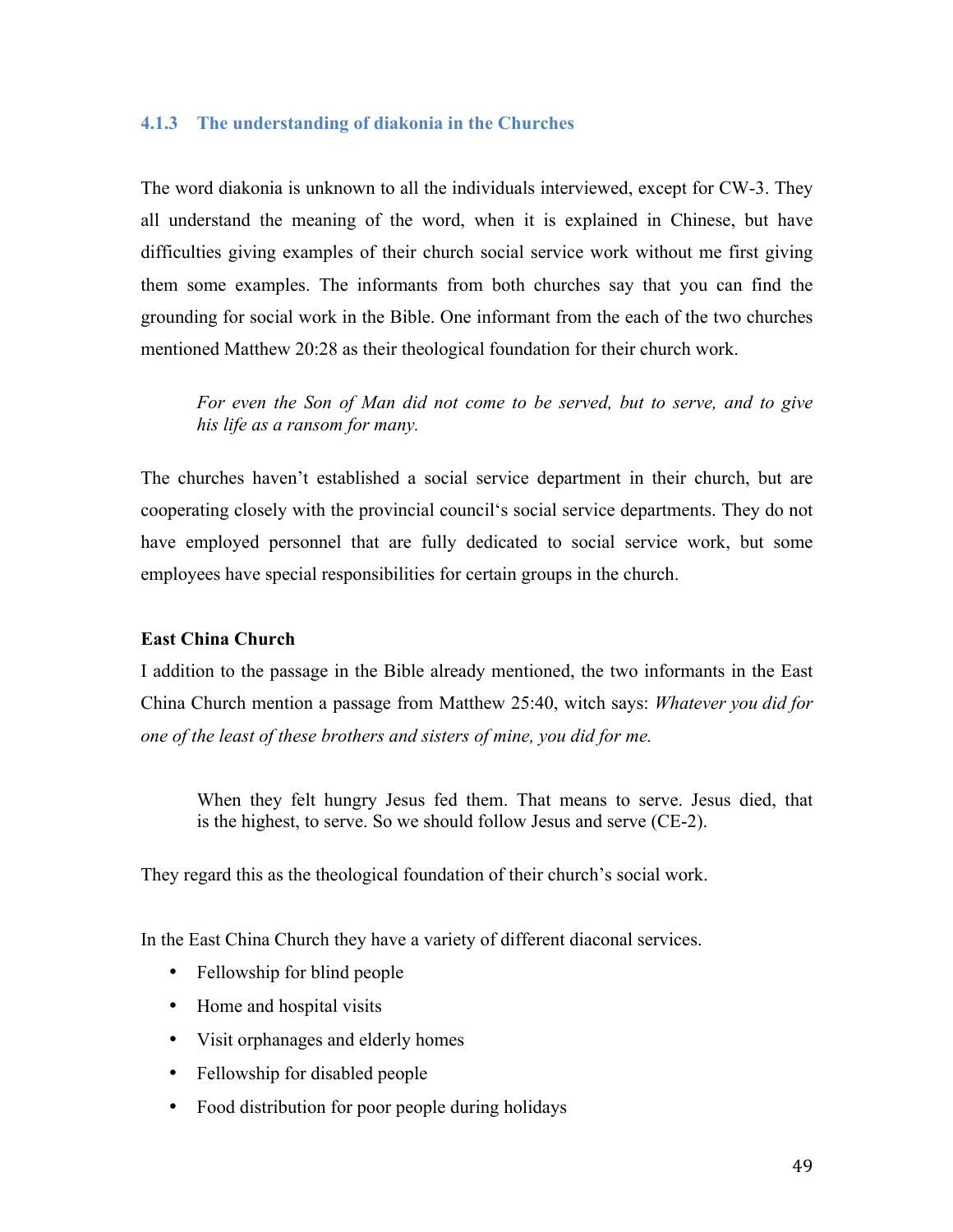- Farming and planting
- Westward Fellowship (Concern for the western part of China)
- Clinic health care
- Helping poor students

CE-2, one of the pastors, mentions their fellowship for blind people. Once a week they meet in the church to worship, pray and sing hymns. They do this for their spiritual life. Every Chinese New Year the church prepares food for the poor so that they also can celebrate the holiday. The church members visit the orphanage and the elderly home, and when a member of the church is sick, a pastor will visit them. CE-2 tells about a visit to the hospital (CE-2);

…we do not go just to have a look and a talk, but also to pray. Some patients feel disappointed, but Christians they are different. Even if they have big physical problems they don't feel sad. They are happy, and even sing hymns. That influences the other patients (CE-2).

A fellowship called Westward is a group of people who are concerned about the poor areas in the western parts of China. There are few churches and Christians in these areas and the fellowship group visits these western areas, prays and shares the gospel with the people there, and carry out some social work. The church also visits poor areas to help the farmers with planting and farming (CE-2).

The church runs a clinic, in cooperation with an organization connected to the government. The organization, the church and the clinic cooperate to help the poor students in the area. All of them spend time together to celebrate holidays and festivals, and it is a network that covers two provinces, according to (CE-1).

The Religious Affairs Bureau Department in China encourages the churches to do more social work to benefit the people. The provincial council job is to focus on church work. According to CE-2, the provincial council regard social work as a part of this. The general secretary of the provincial council is currently studying in Hong Kong to improve her theology and social service skills.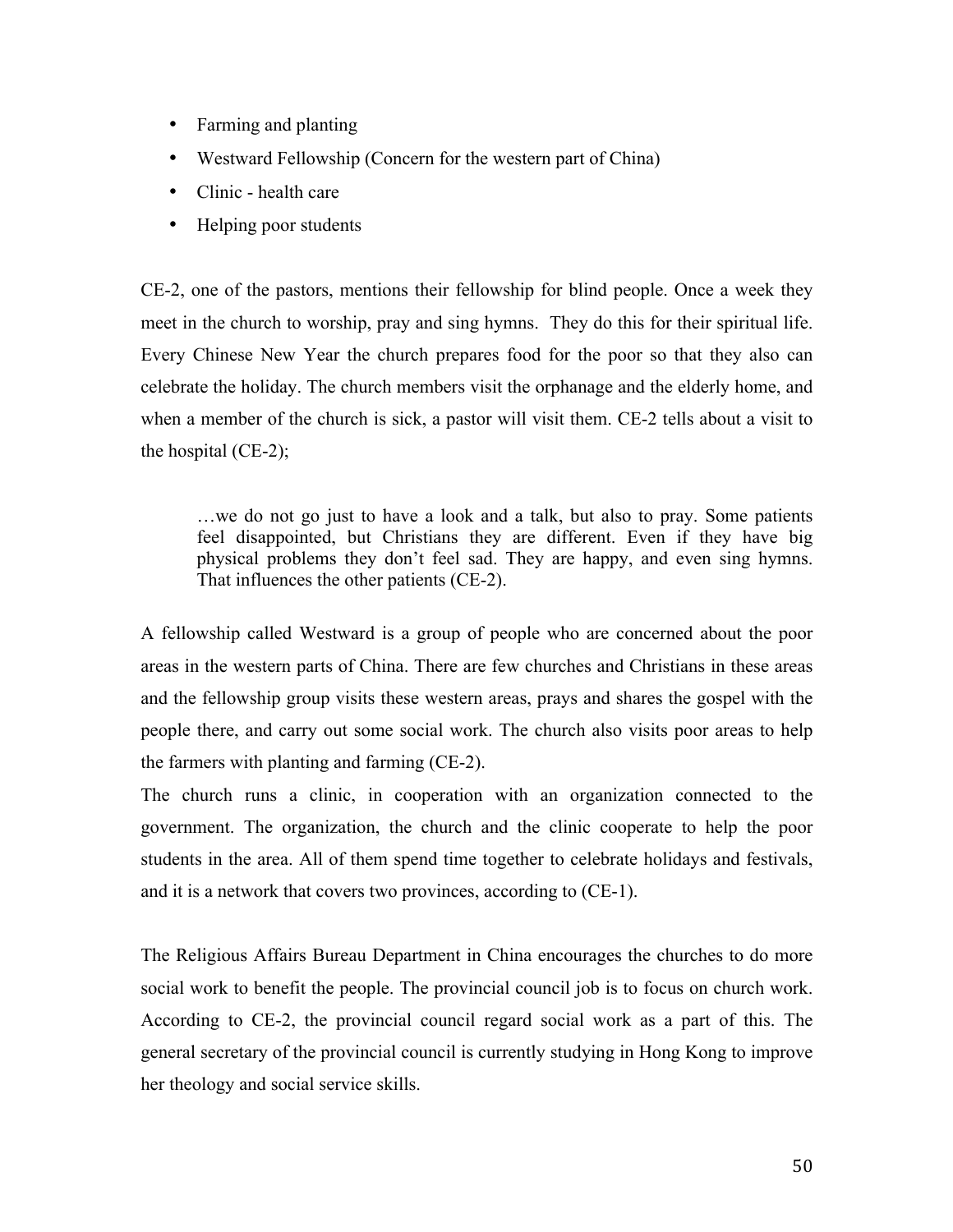Church-run social service work is new for them, but they have a person in charge of this. For this kind of position, they use the title Teacher, not Deacon. They have a work plan, but did not give me any details.

## **West China Church**

The term diakonia is a bit different in China, but the content and the meaning have to do with social work. The West China Church has no plan for social service; they just do it! CW-1 believes that diaconal work is grounded in the Bible. She does not go into details, but mentions Acts 6 as an example.

Their general concept from the Bible is that the Christians should help people in need, love people and love God. CW-2 believes that God's love is the same for everyone, and by reading the Bible they easily understand this: *"I think it is not so special"* (CW-2).

According to pastor CW-1, the church does not divide clearly between worship and social work. CW-3 says that diakonia is a new subject in their church, and is therefore very little understood from a theological perspective. They do not have a systematic study or teaching of diakonia in her church. Her understanding of diakonia comes from the verses in Mark 10:45: "*For even the Son of Man did not come to be served, but to serve, and to give his life as a ransom for many."*

In the West China Church´s diaconal services:

- Fellowship for disabled people
- Hearing-impaired fellowship
- Sunday school
- Activities in summer and winter
- Visit elderly home and orphanages
- Visit poor and homeless people and bring them to church
- Giving financial support
- Food distribution for poor people during holidays
- Collect garbage (environment)
- Participating in relief work after the earthquake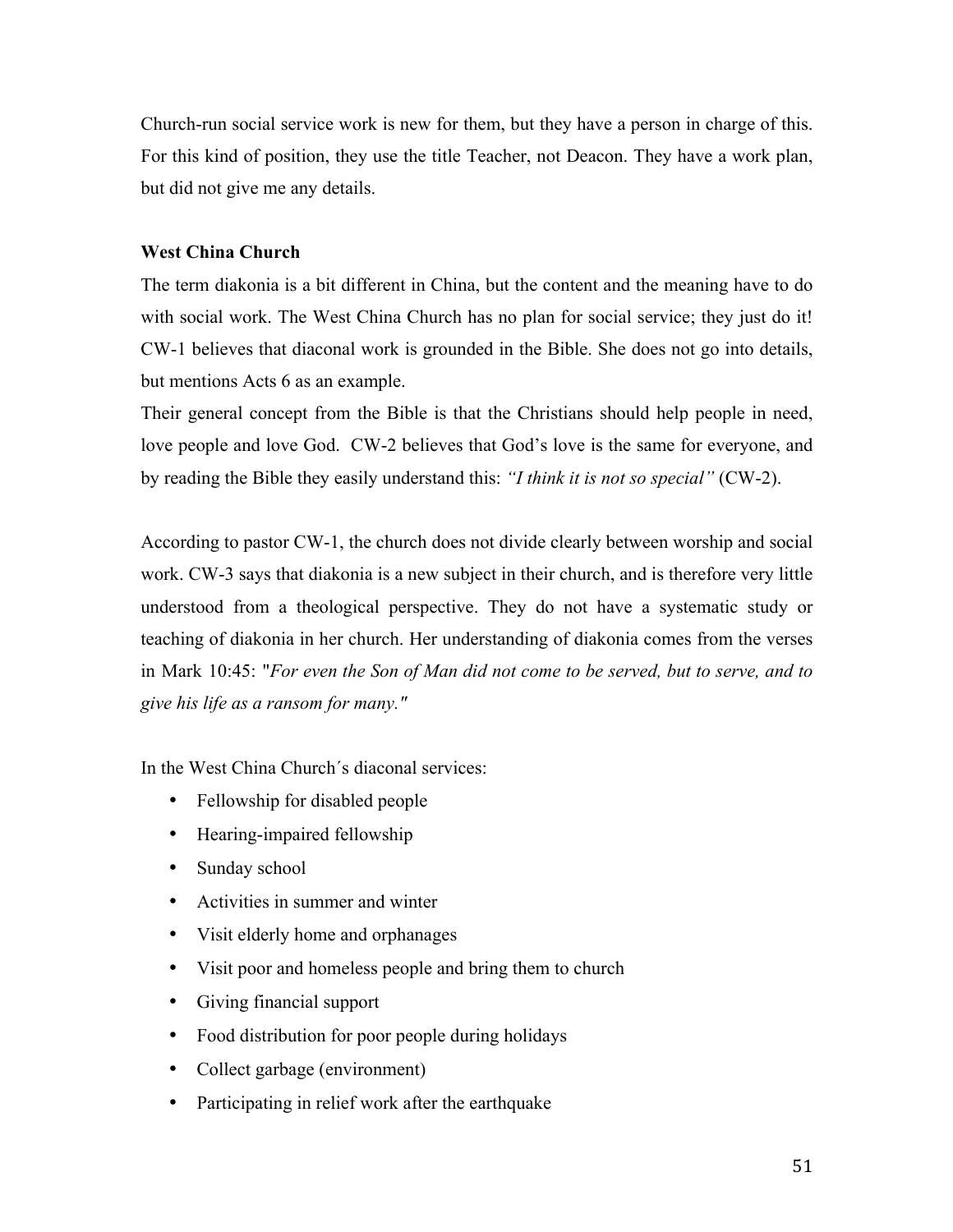The western provincial council has a social service department, and their office is located inside the church building. Therefore, some of the church social service is incorporated in the provincial council's work. When there was an earthquake in Sichuan in 2008, the provincial council organized the support to the disaster areas, and the church organized some church members to support the victims. The members of the church followed the instructions of the provincial council department. In the disaster areas they provide support to both Christians and non-believers.

Within the church they have different fellowship groups. Pastor CW-2 is responsible for three groups for disabled people. One of them is called the Angel Fellowship. Some of the work they do is helping them read the Bible, teaching them how to get a job and helping the disabled beggars to rent a house.

We sometimes go to the community to help the poor people, and every year in the middle autumn festival we go out to look for the beggars and give them gifts with fruits, moon cakes and the Holy Bible […] and invite them to come to our church (CW-2).

Pastors CW-3 is currently studying diakonia in Hong Kong. She describes the diaconal work as divided into activities inside and outside of the church. Inside the church they have different kinds of fellowship groups and outside the church they have established homes for the elderly that include both Christian and non-believers. CW-3 understands diakonia as a way the Christian can get involved and be a part of the society. It is to be a Christian witness and she describes diakonia as the gospel in action, which means to help people with their needs, just like Jesus did.

We are the light and salts of world, - get into the crowd (CW-3).

Today the social service of the church is initiated and organized by the church. The church will appoint someone from the fellowship group to be in charge of different types of social work. CW-1 says that the volunteers do not have special training, except the fellowship group for the disabled.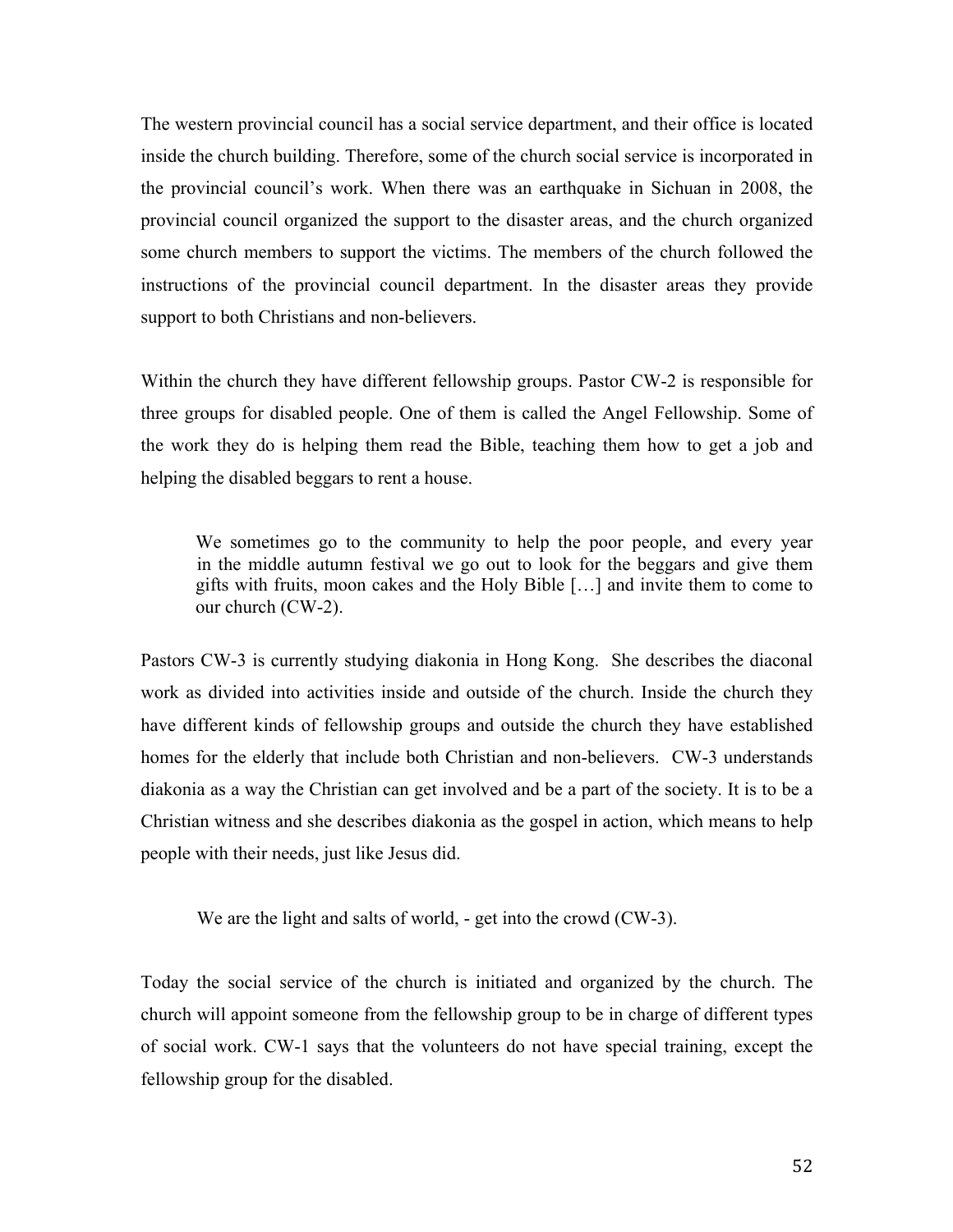For this we have a pastor in charge of the disabled people fellowship, a pastor from this church. The pastor organize volunteers to go outside to visit the disabled people and tell them about the salvation, and guide them to come to the church. They also give them some care and every week they bring someone to the church  $(CW-1)$ .

They used to have a care-giving place for the elderly, but because the church didn't have professional personnel, the care-giving place was subcontracted to a family church.

## **4.2 Reasons for focusing on diaconal work**

## **4.2.1 The organization's reasons**

## **Amity Foundation**

In Amity´s staff meetings, they discuss the term diakonia to get a deeper understanding about what diakonia really is. Since Amity has expertise in this area, the churches invite them to help them create plans and implement new diaconal projects. In the process Amity also assists them with the social ministry and training of staff. The churchs' expressed need for training to carry out diaconal projects is what gives A-1 inspiration for doing diaconal work (A-1).

A-2 believes that the most important task of diaconal work is to develop a deep understanding of what the diaconal ministry really is, and equip people with the skills to do social service through the churches. The churches want to do a good job, and need more professionals and experts that can lead the work.

Another important aspect is to highlight the Christian's involvement in society.

Amity´s mission is to build a bridge between the church and the society. We want to encourage the church to participate in the social service work. Amity´s social work wants to show a true Christianity to the society (A-1).

Amity Foundation encourages the churches to do more social service work. According to A-1's understanding, Chinese people think that practice is more important than ideas, thoughts and concepts. She wants the churches to put emphasis on actions, and expresses it like this: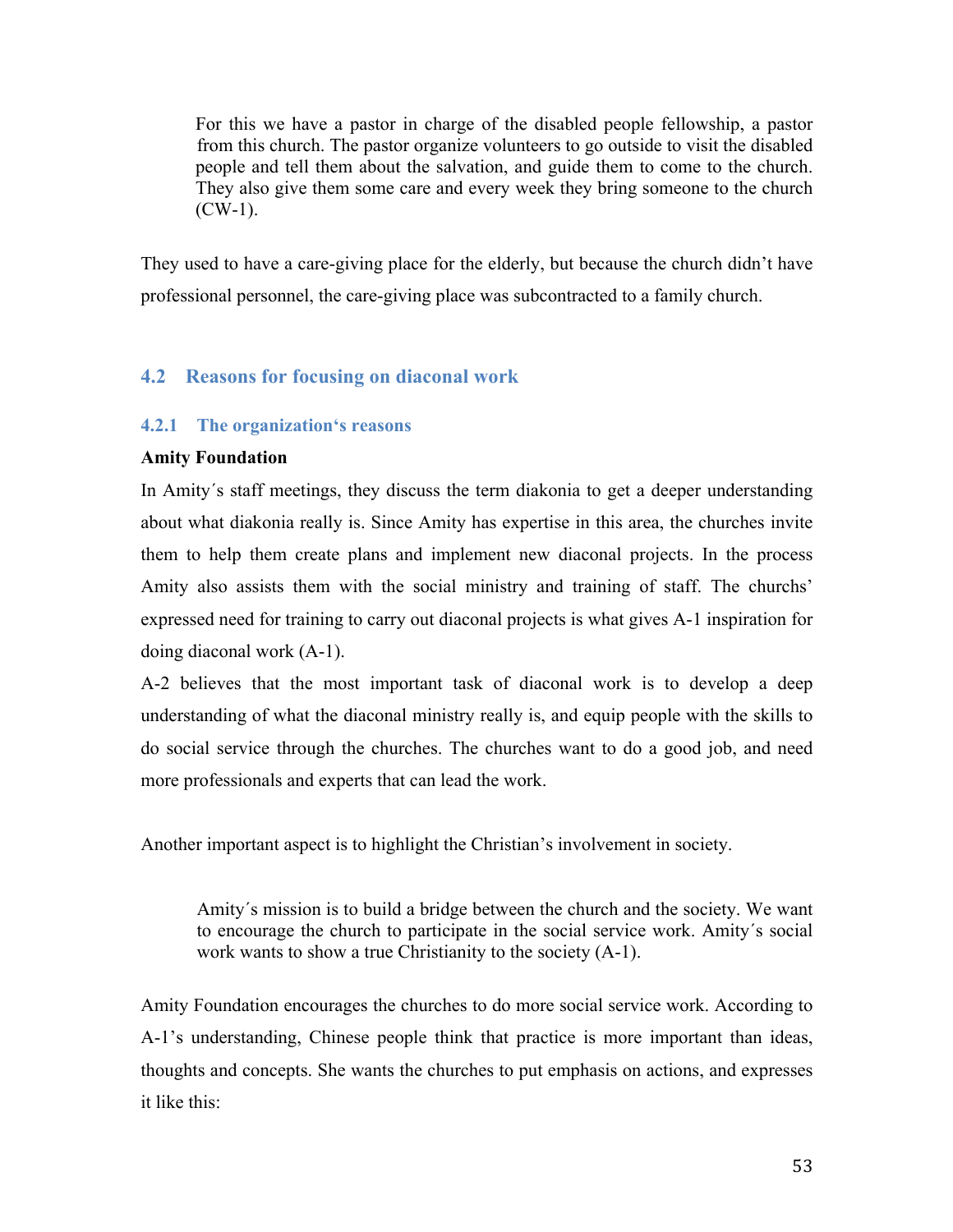I think diaconal work is a very good way for the Chinese church to show the Christian truth. God does not live in the Bible, God does not only live in heaven, God is living in your life. This is a living God (A-1).

Some years ago, Amity and a provincial council established a fund. A couple of years later the Tibet areas were hit by a big earthquake. In just one week churches donated over 1 million Yuen for these areas, through this fund.

You know, when the people heard this message, they were very surprised. The church is different; the church is a very strong power to help the people (A-1).

Amity's goal is to build a social service model, and A-1 wishes that the modern ideas of church development should come to China. They would especially like to know more about the concepts of diaconal work, how to develop diaconal work and what kind of diaconal work they can do. In this way more people could experience what the church is doing.

#### **Social Service Department of the CCC**

The society is dramatically changing in China. Some people are getting rich, others are getting poorer, and the economical gap is increasing. Because of this, C-2 believes the most important task for diaconal work in China today is to manifest God's love and justice through their work (C-2).

Through our hand, - that´s the calling of God […] You can't say that we became rich, and forget the others. That's the calling from God, that's the way to manifest the justice by God. God is justice. (C-2).

For both conservative and liberal churches in China, C-2 thinks the reasons for participating in social service work is to win the people. If that is not the result, they will give up. The Social Service Department tries to give help and service first, and only in this way can people understand the Christian love. C-2 says it isn't the size of the action that matters as long as you do it in the love of Jesus and continue to help people.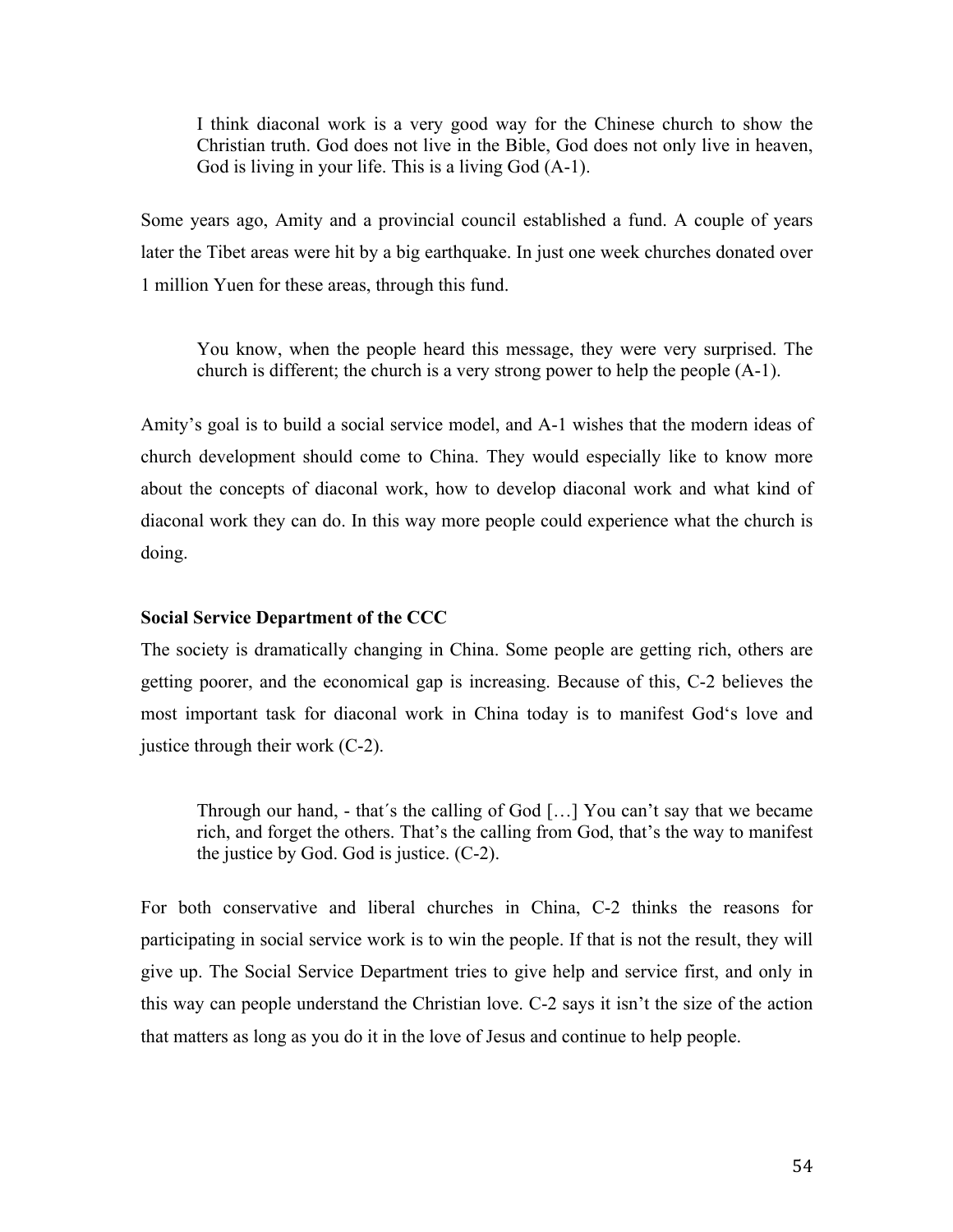C-1 believes that one of the reasons for doing diaconal work is church involvement in society. The church should not be isolated from the outside. Another reason is the complaints the SSD gets from different provinces and Christian Councils, about wanting to improve their institutions like elderly homes, clinics or hospitals. The SSD tries to connect with other agencies specialized in social work or church diakonia in China and Hong Kong. C-1 says that as a national organization they need to support more, or cover more of the church-run social services.

Lately the Social Service Department has tried to shift their focus from constructing buildings into training and developing social service skills. Because sustainability depends on management, C-1 believes that these skills are more important than construction of buildings.

#### **4.2.2 The provincial council's reasons**

#### **East provincial council**

E-1's reason for wanting to participate in social service work is due to her discovering that diaconal work contributes to the development of the church. E-1 grew up in a Christian home. Her father was a pastor, and from an early age she was interested in church work, educating Christians, establishing churches and so on. In 1998, there was flooding in the area she lives in. She got to know a Foundation that works with this kind of disasters and asked them if they could send a representative. They sent one person, a woman. The church wanted her to travel to the disaster areas as a church representative to work together with the foundation, but E-1 was unwilling to do this kind of work. The woman inspired her to change her mind.

I felt like that sister, that lady, she loved the Lord a lot. And she loved the poor people. She identified herself a lot with the poor people. Very patient, […] and considered their pride (E-1).

She changed her mind when she understood that the church could be an important part and an influence in the society, by being engaged in social work in the community. So from being passive, she became active. The most important task of Christian social work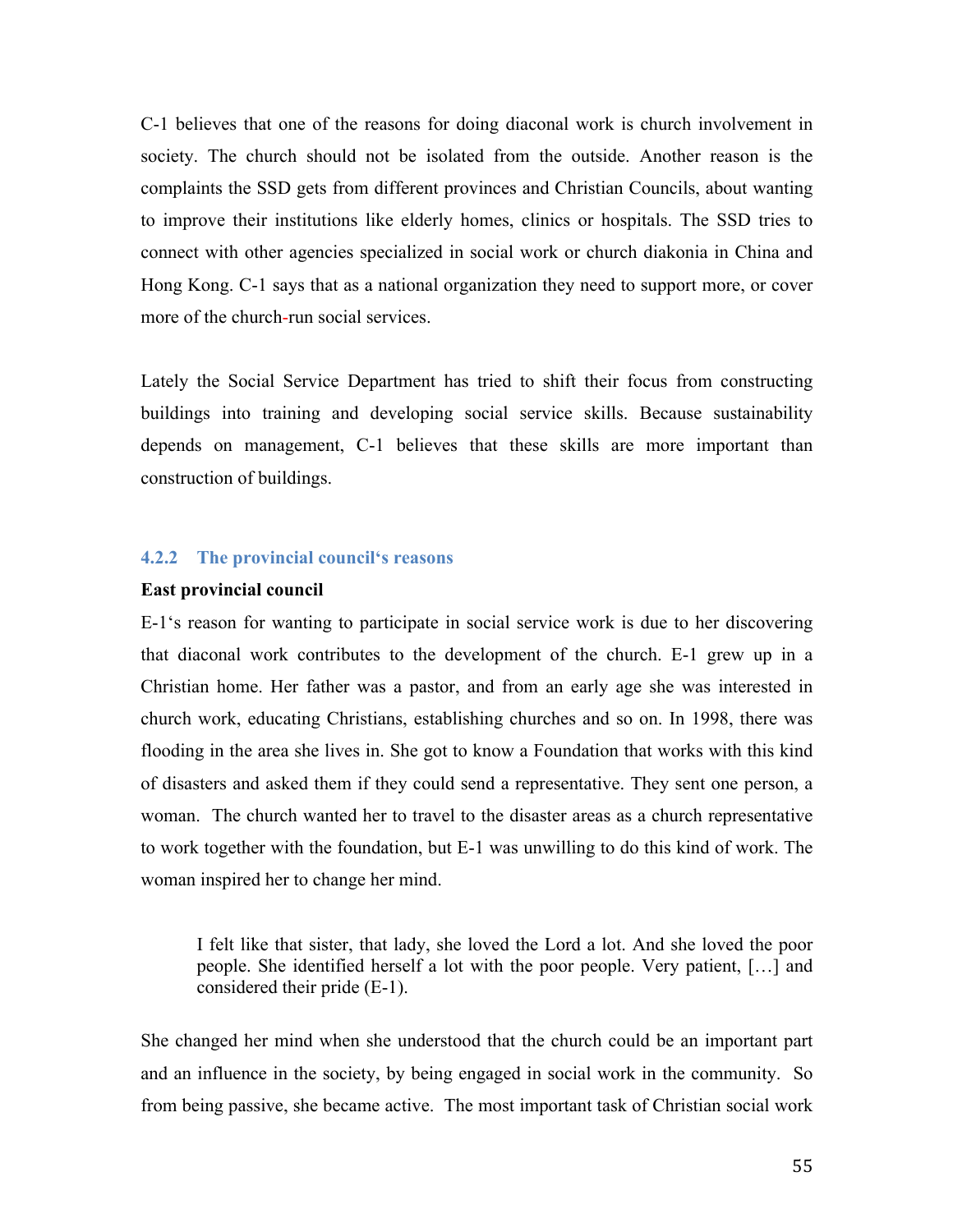is, in her opinion, to follow God's will, to know what He wants us to do, and equip other Christians so that they can go out and serve. Her goal for social service work is connected with the vision of the foundation she cooperates with.

By the church, through the church to help the poor, to care for the whole person, and the whole person's development (E-1).

#### **West provincial council**

The provincial council's reasons for focusing on diaconal work, is related to their theological foundation for social work:

*Just as the Son of Man did not come to be served, but to serve, and to give his life as a ransom for many12.*

These are the words that inspire them to do social service work and show their faith and love in action and service. W-1 says that when you go to the poverty-stricken area and see the people in need, you will be longing to be a helper for them. He believes the most important task of their Christian social service is to help people in need to be self-reliant and to love one another (W-1).

## **4.2.3 The churches**

#### **East China Church**

What inspires them to do social work are the people they meet through the church. His wife started the church social work by having all the ministers join together to talk about the church social work. As a church they should not only take care of the members' spiritual life, but also their physical and material needs. At the same time, they also want to share the gospel with people (CE-2).

We want more people to come to church and believe in Jesus Christ. To get better, we also get reborn. That is a new life inside, a spiritual life. I think because we love the Lord, we love the people […] we should follow Jesus, serve

 

<sup>12</sup> Matthew 20: 28.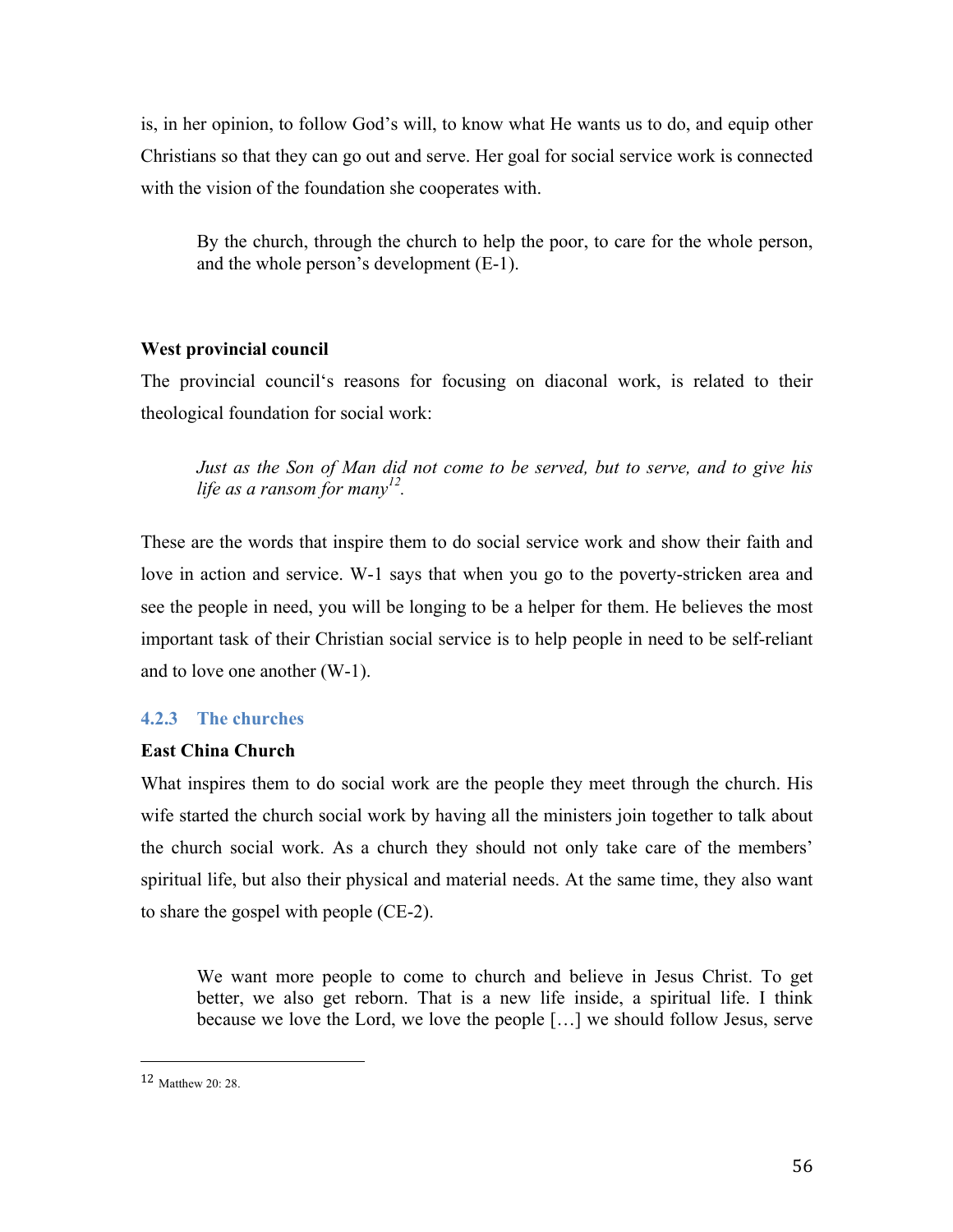the Lord. Not to be served, but to serve." "You know, we need more people to be good people" (CE-2).

When CE-1 started to study theology 8 years ago, she had planned to teach or work in what she describes as the normal activities in the church. At that time there was no link between church and social work. Due to the economic improvement in China the church now has the possibility to help the local people to do social work. In her third year of study, she saw a new and different path for her life. When she graduated, many of her classmates had questions about her work in the clinic. As pastors they felt obligated to save souls and to share the gospel in the traditional way. CE-1 believes her job is basic work and a different kind of church work. Every task is important, but the most important task in their social work is to show love. When people see what they are doing, they see that they are different and recognize them as Christians.

CE-2 emphasizes the role of the Christians as citizens in the society, and believes the main goal for the social service is to build the church social consciousness.

The church should take responsibility for society. The Church does not only mean the chapel or the building. The church is the people, the people called to God. This people come together in church, and the people have responsibility for the society. The society; that is people (CE-2).

After the Sichuan earthquake in 2008, the organization she cooperates with helped the poor churches to rebuild their churches. To rebuild one church costs 72 000 RMB, - they rebuilt many, which means that the churches, by donating money, are aware of their social responsibility.

## **West China Church**

According to CW-2 the most important part of the social service is to preach the gospel to the poor people. Just because they are poor in material things, they should not be poor in spirit. In addition they would like to help the poor people and the beggars get a job. CW-1 shares the same opinion as CW-2: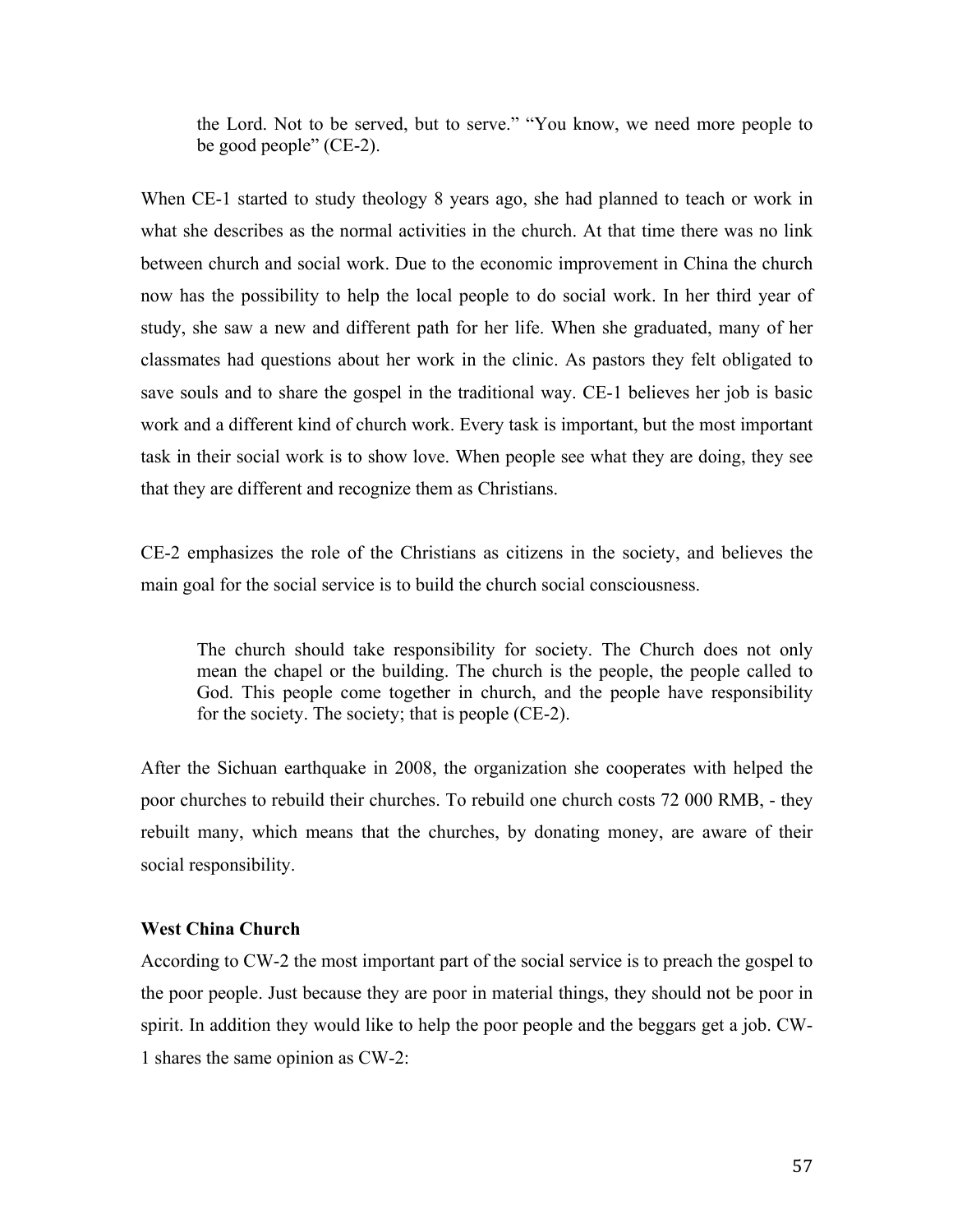According to the social diakonia, it is to guide the people to come to Jesus. The purpose is of course that we as Christians, we expect the people to come to Jesus when we do this social work we will expect people to see the difference between the common social workers and diakonia. They see the difference (CW-1).

CW-3 believes that to serve is the foundation and the most important part of the Christian faith. This is the reason for participating in diaconal work. It is God's calling and mission for the Church.

## **4.3 What is the difference between diakonia and other social work?**

The organizations, provincial councils and churches all believes that their faith as a basis for their social service work is what distinguishes them from other social work organizations.

## **4.3.1 The organizations**

#### **Amity Foundation**

A-2 thinks that the terms diakonia and social work, fall within the same category, but their foundation is different. She believes that some people may think that diaconal work is emotionally based or initiated by a good heart, but in her opinion, it based in one's responsibility as a Christian. She says: *It is not something you choose - it's your calling, in order to remind people of their Father in heaven* (A-2).

## **Social Service Department of the CCC**

C-1 believes that from the professional side there shouldn't be any difference between social work and diaconal work. He says that the biggest difference is that the Christian organizations should have their belief as the basis for the organization. *Their work is not just to make a living, but it is a call from God to serve people* (C-1).

C-2 believes that there are some similarities, but has a different perspective on the difference between diakonia and social work. He believes that the difference is that in the end, they have a mission. Jesus came not only to help our material life, but also our spiritual life.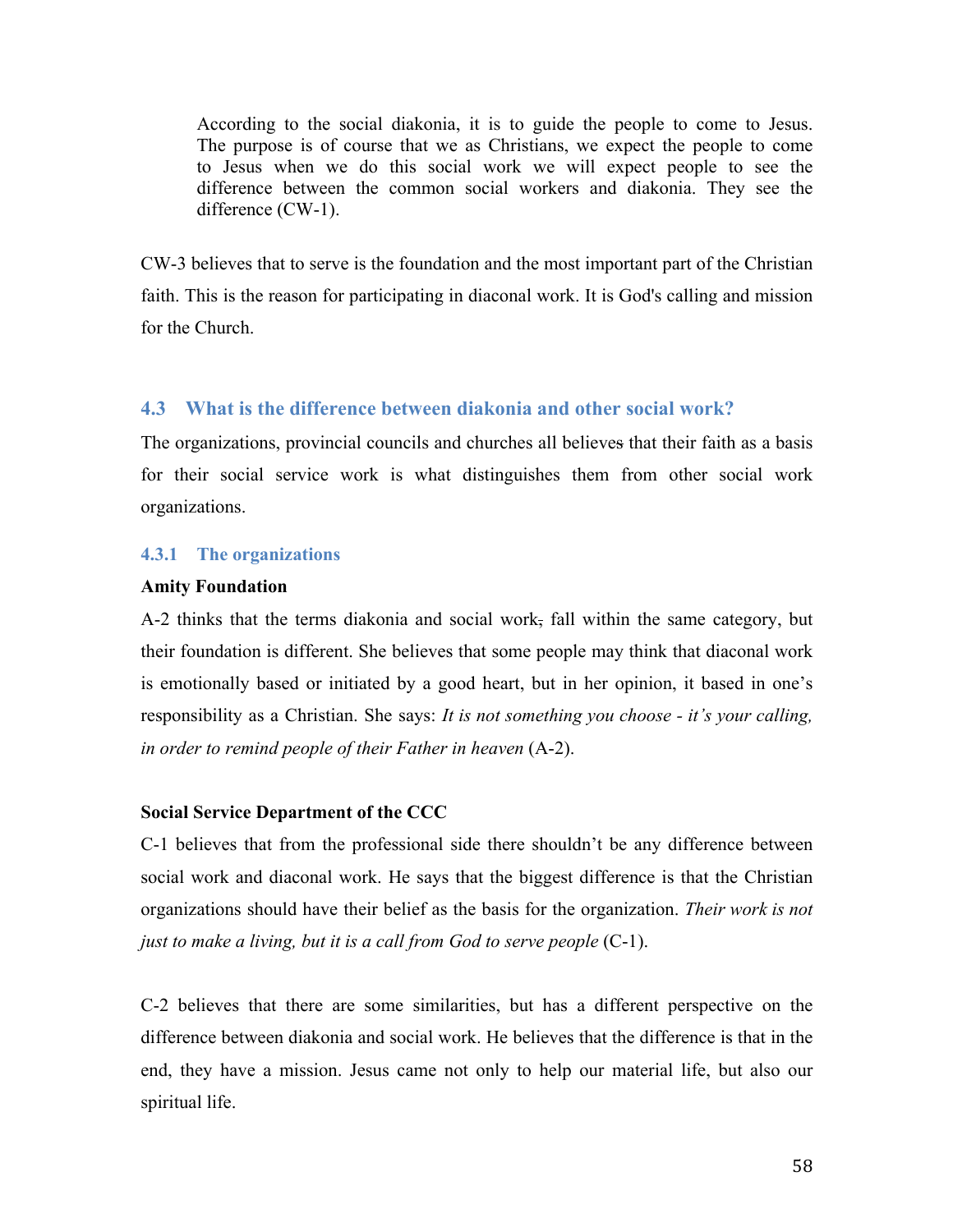They can't say they only do social work, without any mission. Since people know who they are and what they are doing, they will ask themselves where the love comes from (C-2).

#### **4.3.2 The provincial councils**

#### **East provincial council**

E-1 believes that the ordinary social work aims towards solving concrete material and physical problems. What makes the Christian social services different from other social work is the concern for the spiritual dimension of life, not only the material and physical part  $(E-1)$ .

#### **West provincial council**

In the western provincial council they regard Christian social service as one of the ways "to be light and salt". Christian project beneficiaries share love with their neighbours after receiving love from others. In this way many can see the true love and "light". The difference between Christian social service and other social work is that it is done according to the Biblical principle and Christian vision and mission (W-1).

#### **4.3.3 The churches**

#### **East China Church**

In CE-2's opinion, to be a real Christian, you need to keep an open mind about people. Christians should not only serve other Christians, but everyone. Christians' care for other people improves the Christians' attitude and enhances their understanding of God's will. In addition to money, which other organizations also donate, Christians give the poor people attention and pray for them. Christians work with their hearts and with love, and comforts others with their actions (CE-1).

## **West China Church**

According to CW-3, the professional skills are the same. The self-sacrifice of Jesus Christ as a role model, and God's love, are what makes them different from the non-Christians organizations. To illustrate the difference, I refer to a story told by CW-1: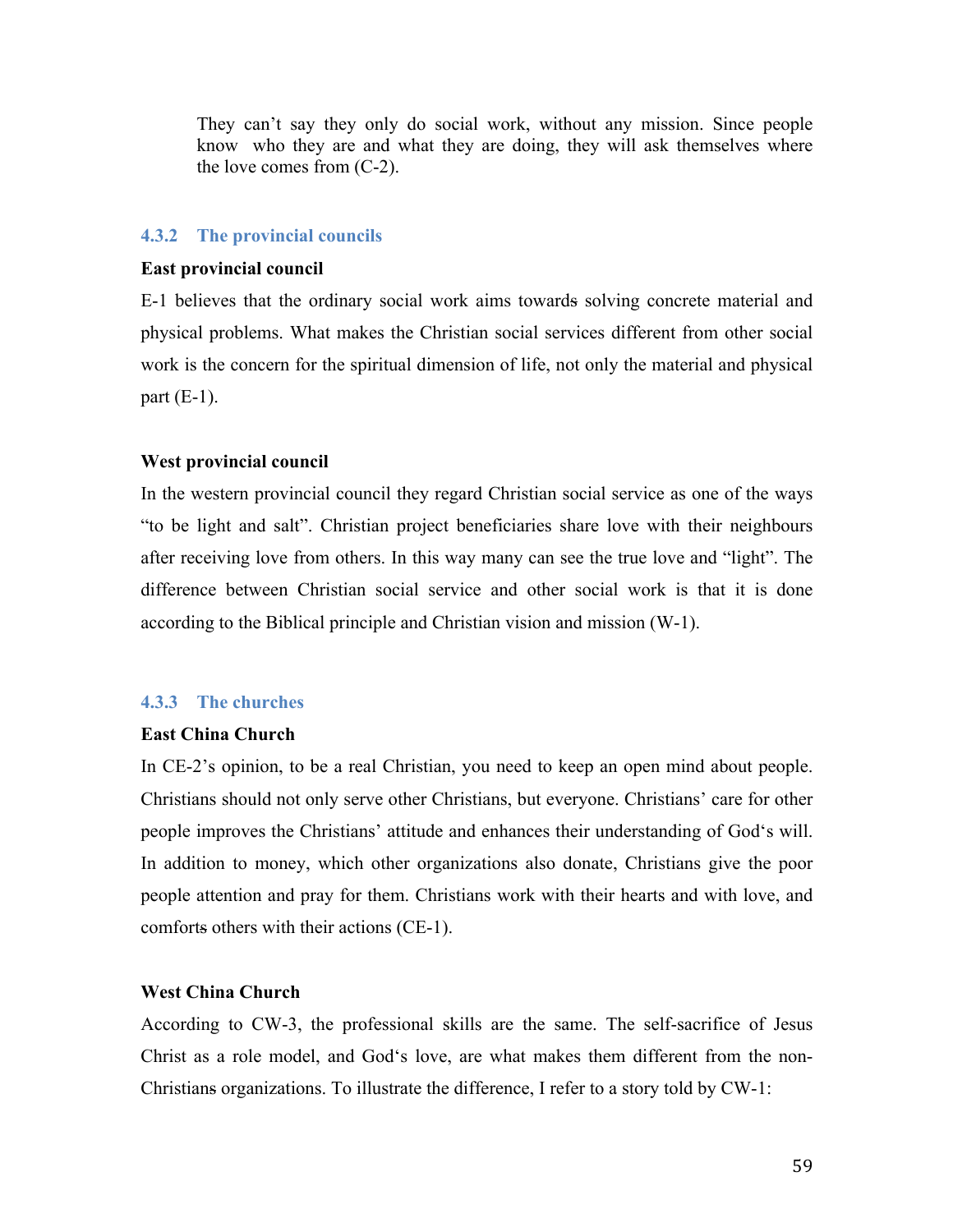A large company approached an orphanage, wanting to do social work and donate some money for the orphan. The management of the orphanage declined the offer, because they thought it did not help the children with what they really needed. The orphanage welcomes the church, because they come to share its love from God and help the children in the gift of self-esteem. In this way they are different.

## **4.4 Christians' involvement in social service – do Christians see it as important?**

#### **4.4.1 The organization's perception**

#### **Amity Foundation**

Both in the cities and the countryside, Christians participate in social service projects and regard them as an important part of their Christian life. According to A-1 most Christians are not aware of this as diaconal ministry. In many villages, Christians play an important role in the social service work. This is helpful for the Church and is probably the reason why some people see Christianity as a good religion.

Even though some Christians see social service as a very important part of their Christian life, A-1 doesn't think most Chinese Christians are concerned about social problems in their community. In the past years, the church has gone through big sufferings and because of this, church members have felt that people don't respect and accept Christians in the same way others are accepted. As a result of this, older Christians do not think that the Christians should be involved in society. This contributes toward an attitude that since Amity is not church, some people believing that pastors shouldn't work in secular settings like Amity. A-1 and A-2 were criticized by many of their classmates after joining Amity:

Some people think that we should stay in the church. Only in the holy communities and don't enter the society. They are sinners, and we are the holies. We are saved by God  $(A-1)$ .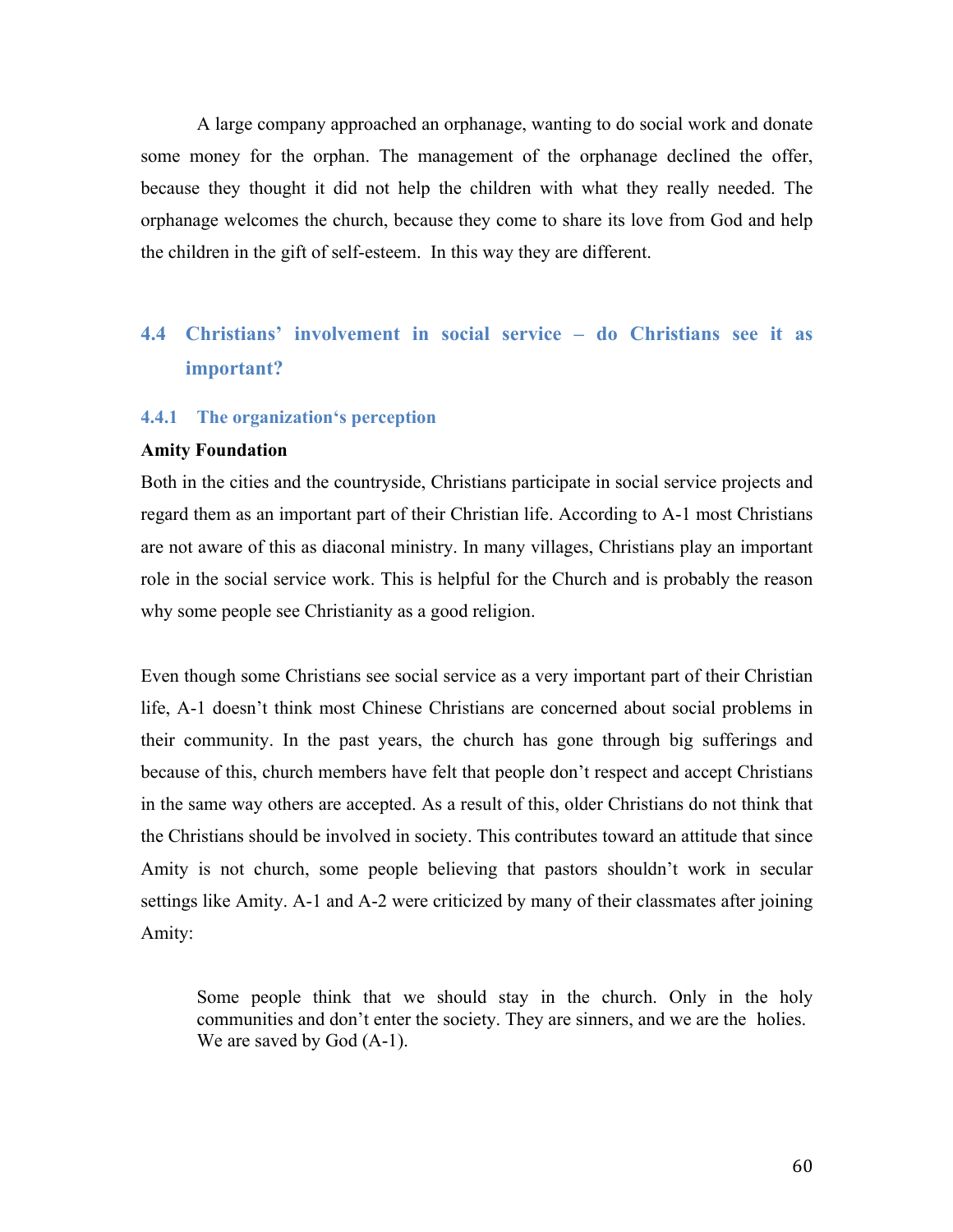Both A-1 and A-2 believe that this is an opinion that is generally reflected in the Chinese churches. A-1 used to think like this, but after working in Amity this has changed. Amity has many employees, and A-1 learned that although some of the employees are not Christians, they are very good people. In Amity, she learned that *all* people are created in the image of God. A-1 wants to let more people know that God wants us to serve people. A-1 and A-2 believe that God uses Amity, and this is the reason why Amity is still alive and flourishing in China. By working in Amity, A-1 and A-2 look at themselves as diaconal agents.

#### **Social Service Department**

C-1 believes that most Christians do not perceive social service as an important part of their life. Some Christians may have the tradition of thinking that the gospel does not have anything to do with serving other people. In C-1´s opinion he thinks that if the churches considers social service as important, they would set up their own department.

In the Chinese tradition you put yourself in the centre, then family, best friends and then people on the outside. Christians are not an exception from this way of thinking, and some Christians choose to help only church members. C-1 believes some of these Christians feel they do not have the capacity to serve more that a few people, and choose not to prioritize the non-Christians. What complicates the situation is that the Chinese Christian belief is quite open, and therefore there is no clear statement that says what they should or shouldn't do. This makes it difficult to guide others, according to C-1. According to C-1, the theological research is not fully developed in China. Different people have different ideas, and they do not have a regulation or written confession of faith and doctrine.

This is our belief! We never say that, that's why different people have different understanding about it. In China we do not have this kind of certainty (C-1).

C-1 believes that for most people, the gospel is about soul saving, and does not have anything to do with social work. They refer to verses in the Bible to support these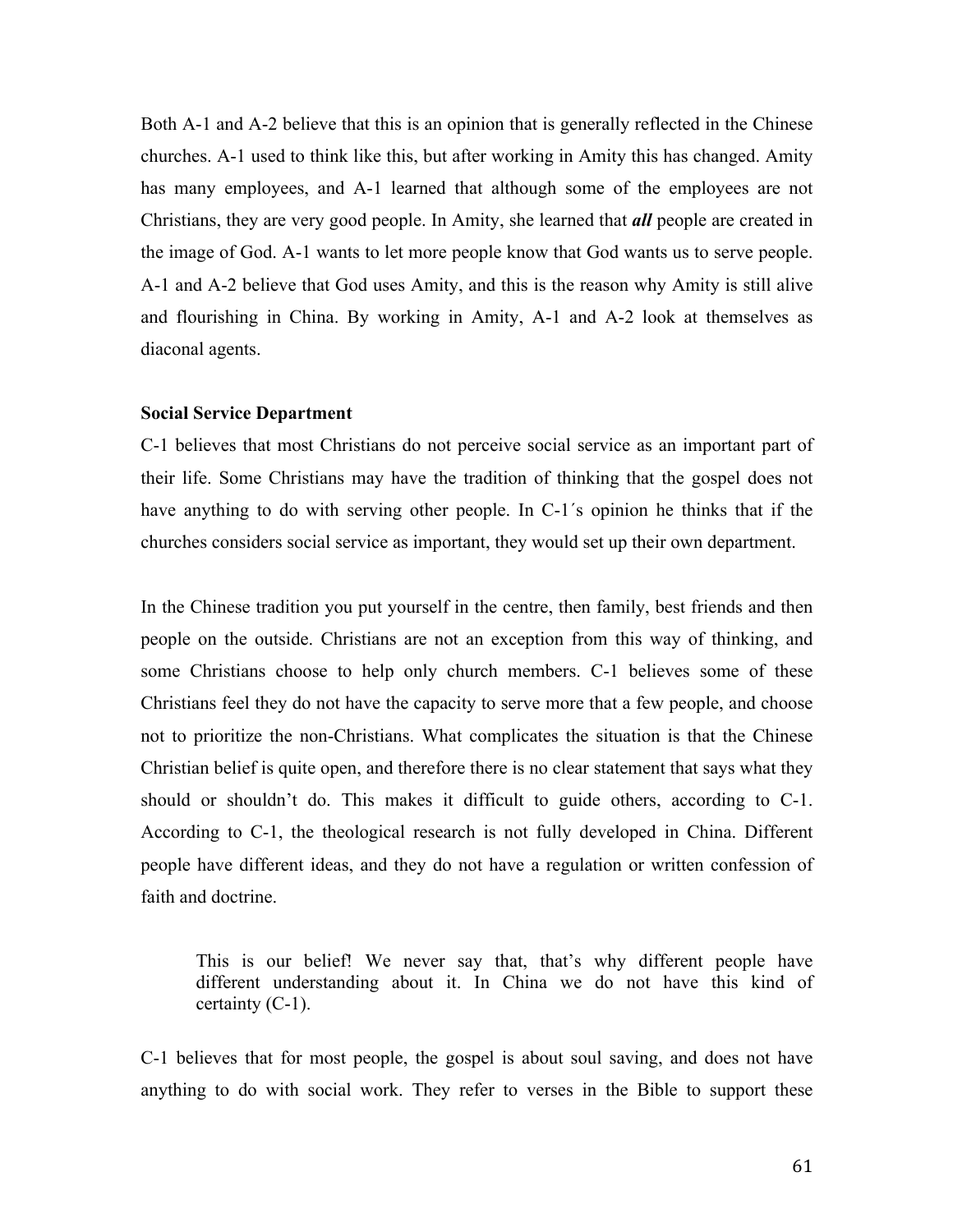opinions (C-1). C-2 confirms this, and adds that many Christians think that Christians and non-Christians should not work together. They avoid contact between Christians and non-Christians very clearly, and regard non-Christians as their enemy.

That is so wrong! Jesus walked among the non-Christians. They never worked only within the 12 disciples; they went out to the world. If you want to win the people, you have to go where they are, as Paul said (C-2).

C-2 describes the Chinese church in general terms as very conservative. The idea of doing social service work does not seem important to the churches. They emphasize more the personal salvation. He believes that they are in a process where the situation is changing. He sees this in the fact that more and more churches put emphasis on social service as a way to reach people. They understand that this is also a part of mission work; as a church they cannot be isolated from the outside world. CCC tries to open their eyes and minds to not only take care of Christians, your family, or the circle of relatives, but also reach out to the non-Christians. Gradually, more and more Christians understand that social service is an important part of their Christian life. In the beginning this way of thinking was rejected, and many regarded social service as non-spiritual (C-2). C-2 believes that some Christians took care of others, but suspects that their real agenda was evangelization. Nowadays this is changing.

Generally, C-1 would say that Christians are more concerned about the society than ordinary people. People outside the church describe Christians as more warm-hearted. C-2 says that more and more Christians start small groups, donate money, and visit poor areas to help, by themselves. One of the problems in the Chinese churches today, is the church leaders' strong focus on their own ministry. Many try to build mega churches, and raise their own salary. C-2 strongly disagrees with this practice and wants them to understand the situation for the many churches and Christians that are still living under quite different living conditions.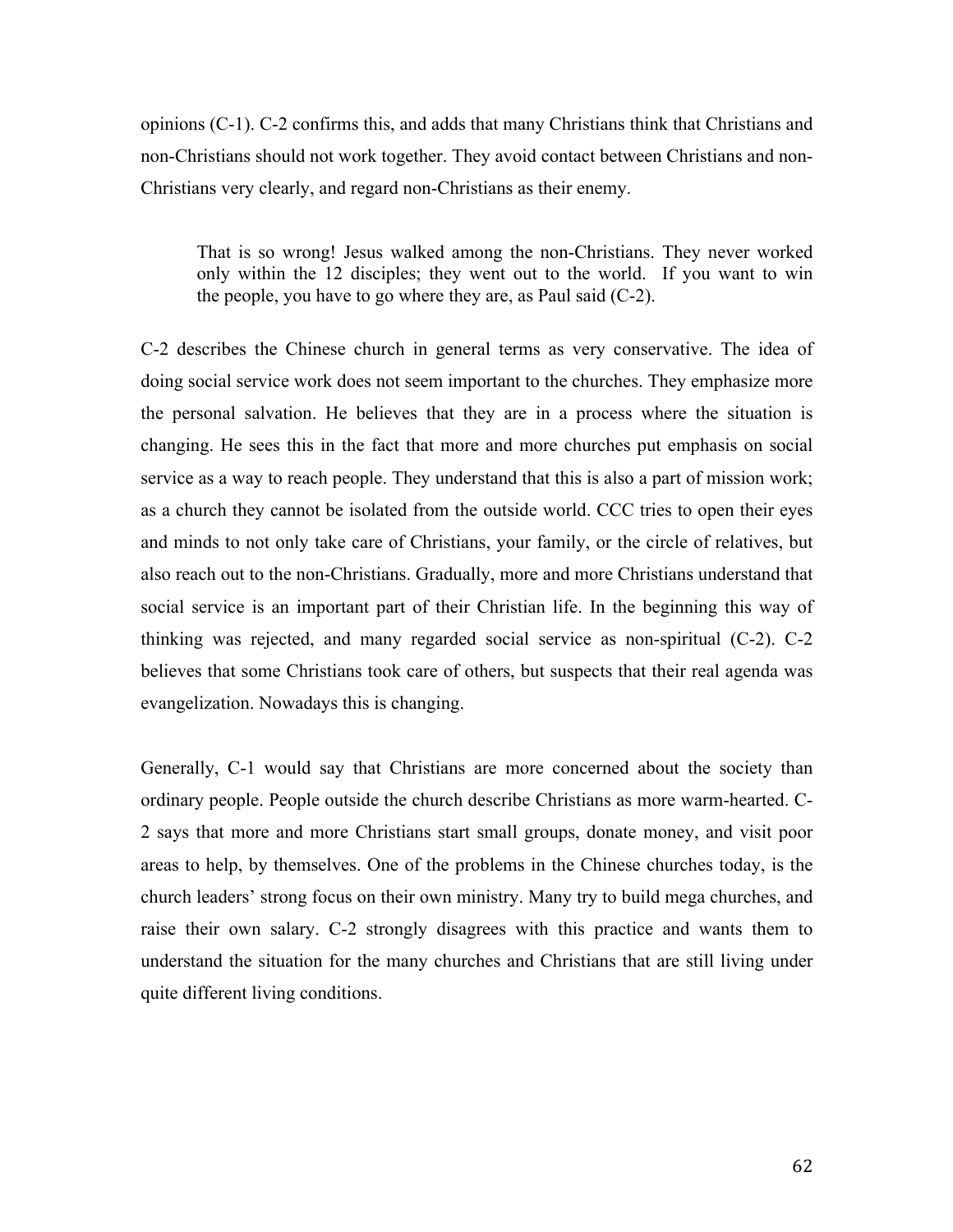#### **4.4.2 The provincial council's perceptions**

#### **East provincial council**

E-1 believes that Christians see social service as important. It is not difficult to find people that would like to do this kind of service. When there is a job opening, more than 30 persons apply. For the applicants, this is not just a job, but it is Christian service, she emphasizes (E-1). E-1 believes that because of the church members' own need for care, they do not care enough for people outside the church. However, she emphasises, that there are many services aimed at non-Christians initiated by individuals. They know this is what God wants them to do, and E-1 believes they are conscious and understand themselves as diaconal agents.

#### **West provincial council**

The western provincial council sees social service as an important part of their lives:

## *"For we should be light and salt, and show our love by deeds. (W-1)*

In W-1's opinion, Christians are concerned about social problems. The provincial council is understaffed and is dependent on work done by the local villagers. The provincial council is the coordinators, the promoters, fund-raisers, overseers, etc., but the local people are those who finally carry out the projects. W-1 believes that the Church is *for* the people and society. By participating in social service they demonstrate their faith in the society. The church should not "separate" from the society but take part in the society by doing social services. The church does not advocate being secluded; they advocate being included in the society.

#### **4.4.3 The churches' perceptions**

#### **East China Church**

CE-2 and CE-1 believes that some church members are aware that they are diaconal agents. They believe God uses them to serve and help people. By doing this, they are following God's will. Everything they do, they do for God's glory, not their own. When non-Christians see what they do, they understand that Christians do this for God.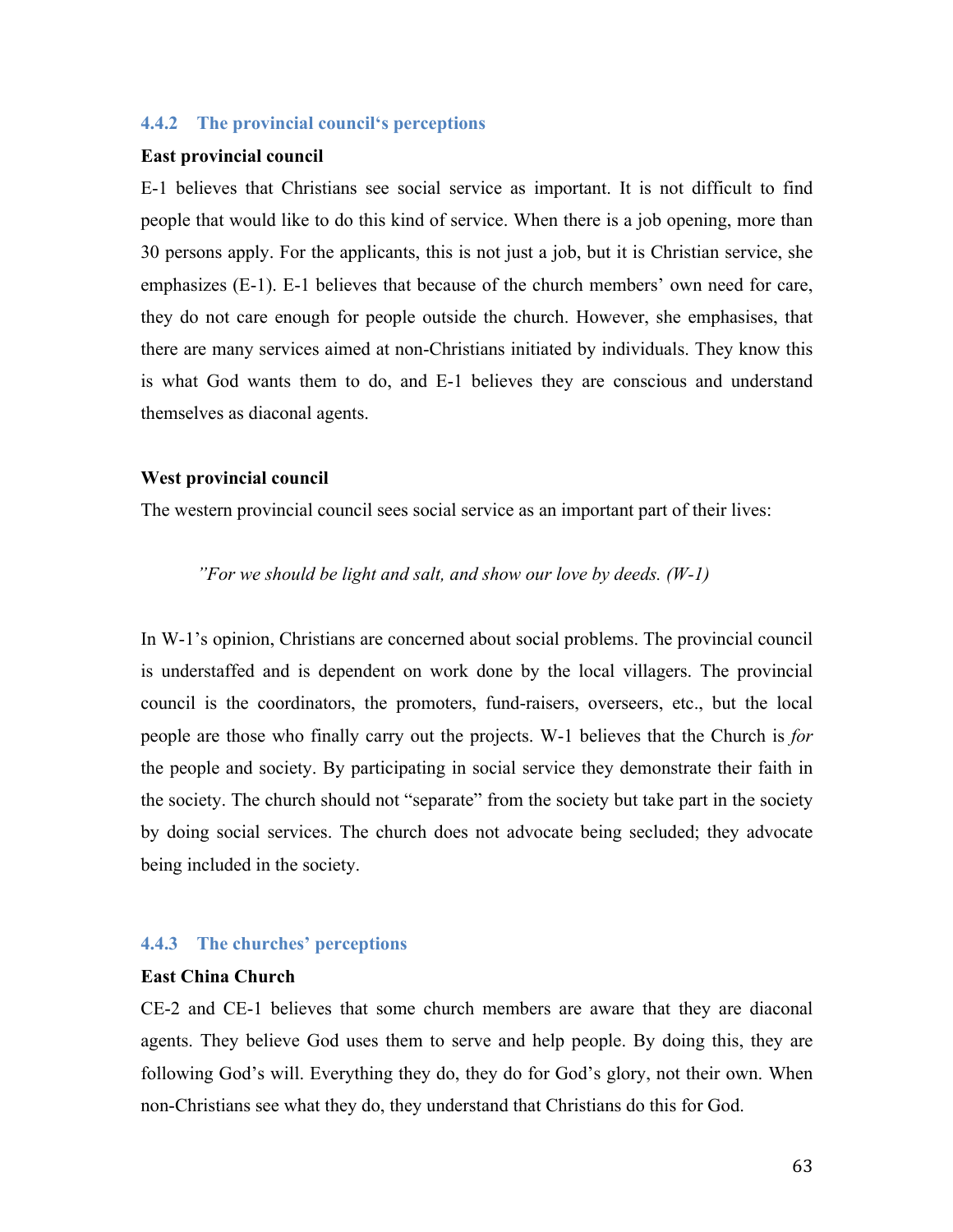To get more people involved in social service, CE-2 believe they need more teaching about the subject, and its importance. CE-1 believes that if the pastor teaches the Christians that according to the Bible, they should do social work, people will do as asked. CE-2 confirms this and says that peoples' interest in social work all depends on the pastor's interests and preaching. Some people understand the importance of Christian social service and are concerned about the society; others don't. Since the churches in China have just started this kind of work, CE-1 believes they still have a long way to go before people see it as an important part of their Christian life.

CE-2 and CE-1 perceive the church members are concerned about the society. In CE-2 opinion, church members are more concerned about Christians and other churches. This differs from church to church. While some churches believe they should help and are responsible for poor churches, other ministers are selfish and more concerned about their own church. In CE-2 opinion they should care for both church and society.

The church is universal, you know. One God. Christ is the head of the church. Churches should join together (CE-2).

#### **West China Church**

CW-1 thinks it is easy to get people in the church involved in social work:

People are very active and eager to be volunteers. Whether it is financially or giving their time and energy, people are willing to do social work (CW-1).

CW-2 agrees with this understanding. Many people would like to help the disabled people in the church, and CW-2 believes many church members consider social work to be very important. She wishes the church could participate in more activities, both inside and outside the church. The church wants people to experience God's love, and get to know Jesus. The first time the church arranged for the church members to collect garbage, 500 people from the church showed up. The church leaders were surprised; this means that people are active and eager to help.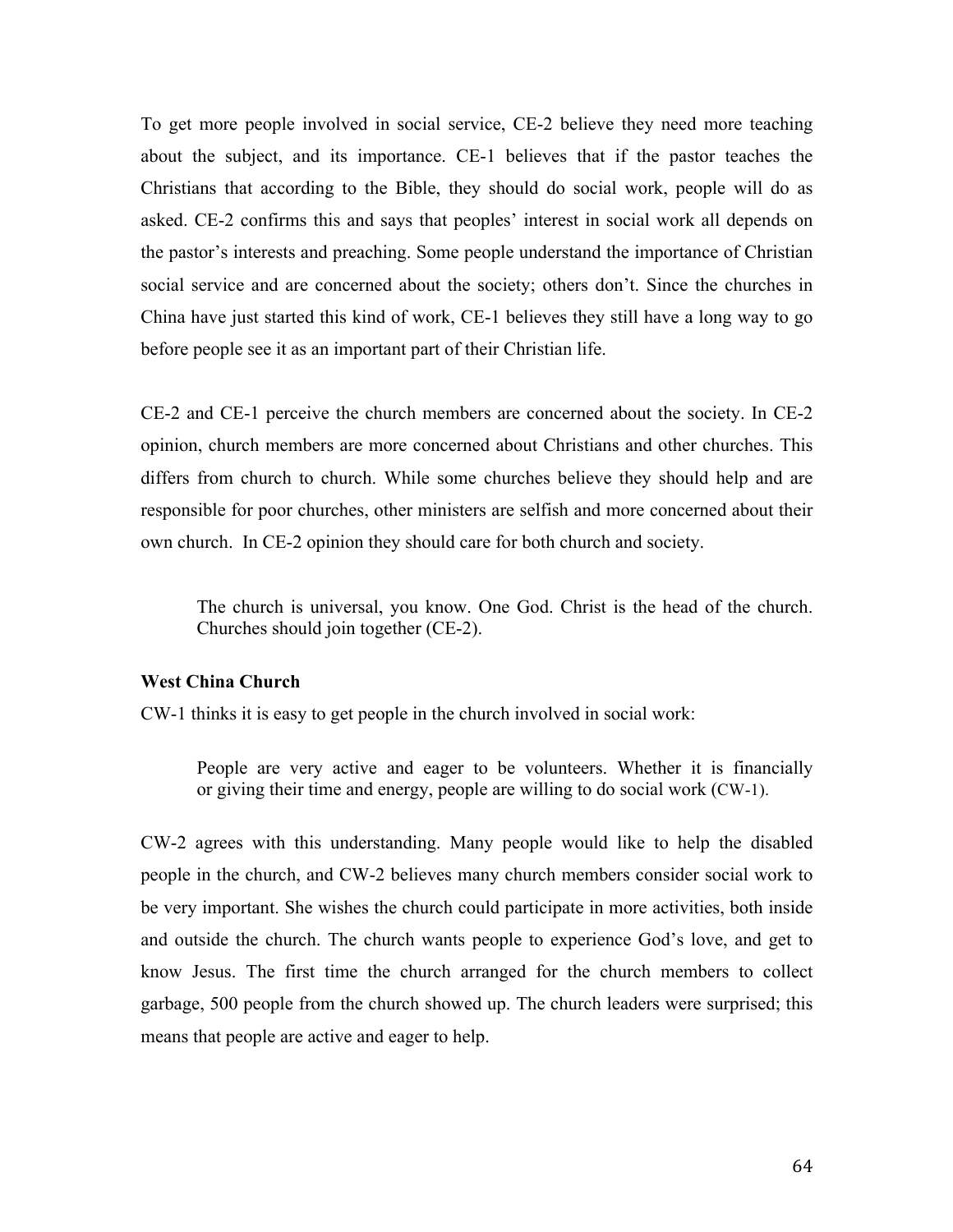## **4.5 The teaching of diakonia**

#### **4.5.1 The teaching of diakonia in the organizations**

#### **Amity Foundation**

As a part of A-2's and A-1's work in Amity, they spend their time reflecting on and interpreting diaconal work in the context of China, Amity's theological thinking, and evaluating their projects. A-2 believes that Amity is a pioneer and the first organization in China to introduce practical theology, ideas about diakonia and teachers from abroad. The training workshops Amity provides are very helpful for the development of the Chinese churches' social work. Church workers and church leaders who work within the social ministries participate to learn how to expand the social work in their congregations:

In the past three or four years, we have organized a lot of training for the churches, including the church leaders, about the theology of diakonia. We invited some professors from overseas who had studied the diaconal work in their colleges. Last year, it was one diakonia professor from Norway, Dr. Kleiven (A-1.)

In the People's Republic of China there aren't any courses to introduce the subject of diakonia. According to A-1 and A-2, they didn't learn anything about the importance and understanding of the diaconal work in the seminary. Western countries have experience in diaconal ministry, but because of the different cultures, A-1 does not think that that they can use this experience directly. Through Amity´s practice they try to find a Chinese way to do this:

When Amity was established [...] the bishop (K.H.Ting) talked to the people [...] Christianity must be concerned about social service. I think that is the first interpretation of diakonia. […] when they first introduced diakonia to the Chinese people (A-2*).*

Every year, when new staff comes to work for Amity, the theological foundation of diakonia is presented to them. One doesn't have to be a Christian to work in Amity, but one should understand and accept the Christian background of the organization to join Amity  $(A-1)$ .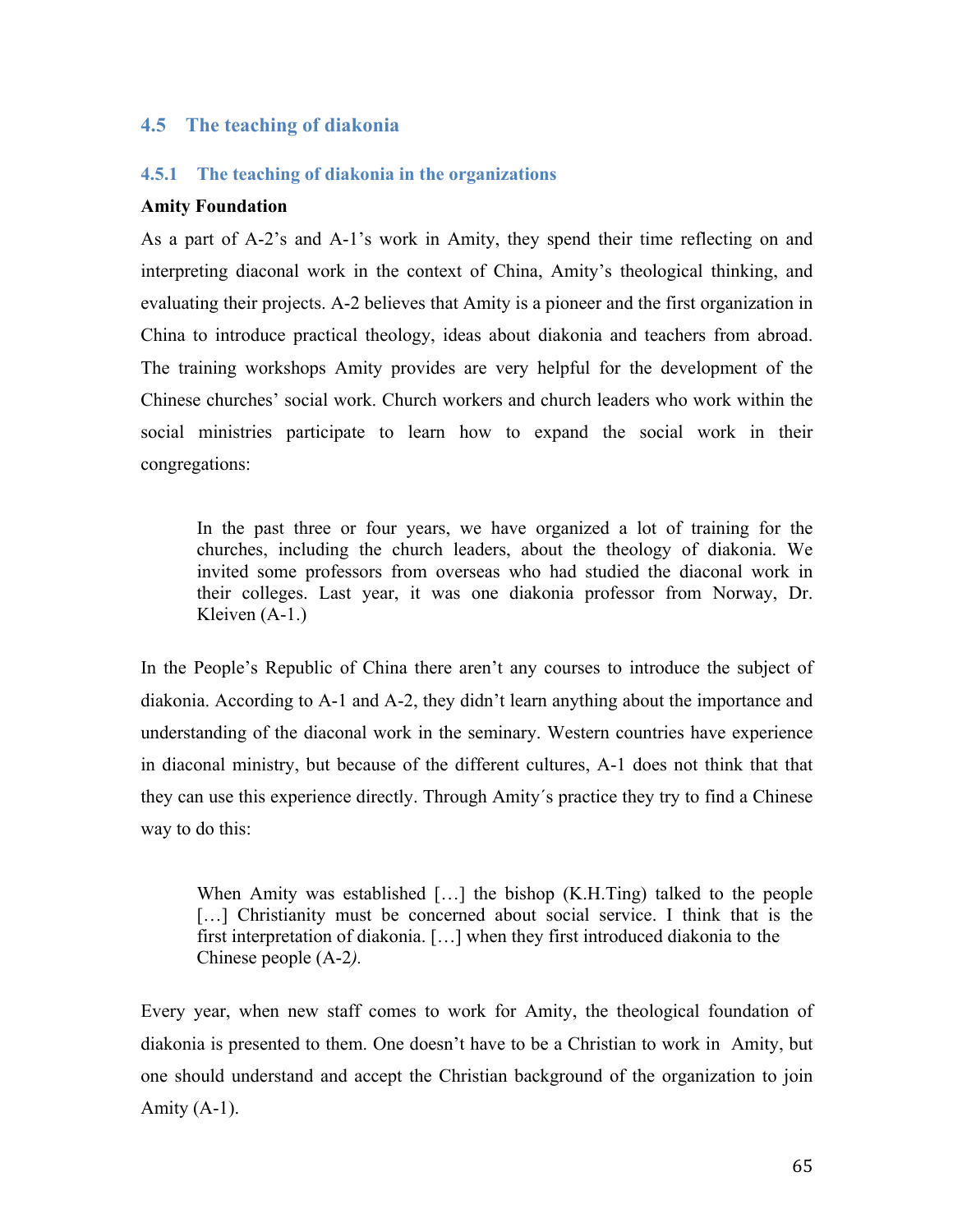#### **Training workshops for the churches**

Depending on who is teaching diakonia, Amity creates a new teaching plan before each session. The teaching is divided into three parts.

Part 1: The basic concepts of diakonia. Amity will invite a professor, sometimes foreign, to teach this subject.

**Part 2:** The biblical perspective of diakonia. Because of A-1's and A-2's theological background, they themselves teach about the biblical perspective of diakonia, and why they call it diakonia.

**Part 3:** Connecting theory with Amity's practice:

*We will tell them what we did, how we did it, and how you can do it* (A-1).

So far, they have organized more than three training seminars for the church leaders. According to A-1 they believe the training is very helpful. For many people this is the first time they hear about diakonia, and the first time to learn that diakonia also should be regarded as mission work: *Mission can be many things; our training can change their minds (A-1).* As a result of this, many churches want to cooperate with Amity Foundation. They have been invited to more than 20 provinces and local church partners. According to A-1, Amity is a small organization and cannot meet all demands for diaconal assistance and help in China, and therefore encourages the churches by cooperating and supporting them in doing social service work. Amity educates, informs and encourages the churches, in order that the churches may do more diaconal work on their own.

In May 2012, Amity had its second International Ecumenical Conference. The theme was "Religious and Social Development: Building a Harmonious Society." Speakers from all over the world, with knowledge of the Chinese context, were invited to give lectures about this subject. The speakers were professionals and came from different overseas organizations and from seminaries in Hong Kong. The conference was open for everyone, which included the Catholic Church, leaders from CCC and provincial councils, YMCA from Shanghai and leaders from other religions.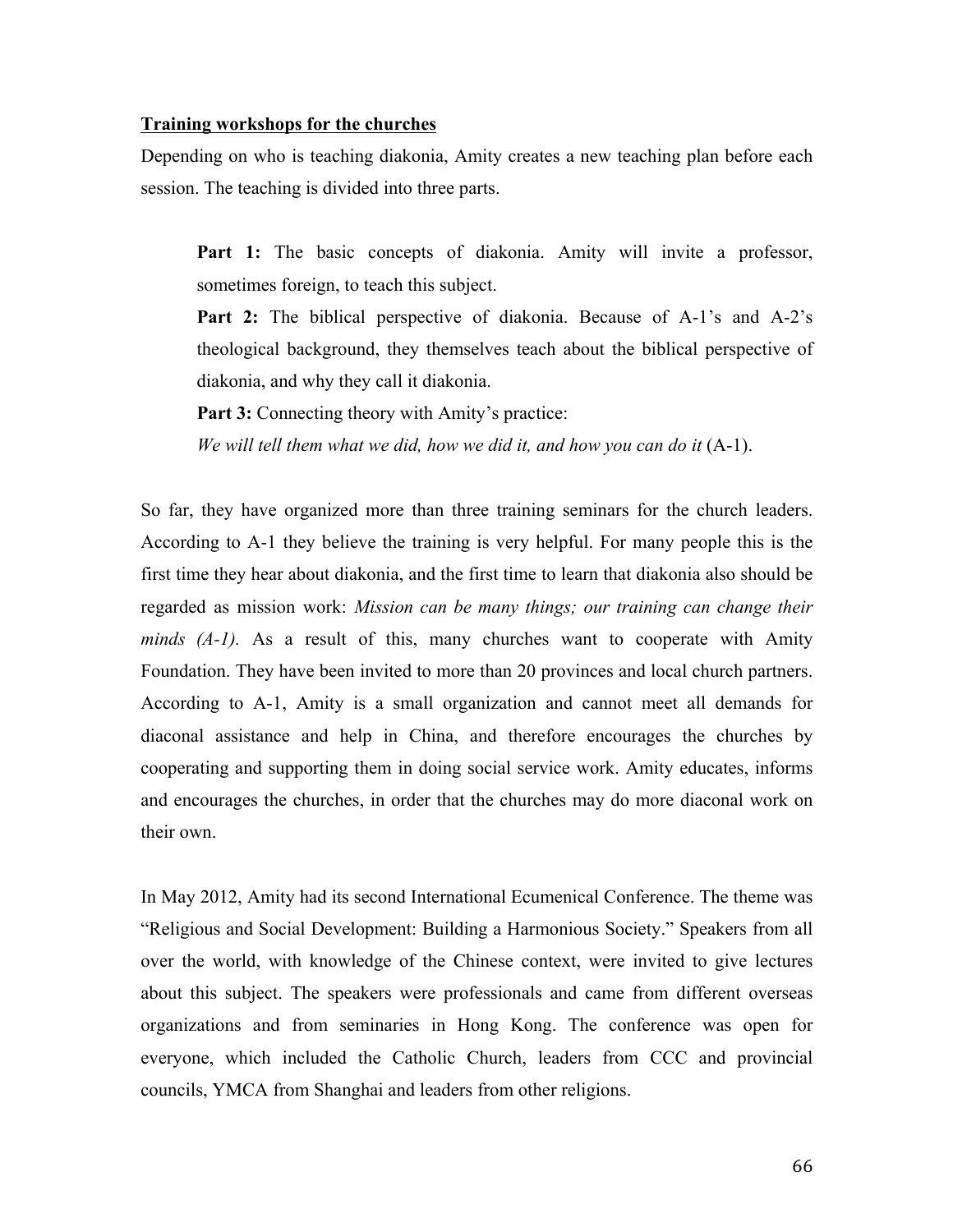## **CCC Social Service Department**

C-1 describes the Social Service Department (SSD) as a supporting agency. It supports the churches financially, and it supports the training of the church staff. They spend most of their time and energy on this part of their work. C-1 believes that even though some congregations have understood the concept of social service work, this does not apply for most congregations: *"Only a few congregations understand its importance, and they do marvellous work".* 

Because of the size of China and all the churches, most of the grassroot churches usually do the training themselves. If the churches express a need for training, CCC has several ways of providing training for the church staff:

**Option 1**: Help the leadership to study outside the church, e.g. Lutheran Theological Seminary in Hong Kong **Option 2**: Short-term courses, e.g. in Denmark for church leaders or pastors **Option 3**: Training organized by the office in Shanghai

SSD strives to present their ideas of diakonia to the congregations. In 2012 they had five training seminars organized by the office in Shanghai, which is an increase over 2011.

| <b>Training seminars in 2012</b> |                                                     |
|----------------------------------|-----------------------------------------------------|
| April                            | Capacity building training in Sichuan (Session one) |
| June                             | Nursing training, elderly homes in Sichuan          |
| <b>August</b>                    | Capacity building training in Sichuan (Session two) |
| <b>October</b>                   | Management training, elderly homes in Hangzhou      |
| <b>November</b>                  | Nursing training, elderly homes in Harbin           |

**Table 6: Training seminars 2012**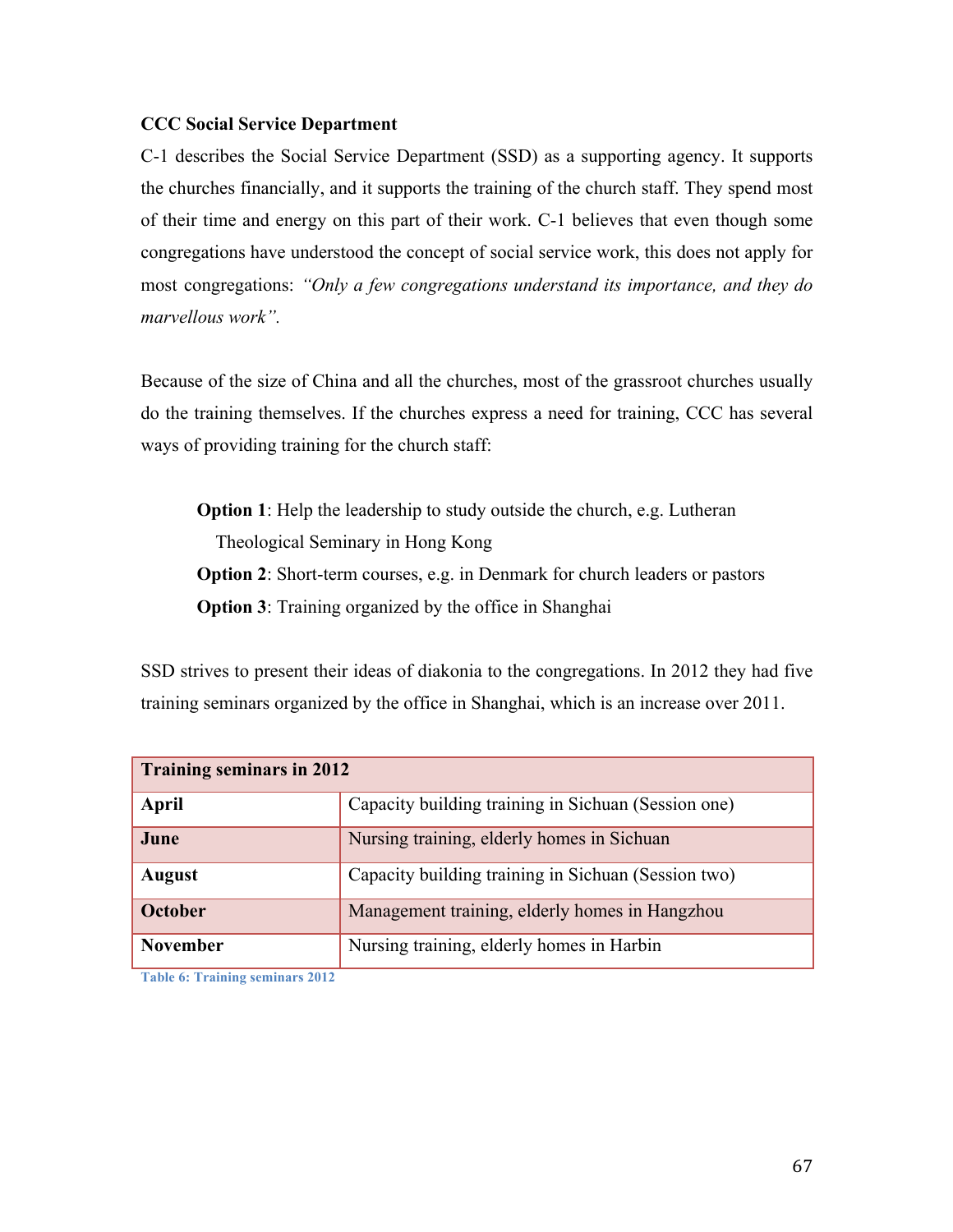## **Example of training workshops for the churches**

## **Session One:**

- Christianity and basic ideas of social work
- How to understand church social service from the perspective of Christian thought and Chinese traditional culture
- The development prospects of church social service in the context of changing religious policy

Mr. Liu Binzhi, assistant professor of the Department of Social Work of Chongqing Normal University, analyzed the relationship between pastoral work and social work, recommended models of church social work, taught about the value of social work, relevant theories, social work methods and techniques, and social service fields that churches might expand.

Dr. Yue Qinghua, general secretary of Fujian provincial CC, combined Chinese traditional culture and Christian theological thoughts to understand church social service in China, and introduced social service theories within creation theology and salvation theology (CCC /TSPM Social Service Department , 2013).

Participants: 52 church leaders and lay workers.

## **Session two:**

Dr. Wang Ruihong, assistant professor and the deputy director of the department of social work of East China University of Science and Technology gave a lecture about:

- Social transformation, social problems, social work and social administration
- Christianity and the ideas of social work
- Project management of social work and brand innovation

Mr. Shen Li, assistant professor of Shanghai Normal University, gave a lecture about:

- The situation and challenges of Chinese Christian social service, including the relationship between Christianity and social work
- China's reform and opening, and the development of the church
- The content and strengths of Christian social service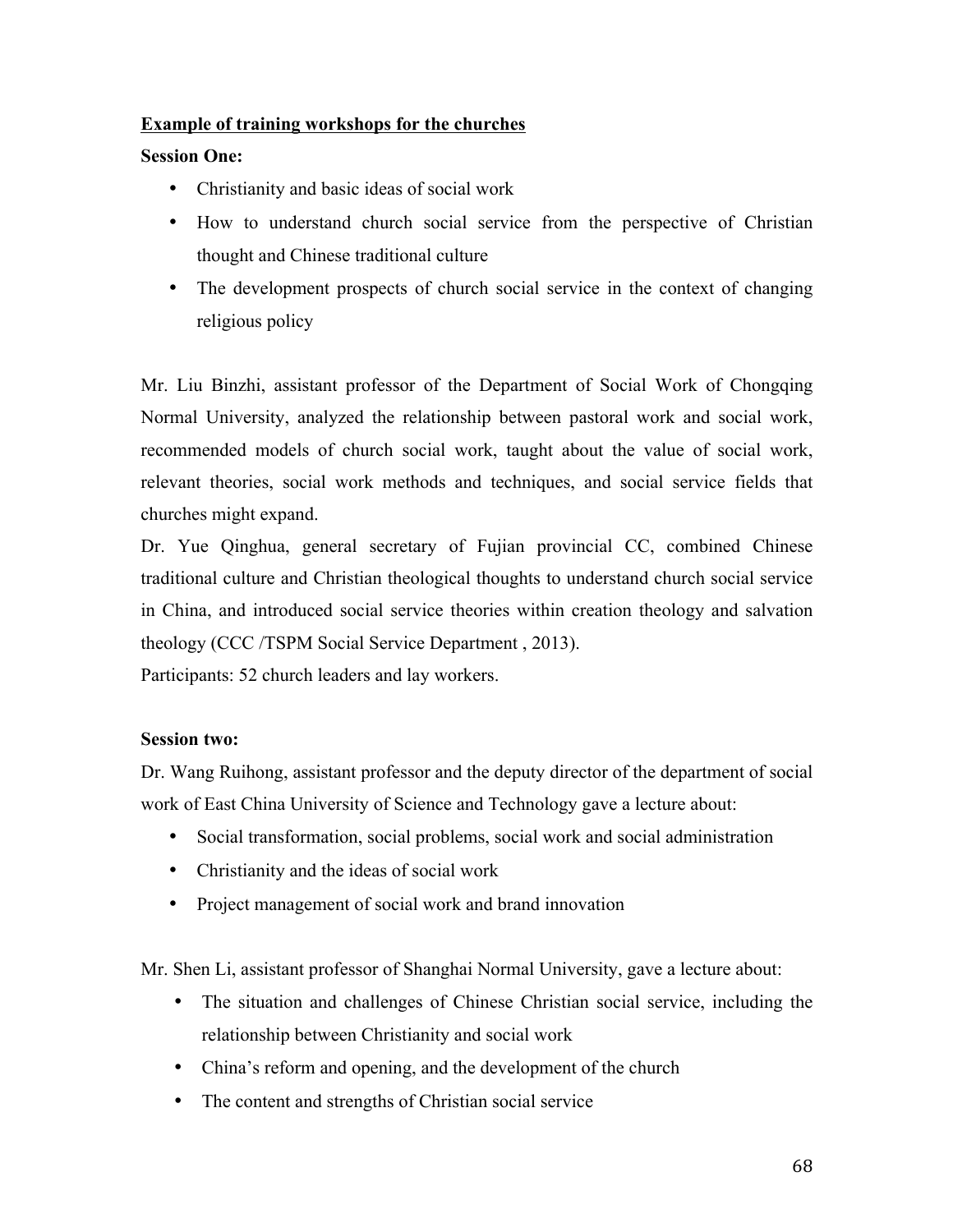• Analysis of the future direction of social ministry

Participants: 45 pastoral staff (CCC /TSPM Social Service Department , 2013)

The SSD regards this training as very important for the churches. C-1 believes that their training is like ordinary training, but with more church perspectives. They often start their training workshops with a morning prayer, and invite a local pastor to talk about "today's" subject. According to C-1 it is mostly the provinces or churches that take initiative to arrange this training. SSD provides teachers and funding, but to do this they have to take many things into consideration. To begin with, the churches have to have enough social services, and there has to be a willingness among the church leadership to really engage in social service. This is very important. C-1 says that in the future they would like to arrange a specialized nation-wide training that can benefit the church-run organizations.

When I ask if the SSD makes it a requirement that the churches should have social work, C-1 mentions Bishop Ting's theological reconstruction in 1999:

Actually in the year 2000, or 1999, Bishop Ting put forward the theological reconstruction, and a little bit later they had some teachings in the churches about the social service, how to be a good Christian (C-1).

The Social Service Department was established after a national conference in 2002, organized by the CCC, and they use Bishop Ting's theological perspectives in their training seminars. C-1 emphasises that the church has to do something and many provinces run their own social service department.

Since 2002 when the social service work started, it has spread from church to church, but also thru CCC´s information magazine *Tian Feng* (C-1). More and more young Christians understand social service as a natural part of a Christian life. According to C-2, the young people, that do not have much historical church baggage, feel more free and open, and engage in social service work in society.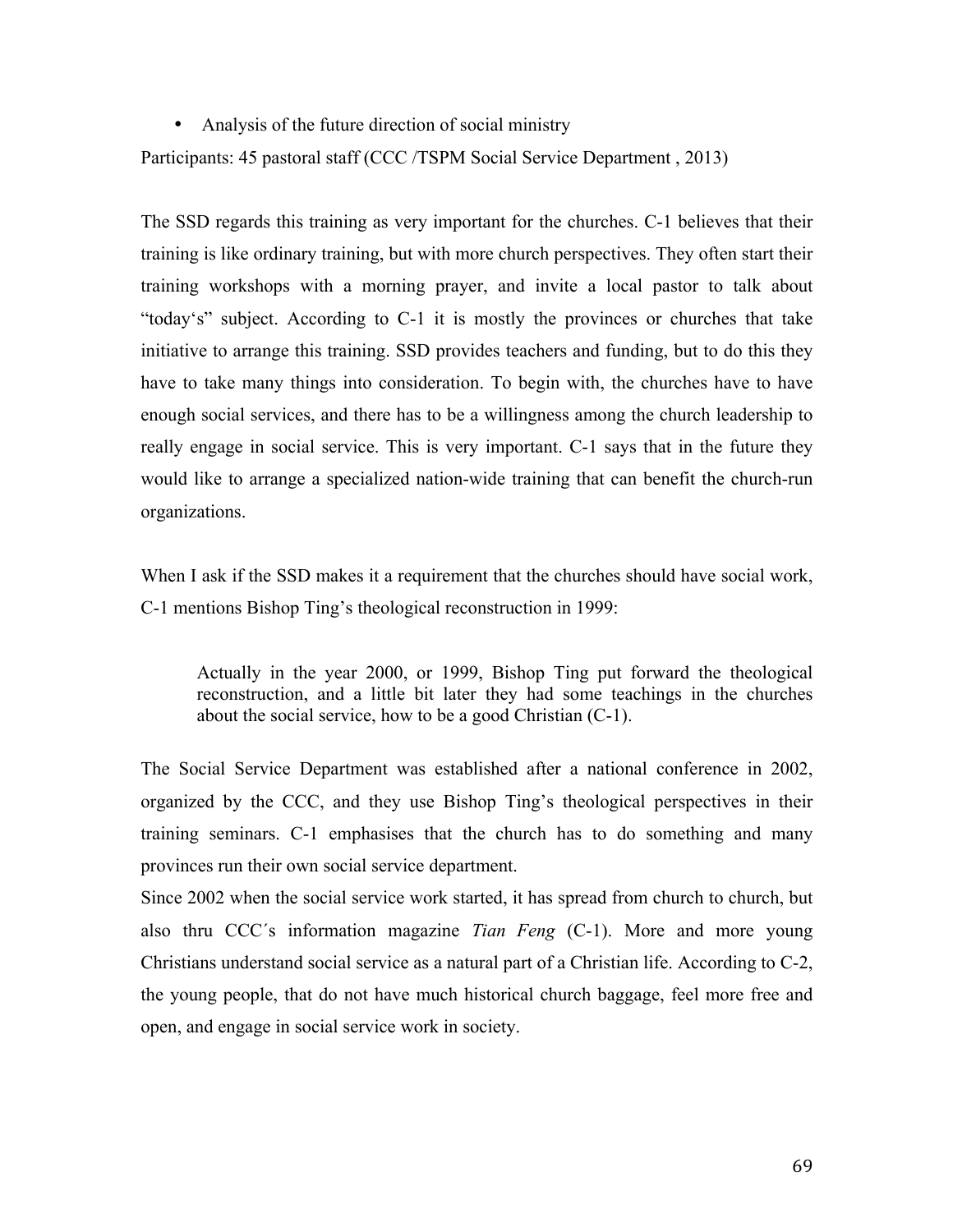#### **4.5.2 The teaching of diakonia in the provinces**

Both East and West provincial councils emphasize their theological foundation for social service, citing the verse in Matt 20: 28 "Jesus as a servant" in their teaching for church members and at staff meetings.

### **East provincial council**

Their theological foundation is especially important when it comes to serving the orphans. Nobody cares for the orphans and the church has to teach them why they should care:

We often use the Bible passages; Jesus said to give a cup of water to the least of my brothers  $(E-1)$ .<sup>13</sup>

E-1 is currently studying counseling and social services in a two-year program at a seminary in Hong Kong, because of the lack of courses in Christian social service work in the seminaries and Bible schools in PRC. According to E-1, CCC/TSPM does not provide any training for the provincial council. Usually they train themselves or get help from the foundation E-1 cooperates with. This foundation has employed ten Christians that offer training in social service work.

## **West provincial council**

All staff members in the West provincial council are Christians who read the Bible and follow the teachings of Jesus Christ. Their theological foundation is demonstrated by carrying out projects. The West provincial council has received lots of help, both financial aid and training, from the Social Service Department of the CCC. Sponsored by the Social Service Department, they conducted a social service seminar from the 15th to the 20<sup>th</sup> September 2012. Leaders from Religious Affairs Bureau, United Front Department, People's Congress, Political Consultative Conference, leaders from Christian councils at all levels, and social service workers from all over the province attended this seminar.

 

<sup>13</sup> Matthew10:42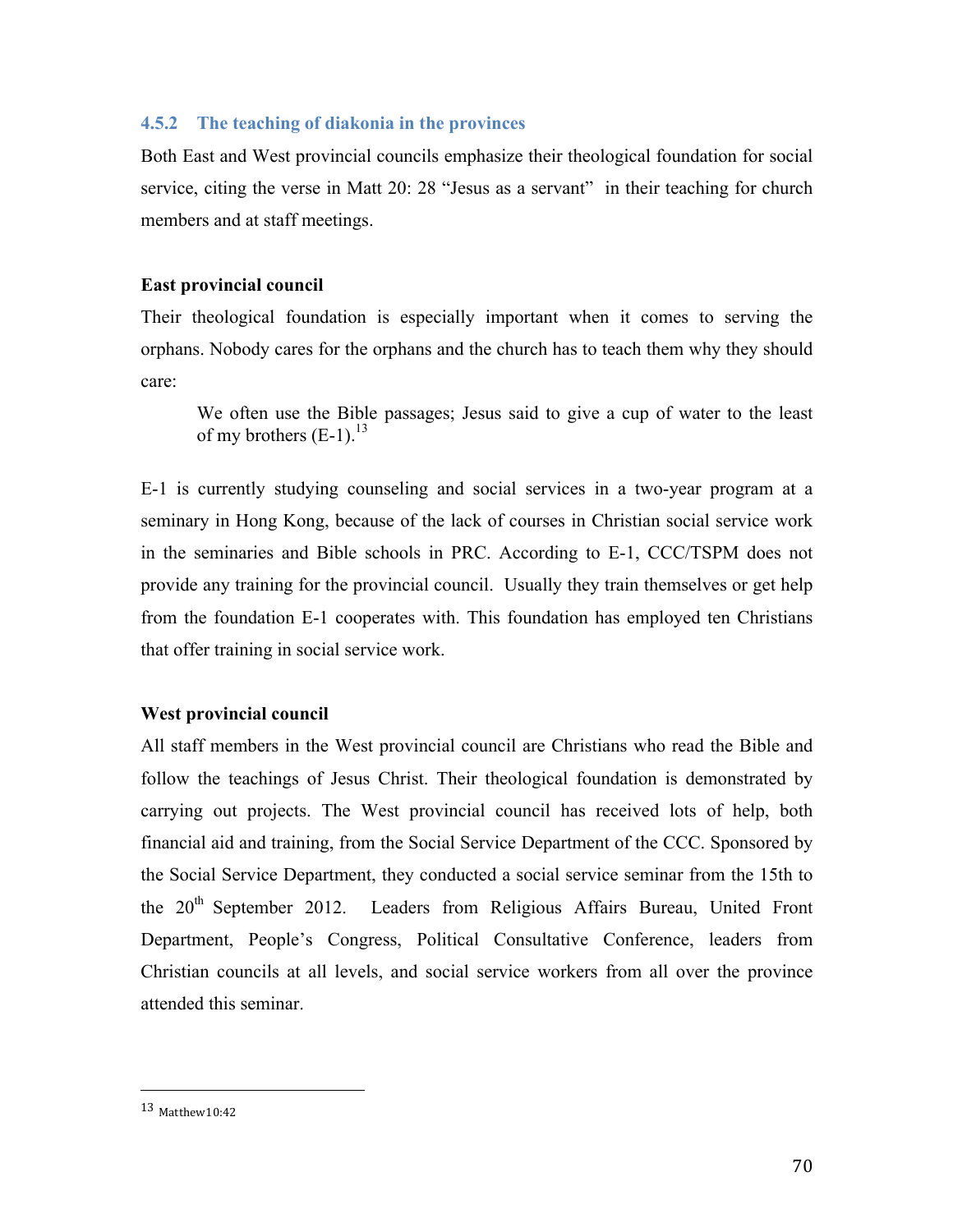#### **4.5.3 The teaching of diakonia in the churches**

Both East China Church and West China Church take up themes related to diakonia in some of the sermons in their Sunday services.

#### **East China Church**

The pastors in East China Church regard social service work as important, but do not have the knowledge or the ability to do or to teach others about this kind of work. Christian social work is not a part of the curriculum in the seminary connected to the church. They hope that in the future they will have some courses in the subject, and have already started their theological thinking and practice:

When the ministers visit people, they also bring a few students. We let them join, and let them learn […] by having some practicum (CE-1).

The provincial council and the CCC in Shanghai want the church to engage in social services. They have had meetings in different provincial Christian councils, where ministers join together to share experiences and invite a person to give lectures in social work. The CCC and Amity have provided some training in social work, but CE-1 believes the church or the provincial council do not have the ability or resources to do everything that is suggested. The provincial council has too few employees to carry out the work.

#### **West China Church**

In the fellowship groups they share stories from the four gospels, about Jesus helping people, and about how we can help others - the Bible requires them to practice love for other people. CW-1 believes that the communication of this contributes to and is probably the reason why the fellowship groups want to do social service work:

Jesus asked the blind man in Jericho: What do you want me to do for you? And then Jesus healed him. We can also lead people to Jesus, and they can get Jesus' help (CW-2.)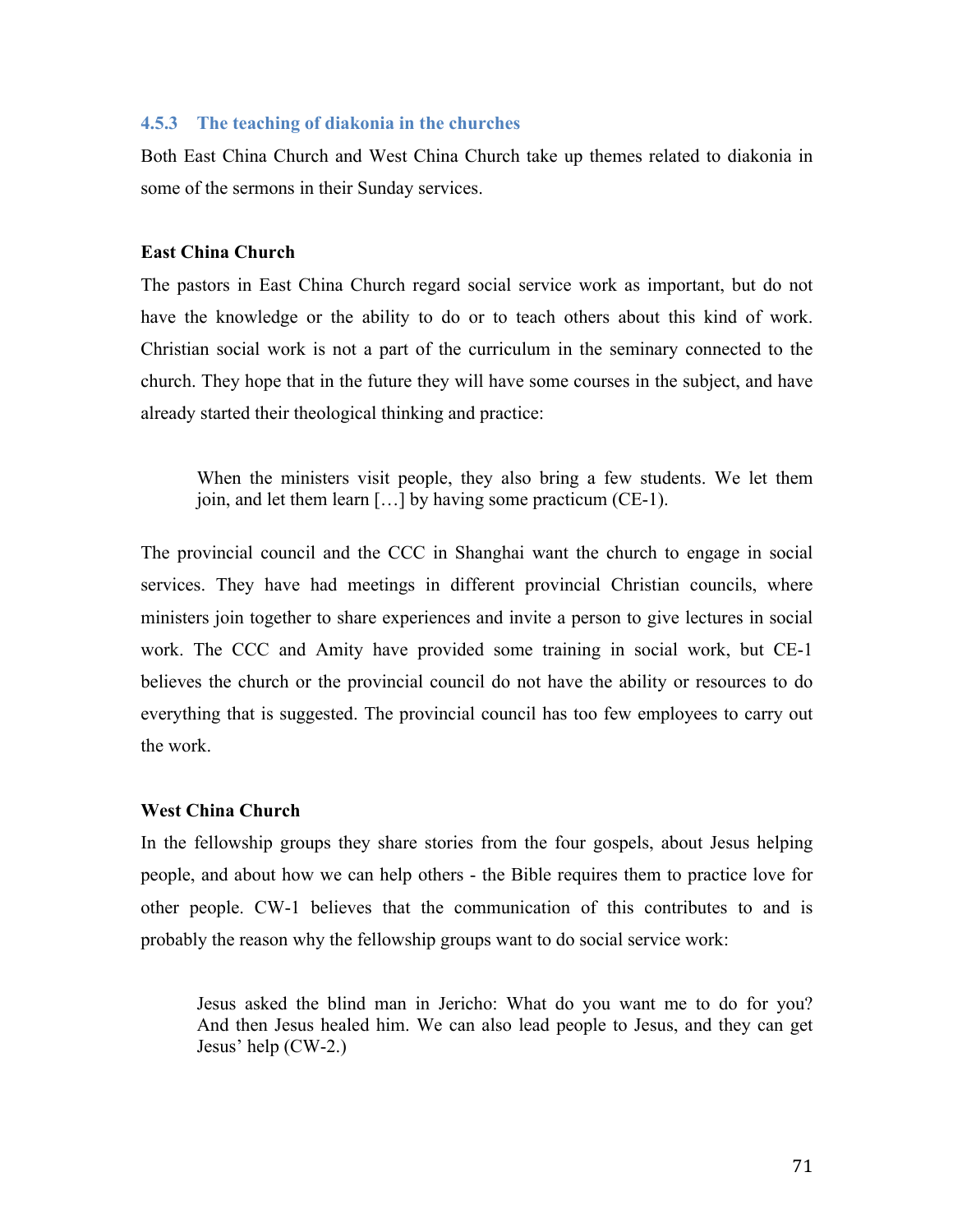CW-3, who studies diakonia in Hong Kong, believes that, at this stage, it is not possible to do professional training in her church. She suggests that they should begin by teaching the concepts of diakonia in the sermons and maybe smaller lectures.

## **4.6 The government's and society's view of Christian social engagement.**

## **4.6.1 The organization's perceptions**

#### **Amity Foundation**

The government's attitude towards all religions has changed. A-2 says that if you can make a change for the better in society, you can achieve understanding and a good relationship with the government. A-1 and A-2 are interested in the new politics, mostly because of the religious background of Amity. The government is getting more and more open, and encourages the churches to participate in the social service. From the 17th to the 23rd September, the State Administration for Religious Affairs (SARA) initiated a nationwide Week of Religious Charity:

They now encourage all the religions in China to use the whole nation to create their own activities, their own service related to their own context. Today they see the positive side of the church – Christianity is not only foreign (A-2).

The government has a new policy: *Opinions on Encouraging and Regulating Religious Entities to Engage in Charitable Activities*; this is very helpful for the church development and the diaconal ministry. China is more open than before. The government has started to solicit Amity's services in some communities. They support Amity, pay for its services and prepare facilities for them to teach their experience and skills to the grassroots organizations:

This is a change. We are a FBO, and the government can now believe in this kind of organization to train the grassroots organizations. This is a big change after the policy has changed. We have more opportunities to do diaconal work, and the government also allows the churches to build their own foundations (A-1).

The number of young people who are eager to work in Amity is increasing every year, because of Amity's Christian background. People think that Christianity and its value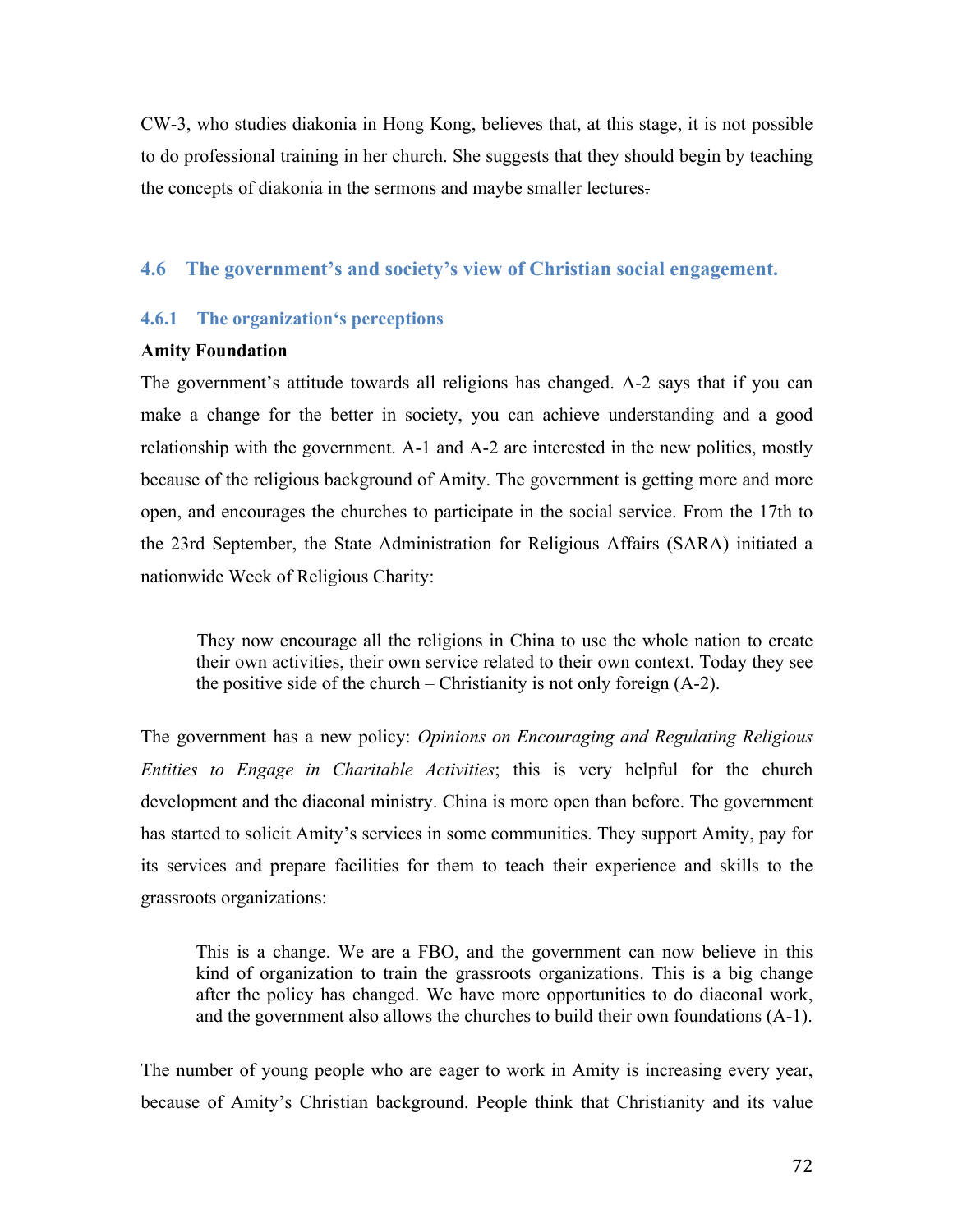system create a good culture and that as a Christian, you are a good person. When Amity carries out fundraising in the society, people know that they are a faith-based organization and believe in them.

When A-2 visited a village, a local pastor told her that they just finished rebuilding a road, paid for by the government. When the road was originally constructed, the hired workers did the building of the road poorly. The government decided to rebuild the road and almost 90% of the countryside villagers said that the churches should take responsibility for the rebuilding. They considered the church members as honest and believed that they would do a good job.

### **Social Service Department**

C-1 does not believe that the Christians can influence the government. However, Chinese Christians, Christian organizations and churches have inherited the tradition of the churches in the western countries and when they are doing social work, they try to do services that can be easily seen by the society. Christian organizations pay much attention to be professional, and compared with other religions in China, the Christians are the most professional when it comes to running elderly homes and hospitals. Because of this, Christians can easily be accepted by society. Gradually they have seen that the society has become more positive to the Christians. C-1 says that the government is more positive, not only to the church, but to all religions.

Because of Christianity's connection with imperialism, the image of Christians in China is still not good, according to C-2. Even if it is a long time ago, it seems like Christianity still is regarded as a foreign religion. The government still has some worries about whether Christians can be real Chinese. *"That is our context"* (C-2). However, C-2 does not think the young Christians experience this to the same degree as the older Christian people. The government's attitude towards the church has changed quite a lot and more opportunities are available. The government is stretching out their hands and invites the churches to participate in the social service work. *"At the moment the political environment is good"*, according to C-2.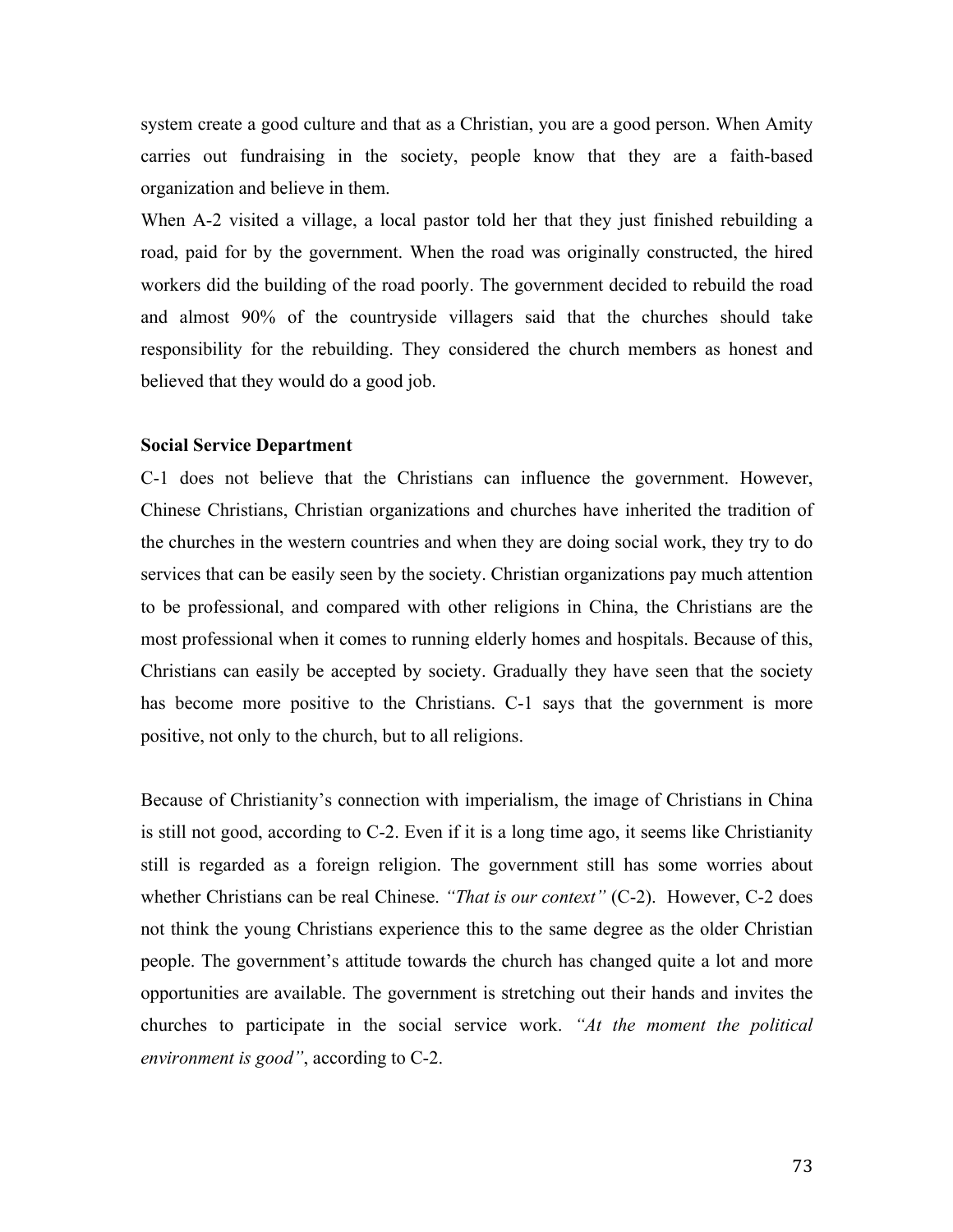## **4.6.2 The provincial councils' perceptions**

### **East provincial council**

E-1 believes the government is worried about the churches' involvement in social service, and they suspect that the church has other motivations for their engagement. The foundation E-1 cooperates with, has through the last 12 years achieved successful results in her province. From the beginning they agreed to only do relief work and not do any hidden preaching. E-1 believes that there has been a positive change in what society thinks about Christians. The Christians themselves also see diaconal work as important, and are positive towards contributing.

### **West provincial council**

W-1 believes that many have become Christians after seeing the social commitment and love of the Christians. Both the society and the government speak highly of the church, as they see that the churches do good deeds. The society and government have changed their minds about Christians. They see that Christians not only read the Bible, but also put the teaching into practice:

They see that Christians are good people and well-educated people. In the past there has been a misunderstanding that only those who were poor, low educated and part of a minority ethnic group would like to become Christians. Now they see that's not true (W-1).

### **4.6.3 The churches' perceptions**

### **East China Church**

According to CE-2 there are many different opinions about the church involvement in social service work. Some non-Christians have a positive view of the church and Christians, because of their social commitment. Others, e.g. atheists, believe that the church is not needed, and do not support their work. Others look down on the Church because of its spirituality and connection with God.

The government wants to run the nation better and solve social problems, and they now encourage all the religious organizations to participate in social service work. According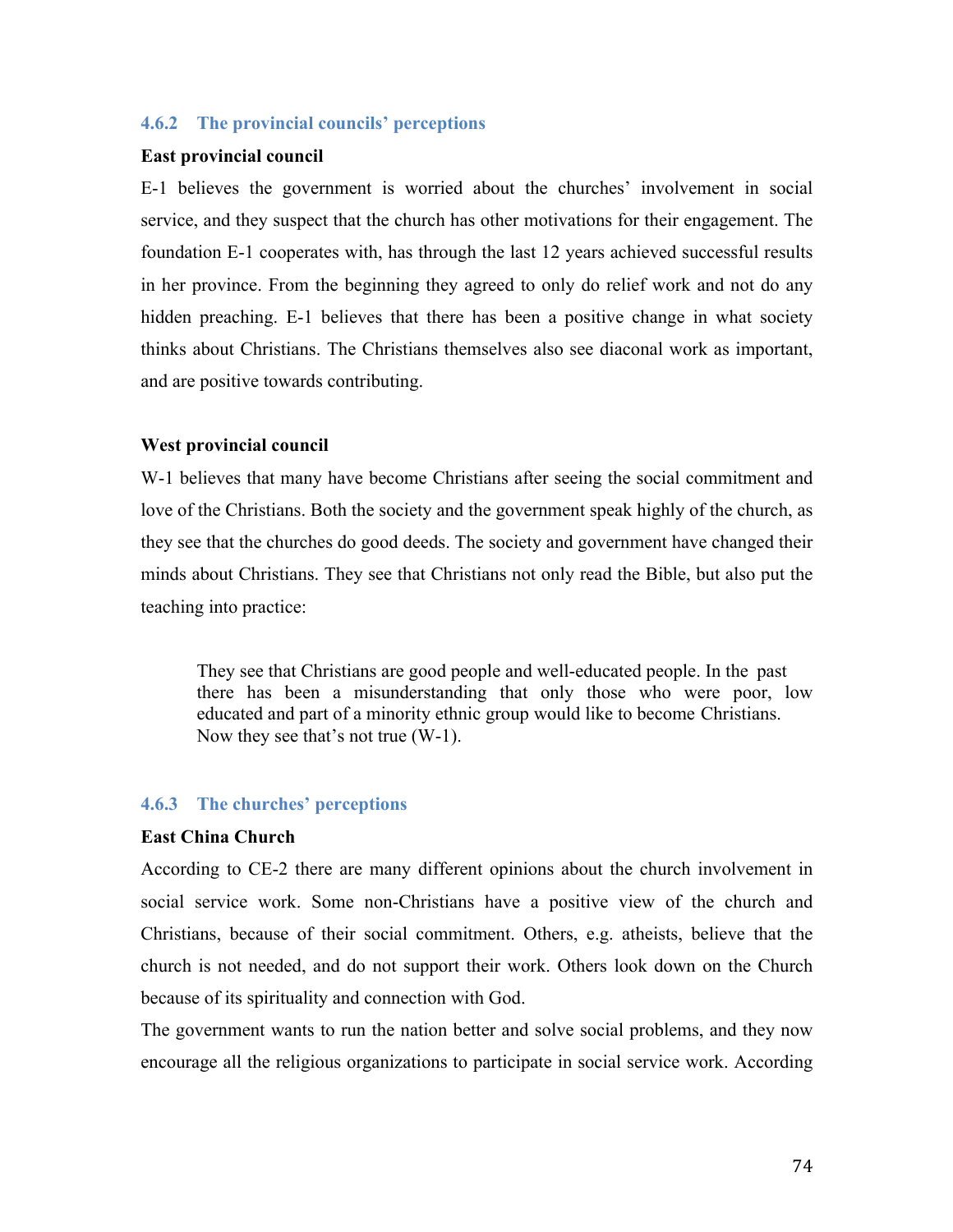to CE-1 the government supports the activities, but every now and then an official accompanies them to make sure that they do not evangelize.

### **West China Church**

CW-1 says that the government and the church administration highly appreciate the social work done by the church. On Christmas Eve, the officials visit the church to join the celebration. Some years ago the city police leader visited the church's drug rehabilitation centre and was impressed by the work. He said that if one more church was built, they could build one less jail; there will be fewer criminals.

CW-2 thinks the government treats the Christians in a positive way, and in God's eyes, non-believers also do good deeds.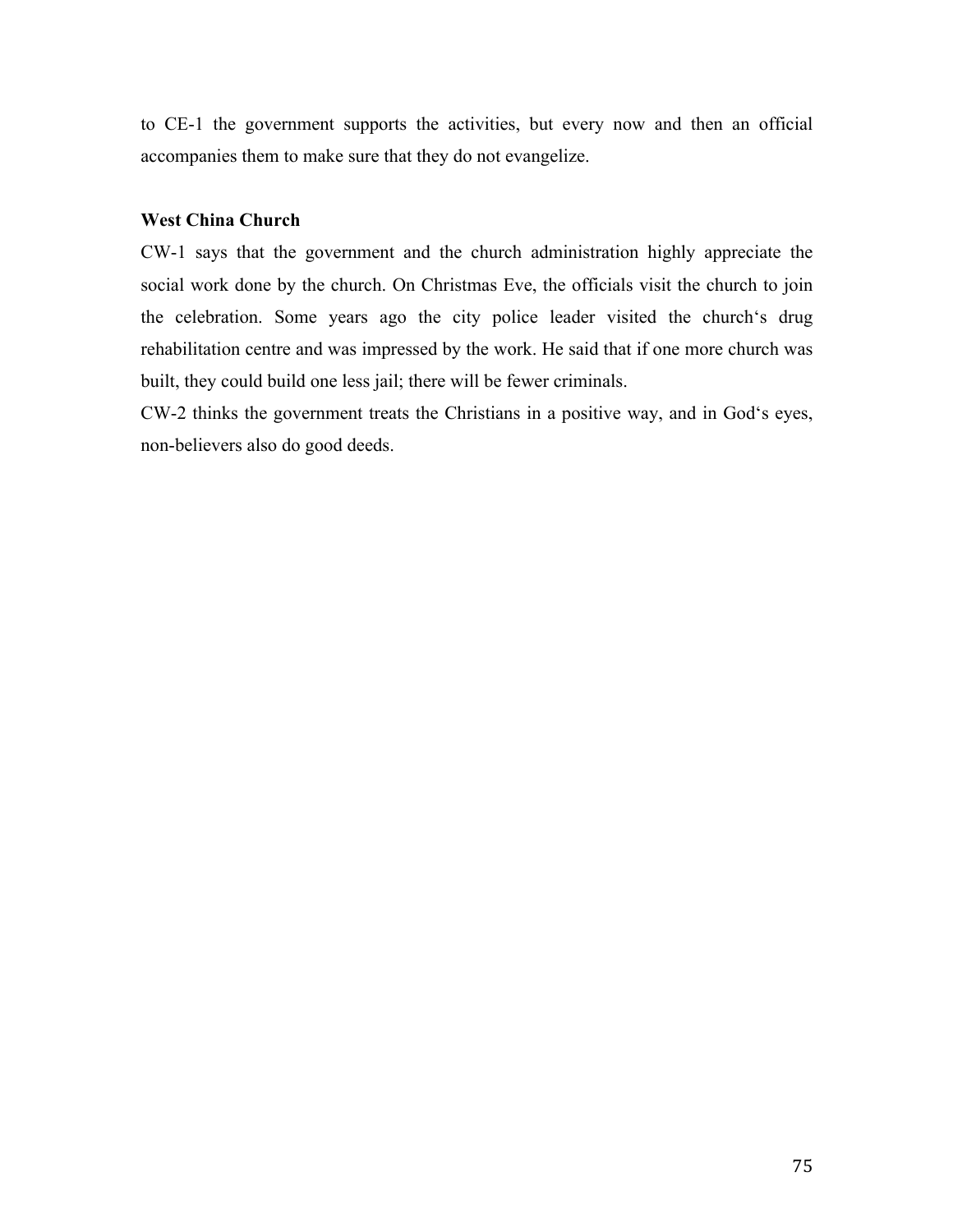# **5 Analysis and discussion of the study's findings**

In this chapter I will discuss the empirical findings in relation to my research question:

**How do diaconal agents at different levels in China understand the term diakonia and its theological foundation, and how does this find expression in their selfunderstanding, education and relationship with society?**

I have chosen to split the research question into two sub-questions and they will be discussed in light of relevant theory related to the subject.

- 1. What is the diaconal agents' understanding of and theological foundation for diakonia/ Christian social service?
- 2. How is this understanding expressed in their:
	- o Self-understanding
	- o Training and education
	- o Relationship with society

No study on the understanding of diakonia in China has, to my knowledge, been conducted earlier. The church in China has not developed a plan for the diaconate or a definition of diakonia, and I therefore have nothing to compare informants' answers with. I have therefore chosen to compare the survey responses from organizations, provincial councils and churches. I have chosen to focus on what I consider the actors' most important reflections and thoughts on the topic, and have presented them by comparing the informants' answers.

# **5.1 What is the diaconal agents' understanding of and theological foundation for diakonia/ Christian social service?**

In this section I will present the answers given by the diaconal agents about their understanding of and theological foundation for diakonia. What is diakonia? What distinguishes it from other social work? Why engage in diaconal work? By comparing the diaconal agents' responses I have tried to get a clearer picture of the similarities and differences in their diaconal understanding. The information given in this section will be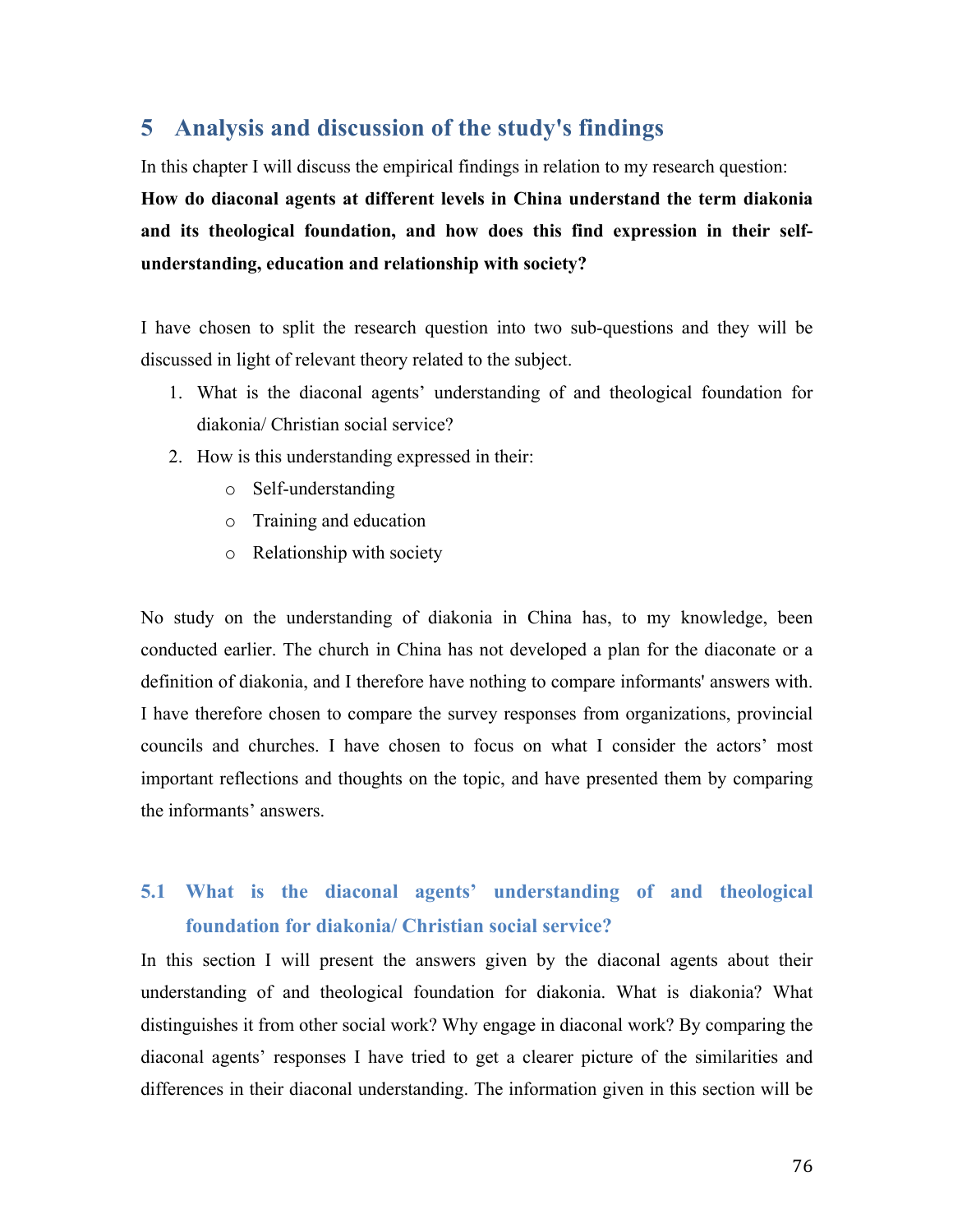further discussed in the next three sections of the chapter.

### **Discussion and comparison**

The findings in the interviews show that the term 'diakonia' is quite new to both organizations, but they are familiar with it. They believe that church members and leaders in China are not familiar with this term. However, A-1 says that even if the term is new, the idea of diakonia is not new.

When comparing the answers from the organizations, councils and churches one can see there is a difference in their understanding of the word and term diakonia. SSD and Amity both believe that diakonia is the gospel in action. According to C-1 in SSD, diakonia is a part of the gospel and a vital part of the church's identity. Diakonia has many facets, and the organizations think that churches, organizations and individuals can all be actors in diaconal work.

The provincial councils describe diaconal work by mentioning their diaconal activities. The activities in the East Provincial Council can be regarded as organized diaconal work within the church. Most of the diaconal work in the West Provincial Council can be regarded partly as institutionalized diakonia, done by professionals, while the other activities are carried out in cooperation with the church members and categorized as organized diakonia.

During the interviews in the churches I found the word diakonia unfamiliar to the informants, except from CW-3 who is studying diakonia in Hong Kong.

Because of the newness of the term diakonia/Christian social work, CW-3 believes that it is very little understood from a theological perspective. CW-3 understands diakonia as the "gospel in action". Both churches have difficulties mentioning Christian social work on a congregational level, and need examples to understand the nature of the church's diaconate. They often begin by mentioning activities categorized as institutionalized diakonia done by nurses, teachers and so on, but after some explanation of the term I discovered that the churches have a large variety of diaconal work done by pastors and volunteers.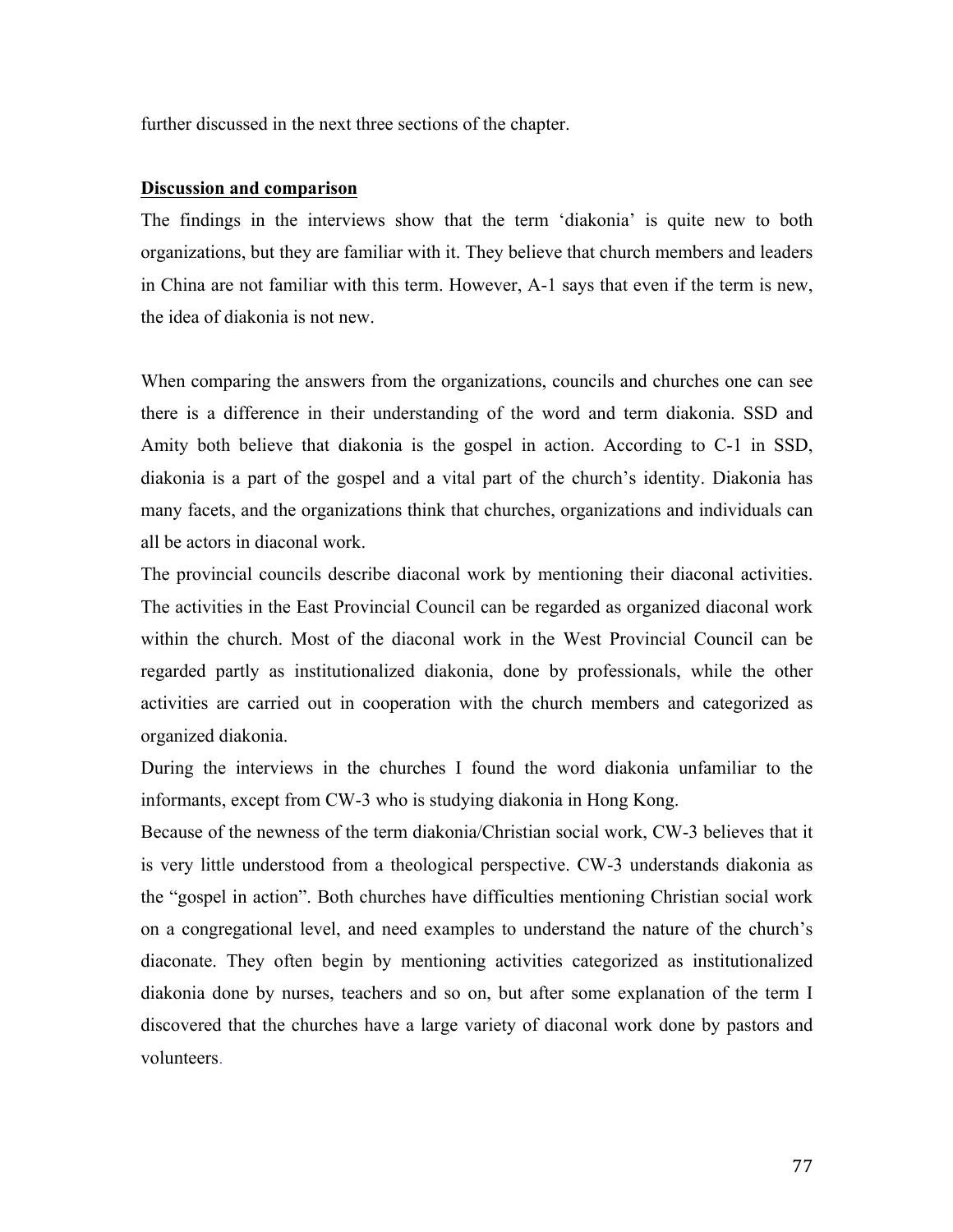The organizations, I believe, have a good understanding of the nature of the diaconate and why they should engage in this kind of work. The organizations' informants have had some diaconal training by studying abroad (C-1) and have acquired knowledge about diakonia by being introduced to the subject at their workplace (A-1 and A-2). As far as I know, C-2 does not have any training in diakonia, but is familiar with the term. He doesn't work directly with diakonia on a daily basis. Diakonia has many facets, and the organizations think that churches, organizations and individuals can all be actors in diaconal work.

The survey shows that there is a clear consciousness among the agents about the biblical perspective of diakonia. They all point to passages in the Bible that are regarded as typical for the theological foundation of diakonia (See point 2.2). The passage most often referred to is from Matt 20:28 "*Just as the Son of Man did not come to be served, but to serve, and to give his life as a ransom for many",* which they understand as Jesus calling them to serve people. This is closely linked to their desire to help those in need.

By comparing the informants' answers I find differences between the diaconal agents' reasons for engaging in diaconal work and the understanding of the nature of diaconal work. Olav Fanuelsen (2009) writes that care service is not exercised in a vacuum. In practice this means that humaneness, the view of knowledge and values together form a foundation and an interpretation framework for the actions of caring. He believes it is likely that diaconal spiritualties in the broadest sense have something to contribute. All informants say that by participating in diaconal work, they are followings Jesus' example given in the Bible. Their faith is the basis for engaging in diaconal work, and is also what makes them different from others who engage in social work. E-1, CE-1 and CW-1 all mention the spiritual dimensions of the diaconate. They believe that the love of God is an aspect that separates diaconal work from other kinds of social work.

Fanuelsen (2009) writes that the Christian perspective of diakonia is reflected in its unique character, which is not about the practices of the caretaking, but its spirituality, and the spiritual and liturgical framework within which the caretaking takes place. The informants mentioned above believe that diakonia is more than providing material things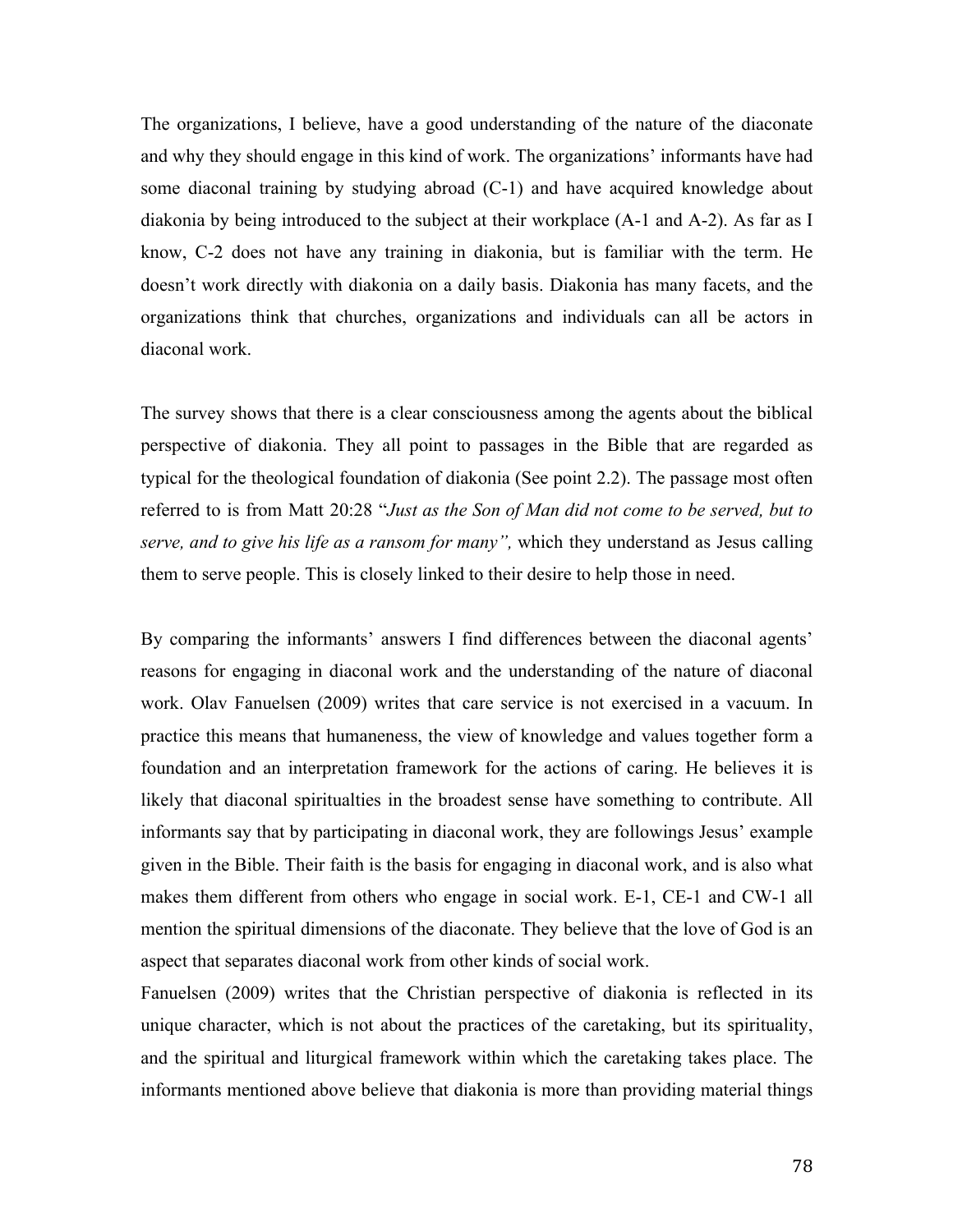and helping people with their physical problems. People see that they are different and realize that they are Christians. The holistic view of the human being is brought forward, which is supported by diaconal thinking. "*The physical, mental, spiritual and social dimensions are all integrated in the wholeness of a person, and a person is more than the sum of its parts".* (Diakonova University College, 2013)

I believe the provincial councils and churches do not have the full understanding of what diakonia is, and what kind of work is included in the term. This can easily be seen in their difficulties in giving examples of diakonia. I believe that their level of understanding the term diakonia is reflected by their amount of diaconal training. The churches and provincial councils have had a minimum or no training in diakonia, and I find their interpretation of the term 'Christian social work' too narrow. The exception is CW-3, who is studying diakonia in Hong Kong.

For diakonia to be relevant and prioritized in the churches, it has to be an integral part of the church and not reduced to an activity by certain committed persons or made necessary by external social conditions (LWF, 2009, p. 29). In the study I find a lack of willingness and ability to prioritize diakonia as a special service in the church: *"We are going to build a new big church so that is our kind of priority now"* (CW-1).

I draw this conclusion because I cannot see any clear direction or plan for their diaconal work. According to Oftestad (2009), diakonia belongs to the Church and is an organic part of the church's nature (p.107). Diakonia expresses itself by being a part of the church's nature and in the way it presents itself in daily life, in plans and projects. A possible explanation could be the lack of trained pastors in China, which makes it difficult to recruit individuals to engage in diaconal work.

### **5.2 Self-understanding**

In the previous section I presented the understanding and theological foundation of the diaconal agents interviewed. This understanding will be discussed further in this section, with the purpose of exploring how this understanding manifests itself within their selfunderstanding. By self- understanding I refer to the diaconal actors' awareness and ability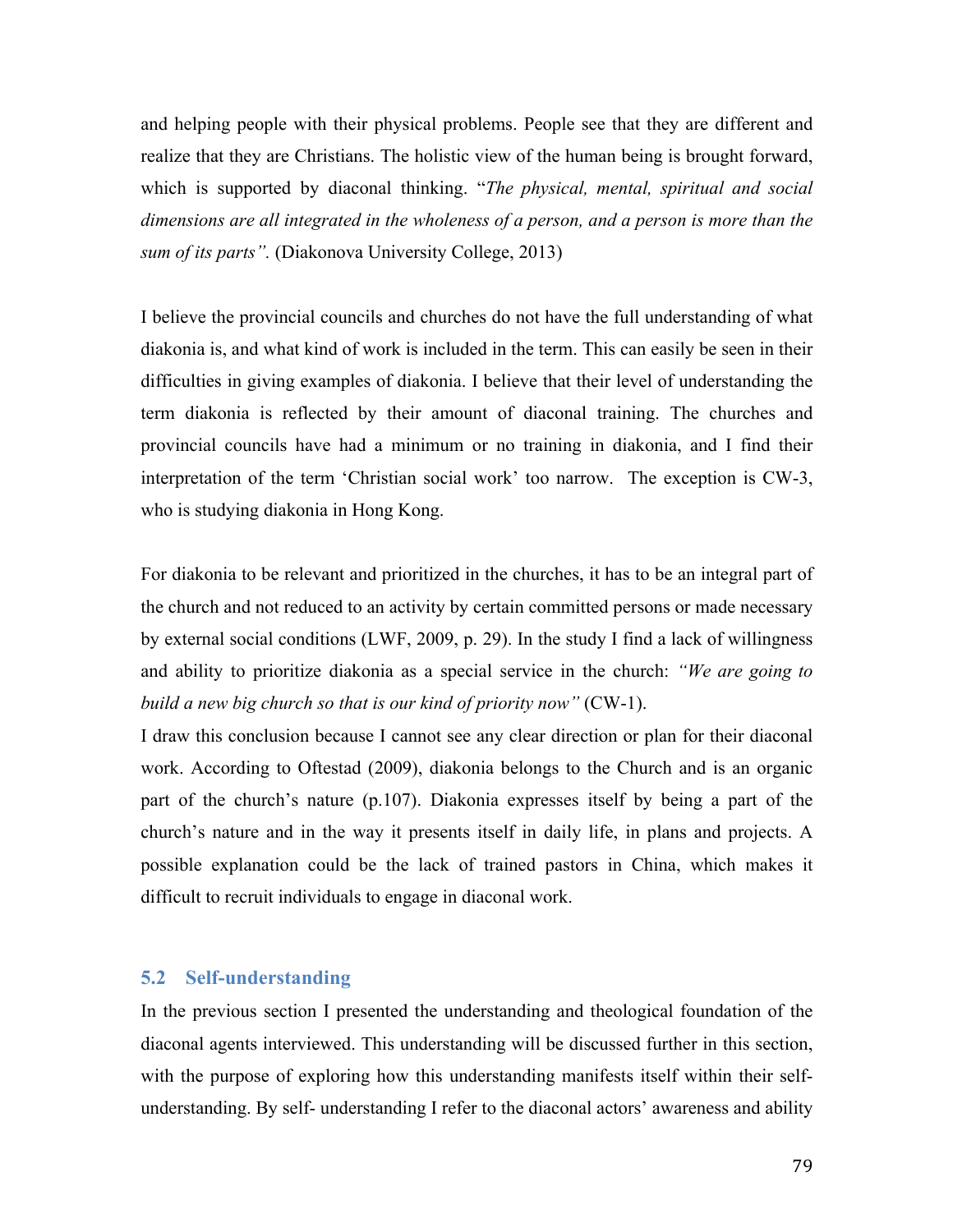to understand their own actions. What kind of role do they choose to play in their line of work? What are their goals by engaging in diaconal work?

### **Discussion and comparison**

Amity and SSD share the same goals for participating in diaconal work. They work towards building a bridge between the church and society. This is reflected in Amity's goals (see point 1.4.1). When people see faith transformed into actions, they will see the church as different and full of compassion. Amity´s goal is to build a social service model and would like input from abroad about the concepts and development of diakonia. The organizations engage in training of church leaders, diaconal understanding and contribute by improving the churches' ability to do social work. The churches awareness about diakonia as mission is part of this. The organizations believe diakonia is the gospel in action, which makes it an integral part of mission work. SSD thinks the churches are not aware of this aspect of mission.

The councils' and churches' goals are quite different. E-1 has discovered that diakonia develops the church, and I think she means that when peoples see the good deeds done by Christians it attracts them to the church. Their goal is to help the poor, care for the whole person and the development of the person. The West Provincial Council's reason for engaging in diaconal work is their wish to serve people, and through their love in action they want to show their faith. When they see people in need they want to help them. Their goal is to make people self-reliant and to love one another. W-1 believes that Christians see social service as important, and by participating they can demonstrate their faith in society. By doing social service, they include themselves in the society. The churches and provincial councils' goal is to help people and they believe this is Gods calling.

An issue that caught my attention is the church's desire to spread the gospel. SSD believes that some Christians' goal, when participating in diaconal work, is to evangelize. This became very obvious after the interviews with the churches. "*We expect people to come to Jesus when we do this social work" (CE-1). "We want more people to come to church and believe in Jesus Christ"* (CE-2). Nissen (2008) says that the goal of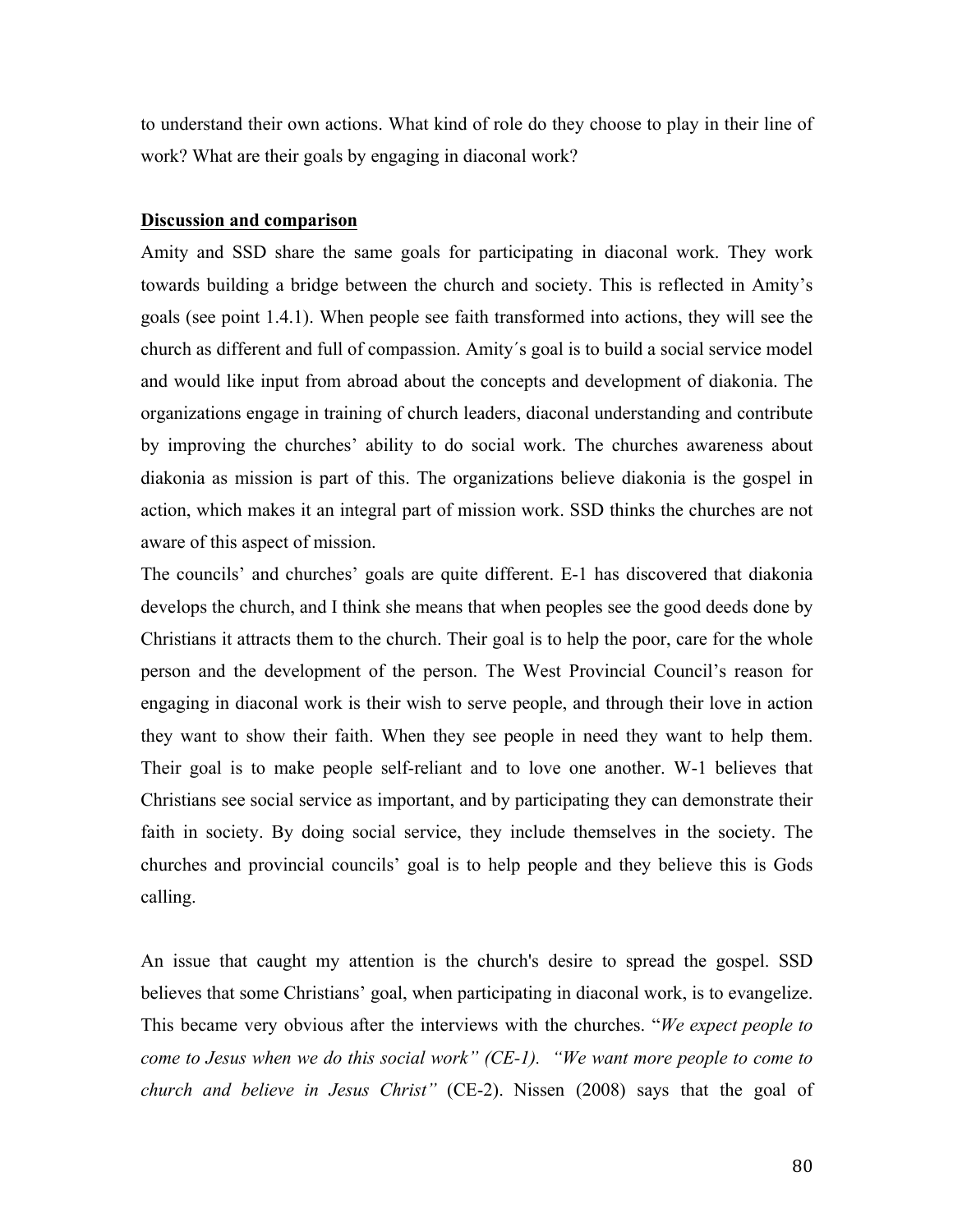evangelism is to win followers to the Christian faith. This is not the goal of diakonia (p.24). Diaconal work is service to the neighbor in need and cannot be an instrument for evangelizing the people.



I have demonstrated the relationship between the diaconal understanding and purpose of the organizations and churches in the table (above). The previous section (5.1) shows that the churches' understanding of diakonia is low compared with the organizations. This is reflected in their view about the goal of diaconal work. As mentioned earlier, the Church workers have little or no diaconal education. I believe this is one of the main reason for their understanding of diakonia as a way to evangelize. It is important that diakonia is not reduced to being a tool to achieve a different goal. Diaconal work is meaningful in itself (LWF 2009: 79).

I will refer to CW-3's answers as an example of the effect of diaconal education. CW-3 has an understanding, which is closer to the diaconal understanding expressed in SSD, Amity and the Church of Norway.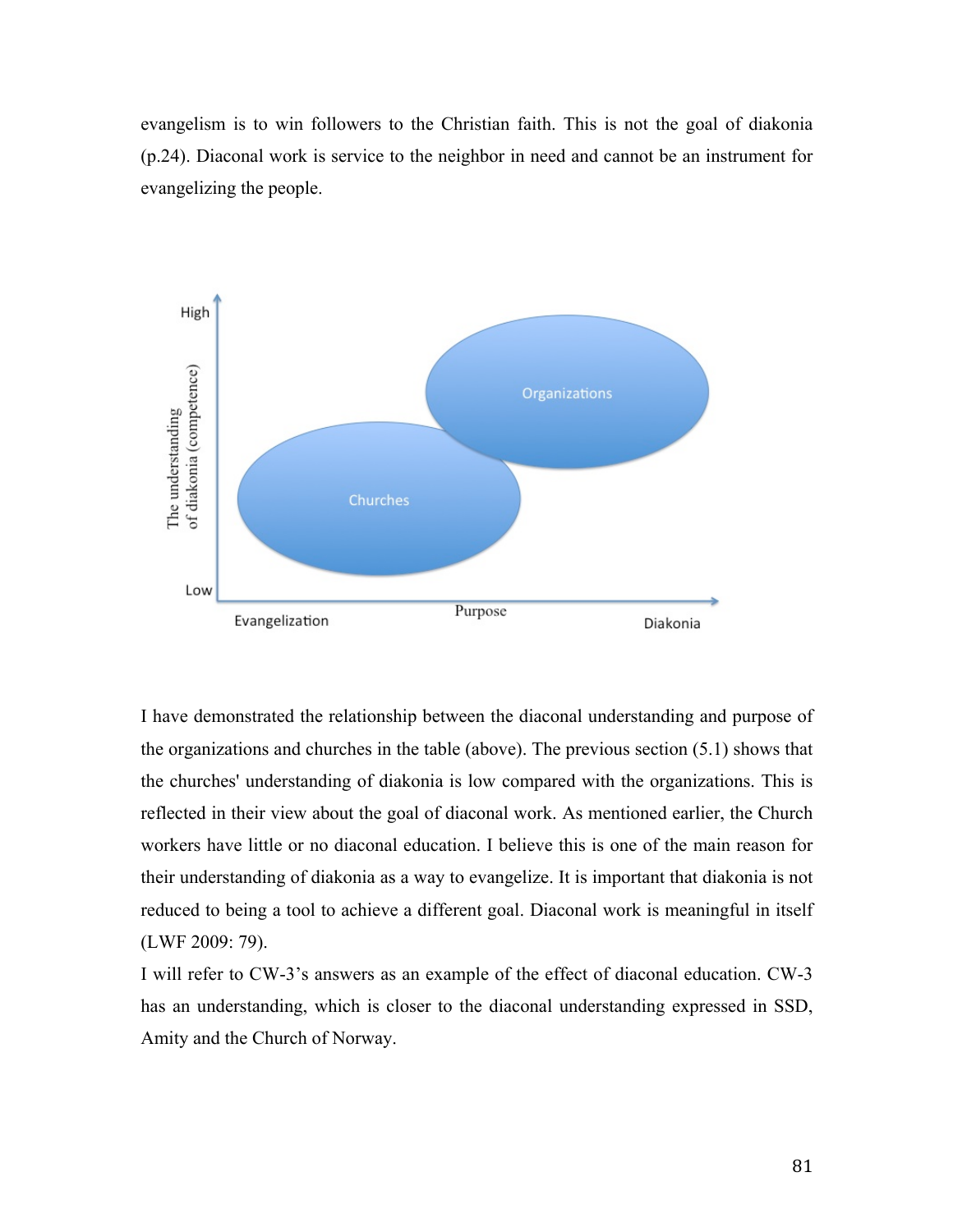### **5.3 Training and education**

In this section I will examine how the diaconal agents' understanding and theological foundation are reflected in the training, based on answers from the interviews.

### **Discussion and comparison**

The organizations have similar approaches to their training of church leaders and staffs, but A-1 and A-2 believe there are some differences. According to A-1, Amity was the first organization to introduce practical theology, ideas about diakonia and teachers from abroad to China. Accordingly, they have the knowledge and the longest experience in running diaconal projects. In their understanding, they should be responsible for developing skills for running diaconal projects. SSD could have the responsibility for training people in the theological foundation of diakonia.

To my understanding, SSD is considered a supporting agency, which provides churches with funding and theoretical training in social service. Amity, on the other hand, provides both theoretical training and practical support in setting up diaconal projects. According to A-1, many churches do not care who they get support from and in some cases they receive funding from both organizations.

Amity arranges training workshops for church leaders to help them acquire knowledge about how to expand their social work. This is found helpful. Many church leaders have not heard about diakonia before and that it could be regarded as mission work. Amity's training sessions cover these areas: **The basic concept of diakonia, the biblical perspective of diakonia, and diaconal practice**, which I believe reflects their diaconal understanding and their focus on diaconal work. Many churches would like to cooperate with Amity and invite them to visit their church. Amity educates, informs and encourages, and hopes the churches will do more diaconal work in the future. In May 2012 Amity arranged a conference about social work and Chinas harmonious society.

SSD believes that most congregations have not understood the concept of social work. Most of the churches do the training themselves, and SSD offers short-term courses, diaconal education in Hong Kong or training workshops to help them extend their understanding and knowledge of diaconal work. SSD does not require that churches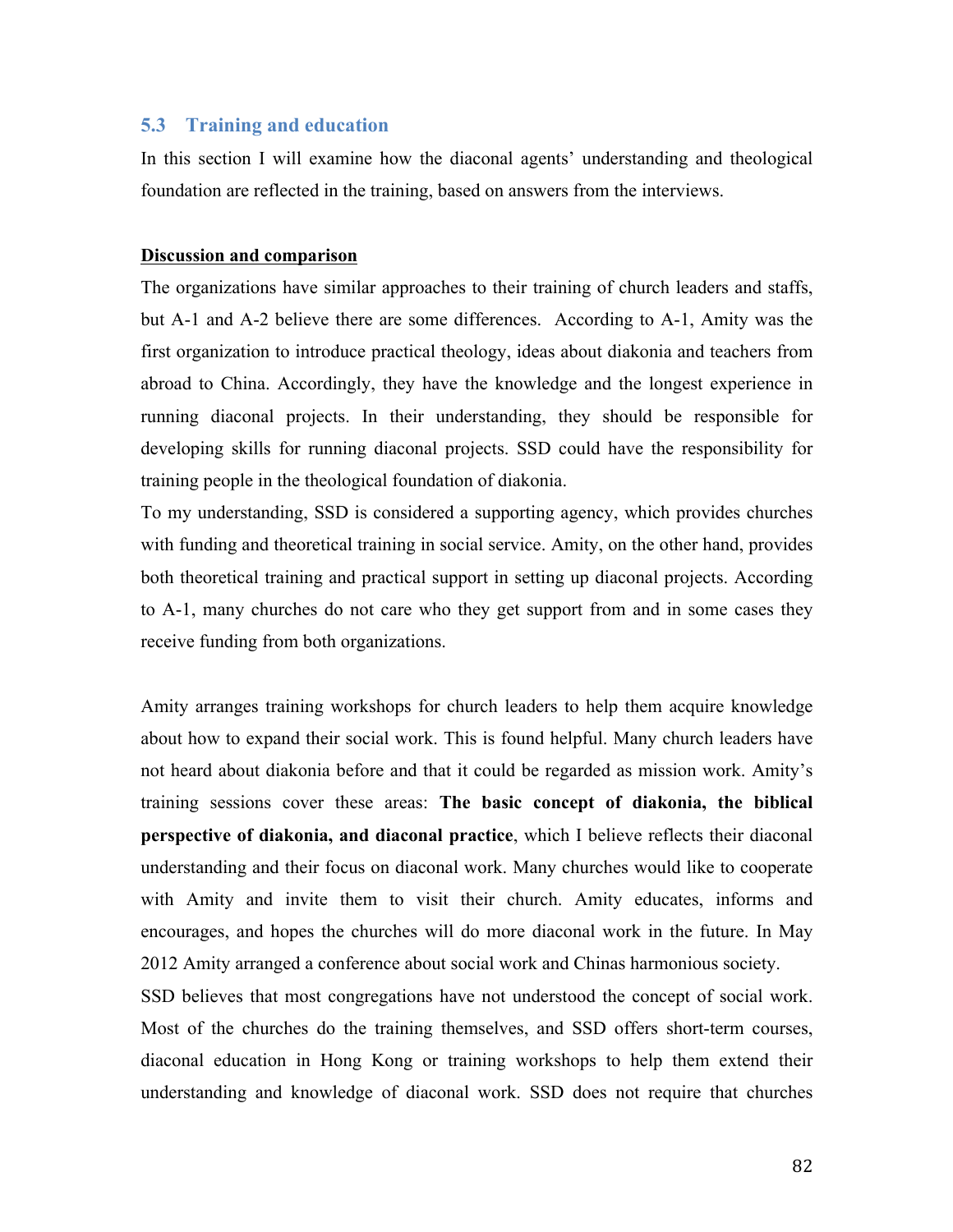should have social work, but mentions Bishop Ting's theological reconstruction, and that his perspectives on the church relationship with society are used in the seminaries. In the future they would like to expand their training sessions to nationwide events. The requirement to be supported by SSD is that they have to be engaged in social services on a larger scale. Their training reflects their diaconal understanding and consists, among others subjects, of the following: **Christianity and the ideas of social work, the content and strengths of Christian social service and the relationship between pastoral work and social work**.

SSD and Amity often use the same teaches and experts in their training workshops.

According to C2-2 young people understand and engage in social service work. They do not have much historical baggage, and are more open towards the society. Both churches and provincial councils take initiative to arrange such training workshops, according to SSD. Amity does not mention provincial councils, but is approached by many churches that want to develop their diaconal ministry.

Unlike the organizations, the provincial councils do not provide any training for their churches. The provincial councils emphasize Matt 20: 28 in their teaching. People have to be taught why to care, and they use biblical passages to do this. The East Provincial council has not received any training from SSD, but is trained by a foundation or by their own selves. In order to improve their skills in social work, they have chosen to send E-1 for a one-year study in HK to learn more about social work. Currently they have too few employees to carry on the social work. The West provincial council had a seminar about diaconal work sponsored by SSD, and has received help from the SSD. W-1 says they are following the teachings of Jesus, by carrying out projects.

Both churches use themes related to diakonia in their sermons. The pastors in the East China church do not have the knowledge to teach about diakonia and it is not a part of the curriculum at the seminary. If they are required to be engaged in diaconal work they need more teaching. According to CE-2 the members do what the pastor teaches them, and people's interest depends on the pastor's interest. They have started some practical training in the seminary and are encouraged by SSD and Amity to do social work. SSD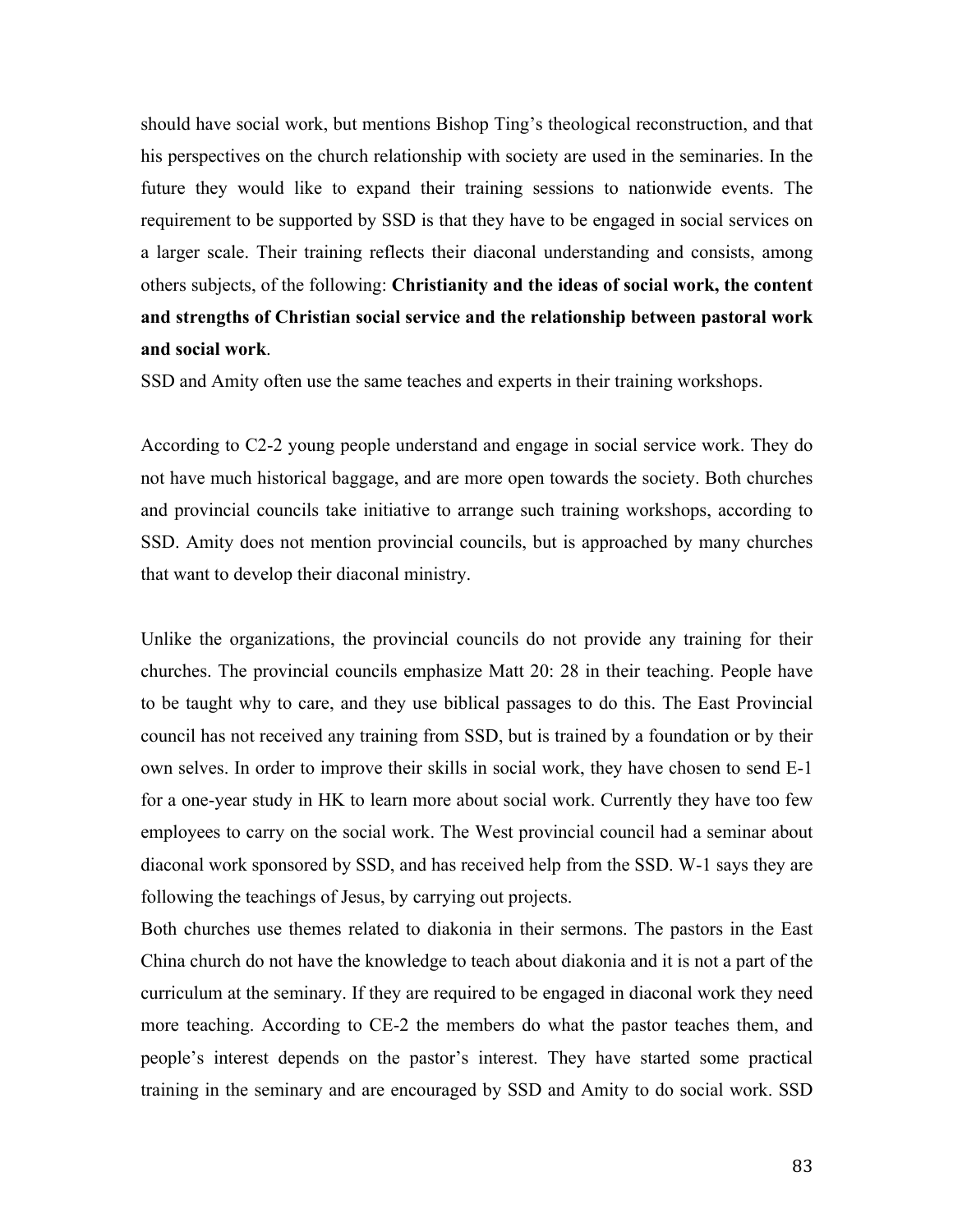has provided some training and they have had some meetings in other provincial councils where they shared experience and had lectures, but feel they do not have the resources to do this kind of work.

When I visited churches last fall I was invited to see their diaconal work. In the East China Church they arranged a day for the elderly people, where volunteers washed their feet and prayed for them. Over 200 old people from the church had gathered to take part in this event. The church and the volunteers did this to show them respect and the love of God. In the West China Church I got the opportunity to visit the Angel Fellowship. This is a group of people with different disabilities, one pastor and several volunteers. The person that participated in this fellowship group said it helped them to believe that they were unique people, that they had a value as human beings and that being part of this community had helped them both mentally and spiritually. I believe that even though these churches do not have any formal teaching in diaconal work, their actions are examples to be followed. This is of great value in itself.

In the fellowship groups in the West China Church they share stories from the Bible, about Jesus and that the Bible requires them to help others and show love for your neighbor. This is probably why they want to do social work. CW-3 believes that it is not possible to do professional training in the church at this time. As a start they could use the concepts of diakonia in Sunday sermons.

A-1 believes that it is not easy to find well-educated Christians to work in Amity. All the employees in their department are Christians, and they think it is necessary because you have to have a strong inner motivation to do this kind of work. A-1 believes Christians can stay longer, because of the hard work. *"You really have to be dedicated"* (A-1). Amity requires education and most of their staff have master degrees in social service work or something similar. 30% comes from overseas universities and about 60-70% have master degrees. *"Chinese Christians you know, in fact in China, the total of Christians do not have a very high education. We cannot easily find good Christians to join us"* (A-1).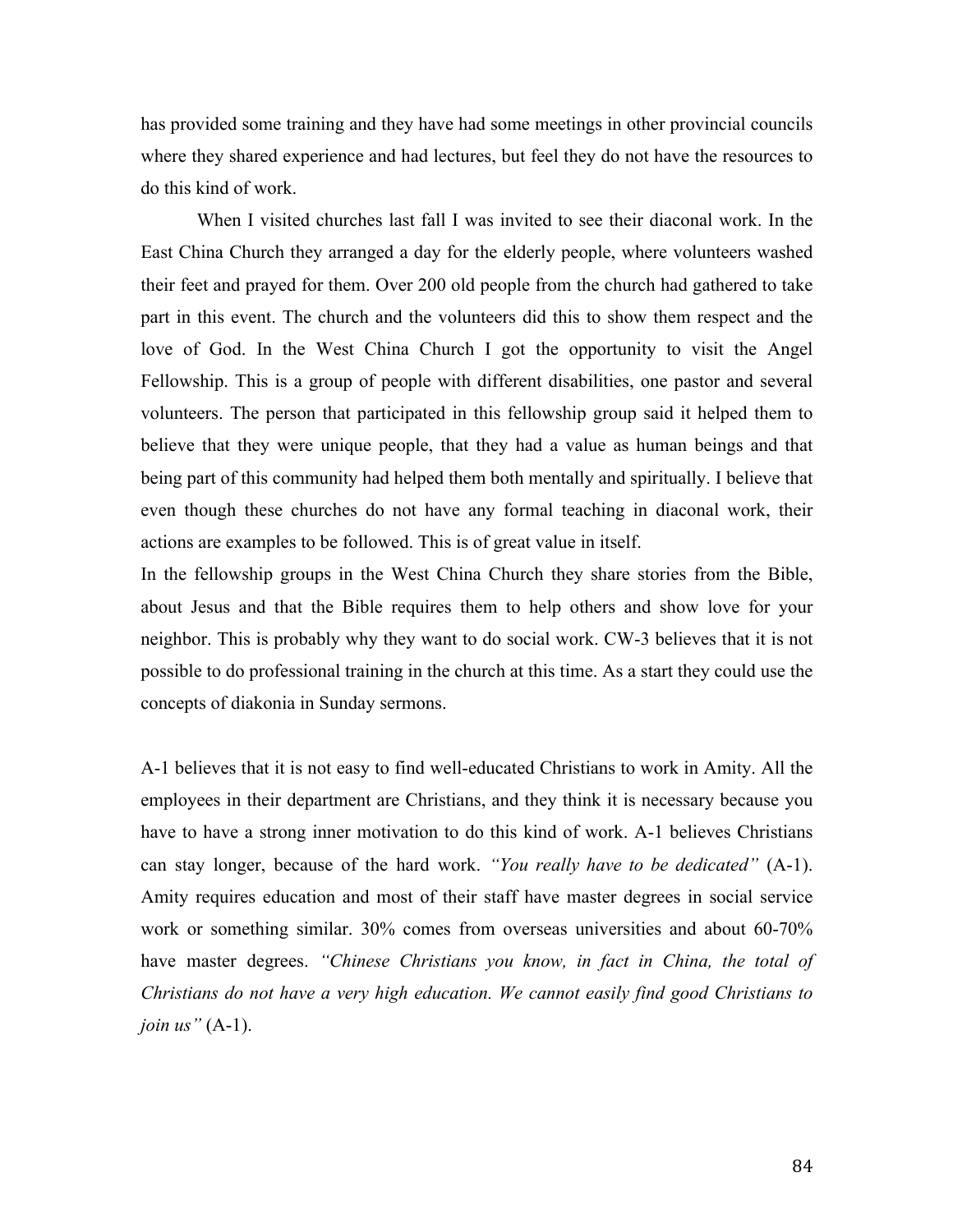LWF (2009) says that theology is an integral part of diaconal training, but diakonia is not always an integral part of theological education (p.76). This seems to be the case in in theological institutions of education in PRC also. Currently there are no diakonia courses in the seminaries or bible schools in the PRC. SSD regards diaconal training as very important for the development of the Church in China, but at the same time C-2, who works in the teaching department of CCC, says that they have not opened courses in diakonia at the seminary yet. He justifies this by saying that they need to train teachers to give lectures at the seminary first. So far they have sent 6 students to Hong Kong (Lutheran Theological Seminary) for the Diakonia program. They will continue sending students, if there are any candidates. As far as I know, three of the students are now back in their home churches after graduating from the seminary in Hong Kong. None of them teaches at the Nanjing Union Theological Seminary.

What strikes me is the lack of training provided in the seminaries and bible schools, compared to the churches', provincial councils' and organizations' expressed need for education. As I mentioned before, one of the reasons could be the shortage of qualified pastors in China. They all want people to become Christians, and the organizations try to widen their perspective on what mission is. Diakonia is an integral part of mission work as long as it is not considered a means to an end. What C-1 sees as an obstacle in this regard is that Chinese Christian belief is quite open, and therefore there is no clear statement that says what they should or shouldn't do. According to C-1, this makes it difficult to guide others.

### **5.4 Relationship with society**

In this section I will examine how the diaconal agents' understanding and theological foundation are reflected in their relationship with society, based on answers from the interviews.

### **Discussion and comparison**

Over the last years the attitude toward religion has changed. The government is more open, and encourages the religions to participate in social service. In September 2012 the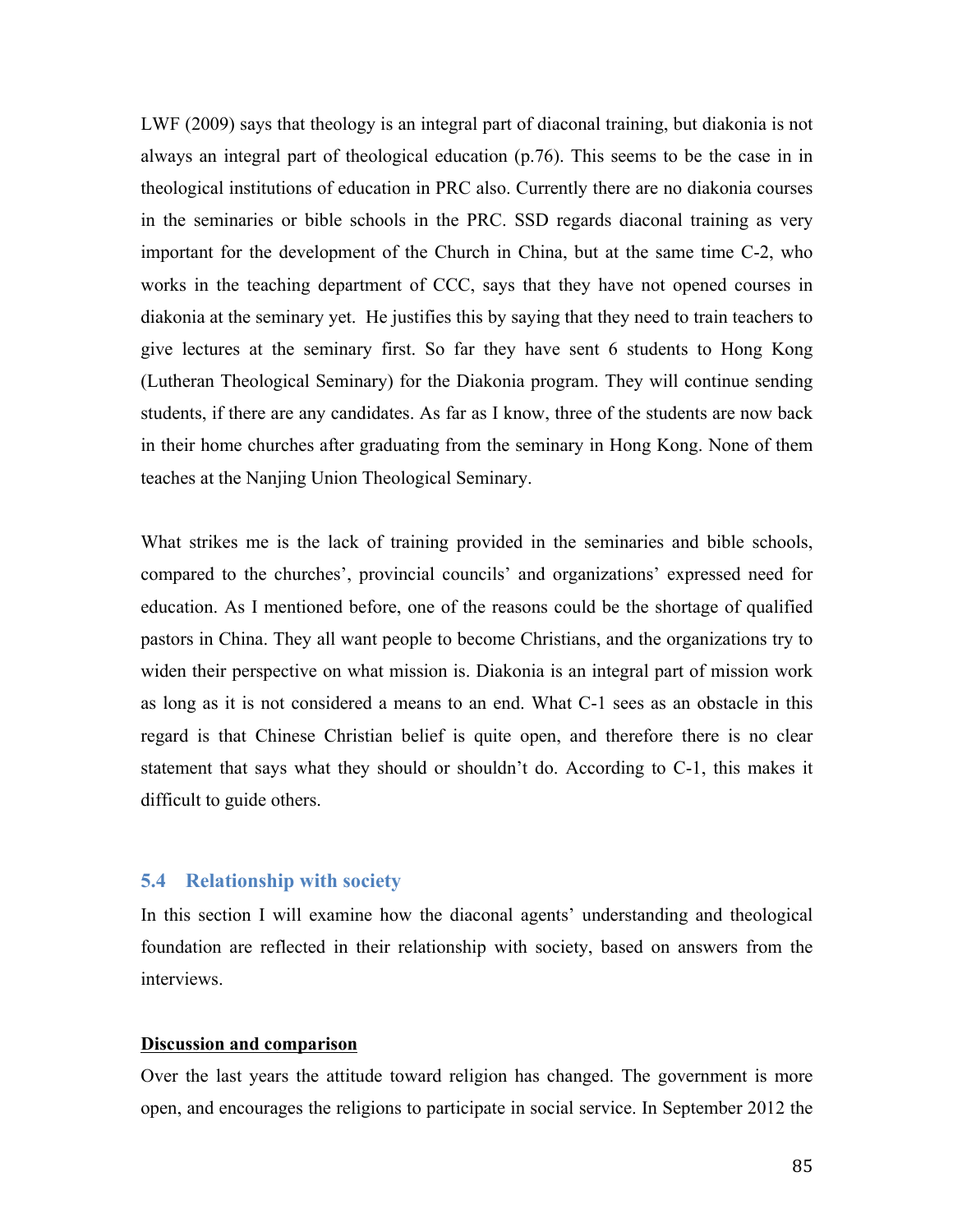State Administration for Religious Affairs (SARA) initiated a nationwide Week of Religious Charity.

Amity and SSD both believe this is helpful for the church development of diaconal ministry. As mentioned under point 5.1, the informants have a somewhat different understanding of the nature of the diaconate. The organizations understanding of diakonia is that it about serving and helping people in need, and I believe this understanding of diakonia is easily accepted by the society.

Both SSD and Amity agree that young people have another attitude toward engaging in society than older Christian people. Young people are eager to work in Amity. SSD thinks that China has inherited the western tradition of doing social work that is easily seen by the society. They pay much attention to being professional, and they are the most skilled actors within social work compared to other religions. Because of this, Christians can be easily accepted by society. The number of work applicants is increasing every year because of the Christian background of Amity, and they believe that the Christian value system creates a good culture. Christians are regarded as good persons, and people believe in the faith based organizations. They believe Christians are more honest.

In analyzing the answers form the organizations, provincial councils and churches I find similarity between their opinions about Christians involvement in society. All informants agree that Christians see social work as an important part of their Christian life. The exception is informant E-1 in the East China Church, who thinks that the Christians still have a long way to go before they see social service as important. Another interesting finding is the diaconal agents' view of Christians' opinions about helping people in the community – the non-Christians. Most of the agents (except the West provincial council and West China Church) believe that Christians only participate in social work related to other Christians. A-1 justifies this by saying that many Christians are afraid of what is outside the church. Most Christians think the gospel is about saving souls. They regard social service as non-spiritual and look at non-Christians as "enemies". This could have historical reasons connected to persecution of Christians, but also a theological explanation.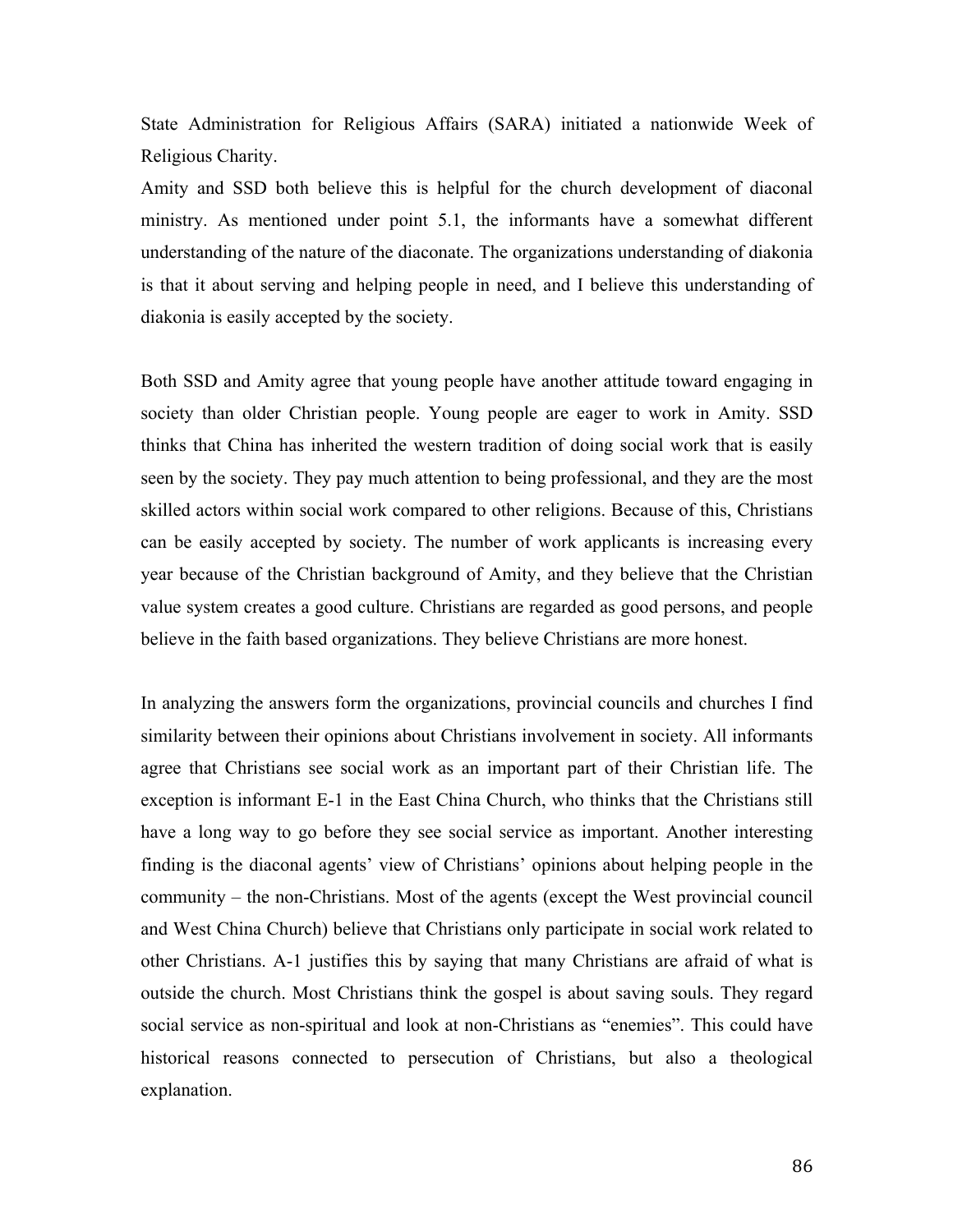As mentioned earlier, Bishop Ting worked for a greater social involvement of the churches, and he had a desire to make Christianity Chinese by promoting the Theological Reconstruction. To my understanding, most churches did not agreed with him. A-1 and A-2 states in the interview that many Christians believe that they should not be involved in the secular world.

In chapter 2, point 2.8.2 I mentioned Katrin Fielder's (2012) views on how the Christian belief can influence the Chinese culture and society. She says that the "*Christian worldview of strangers as "neighbors" has the potential to change anonymous situations and that with the spread of Christianity, more and more Chinese will come to adopt a different attitude towards total strangers".* I think that this also applies to the Christian view of society and their "neighbor". (p.176)

However, lately there has been a change towards more and more emphasis on social work within the churches and provincial councils, according to SSD. The East China church says it is easy to get people involved in social work. The society has become more positive towards Christians. C-1 believes that Christians are more concerned about society than others, and are described by others as warm-hearted.

Although the Government is more positive to all religions, they still have some worries about Christianity because of imperialism, according to C-1. When comparing the informants' answers I find different experiences of the society's and the government's view of the Christian engagement in social work. The East provincial council believes that the government is worried about the churches' involvement in society and suspects other motivations. The East China church says that there are many different opinions about the church involvement in social work. Some have a positive view, because of social commitment of Christians, but others think it is not necessary for the church. The Government encourages the engagement in social work, but sometimes an official has to accompany to make sure they don't evangelize. To me this indicates that there is still a mistrust regarding the Christians' motives for engaging in social work.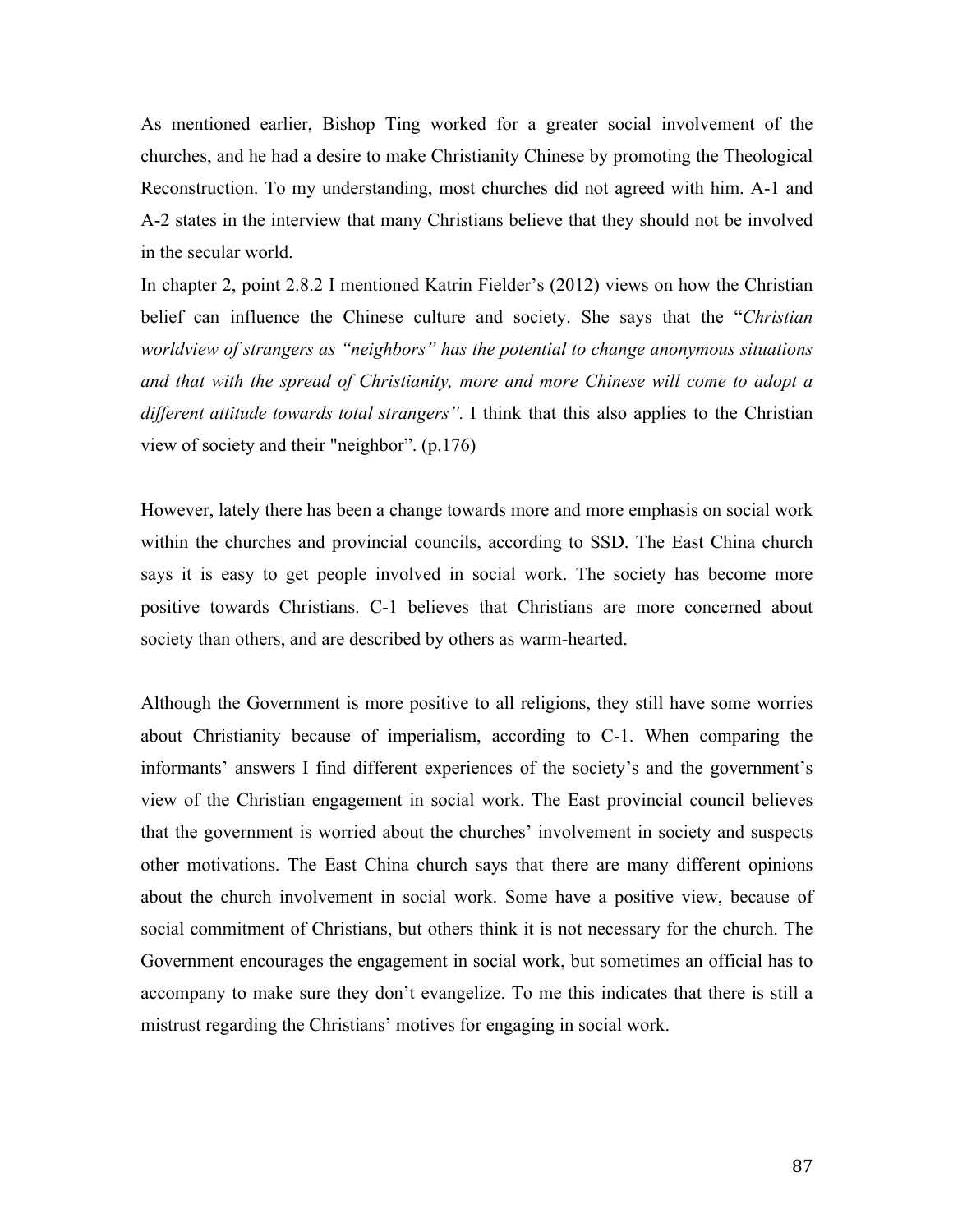Overall, I find there is more positive feedback about Christians' engagement in society than negative, when comparing the informants' answers. Both the society and the government speak highly about the church, because of their good deeds. They have changed their minds about Christians, because they see that they are putting their teaching into practice. As an example, Amity mentions that the government now supports Amity and pays for their services. They want them to train grass roots organizations, and allow them to build their own Foundations.

More and more Christians are well educated, and they are important to the society's view of Christians, according to W-1. Christians see social work as important and want to contribute.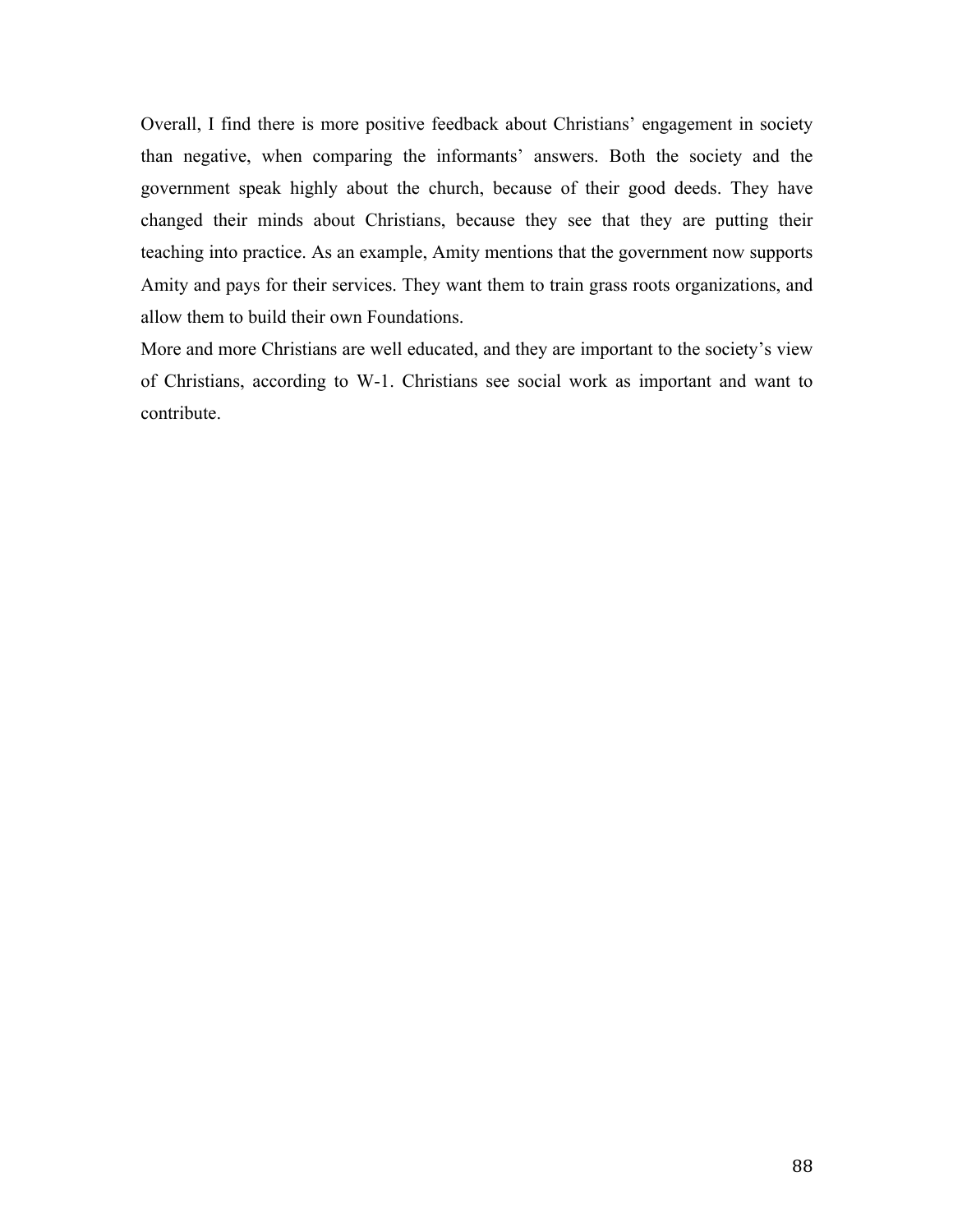# **6 Conclusion**

In this thesis I have examined the following research question:

**How do diaconal agents at different levels in China understand the term diakonia and its theological foundation, and how does this find expression in their selfunderstanding, education and relationship with society?**

The findings in the survey show that the organizations believe diakonia, 社關服侍 (shè guān fú chi) is the gospel in action. Diakonia has many facets, and they express that churches, organizations and individuals all are participants in diaconal work.

To describe what diakonia is, the provincial councils mention diaconal activities. They believe these activities can be both organized within the church and also institutionalized in diakonia done by professionals. The churches understand diakonia as activities categorized as institutionalized diakonia, done by professionals. I believe that the churches and provincial council view of what can be considered as diaconal work is too narrow.

The passage most referred to by the interviewees as the theological foundation of diakonia is from Matt 20:28: "*Just as the Son of Man did not come to be served, but to serve, and to give his life as a ransom for many".* They follow Jesus' example and cite their faith as the basis for engaging in diaconal work. This is also what separates them from others who engage in social work. C-1 in SSD says that diakonia is a vital part of the church's identity.

The survey shows that the churches do not have any clear direction or plan for their diaconal work, which is important for giving priority to diaconal work in the congregations.

The organizations' understanding of diakonia is expressed by engaging in diaconal work in order to build a bridge between the church and society. They hope that people will see the church as distinct from the rest of the society. Their role is to provide training for church leaders, develop diaconal understanding, and to improve the churches' ability to do social work.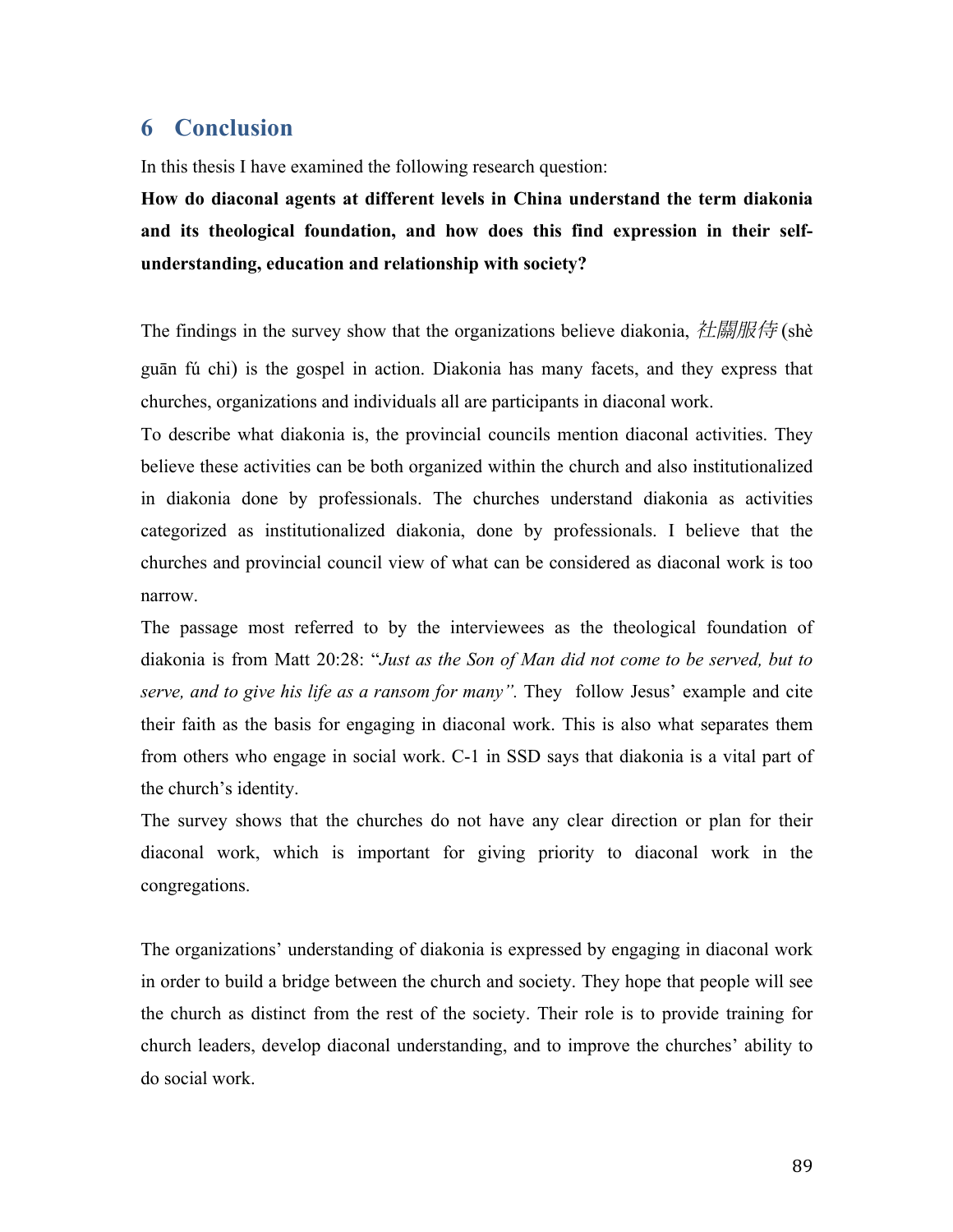The East provincial council's understanding of diakonia is expressed in the belief that diaconal activities develop the church and attract people to church. Their goal is to help the poor, give care for the whole person, and the individual's development. The West provincial council's understanding is expressed in the wish to serve people, show their faith, and help people to become self-reliant and to love one another. They also want to see themselves as part of society. The churches express a desire to help people, but their answers show that they are more concerned about evangelizing. I believe this is an expression of their lack of understanding of diakonia and that diaconal work should be meaningful in itself.

The organizations' training reflects their diaconal understanding, and consists of subjects like:

- Amity: The basic concept of diakonia, the biblical perspective of diakonia, and diaconal practice.
- SSD: Christianity and the ideas of social work, the content and strengths of Christian social service and the relationship between pastoral work and social work.

The provincial councils use biblical passages when teaching people about why they should care about others. Both churches use themes related to diakonia in their Sunday sermons. In the fellowship groups in the West China church stories are shared from the Bible about Jesus, and the church teaches that the Bible requires them to help others and show love for your neighbor. Although there is a strong focus on diaconal training and education in the organizations, which they see as an essential part of the church's being, they have not yet opened courses in diakonia at seminaries.

A majority of the interviewees believe that Christian social work is an important part of their Christian life. The exception is informant C-1 in SSD and E-1 in the East China Church, who believe that Christians still have a long way to go before they view social service as important. When engaging in the community outside the church, the church members attitude changes when it comes to participating in social service. Most of the interviewees (except the West provincial council and West China Church) believe that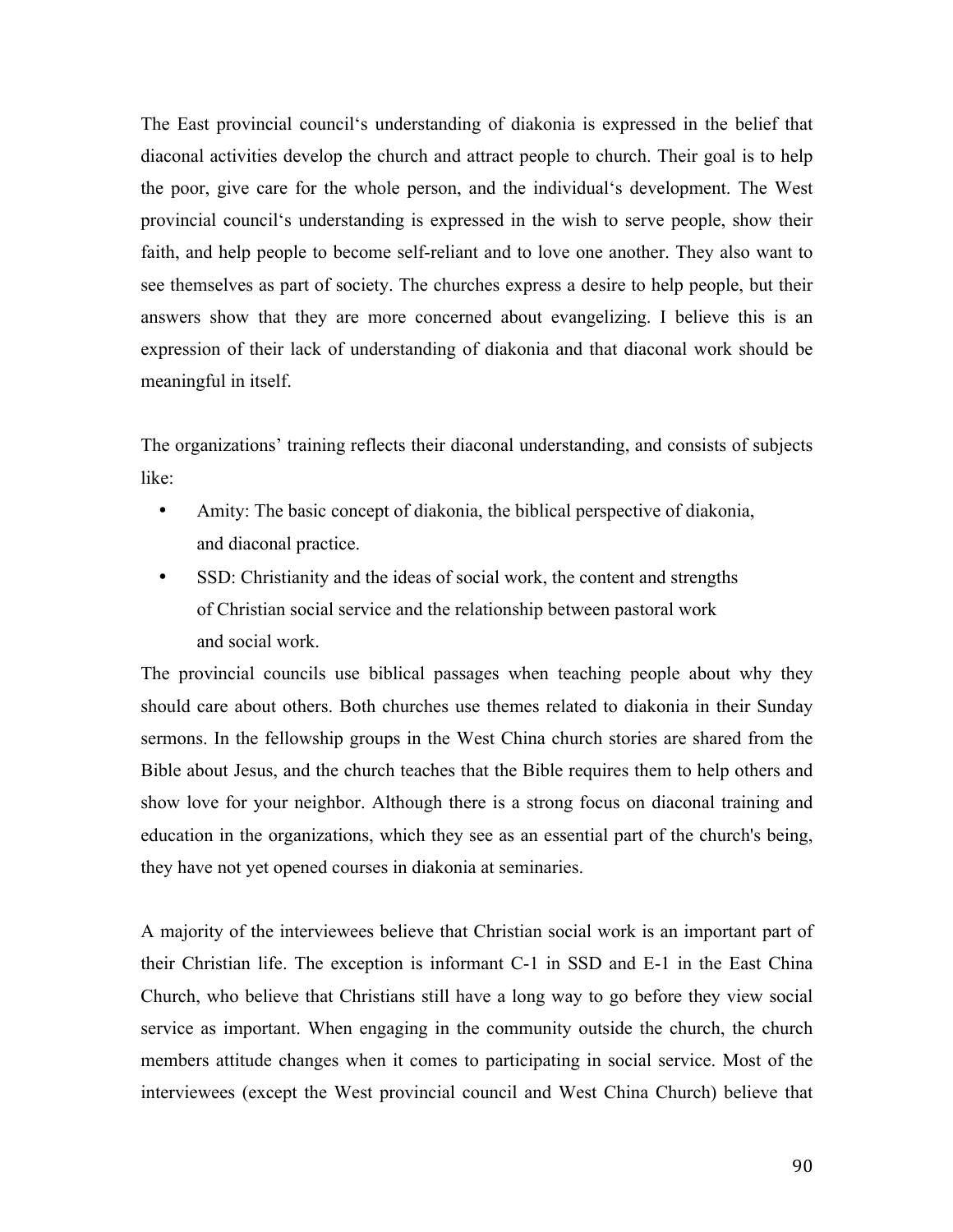Christians only participate in social work related to other Christians. The SSD strongly disagrees with this practice.

In my opinion there is a gap between the organizations' and the churches' understanding of the term diakonia. This finds expression in their relationship to society, training and education, and self-understanding as diaconal agents (ref. diakonia vs. evangelizing). This also includes the local church leader's priorities when it comes to recognizing diakonia as a special service in the church. CW-3, diakonia student in Hong Kong and pastor in the West China church, is a good example of how diaconal education can change peoples' mindset related to the church´s social work. This may contribute to Christian influence in society at a time when the political environment is more favorable than it has been for a long time.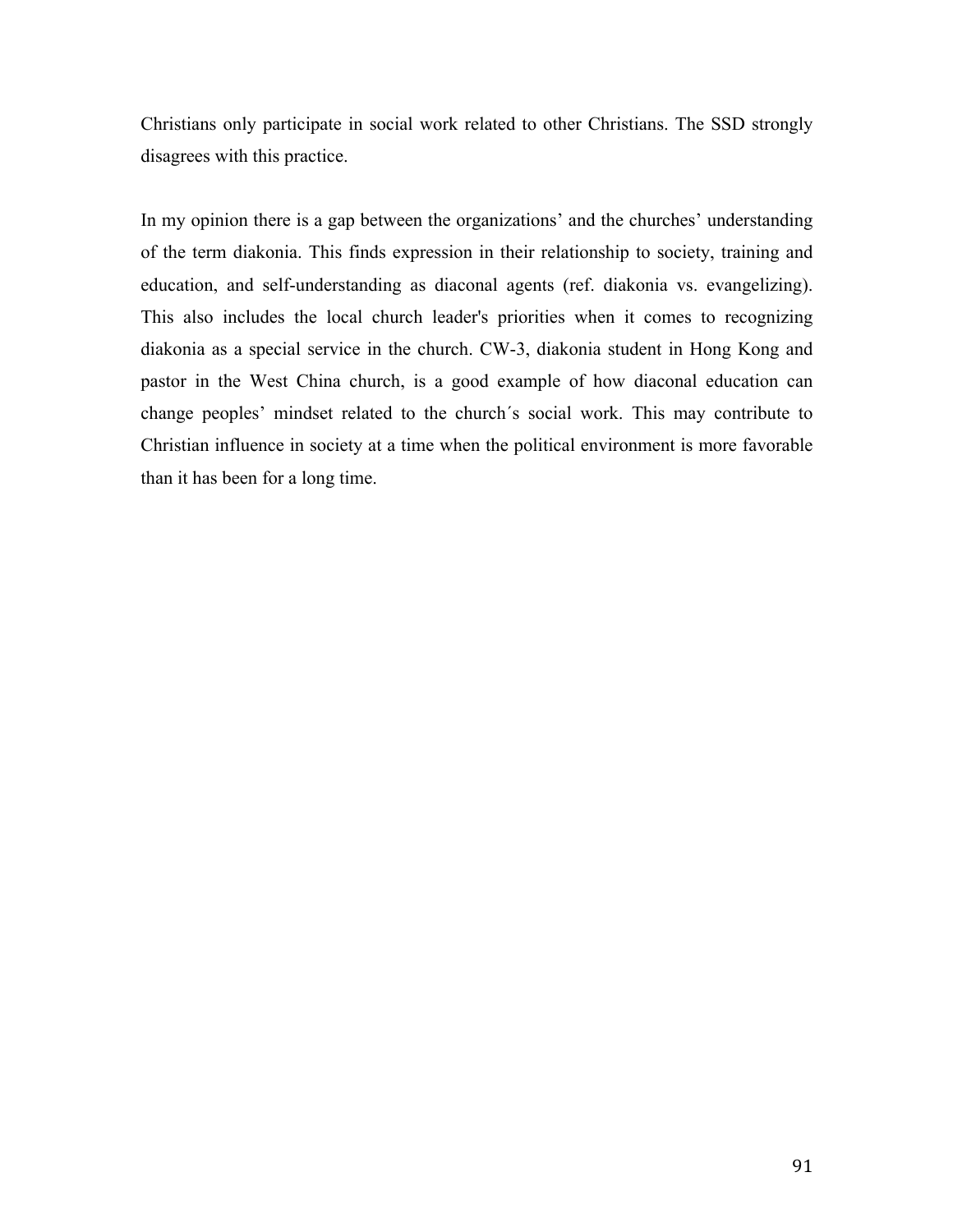# **7 Bibliography**

Academic. (2011). *en.academic.ru*. Retrieved April 29, 2013, from http://contemporary\_chinese\_culture.academic.ru/650/religious\_policies\_of\_the\_st ate

Amity News Service. (2001, 3/4). Being Salt and Light means getting involved. 3/4.

Amity News Service. (1997, 6.1/2). Church-Run Hospital A Witness To The Gospel. *6.1/2*.

Amity News Service. (1995, 4.2, April). Church-run Social Service Work on the Increase. *4.2*.

Amity News Service. (2001, 3/4). Stop being bad stewards of Gods Creation! 3/4.

Bibelen. (2011). *Bibelen.* Bibelselskapet.

Bridge. (1990, May-June). The Social Service of Fujian Seminary. (no 41).

Brodd, S.-E. a. (1999). *The Theology of Diaconia*. Uppsala: Diakonistiftelsen Samariterhemmet: Verbum förlag.

Bryman, A. (2001). *Social research method* (Vol. 4). New York: Oxford University Press.

Carino, T. (2003). Being Salt and Light. *Volume 12*.

CCC /TSPM Social Service Department . (2013). *CCC /TSPM Social Service Department* . Retrieved 2012, from http://ss.ccctspm.org/2012/45.html

CCC Social Service Department. (2012). *Assesment Report for the situations and* demands of Chinese Christian Social Service - Case Study of Churches in Sichuan. Unpublished.

CCC/TSPM Social Service Department. (2011). *CCC/TSPM Social Service Annual Report 2011.* CCC/TSPM Social Service Department.

Church of Norway. (2013, May 07). *Church of Norway plan for diakonia.* . Retrieved May 07, 2013, from http://www.kirken.no/?event=doLink&famID=247

Collins, J. N. (2002). *Deacons and the Church: making connections between old and new.* Gloucester, England: Gracewing.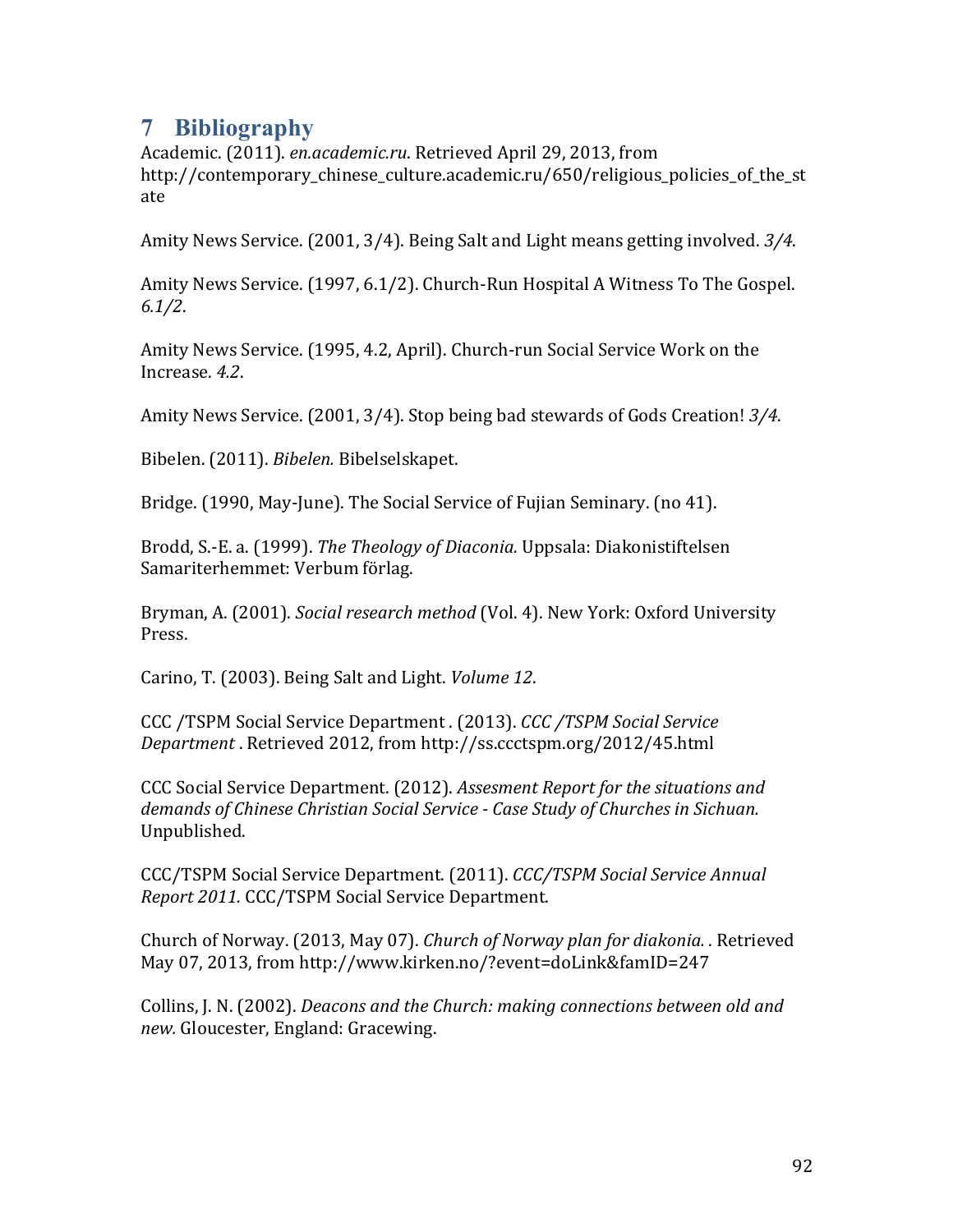Diakonova University College. (2013). *Høyskolens idégrunnlag*. Retrieved May 12, 2013, from http://www.diakonova.no/nor/hoyskolen-diakonova/omhoyskolen/idégrunnlag

Fanuelsen, O. (2009). Kirkens omsorgstjeneste. In K. J. Kai Ingolf Johannesen, *Diakoni - en kritisk lesebok.* Trondheim: Tapir Akademisk Forlag.

Fiedler, K. (2012). A family of Strangers: How Christianity Reshapes Traditional Patterns of Generosity in China. *International Conference on "Religion and Social Development: Building a Harmonious Society.* Unpublished.

Fielder, C. (May, 2012). Building 'civilisational competencies': an exploration of Chinese Christian faith-based organizations in the pursuit of a harmonious society'. *International Conference on "Religion and Social Development: Building a Harmonious Society.* Nanjing: Unpublished.

Guangzhou Love Social Service Centre. (1985, July-Aug). Introducing the Love Social Service Centre. (No. 12).

Harbakk, E. (2004). *Missiologi i dag* (Vol. 2). Oslo: Universitetsforlaget.

Jørgensen, K. (2013). Biskop Ting – ombygning af kristendommen i Kina. *Kina Fokus Nyhedsbrev no. 16* .

Jørgensen, K. (2011). *Equipping for service: Manual on Diakonia and Leadership.* Hong Kong: Unpublished.

Jørgensen, K. (2007, April 19). *Harmoni og religion i Kina*. Retrieved December 2012, from http://www.kristeligt-dagblad.dk/artikel/250159:Kronik--Harmoni-ogreligion-i-Kina

Madsen, R. (2012). Christianity in China: Building a Harmonius Society. *International Conference on "Religion and Social Development: Building a Harmonious Society".* Unpublished.

Nanjing YM/WCA. (2013). *Nanjing YM/WCA*. Retrieved April 29, 2013, from http://www.njymca-ywca.org/EN/index.php

Nissen, J. (2008). *Diakoni og menneskesyn* (Vol. 1). Fredriksberg, Denmark: Aros Forlag.

Oftestad, A. B. (2009). *How to build a diaconal church.* Oslo: Diakonova University College.

Overmyer, D. L. (2003). *Religion in China Today.* New York: Press Syndicat of the University of Cambridge.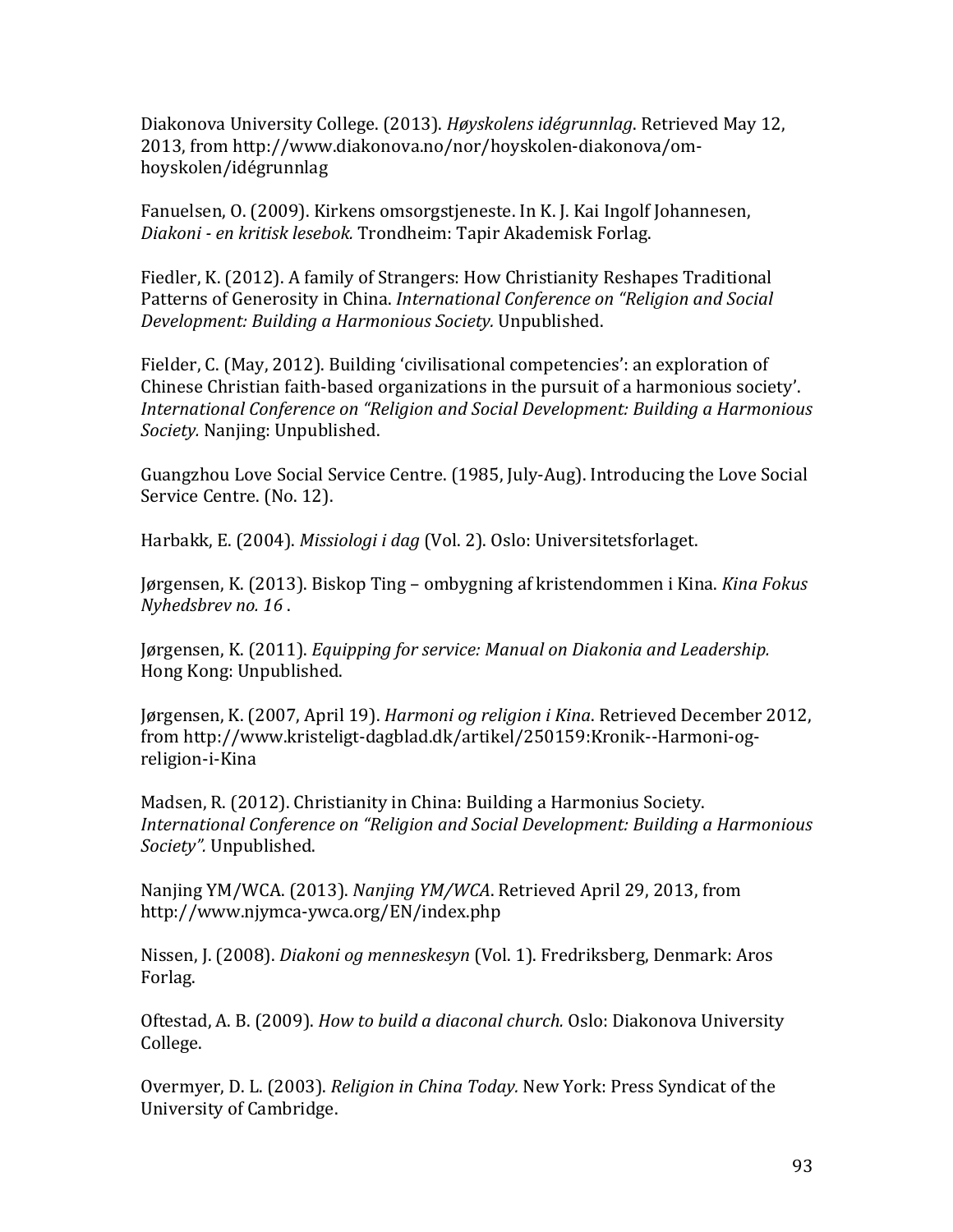Peng, L. (2005). Changing Chinese Attitudes Toward Religion and Culture: A Comparative Perspective. *Religion and cultural changes in China*. Washington: The Brookings Institution.

Rongwei, W. (2003, 1/2). Living out Christian faith through love to one's neighbour. *1/2*.

Shining, G. (2011). *Knowing and Being Known: Chinese Society and Christianity.* Unpublished.

Squires, A. (2009). *NCBI*. Retrieved from http://www.ncbi.nlm.nih.gov/pmc/articles/PMC2784094/

Strandenæs, T. H. (2006). Misjonsdiakonien som kulturuttrykk i Kina : en tekst- og bildedokumentasjon fra Hunanprovinsen. In *Misjon og kultur : festskrift til Jan-Martin Berentsen / Thor Strandenæs (red.)* (pp. 167-206). Misjonshøgskolens forlag.

Tay, W. S. (2011). *Handbook of Contemporary China.* World Scientific Publishing Company.

The Amity Foundation. (2013, May 05). *Church based projects*. Retrieved May 05, 2013, from http://www.amityfoundation.org/eng/learn-more/church-basedproject/

The Lutheran World Federation. (2009). *Diakonia in Context: Transformation*, *Reconciliation, Empowerment.* Brailly, France: The Lutheran World Federation.

The Lutheran World Federation. (2002). *PROPHETIC DIAKONIA:* "FOR THE HEALING OF THE WORLD". Retrieved May 05, 2013, from http://elcic.ca/Documents/documents/PropheticDiakoniaConsultation\_Diakonia20 02.pdf

Wei, J. (2002, 11/12). Serving the Community. 11/12.

Wei-Ming, T. (1985). *Confucian thoughts.* State University of New York Press.

Wenzao, H. (1985, Mars-April). The Amity Foundation - An Ecumenical Venture Becomes Official. (No. 10).

Wickeri, P. L. (2012). Christianity in China: Secularization, Diversity and Social Harmony. *International Conference on "Religion and Social Development: Building a Harmonious Society".* Unpublished.

Wickeri, P. L. (2007). *Reconstructing Christianity in China* (Vol. 2). New York: Orbis Books.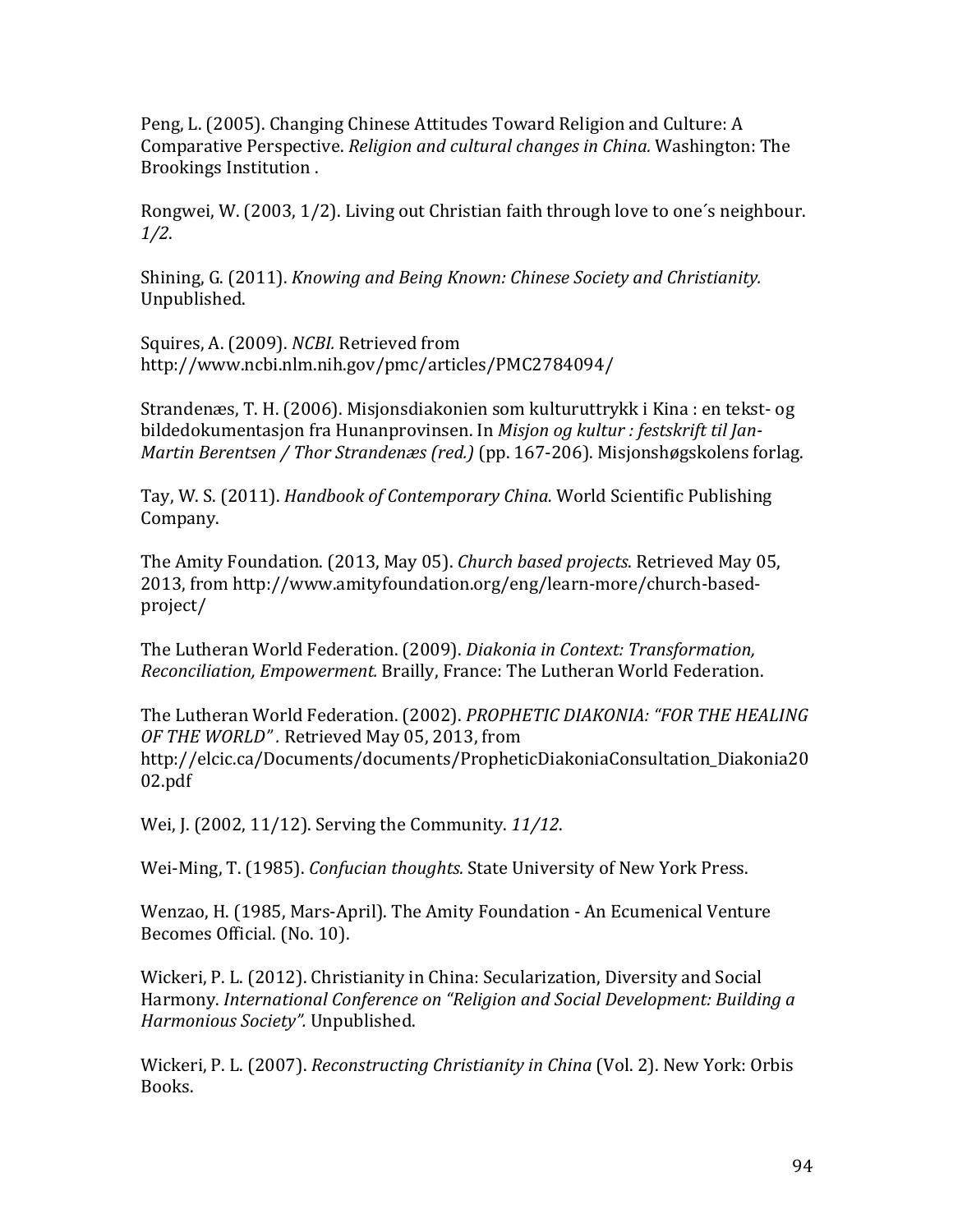Wielander, G. (2011). Beyond repression and resistance - Christian love and China's Harmonious Society. The China Journal (65), 119-139.

Xiaotong, F. (1992). *From the soil.* Los Angeles: University of California Press.

Yan, X. (2009). "The Good Samaritan's new Trouble: A study of the Changing Moral Landscape in Contemporary China",. In *Social Anthropology Special Issue:* Anthropology of contemporary China (Vol. 17).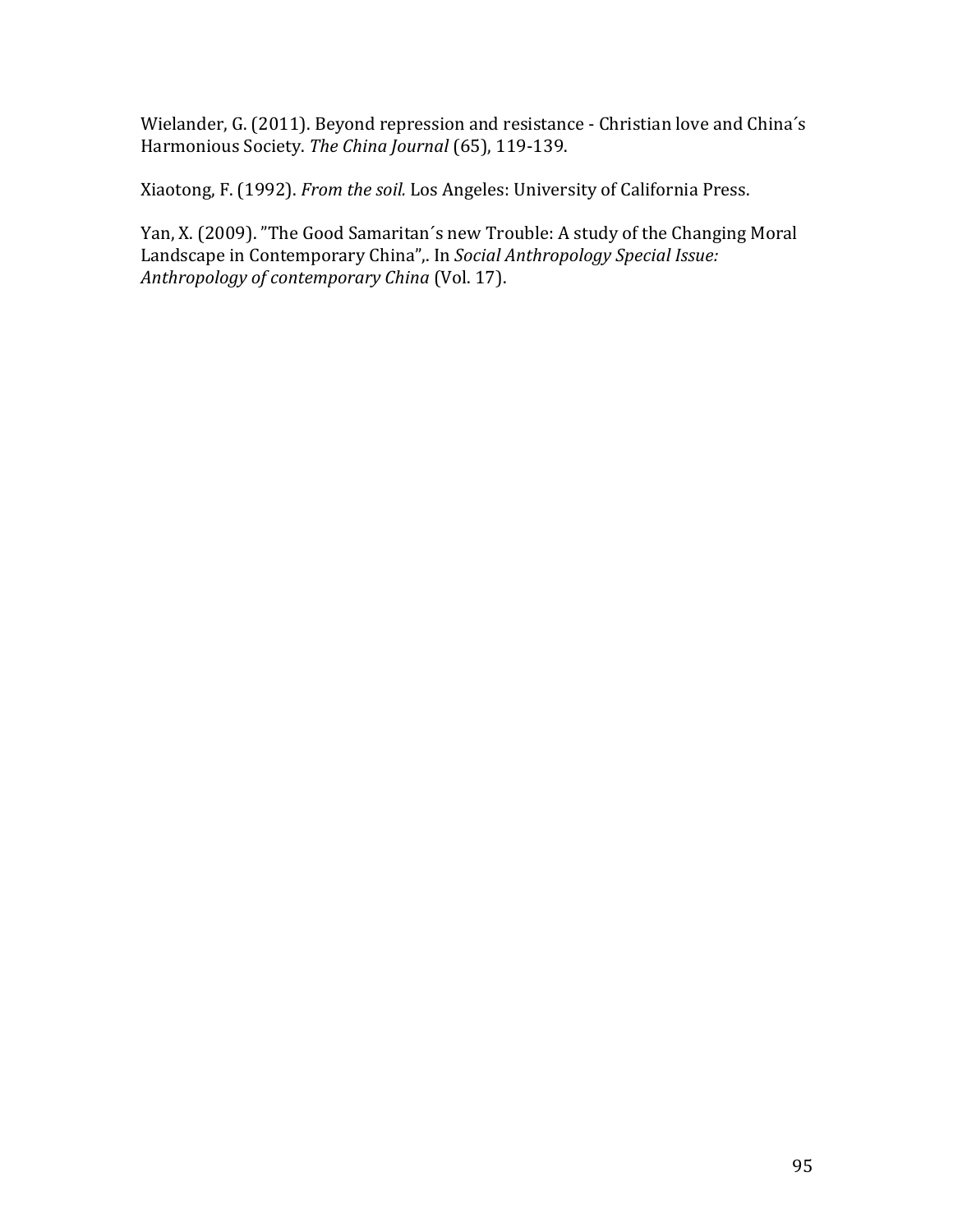# **8 Appendix**

## **8.1 APPENDIX 1: Political regulation of religion in China**

### **Late Qing-dynasty -1949**

Anti-religious activity motivated by domestic political concerns. The government did not directly prohibit or restrain religions from practicing their faith. (Peng, 2005)

### **Post 1949**

After 1949, the CCP policy sought to minimize religions while at the same time replacing them with Marxism as the only valid ideology. (Academic, 2011) As government was officially atheist, they viewed religion as an emblem of feudalism and foreign colonialism. In 1954 The Three Self Patriot Movement was founded, which means that the church was being run by the state and should be open for the government's control and influence.

### **Culture Revolution 1966-1978**

The Cultural Revolution led to a policy of elimination of religions; a massive number of places of worship were destroyed. All religions were forbidden and Christian activities were completely forced underground.

### **Document no. 19 (1982)**

A religious policy that was part of Deng Xiaoping's 'reform and opening' policy, permitting 'normal' religious activities and religious organizations under the supervision of the government. The CCP recognized religious belief as a private matter. (Overmyer, 2003)

### **Document no. 6 (1991)**

The rapid growth of religious activity triggered a conservative backlash in religious policy. The CCP Increased their control over all religious activities. (Academic, 2011)

### **Revised document 6. (1993)**

President Jiang Zemin called on authorities to 'take active steps to guide religions in a direction compatible with socialist society. (Academic, 2011)

### **Revised documents 6. (2001)**

Jiang reaffirmed the religion policy in December 2001, in which he underscored the state's policy of containing religion's influence in society, actively guiding religion's development into conformity with CCP rule, and suppressing religious elements that resisted state control. (Academic, 2011) \*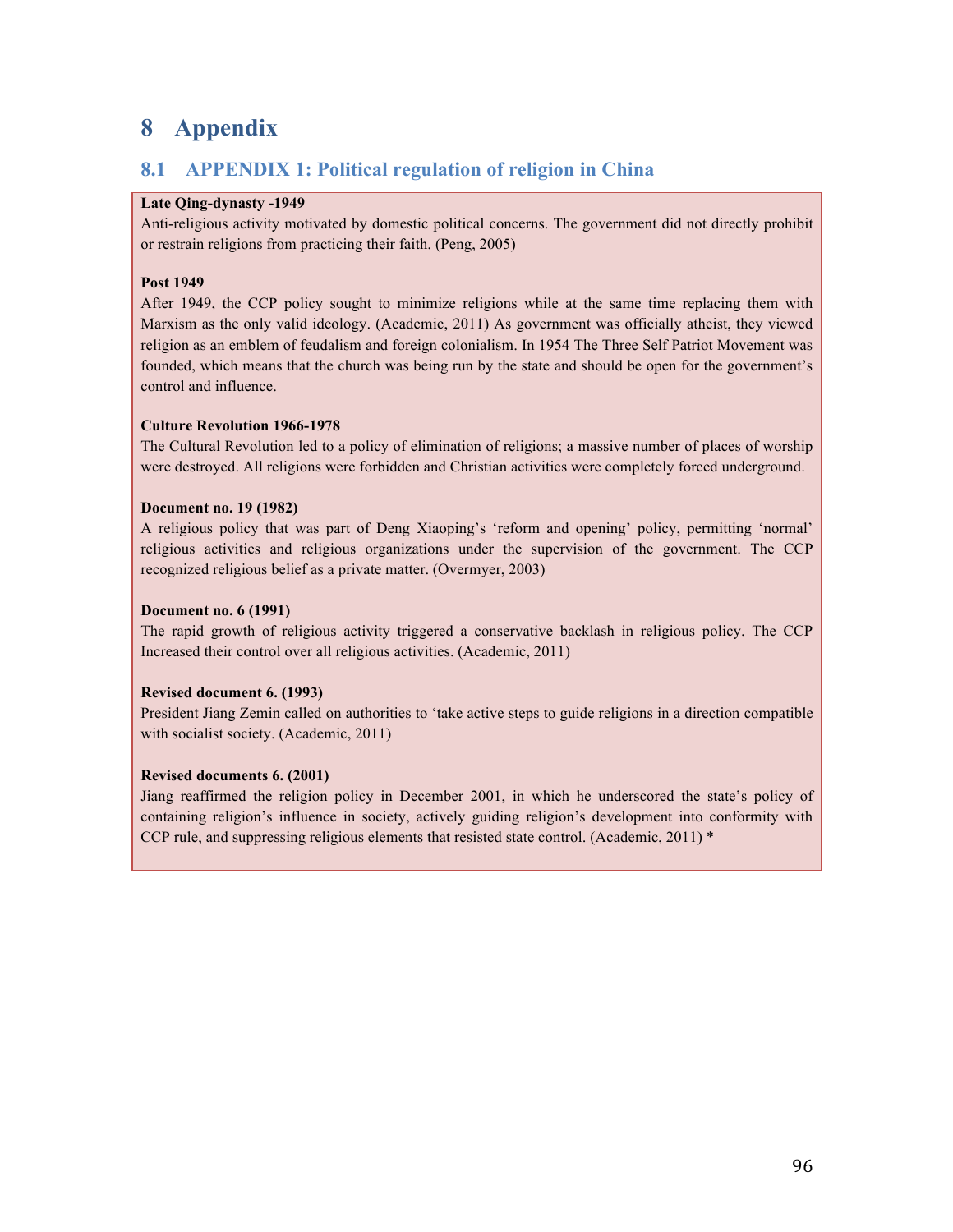#### **Harmonious Society 2006**

President Hu Jintao presents his vision, described as a "scientific development concept which shifts China's primary focus from a purely economic growth model to a more balanced, Confucian-style approach aimed at maintaining growth while addressing daunting social issues such as the wide gap between rich and poor, widespread environmental degradation, and government and corporate corruption". (Tay, 2011)

### **2012**

SARA and others published *Opinions on Encouraging and Regulating Religious Entities to Engage in Charitable Activities*. It supports religious organizations' engagement in the following non-profit activities: disaster relief, disability assistance, care of the elderly, child care, poverty relief, school sponsorship, medical care service, environmental protection, infrastructure construction, and other legitimate and charitable activities.

\*To achieve the state's policy objectives, government and Party branches from the national level down to the municipal and district levels have issued regulations on religion. Broadly, regulations require venues for religious activity to register with the government and to submit to annual inspection. All religious clergy must receive government authorization before conducting religious activities. All religious activities must be presided over by a governmentauthorized professional, and must occur within registered venues.

Religious groups must submit all religious materials to the government for inspection. The production of any religious materials requires prior government authorization. Foreigners are forbidden from establishing religious organizations, recruiting adherents or conducting any other missionary activities. Members of the CCP are prohibited from believing in religion, or participating in any religious activities. Regulations typically offer vaguely worded but ominous penalties for violation.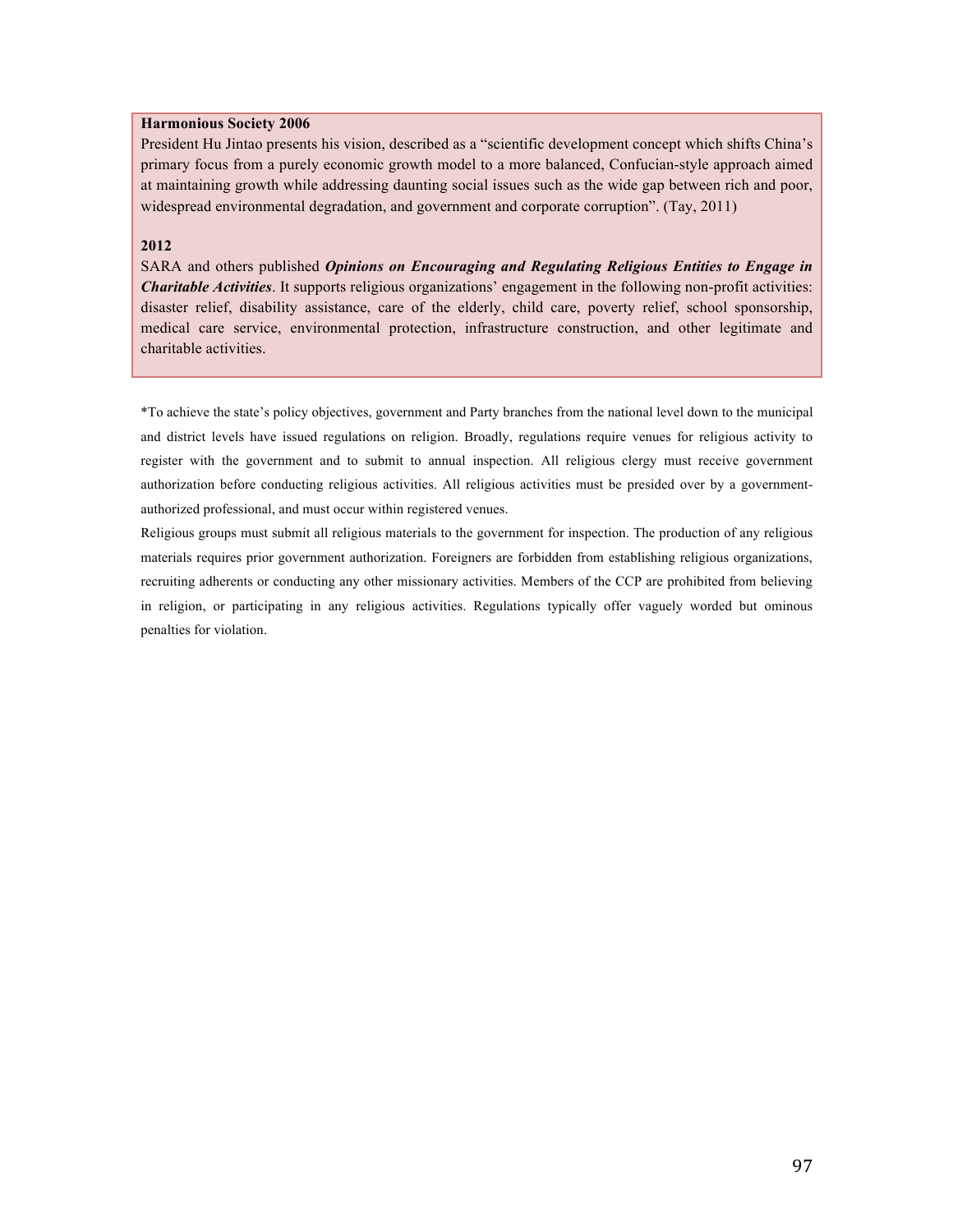## **8.2 APPENDIX 2: Interview guide**

## **Interview guide**

- 1. Is your church/congregation involved in any services to people within the congregation and to people in the surrounding society?
- 2. Do you have any plan for the Christian social service?
- 3. Where do you find your inspiration for social service?
- 4. What is the church main focus/goal for the social service?
- 5. Have you heard the word diakonia?
- 6. How does your church understand what the Bible says about diakonia/Christian social service? (How is the understanding of diakonia grounded theologically in your church?)
- 7. To what extent is this understanding implemented in your church training and education of staff? Do they have training and focus on this subject?
- 8. What would you say is the most important task of diakonia/ Christian social service?
- 9. What do you think is the difference between Christian social service and other good social service work done by non-Christian organizations?
- 10. Is it difficult to get church members involved in social work?
- 11. Do they perceive social service and care for others as an important part of your life as a Christian?
- 12. Do you feel that the church members are concerned about social problems in society / community, or is the social work primarily focused on church members?
- 13. To what extent do the church members think of themselves as diaconal agents? (Awareness of why they do what they do)
- 14. In which way do you think the church's involvement in social service affects the society's and the Government view on Christians.